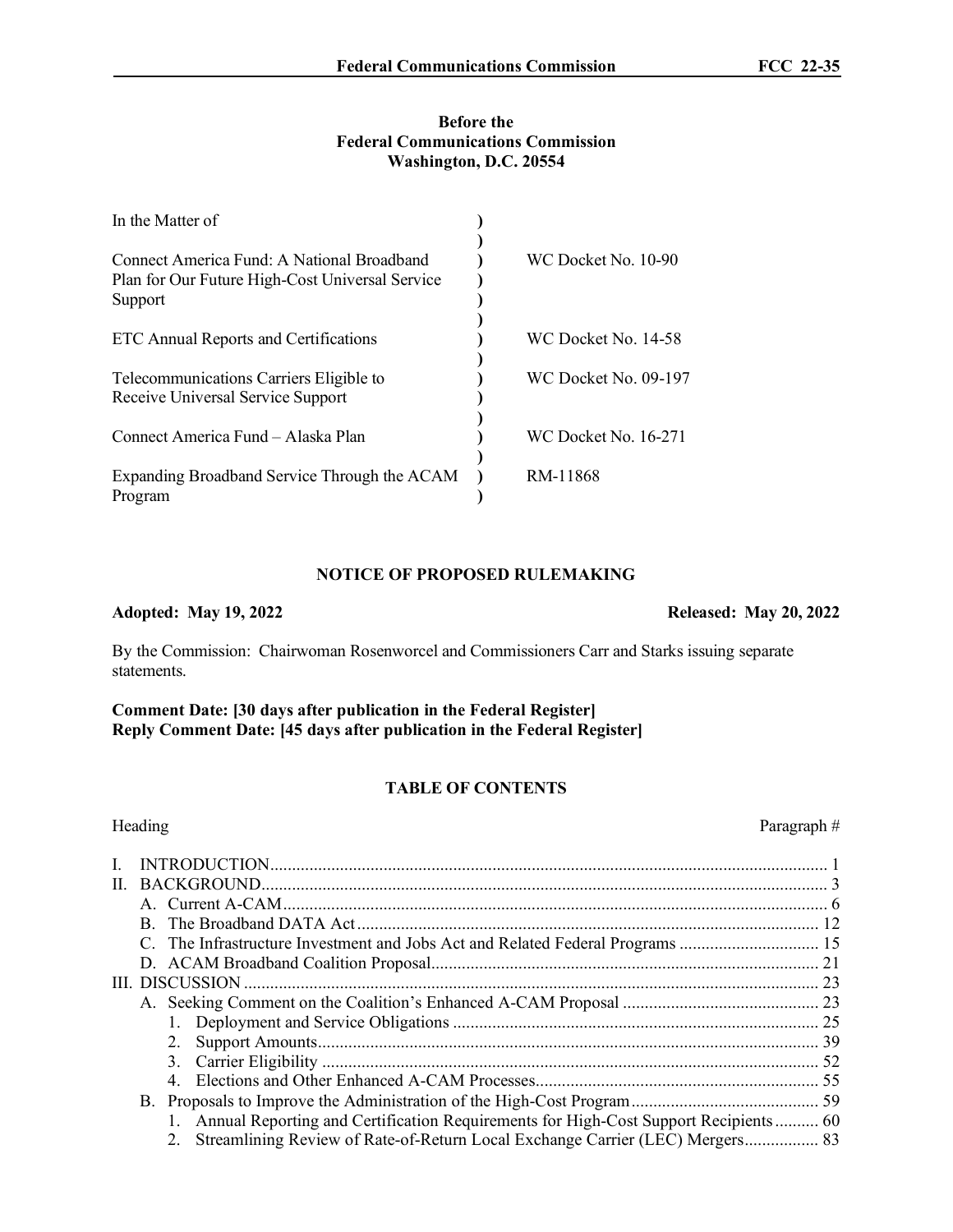| <b>APPENDIX A - PROPOSED RULES</b>                   |  |
|------------------------------------------------------|--|
| APPENDIX B - INITIAL REGULATORY FLEXIBILITY ANALYSIS |  |

# **I. INTRODUCTION**

1. In this Notice of Proposed Rulemaking, we seek comment on a proposal by the ACAM Broadband Coalition (Coalition) to achieve widespread deployment of 100/20 Mbps broadband service throughout the rural areas served by carriers currently receiving Alternative Connect America Model (A-CAM) support. The areas served by A-CAM recipients are among the costliest to serve in the nation, and by improving access to modern communications services, we can help connect individuals living in rural areas to high-speed broadband. In seeking comment on the Coalition's proposal, we recognize that the Infrastructure Investment and Jobs Act (Infrastructure Act) recently created several pathways for federal agencies, in partnership with the states, to fund deployment of broadband in unserved and underserved areas. Given that A-CAM is already supporting the deployment and ongoing provision of some level of broadband service in rural areas through 2028 for most A-CAM carriers, enhancements to the A-CAM program, as the Coalition has proposed, may be an efficient means of funding deployment in a manner complementary to other federal and state efforts. If appropriately high-quality broadband can be deployed in a cost-effective manner by A-CAM carriers pursuant to the cost model, other agencies and the states will be able to target their Infrastructure Act funds to achieve more deployment elsewhere.

2. In this NPRM, we also initiate a targeted inquiry into the management and administration of the high-cost program. For more than a decade, the Commission has made substantial progress reforming and modernizing the various high-cost support mechanisms and has gained valuable experience administering and overseeing the program. Based on those lessons learned, we propose targeted modifications to our rules to improve the efficiency and efficacy of the high-cost program.

## **II. BACKGROUND**

3. One of the Commission's central missions is to make "available . . . to all the people of the United States . . . a rapid, efficient, Nation-wide, and world-wide wire and radio communication service with adequate facilities at reasonable charges."<sup>[1](#page-1-0)</sup> This principle of "universal service" ensures affordable telecommunications services for all Americans, including consumers living in high-cost areas.<sup>[2](#page-1-1)</sup>

4. In the 2011 *USF/ICC Transformation Order*, the Commission comprehensively reformed and modernized the high-cost program and the intercarrier compensation system to focus support on networks capable of providing voice and broadband services and to transition outdated support mechanisms to more efficient model-based and competitive bidding programs.<sup>[3](#page-1-2)</sup> In the years since

(continued….)

<span id="page-1-0"></span><sup>&</sup>lt;sup>1</sup> 47 U.S.C. § 151.

<span id="page-1-1"></span><sup>2</sup> *See* 47 U.S.C. § 254(b).

<span id="page-1-2"></span><sup>3</sup> *Connect America Fund et al.*, Report and Order and Further Notice of Proposed Rulemaking, WC Docket No. 10- 90 et al.*,* 26 FCC Rcd 17663, 17672, para. 17 (2011)*, aff'd sub nom. In re FCC,* 753 F.3d 1015 (10th Cir. 2014) (*USF/ICC Transformation Order*). The *USF/ICC Transformation Order* created the Connect America Fund (CAF) and established a budget for the high-cost program. *Id.* at 17710, para. 123. In the *USF/ICC Transformation Order*, as noted below, the Commission adopted the Connect America Fund (CAF) Phase II program to provide ongoing support in price-cap areas through a combination of "a new forward-looking model of the cost of constructing modern multi-purpose networks" and a "competitive bidding process." *Id.* at 17725, para. 156. The Commission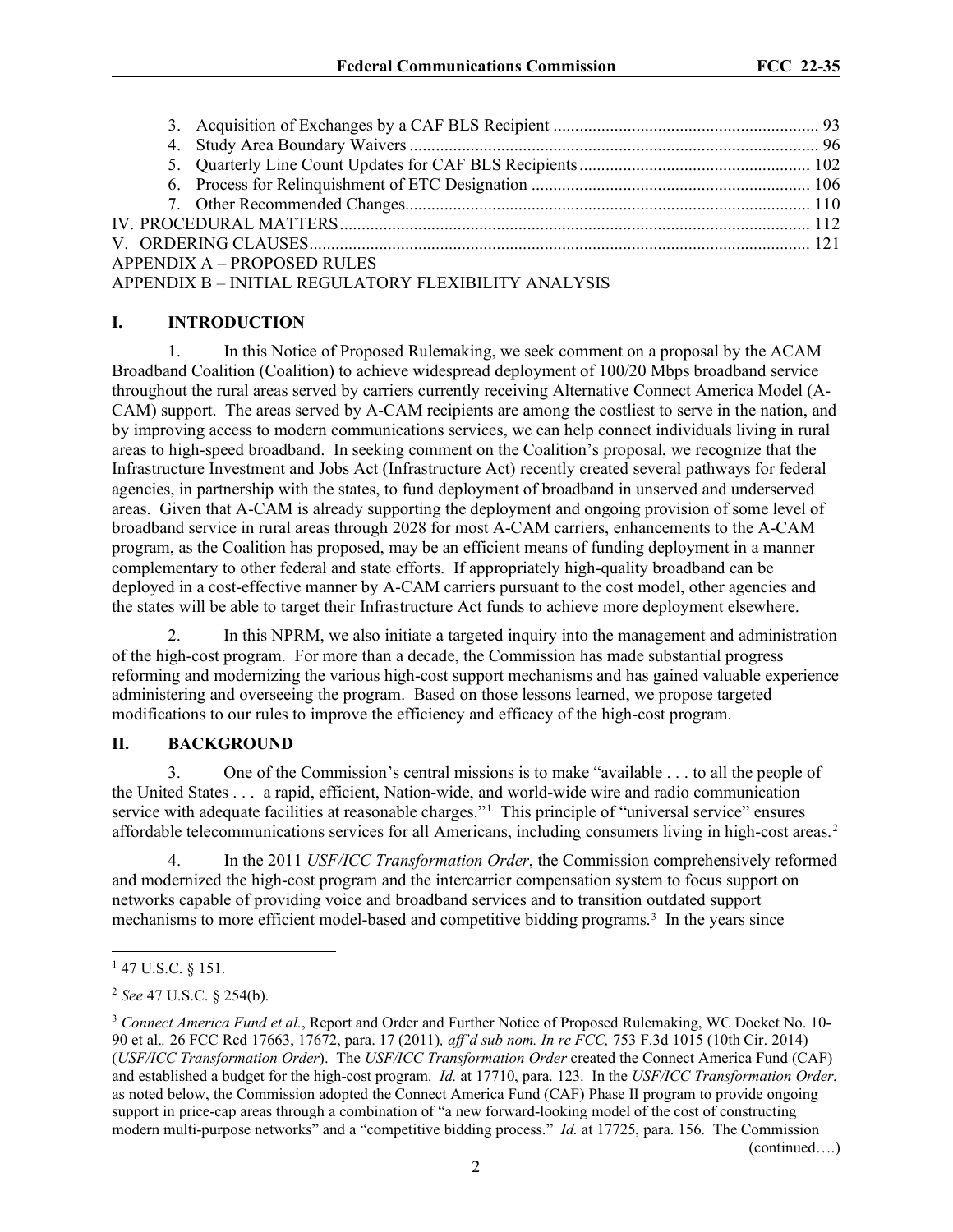adoption of the *USF/ICC Transformation Order,* the Commission has taken numerous actions to implement and improve upon these reforms. In 2014, the Commission adopted a forward-looking Connect America Cost Model (CAM) to determine an offer of model-based support to price-cap carriers. [4](#page-2-0) For those carriers receiving rate-of-return support, the Commission adopted the *2016 Rate-of-Return Reform Order*, which made significant changes to support mechanisms for rate-of-return carriers. Among other things, as explained further below, it provided carriers with a voluntary path to model-based support, as well as support for stand-alone broadband for carriers remaining on the legacy support mechanism, known as Connect America Fund Broadband Loop Support (CAF BLS).<sup>[5](#page-2-1)</sup> The Commission provided rate-of-return carriers an additional opportunity to elect model-based support in 2018 and established a budget cap for those remaining on legacy support.<sup>[6](#page-2-2)</sup> In addition, to ensure that carriers are meeting their commitments to provide high-quality broadband services, the Commission has adopted mandatory deployment and reporting requirements for all of the modernized high-cost support mechanisms.<sup>[7](#page-2-3)</sup>

5. The Commission also has awarded support using reverse auctions, including the Mobility Fund Phase I (Auction 901, awarding support to deploy 3G and 4G mobile services to unserved areas),<sup>[8](#page-2-4)</sup> Tribal Mobility Fund Phase I (Auction 902, awarding support to deploy 3G and 4G mobile services to unserved Tribal areas),  $\degree$  CAF Phase II (Auction [9](#page-2-5)03, awarding support to deploy fixed voice and broadband service in certain unserved and underserved price cap areas),  $\frac{10}{10}$  $\frac{10}{10}$  $\frac{10}{10}$  and the Rural Digital

(Continued from previous page)

largely maintained the existing legacy universal support mechanisms for rate-of-return carriers and required that they provide broadband service meeting the Commission's public service obligations upon reasonable request. *Id.* at 17740, para. 206.

<span id="page-2-0"></span><sup>4</sup> *Connect America Fund et al*., WC Docket No. 10-90 et al., Report and Order, 28 FCC Rcd 5301 (WCB 2013) (*CAM Platform Order*); *Connect America Fund et al*., WC Docket No. 10-90 et al., Report and Order, 29 FCC Rcd 3964 (WCB 2014) (*CAM Inputs Order*); *see also USF/ICC Transformation Order*, 26 FCC Rcd at 17727 ("Specifically, we adopt the following methodology for providing CAF support in price cap areas. First, the Commission will model forward-looking costs to estimate the cost of deploying broadband-capable networks in high-cost areas and identify at a granular level the areas where support will be available.").

<span id="page-2-1"></span><sup>5</sup> *See Connect America Fund et al.*, WC Docket No. 10-90 et al., Report and Order, Order and Order on Reconsideration, and Further Notice of Proposed Rulemaking, 31 FCC Rcd 3087 (2016) (*2016 Rate-of-Return Reform Order*).

<span id="page-2-2"></span><sup>6</sup> *See Connect America Fund et al.*, WC Docket No. 10-90 et al., Report and Order, Further Notice of Proposed Rulemaking, and Order on Reconsideration, 33 FCC Rcd 11893 (2018).

<span id="page-2-3"></span><sup>7</sup> *See Connect America Fund; ETC Annual Reports and Certification*, WC Docket Nos. 10-90, 14-58, Report and Order and Further Notice of Proposed Rulemaking, 29 FCC Rcd 8967 (2014) (*Rural Broadband Experiments Order*); *2016 Rate-of-Return Reform Order*, 31 FCC at 3166, para. 214.

<span id="page-2-4"></span><sup>8</sup> *USF/ICC Transformation Order*, 26 FCC Rcd at 17675, para. 28; *Mobility Fund Phase I Auction Scheduled for September 27, 2012*; *Notice and Filing Requirements and Other Procedures for Auction 901*, Public Notice, AU Docket No. 12-25, 27 FCC Rcd 4725, 4776-77, paras. 184-188 (2012) (*Auction 901 Procedures Public Notice*); *Connect America Fund et al.*, WC Docket No. 10-90 et al., Report and Order and Further Notice of Proposed Rulemaking, 31 FCC Rcd 5949 (2016) (*CAF Phase II Auction Order and/or FNPRM*); *Connect America Fund Phase II Auction Scheduled for July 24, 2018; Notice and Filing Requirements and Other Procedures for Auction 903*, Public Notice, AU Docket No. 17-182, WC Docket No. 10-90, 33 FCC Rcd 1428 (2018) (*Auction 903 Procedures Public Notice*).

<span id="page-2-5"></span><sup>9</sup> *USF/ICC Transformation Order*, 26 FCC Rcd at 17819, para. 481; *Tribal Mobility Fund Phase I Auction Scheduled for October 24, 2013*; *Comment Sought on Competitive Bidding Procedures for Auction 902 and Certain Program Requirements*, AU Docket No. 13-53, Public Notice, 28 FCC Rcd 2764 (2013).

<span id="page-2-6"></span><sup>10</sup> *USF/ICC Transformation Order*, 26 FCC Rcd at 17727-27, para. 166; *Connect America Fund et al.*, WC Docket No. 10-90 et al., Report and Order and Further Notice of Proposed Rulemaking, 31 FCC Rcd 5949 (2016) (*CAF Phase II Auction Order and/or FNPRM*).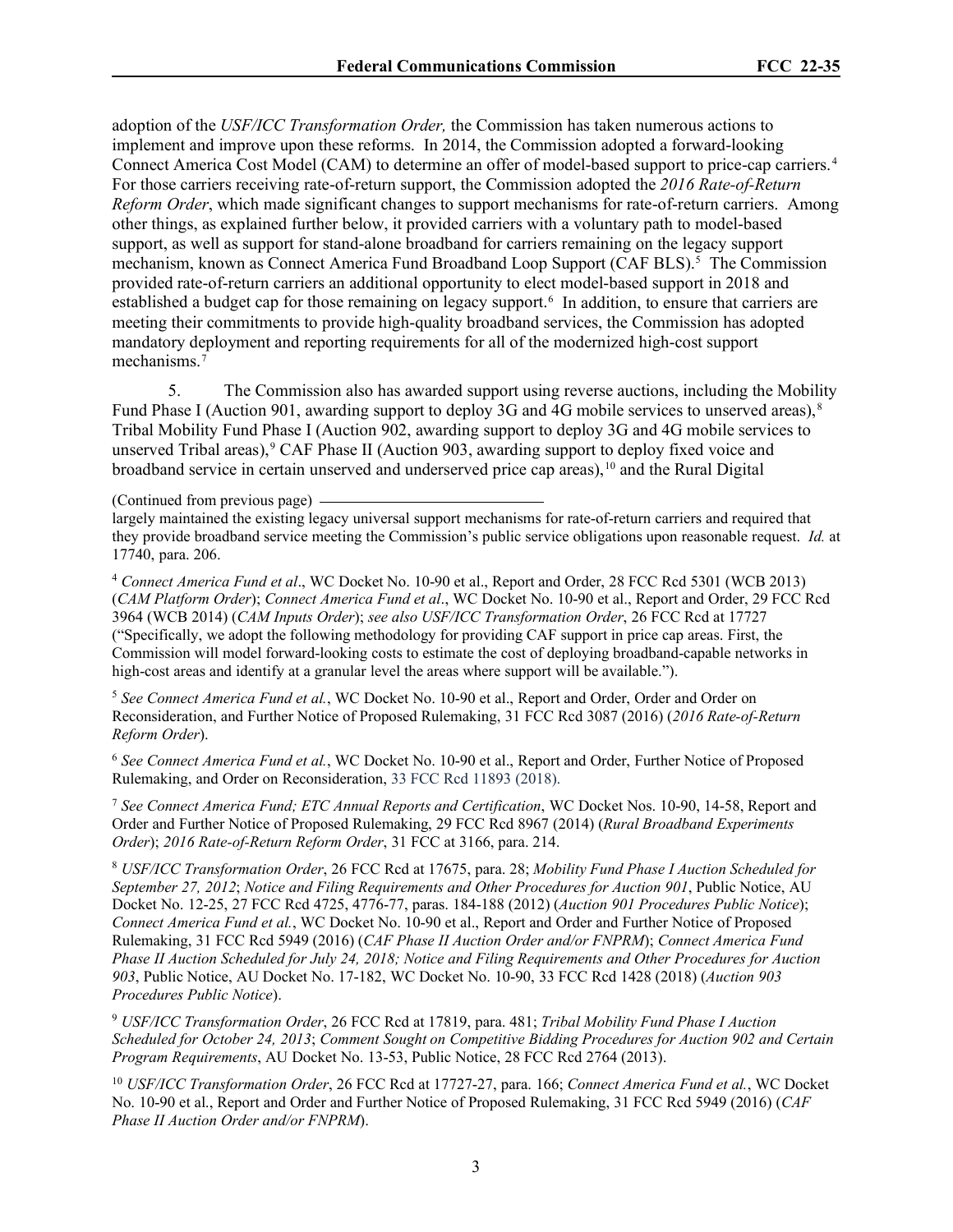Opportunity Fund (Auction 904, providing support for voice and high-speed broadband in unserved areas). $11$ 

### **A. Current A-CAM**

6. In the *2016 Rate-of-Return Reform Order*, the Commission provided rate-of-return carriers a voluntary path from traditional rate-of-return support to model-based high-cost universal service support (A-CAM I), tailored to reflect the specific requirements in rate-of-return areas.<sup>[12](#page-3-1)</sup> The A-CAM model was used to establish fixed monthly support amounts over a ten-year term in exchange for broadband deployment to a pre-determined number of eligible locations.[13](#page-3-2) The Commission directed the Bureau to calculate support as model-estimated costs for eligible census blocks in excess of the funding threshold of \$52.50 per location per month up to the cap of \$200.[14](#page-3-3) Carriers were obligated to deploy broadband at speeds of at least 25/3 Mbps or 10/1 Mbps to a number of locations equal to the number of fully funded locations (i.e., locations in eligible census blocks which the model determined could be served for costs at or below the funding cap), and at least 4/1 Mbps or service on reasonable request to a number of locations equal to the number of capped locations (i.e., locations in eligible census blocks which the model determined could be served for costs above the funding cap). Each carrier's specific mix of 25/3 Mbps or 10/1 Mbps obligations, and 4/1 Mbps or reasonable request obligations, was based on the housing unit density of the eligible areas in the offer. These deployment obligations could be met by serving any eligible location, whether fully funded or capped. Carriers that elected A-CAM I were required to elect for all affiliated study areas in the state.<sup>[15](#page-3-4)</sup>

7. The Commission excluded from A-CAM eligibility carriers that had reported deploying 10/1 Mbps service to more than 90% of eligible locations. [16](#page-3-5) For those carriers eligible to participate in A-CAM I, the Commission concluded that it would not provide support for locations in census blocks served by an unsubsidized competitor offering at least 10/1 Mbps, and locations in census blocks where the incumbent already deployed fiber to the premises (FTTP) or was providing 10/1 Mbps or better broadband using cable technologies.[17](#page-3-6)

8. To award support, the Bureau announced A-CAM I offer amounts and deployment obligations predicated on a monthly funding cap of \$200 per location.[18](#page-3-7) Faced with substantial carrier interest in the offer and demand beyond the Commission-approved budget, however, the Commission later allocated an additional \$50 million annually to the A-CAM I budget and adopted other measures to ensure that the model-based support stayed within the revised budget, including a reduced funding cap

<span id="page-3-3"></span><sup>14</sup> *Id.* at 3102, para. 37. The \$52.50 funding threshold is based on the Bureau's prior estimate of the reasonable amount of monthly end-user revenues. *See CAM Inputs Order*, 29 FCC Rcd at 4035-41, paras. 170-82.

<span id="page-3-4"></span><sup>15</sup> *Id.* at 3113, para. 65.

<span id="page-3-5"></span><sup>16</sup> *Id.* at 3113, para. 66.

<span id="page-3-6"></span><sup>17</sup> *Id.* at 3109, para. 56.

<span id="page-3-0"></span><sup>11</sup> *USF/ICC Transformation Order*, 26 FCC Rcd at. 17675, para. 28; *Rural Digital Opportunity Fund*, WC Docket Nos. 19-126, 10-90, Report and Order, 35 FCC Rcd 686 (2020) (*RDOF Order*).

<span id="page-3-1"></span><sup>12</sup> *See 2016 Rate-of-Return Reform Order*, 31 FCC Rcd at 3094-3117, paras. 17-79. For aspects of the model tailored to the requirements in rate-of-return areas, *see id*. at 3102-11, paras. 36-59.

<span id="page-3-2"></span><sup>&</sup>lt;sup>13</sup> *Id.* The Commission noted that it expected that it would conduct a rulemaking to determine support after the end of the term during year eight of the term, which is 2024. *Id.* at 3097, para. 22.

<span id="page-3-7"></span><sup>18</sup> *See Wireline Competition Bureau Announces Support Amounts Offered to Rate-of-Return Carriers to Expand Rural Broadband*, WC Docket No. 10-90, Public Notice, 31 FCC Rcd 8641, 8642 (WCB 2016) (*A-CAM Offer Public Notice*).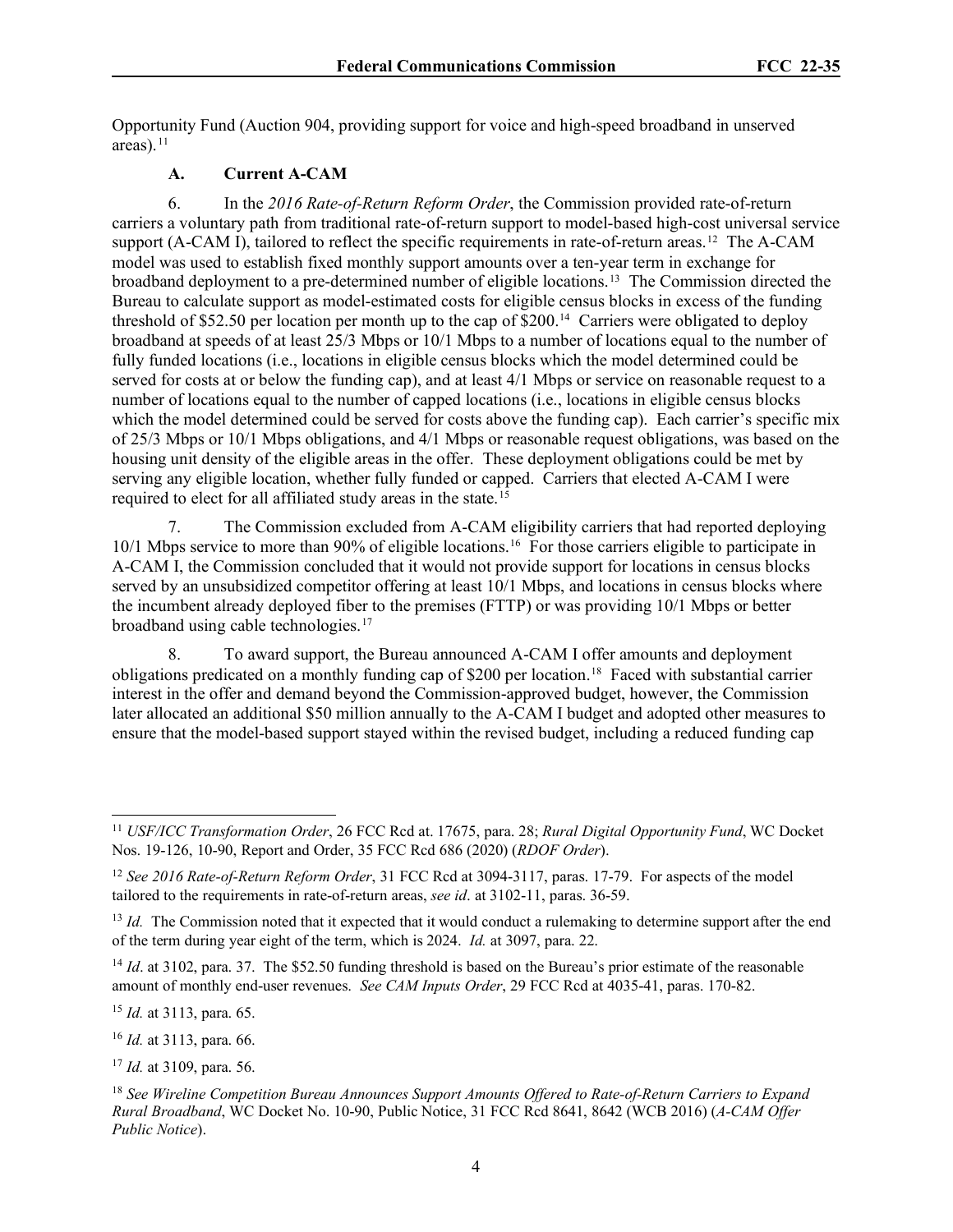below \$200 per location for most carriers. [19](#page-4-0) In the *March 2018 Rate-of-Return Reform Order and NPRM*, the Commission authorized additional support for another offer to A-CAM I carriers, pursuant to which the funding cap was increased to \$146.10 per location for carriers that elected it.<sup>[20](#page-4-1)</sup>

9. In the *December 2018 Rate-of-Return Reform Order*, the Commission adopted another additional offer for carriers that had previously elected A-CAM.[21](#page-4-2) Pursuant to this Revised A-CAM I, the funding cap was increased to \$200 per location per month for all electing carriers, and the term of support was extended by two years, through 2028, in exchange for increased 25/3 Mbps deployment obligations.<sup>22</sup> The Bureau extended offers to eligible carriers in April 2019 and authorized Revised A-CAM I support in May 2019.<sup>[23](#page-4-4)</sup>

10. In the *December 2018 Rate-of-Return Reform Order*, the Commission also adopted a new model offer, A-CAM II, for carriers still receiving support pursuant to legacy support mechanisms based on historical costs, including carriers not previously eligible for A-CAM I.[24](#page-4-5) Consistent with Revised A-CAM I, the Commission set the per-location cap for A-CAM II at \$200.[25](#page-4-6) For A-CAM II, the Commission revised the model parameters to include as eligible blocks those census blocks where the incumbent or its affiliate already provided FTTP or cable service.<sup>26</sup> Further, the Commission excluded as ineligible census blocks served by unsubsidized competitors only if the unsubsidized competitors provided voice and at least 25/3 Mbps service under the then-most recently available FCC Form 477 data.[27](#page-4-8) Finally, the A-CAM II model parameters included a Tribal Broadband Factor, which set the funding threshold for locations on Tribal lands at \$39.38 while increasing the support cap to \$213.12.[28](#page-4-9)

<span id="page-4-2"></span><sup>21</sup> *Connect America Fund et al.*, WC Docket No. 10-90 et al., Report and Order, Further Notice of Proposed Rulemaking, and Order on Reconsideration, 33 FCC Rcd 11893, 11898-903, paras. 14-30 (2018) (*December 2018 Rate-of-Return Reform Order*).

<span id="page-4-3"></span><sup>22</sup> *Id.*

<span id="page-4-5"></span><sup>24</sup> *December 2018 Rate-of-Return Reform Order*, 33 FCC Rcd at 11903-15, paras. 31-69.

<span id="page-4-6"></span><sup>25</sup> *Id.* at 11904-05, para. 37.

<span id="page-4-7"></span><sup>26</sup> *Id.* at 11907, para. 45.

<span id="page-4-9"></span><sup>28</sup> *Id.* at 11910-12, paras. 55-57.

<span id="page-4-0"></span><sup>&</sup>lt;sup>19</sup> See Connect America Fund, WC Docket No. 10-90, Report and Order and Further Notice of Proposed Rulemaking, 31 FCC Rcd 13775, 13776-80, paras. 5-16 (2016) (*A-CAM Revised Offer Order and/or FNPRM*). Carriers whose original A-CAM I offer was less than the amount of legacy support they received in 2015 ("glide path carriers") retained a \$200 per location per month funding cap, while other carriers received revised offers with funding caps that varied based on the percentage of locations lacking 10/1 Mbps service, up to \$146.10 per location. *Id.*

<span id="page-4-1"></span><sup>20</sup> *Connect America Fund et al.*, WC Docket No. 10-90 et al., Report and Order, Third Order on Reconsideration, and Notice of Proposed Rulemaking, 33 FCC Rcd 2990, 3018-20, paras. 62-67 (2018) (*March 2018 Rate-of-Return Reform Order and NPRM*). *See Wireline Competition Bureau Announces Offers of Revised A-CAM Support Amounts to 217 Authorized A-CAM Companies to Expand Rural Broadband*, WC Docket No. 10-90, Public Notice, DA 18-465, 33 FCC Rcd 4591, 4591 (WCB 2018). The Commission proposed, at the same time, the Revised A-CAM I offer that increased the funding cap and deployment obligations. *March 2018 Rate-of-Return Reform Order*, 33 FCC Rcd at 3018-21, paras. 62-68.

<span id="page-4-4"></span><sup>23</sup> *See Wireline Competition Bureau Authorizes 186 Rate-of-Return Companies to Receive an Additional \$65.7 Million Annually in Alternative Connect Cost Model Support to Expand Rural Broadband*, WC Docket No. 10-90, Public Notice, 34 FCC Rcd 2780 (WCB 2019).

<span id="page-4-8"></span><sup>&</sup>lt;sup>27</sup> *Id.* at 11907-09, paras. 46-51. The Commission declined to adopt a challenge process with respect to unsubsidized competitor coverage, as it had pursuant to A-CAM I, finding the process to be administratively burdensome and providing limited benefit. *Id.* at 11909-10, paras. 52-54.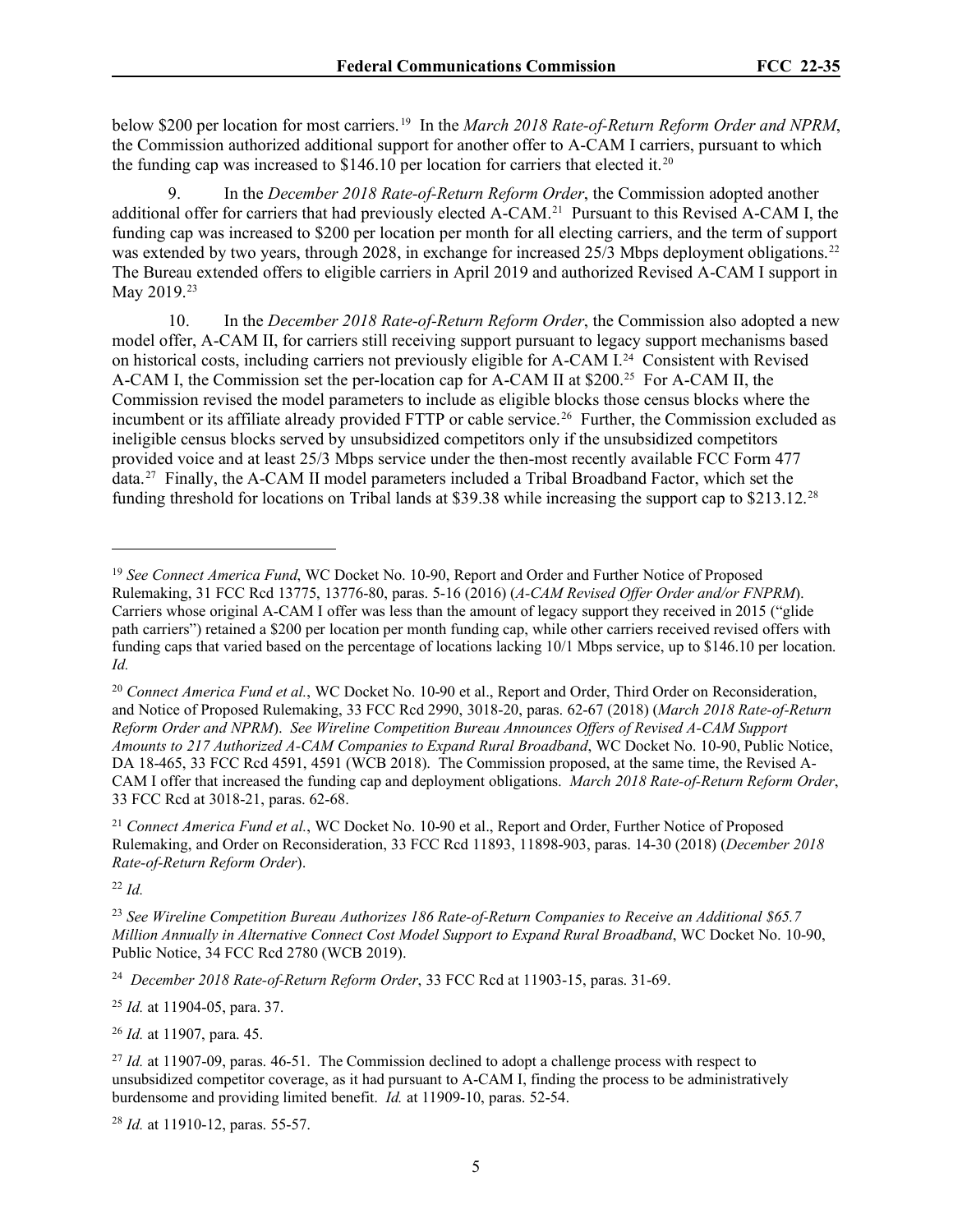A-CAM II was offered for a ten-year term, ending in 2028.<sup>[29](#page-5-0)</sup> Carriers electing A-CAM II were required to deploy at least 25/3 Mbps service to a number of locations equal to the number of fully funded locations, and at least 4/1 Mbps or on reasonable request to a number of locations equal to the number of capped locations.[30](#page-5-1) The Commission adopted a single-step election process, under which the Bureau released a public notice announcing the offers of A-CAM II support amounts and deployment obligations, after which each carrier had 45 days to make an irrevocable acceptance of the offer.<sup>31</sup> On August 22, 2019, the Bureau authorized 171 companies to receive A-CAM II support.<sup>[32](#page-5-3)</sup>

11. Currently, 262 companies are authorized to receive A-CAM I, including 243 companies that elected Revised A-CAM I, with a term ending in 2028, and 19 companies that did not elect Revised A-CAM I, whose term ends in 2026.[33](#page-5-4) These A-CAM I carriers collectively receive \$607.6 million per year and have an obligation to deploy at least 25/3 Mbps service to 451,059 eligible locations, at least 10/1 Mbps to 170,491 eligible locations, and at least 4/1 Mbps service to 26,868 eligible locations, with an additional 65,555 locations subject to the reasonable request standard.<sup>[34](#page-5-5)</sup> In addition, there are 185 A-CAM II companies, with support terms ending in 2028, that collectively receive \$494.3 million per year.[35](#page-5-6) These carriers have an obligation to provide at least 25/3 Mbps service to 364,108 eligible locations, at least 4/1 Mbps to 24,103 eligible locations, and service on reasonable request to another 68,034 locations.[36](#page-5-7) For the A-CAM I and II areas, there are approximately 1,170,000 eligible locations in the model. The total support currently provided to A-CAM I and A-CAM II companies is \$1.1 billion per year.

### **B. The Broadband DATA Act**

12. Since 2013, the Commission has collected information on broadband deployment across the United States through the FCC Form 477. Using Form 477, broadband service providers have annually reported the census blocks in which they make service available to end users, as well as the maximum speed offered in each census block, distinguishing between residential and non-residential services and by the technology used to provide service.<sup>[37](#page-5-8)</sup> This reporting format made available a nationwide broadband deployment dataset. Over time, however, it became clear that more granular and accurate broadband data were needed to implement the Commission's Universal Service Fund (USF) programs and to support efforts to bridge the digital divide.

13. On August 1, 2019, the Commission adopted an order setting parameters for a new data collection distinct from the Form 477 that would collect fixed broadband deployment data in the form of granular coverage maps and that would include a process for accepting crowdsourced data to challenge

<span id="page-5-1"></span><sup>30</sup> *Id.* at 11913-14, paras. 64-65. The mix of 4/1 Mbps and reasonable request obligations was based on the density of housing units in the eligible areas. *Id.* 

<span id="page-5-2"></span><sup>31</sup> *Id.* at 11915, para. 69.

<span id="page-5-3"></span><sup>32</sup> *Wireline Competition Bureau Authorizes 171 Rate-of-Return Companies to Receive \$491 Million Annually in Alternative Connect America Cost Model II Support to Expand Rural Broadband*, WC Docket No. 10-90, Public Notice, 34 FCC Rcd 7271, 7271 (WCB 2019).

<span id="page-5-4"></span><sup>33</sup> *See* Authorization Report 5.1 (*available at* [https://docs.fcc.gov/public/attachments/DOC-352788A1.xlsx\)](https://docs.fcc.gov/public/attachments/DOC-352788A1.xlsx) (summarizing authorized A-CAM I support amounts and deployment obligations).

<span id="page-5-5"></span><sup>34</sup> *Id.* 

<span id="page-5-6"></span><sup>35</sup> *See* Authorization Report 6.2 (*available at* [https://docs.fcc.gov/public/attachments/DOC-359222A1.xlsx\)](https://docs.fcc.gov/public/attachments/DOC-359222A1.xlsx) (summarizing authorized A-CAM II support amounts and deployment obligations).

<span id="page-5-7"></span> $36$  *Id.* 

<span id="page-5-8"></span><sup>37</sup> *See Modernizing the FCC Form 477 Data Program*, WC Docket No. 11-10, Report and Order, 28 FCC Rcd 9887, 9902, para. 32 (2013) (*2013 Form 477 Order*).

<span id="page-5-0"></span><sup>29</sup> *Id*. at 11912, paras. 58-59.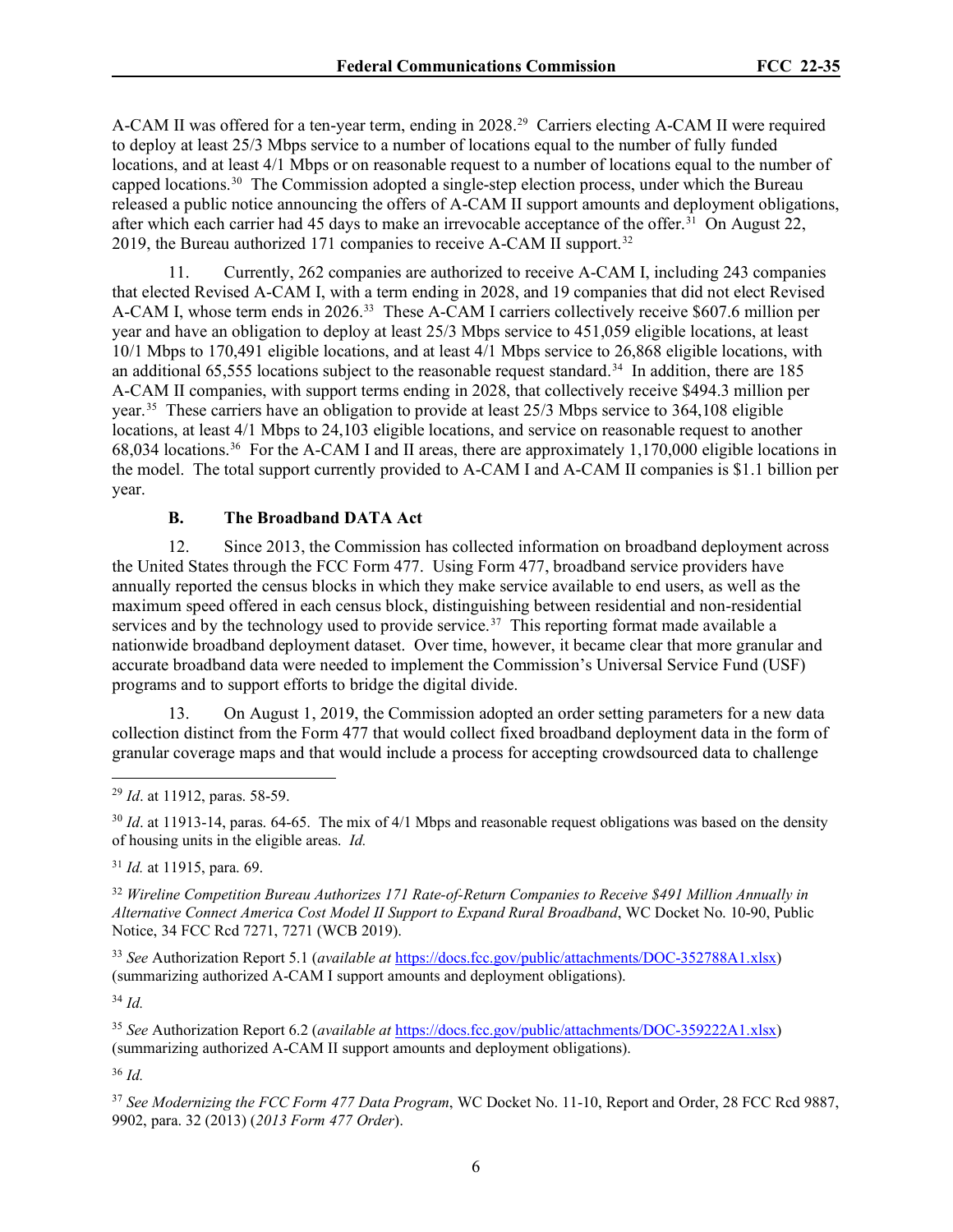the accuracy of the submitted data.<sup>38</sup> The Commission stated its intention to establish a uniform national dataset of locations where broadband could be deployed and upon which new coverage data could be overlaid.[39](#page-6-1)

14. On March 23, 2020, the Broadband DATA Act was signed into law.[40](#page-6-2) In brief, the Broadband DATA Act requires the Commission to establish a semiannual collection of geographically granular broadband coverage data (which the Commission has titled the Broadband Data Collection or BDC) for use in creating coverage maps<sup>[41](#page-6-3)</sup> and processes for challenges to the coverage data<sup>[42](#page-6-4)</sup> and for accepting crowdsourced information, $43$  and it further directs the Commission to create a comprehensive database of broadband serviceable locations—i.e., the Broadband Serviceable Location Fabric (Fabric).<sup>[44](#page-6-6)</sup> Further, it requires the Commission to use these maps "to determine the areas in which terrestrial fixed, fixed wireless, mobile, and satellite broadband internet access service is and is not available," and "when making any new award of funding with respect to the deployment of broadband internet access intended for use by residential and mobile customers."[45](#page-6-7)

# **C. The Infrastructure Investment and Jobs Act and Related Federal Programs**

15. On November 15, 2021, President Biden signed the Infrastructure Investment and Jobs Act (Infrastructure Act). The Act includes the largest-ever federal broadband investment, totaling approximately \$65 billion, and directs multiple agencies to work towards expanding broadband access. In particular, Section 60104(c) of the Act instructs the Commission to report on how it may "improv[e] its effectiveness in achieving the universal service goals for broadband in light of this Act,"[46](#page-6-8) while Section 60104(b) instructs the Commission to commence a proceeding "to evaluate the implications of this Act . . . on how the Commission should achieve the universal service goals for broadband."<sup>[47](#page-6-9)</sup>

16. In accordance with these statutory directives, the Commission adopted a Notice of Inquiry initiating a proceeding regarding the future of the USF on December 15, 2021[.48](#page-6-10) In the *Future of USF Notice*, the Commission invited comment on the effect of the Infrastructure Act on existing USF programs and the Commission's ability to reach its goals of universal deployment, affordability, adoption, availability, and equitable access to broadband throughout the United States.<sup>[49](#page-6-11)</sup> The Commission also sought comment on recommended courses of action the Commission and Congress might take to further promote those goals.<sup>[50](#page-6-12)</sup>

<span id="page-6-2"></span><sup>40</sup> In Division N of the Consolidated Appropriations Act, 2021, Congress appropriated \$65 million for the Commission to carry out its responsibilities related to the Broadband DATA Act. *See* Consolidated Appropriations Act, 2021, Pub. Law 116–260, Sec. 906(1).

- <span id="page-6-3"></span><sup>41</sup> 47 U.S.C. §§  $642(a)(1)(A)$ , (a)(2).
- <span id="page-6-4"></span> $42$  47 U.S.C. § 642(a)(5).
- <span id="page-6-5"></span><sup>43</sup> 47 U.S.C. § 644(b).
- <span id="page-6-6"></span><sup>44</sup> 47 U.S.C. § 642(b)(1).
- <span id="page-6-7"></span> $45$  47 U.S.C. § 642(c)(2)(A)-(B).
- <span id="page-6-8"></span><sup>46</sup> Infrastructure Act, div. F, tit. I,  $\S$  60104(c).
- <span id="page-6-9"></span><sup>47</sup> *Id*. § 60104(b), (c).

<span id="page-6-10"></span><sup>48</sup> *See Report on the Future of the Universal Service Fund*, WC Docket No. 21-476, Notice of Inquiry, FCC 21-127 (rel. Dec. 15, 2021) (*Future of USF Notice*).

<span id="page-6-11"></span><sup>49</sup> *See generally id*.

<span id="page-6-12"></span><sup>50</sup> *See generally id*.

<span id="page-6-0"></span><sup>38</sup> *Digital Opportunity Data Collection Order and Further Notice*, 34 FCC Rcd at 7506, 7521, paras. 2, 3, 35.

<span id="page-6-1"></span><sup>39</sup> *Id.* at 7518-19, para. 30.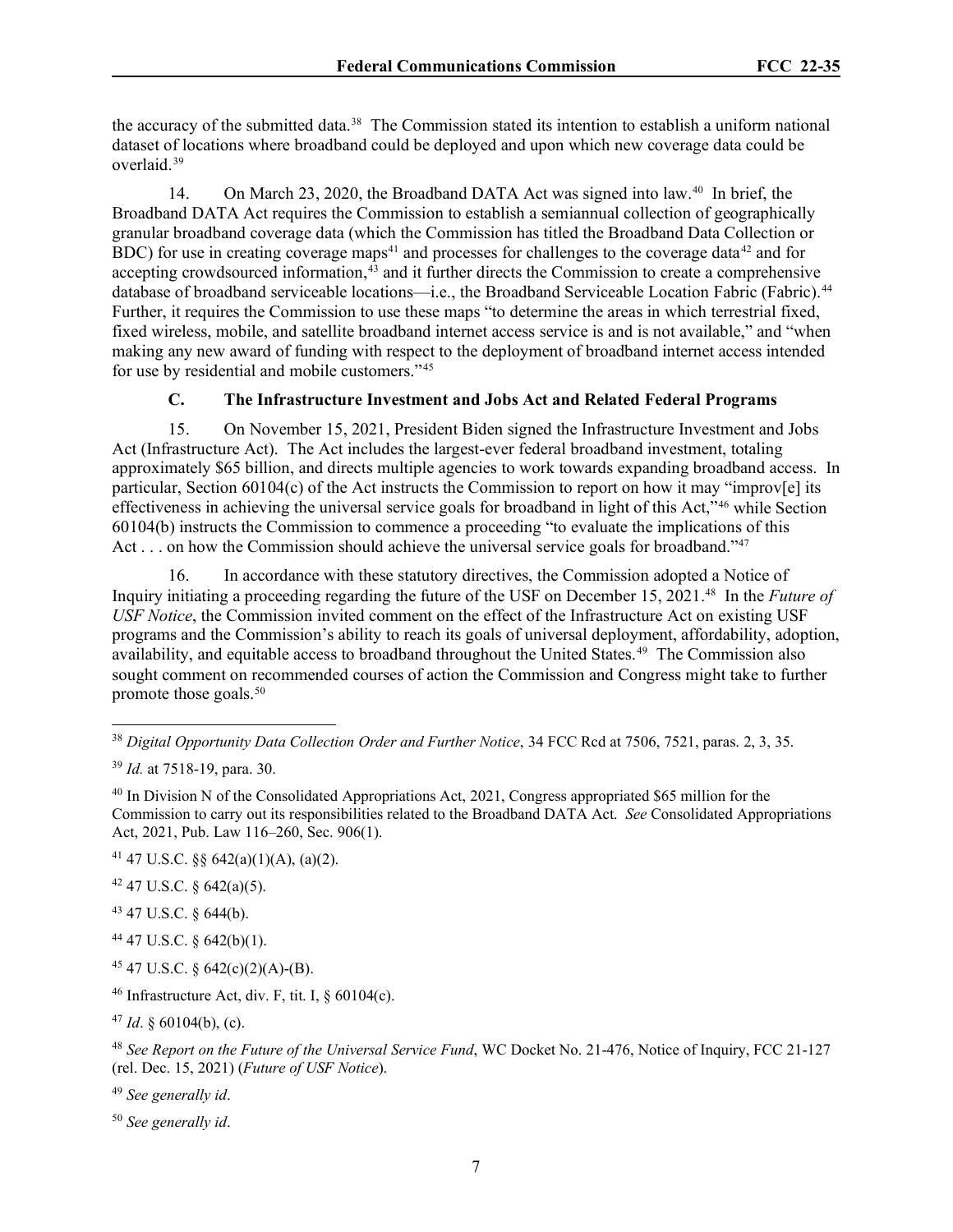17. Other provisions of the Infrastructure Act likewise aim to expand broadband access for all Americans. Section 60102 of the Act directs the National Telecommunications and Information Administration (NTIA) to establish the Broadband Equity, Access, and Deployment Program (BEAD Program), through which NTIA will allocate \$42.45 billion to states for grants "to bridge the digital divide."[51](#page-7-0) NTIA will provide minimum allocations of \$100 million for each state and \$100 million to be divided equally among the U.S. Virgin Islands, Guam, American Samoa, and the Commonwealth of the Northern Mariana Islands.<sup>[52](#page-7-1)</sup> Remaining funds will be allocated using a formula based on total unserved locations in each state.<sup>53</sup> The Act instructs states to award funding in a way that gives priority to projects that will provide service to unserved locations (defined as those without access to 25/3 Mbps service), then to underserved locations (defined as those without access to 100/20 Mbps service), and next to community anchor institutions (defined as those without gigabit connections).[54](#page-7-3) Broadband networks funded by the BEAD Program must provide download speeds of at least 100 Mbps and upload speeds of at least 20 Mbps and "latency that is sufficiently low to allow reasonably foreseeable, real-time, interactive applications."[55](#page-7-4) Grant recipients must provide service to every customer that desires broadband service in the project area and must offer at least one low-cost service option for eligible subscribers.<sup>[56](#page-7-5)</sup>

18. On January 7, 2022, NTIA announced a Request for Comment regarding the BEAD Program and other broadband programs authorized and funded by the Infrastructure Act.<sup>57</sup> As explained in the Request for Comment, NTIA will first provide BEAD funding to states and territories to support planning efforts and coordination with local communities and stakeholders.[58](#page-7-7) Next, states and territories must collaborate with local and regional entities in submitting an initial broadband plan to NTIA. After submitting the initial broadband plan, the state or territory must conduct a "transparent, evidence-based, and expeditious challenge process under which a unit of local government, nonprofit organization, or other broadband service provider can challenge a determination made by the [state or territory] in the initial proposal as to whether a particular location or community anchor institution . . . is eligible for the grant funds, including whether a particular location is unserved or underserved."[59](#page-7-8) When NTIA approves a state's or territory's initial plan, the state or territory will then be able to access additional funds from its BEAD allocation, and final approval of a plan will permit access to the remaining allocated funds. In preparation for a Notice of Funding Opportunity (NOFO) with further specifics regarding the BEAD Program, NTIA asked commenters to explore how the agency "should treat prior buildout commitments that are not reflected in the updated FCC maps because the projects themselves are not complete," as well

<span id="page-7-2"></span> $53$  *Id.* § 60102(c)(3)(B).

<span id="page-7-3"></span> $54$  *Id.* § 60102(h)(1)(A).

<span id="page-7-4"></span><sup>55</sup> *Id.* § 60102(h)(4)(A)(i). Networks must also be reliable, with outages not exceeding, on average, 48 hours over any 365-day period. *Id.*

<span id="page-7-5"></span><sup>56</sup> *Id.* § 60102(h)(4)(A)(ii), (B), (C).

<span id="page-7-0"></span><sup>&</sup>lt;sup>51</sup> Infrastructure Act, div. F, tit. I,  $\delta$  60102(b)(1).

<span id="page-7-1"></span> $52$  *Id.* § 60102(c)(2)(A), (B). Puerto Rico and the District of Columbia are included in the Act's definition of State. *Id.* § 60102(a)(2)(M) (citing 47 U.S.C. § 942).

<span id="page-7-6"></span><sup>57</sup> Press Release, NTIA, NTIA Requests Public Comment on Broadband Programs in President Biden's Bipartisan Infrastructure Law (Jan. 7, 2022), [https://ntia.gov/press-release/2022/ntia-requests-public-comment-broadband](https://ntia.gov/press-release/2022/ntia-requests-public-comment-broadband-programs-president-biden-s-bipartisan)[programs-president-biden-s-bipartisan.](https://ntia.gov/press-release/2022/ntia-requests-public-comment-broadband-programs-president-biden-s-bipartisan) *See also* National Telecommunications and Information Administration, Infrastructure Investment and Jobs Act Implementation, Notice, Request for Comment, 87 Fed. Reg. 1122 (Jan. 10, 2022) (NTIA Request for Comment).

<span id="page-7-7"></span><sup>58</sup> NTIA Request for Comment, 87 Fed. Reg. at 1124.

<span id="page-7-8"></span><sup>&</sup>lt;sup>59</sup> Infrastructure Act, div. F, tit. I,  $\S$  60102(h)(2).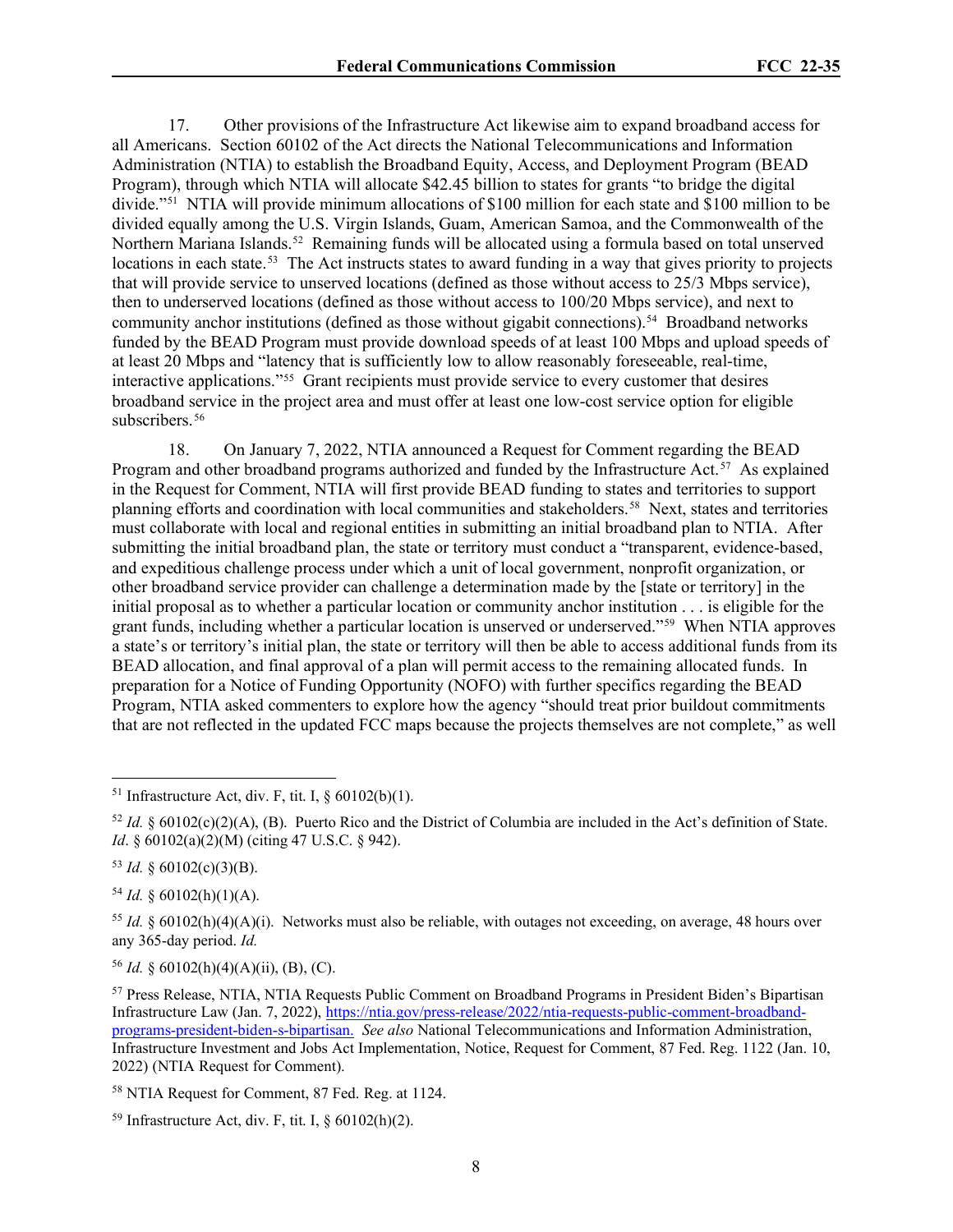as "[w]hat risks should be mitigated in considering these areas as 'served' in the goal to connect all Americans to reliable, affordable, high-speed broadband.["60](#page-8-0)

19. On May 13, 2022, NTIA released its Notice of Funding Opportunity detailing the process for requesting BEAD Program funding.<sup>61</sup> The NOFO sets a July 18, 2022 deadline for NTIA to receive initial plans from states and territories, as well as an August 15, 2022 deadline for any supplemental information. The NOFO also specifies a number of a program requirements, including principles that states and territories must observe in their subgrantee selection, prioritization, and scoring processes. In particular, the NOFO prohibits states and territories from "treat[ing] as 'unserved' or 'underserved' any location that is already subject to an enforceable federal, state, or local commitment to deploy qualifying broadband" at the conclusion of the state's or territory's challenge process.<sup>62</sup> States and territories must also ensure that subgrantees comply with obligations spelled out in the NOFO regarding network capabilities (i.e., speed, latency, and uptime), deployment requirements, and service obligations. Finally, the NOFO requires states and territories to ensure that prospective subgrantees have the managerial and financial capacity to meet the commitments of the subgrant and any BEAD Program requirements.

20. Other federal programs also work to further the goal of universal service. For instance, the U.S. Department of Agriculture (USDA)'s Rural Utilities Service supports broadband through a number of programs, including the Learning, Telemedicine, and Broadband Program, for which the Infrastructure Act provided an additional \$2 billion.<sup>[63](#page-8-3)</sup> The Department of the Treasury also has several programs that may fund broadband projects,<sup>[64](#page-8-4)</sup> and other NTIA programs beyond the BEAD Program provide funding for broadband deployment, affordability, adoption, availability, and equitable access.<sup>65</sup> Pursuant to the Broadband Interagency Coordination Act (BICA),<sup>[66](#page-8-6)</sup> the Commission, USDA, and NTIA must share information regarding these high-cost universal service efforts. Specifically, the BICA required the FCC, USDA, and NTIA to enter into an agreement within six months to provide for sharing information about existing or planned projects that have received, or will receive, funding through the Commission's high-cost programs and programs administered by NTIA and the USDA. [67](#page-8-7) The BICA also mandates that the interagency agreement requires the agencies to "consider basing the distribution of funds for broadband deployment" under the referenced programs "on standardized data regarding broadband coverage."[68](#page-8-8) On June 25, 2021, the agencies announced that they had entered into the agreement, and representatives of the agencies have been meeting regularly pursuant to that agreement.<sup>[69](#page-8-9)</sup>

<span id="page-8-7"></span><sup>67</sup> *Id*. § 904(b)(2).

<span id="page-8-0"></span><sup>60</sup> NTIA Request for Comment, 87 Fed. Reg. at 1125.

<span id="page-8-1"></span><sup>61</sup> *See* Broadband Equity, Access, and Deployment (BEAD) Program Notice of Funding Opportunity (NOFO) (May 13, 2022),<https://broadbandusa.ntia.doc.gov/sites/default/files/2022-05/BEAD%20NOFO.pdf> (BEAD Program NOFO).

<span id="page-8-2"></span><sup>62</sup> *Id.* at 36.

<span id="page-8-3"></span><sup>63</sup> *See* Infrastructure Act, div. J, tit. II.

<span id="page-8-4"></span><sup>64</sup> *See* American Rescue Plan Act, tit. IX, § 9901; U.S. Department of the Treasury, Coronavirus State and Local Fiscal Recovery Funds for Tribal Governments, [https://home.treasury.gov/policy-issues/coronavirus/assistance-for](https://home.treasury.gov/policy-issues/coronavirus/assistance-for-state-local-and-tribal-governments/state-and-local-fiscal-recovery-fund/tribal-governments)[state-local-and-tribal-governments/state-and-local-fiscal-recovery-fund/tribal-governments](https://home.treasury.gov/policy-issues/coronavirus/assistance-for-state-local-and-tribal-governments/state-and-local-fiscal-recovery-fund/tribal-governments) (last visited Apr. 27, 2022).

<span id="page-8-5"></span><sup>65</sup> *See, e.g.*, Infrastructure Act, div. J, tit. II.

<span id="page-8-6"></span> $66$  Consolidated Appropriations Act, div. FF, tit. IX,  $\frac{6}{904}$ .

<span id="page-8-8"></span><sup>68</sup> *Id.* § 904(b)(3)(C).

<span id="page-8-9"></span><sup>69</sup> Press Release, FCC, FCC, NTIA, and USDA Announce Interagency Agreement to Coordinate Broadband Funding Deployment (June 25, 2021), [https://www.fcc.gov/document/fcc-ntia-usda-sign-interagency-pact](https://www.fcc.gov/document/fcc-ntia-usda-sign-interagency-pact-broadband-funding-deployment)[broadband-funding-deployment.](https://www.fcc.gov/document/fcc-ntia-usda-sign-interagency-pact-broadband-funding-deployment)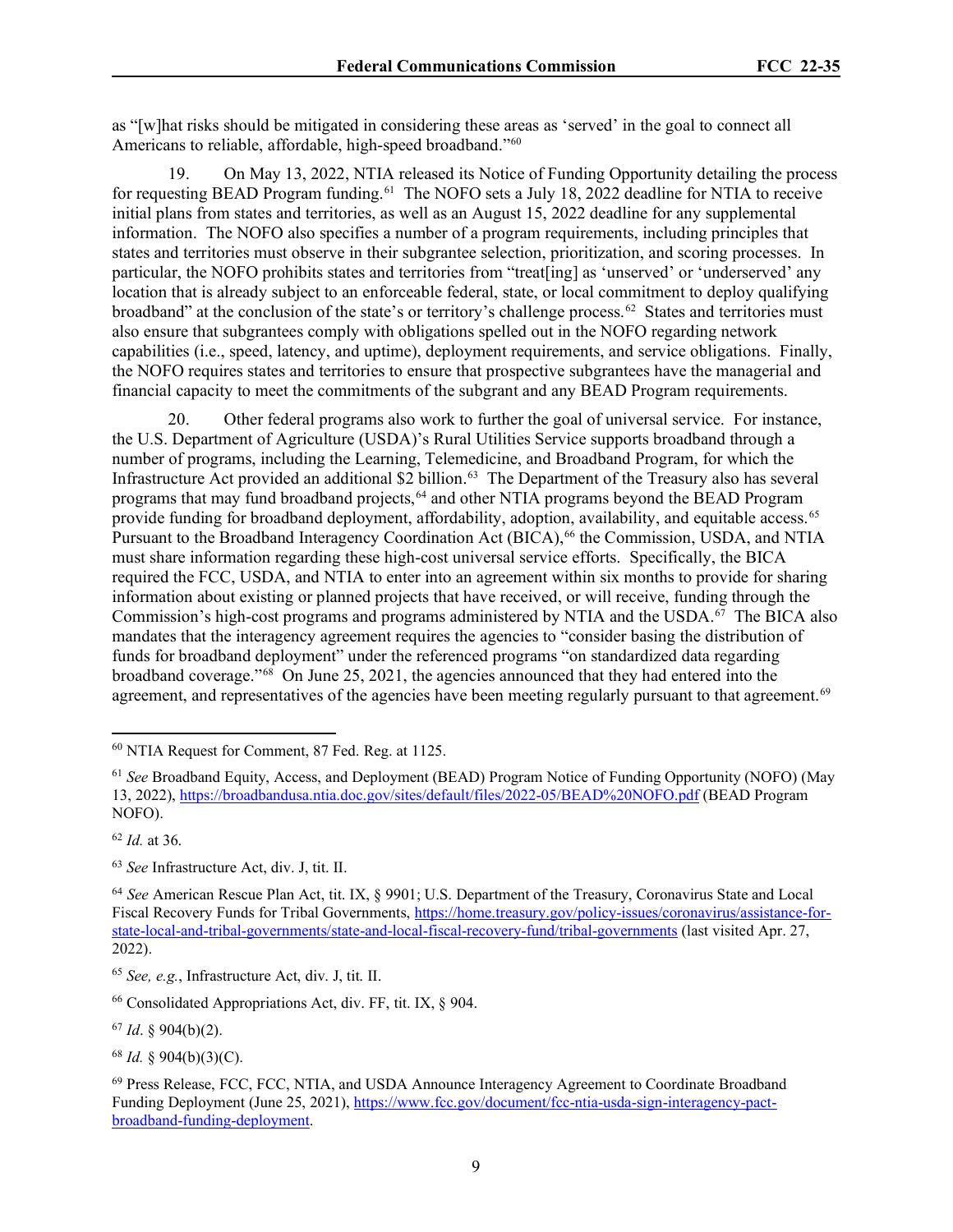# **D. ACAM Broadband Coalition Proposal**

21. On October 30, 2020, the ACAM Broadband Coalition filed a Petition for Rulemaking asking the Commission to initiate a proceeding to consider the Coalition's proposal to extend both A-CAM I and A-CAM II.<sup>[70](#page-9-0)</sup> Pursuant to this original proposal, the terms of A-CAM I and A-CAM II would be extended in exchange for increased obligations to deploy 25/3 Mbps service.<sup>[71](#page-9-1)</sup> The Commission initially sought comment on the Petition for Rulemaking on November 4, 2020.<sup>[72](#page-9-2)</sup> In response, several commenters supported the Coalition's request that the Commission initiate a rulemaking.[73](#page-9-3) One commenter objected, but said the Commission "should consider alternatives to the Coalition's recommended approach" if the Commission were to adopt a notice of proposed rulemaking.[74](#page-9-4)  More recently, commenters also discussed the Coalition's proposal in response to the aforementioned *Future of USF Notice*. [75](#page-9-5)

22. On December 15, 2021, the Coalition revised its proposal in order to require deployment of at least 100/20 Mbps service to 90% of locations, as determined by the Fabric, in eligible census blocks, and at least 25/3 Mbps service to the remaining 10%.[76](#page-9-6) To fund the increased deployment costs, the Coalition proposed increasing monthly support for participating A-CAM carriers to the higher of 80% of a company's model-estimated costs or \$300 per location.<sup>[77](#page-9-7)</sup> The Coalition provided additional details on its proposal on January 19, 2022.[78](#page-9-8) On February 17, 2022, the Coalition further proposed support, in exchange for the same revised deployment obligations, for locations in census blocks that had been excluded from A-CAM I because an unsubsidized competitor reported providing at least 10/1 Mbps service.<sup>[79](#page-9-9)</sup>

<span id="page-9-2"></span><sup>72</sup> *See Consumer & Governmental Affairs Bureau Reference Information Center: Petition for Rulemakings Filed*, Public Notice, Report No. 3161 (Nov. 4, 2020).

<span id="page-9-3"></span><sup>73</sup> *See generally* A-CAM I Cooperatives Comments, RM-11868 (rec. Dec. 4, 2020); NTCA-The Rural Broadband Association Comments, RM-11868 (rec. Dec. 4, 2020); The Nebraska Companies Comments, RM-11868 (rec. Dec. 4, 2020); WTA-Advocates for Rural Broadband Comments, RM-11868 (rec. Dec. 4, 2020); ACAM Broadband Coalition Reply, RM-11868 (rec. Dec. 18, 2020); NTCA-The Rural Broadband Association Reply, RM-11868 (rec. Dec. 21, 2020).

<span id="page-9-4"></span><sup>74</sup> Wireless Internet Service Providers Association Comments, RM-11868, at 1 (rec. Dec. 4, 2020).

<span id="page-9-5"></span><sup>75</sup> *See, e.g.*, NCTA – The Internet & Television Association Comments, WC Docket No. 21-476, at 10 (rec. Feb. 17, 2022) (urging the Commission to "decline to consider [the] ACAM Broadband Coalition's proposal . . . until the new federal broadband funding has been fully distributed"); Letter from Victoria S. Goldberg, VP & Associate General Counsel, NCTA, to Marlene H. Dortch, Secretary, FCC, WC Docket Nos. 21-476 and 10-90 (filed May 5, 2022); WTA – Advocates for Rural Broadband Reply, WC Docket No. 21-476, at 4 (rec. Mar. 17, 2022) (opposing NCTA's "request for a moratorium on new or additional . . . high-cost support (including consideration of the pending ACAM Broadband Coalition proposals) until the Commission can 'assess the effects of new broadband programs'"). We encourage these commenters to discuss the Coalition's proposal in this proceeding as well so that we may develop a complete, thorough record.

<span id="page-9-6"></span><sup>76</sup> *See* Letter from Genevieve Morelli, ACAM Broadband Coalition, to Marlene H. Dortch, Secretary, FCC, RM-11868 and WC Docket No. 10-90, at 1 (filed Dec. 17, 2021) (Coalition Dec. 17, 2021 Letter).

<span id="page-9-7"></span><sup>77</sup> *See id.* at 2.

<span id="page-9-8"></span><sup>78</sup> *See* Letter from Genevieve Morelli, ACAM Broadband Coalition, to Marlene H. Dortch, Secretary, FCC, RM-11868 and WC Docket No. 10-90, Attach. A (filed Jan. 19, 2022) (Coalition Jan. 19, 2022 Letter)*.*

<span id="page-9-9"></span><sup>79</sup> *See* Letter from Genevieve Morelli, ACAM Broadband Coalition, to Marlene H. Dortch, Secretary, FCC, RM-11868 and WC Docket No. 10-90, at 1 (filed Feb. 17, 2022) (Coalition Feb. 17, 2022 Letter)*.*

<span id="page-9-0"></span><sup>70</sup> *Expanding Broadband Service Through the ACAM Program,* Petition for Rulemaking, ACAM Broadband Coalition, RM-11868 (filed Oct. 30, 2020) (Coalition Petition for Rulemaking).

<span id="page-9-1"></span><sup>71</sup> Coalition Petition for Rulemaking at 11-12.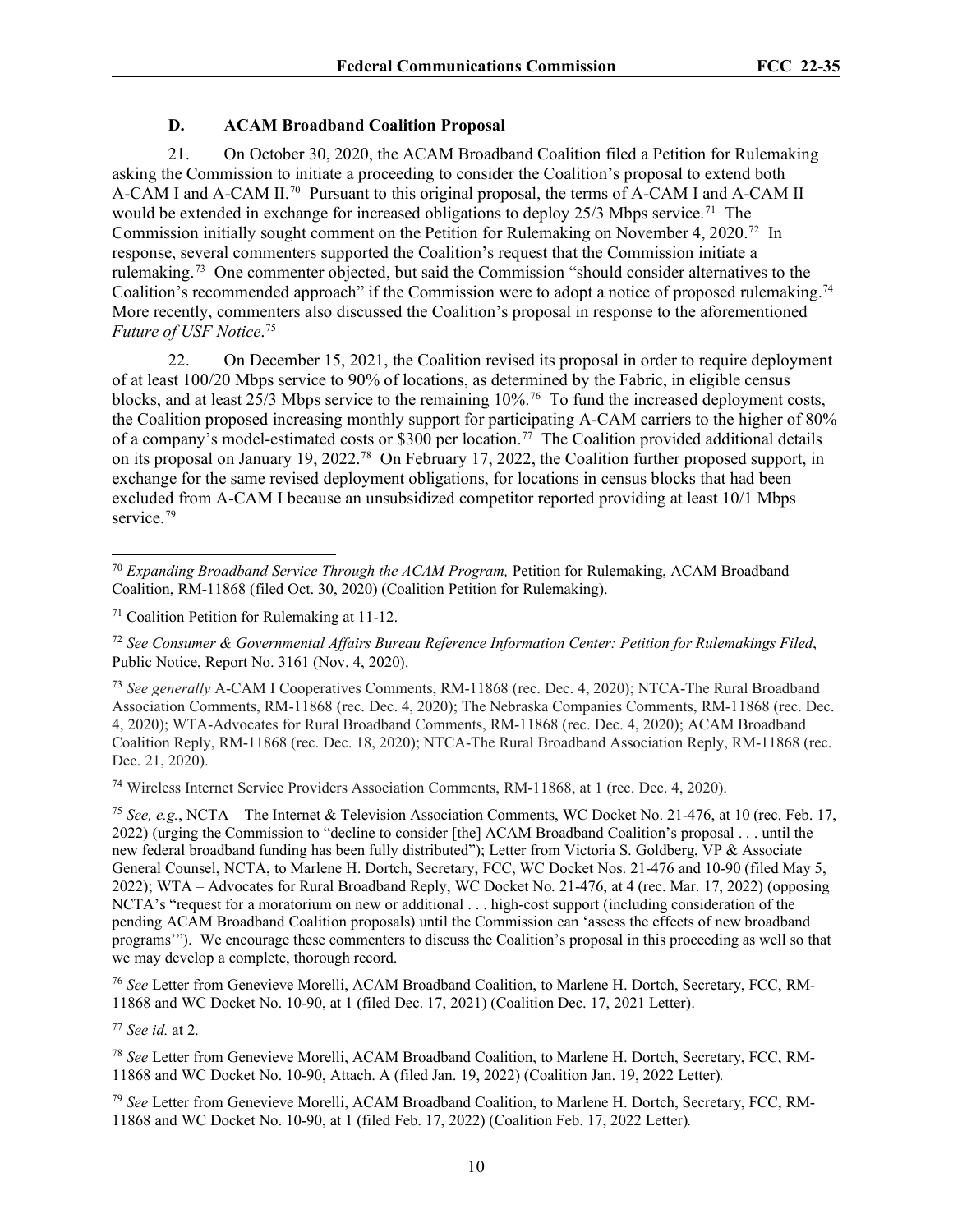# **III. DISCUSSION**

# **A. Seeking Comment on the Coalition's Enhanced A-CAM Proposal**

23. The A-CAM programs currently provide support for more than 350,000 locations that could be considered "unserved" pursuant to the Infrastructure Act because the A-CAM carriers have commitments to provide service only at speeds of 10/1 Mbps or 4/1 Mbps, or on reasonable request, and more than 800,000 locations that could be considered "underserved" under the Infrastructure Act because the carriers have commitments to provide service only at 25/3 Mbps.<sup>[80](#page-10-0)</sup> We seek comment on the Enhanced A-CAM proposal and generally regarding how to leverage the existing, supported networks of A-CAM carriers to swiftly meet current legislative requirements and goals while avoiding duplicative support across programs and maximizing the efficient use of universal service funds. Furthermore, we seek comment on how to best and most efficiently implement and sequence Enhanced A-CAM so that it works in concert with the BEAD Program. Throughout, we seek comment regarding how these specific proposals are, or can be, made consistent with Congressional intent expressed through the Infrastructure Act and other legislation, as well as programs at other agencies.  $81$ 

24. We note when the Commission first adopted A-CAM I that it expected in year eight of the mechanism (2024) to conduct a proceeding to address the determination of support after the end of A-CAM. We propose that the rulemaking initiated by this NPRM will satisfy that Commission expectation.<sup>82</sup>

### **1. Deployment and Service Obligations**

25. *Final Deployment Obligations*—The Coalition proposes that carriers electing Enhanced A-CAM support deploy to 100% of eligible "post-Fabric" locations. Post-Fabric locations are the locations identified in the Fabric that are determined to be in eligible census blocks.<sup>83</sup> In some number of census blocks, the number of post-Fabric eligible locations may be fewer than the Connect America Model-estimated number of locations. At the same time, the Coalition proposes to expand the set of eligible locations to include locations in census blocks that were not eligible in the A-CAM I program because they were served by FTTP or cable broadband or were served with at least 10/1 Mbps broadband service by an unsubsidized competitor.

26. The Coalition proposes that carriers electing Enhanced A-CAM would be required to deploy 100/20 Mbps or faster broadband service to 90% of the eligible post-Fabric locations.<sup>84</sup> For the remaining 10% of eligible post-Fabric locations, carriers would be required to deploy 25/3 Mbps or faster broadband service.<sup>[85](#page-10-5)</sup> We seek comment on the Coalition's proposal. In contrast to the Coalition proposal, we seek comment on whether carriers should be required to deploy at least 100/20 Mbps to all

<span id="page-10-0"></span><sup>&</sup>lt;sup>80</sup> These areas would not be considered unserved or underserved if they are receiving higher levels of service from the A-CAM carrier (in excess of the A-CAM obligations), or a higher level of service from a non-A-CAM carrier.

<span id="page-10-1"></span><sup>81</sup> *See* Infrastructure Act, div. F, tit. I, § 60102(m) ("It is the sense of Congress that Federal agencies responsible for supporting broadband deployment, including the Commission, the Department of Commerce, and the Department of Agriculture, to the extent possible, should align the goals, application and reporting processes, and project requirements with respect to broadband deployment supported by those agencies[.]").

<span id="page-10-2"></span><sup>&</sup>lt;sup>82</sup> If the Commission does not adopt the Enhanced A-CAM proposal, or if there are A-CAM companies that do not elect Enhanced A-CAM as adopted by the Commission, the Commission anticipates that it will conduct a proceeding to determine universal service after A-CAM in 2024, and to consider the impact of BEAD and other programs as necessary.

<span id="page-10-3"></span><sup>83</sup> *See* Coalition Dec. 17, 2021 Letter at 1 n.2 (citing Letter from Genevieve Morelli, ACAM Broadband Coalition, to Marlene H. Dortch, Secretary, FCC, RM-11868 and WC Docket No. 10-90 (filed June 7, 2021)).

<span id="page-10-4"></span><sup>84</sup> *See* Coalition Jan. 19, 2022 Letter Attach. A.

<span id="page-10-5"></span><sup>85</sup> *See id.*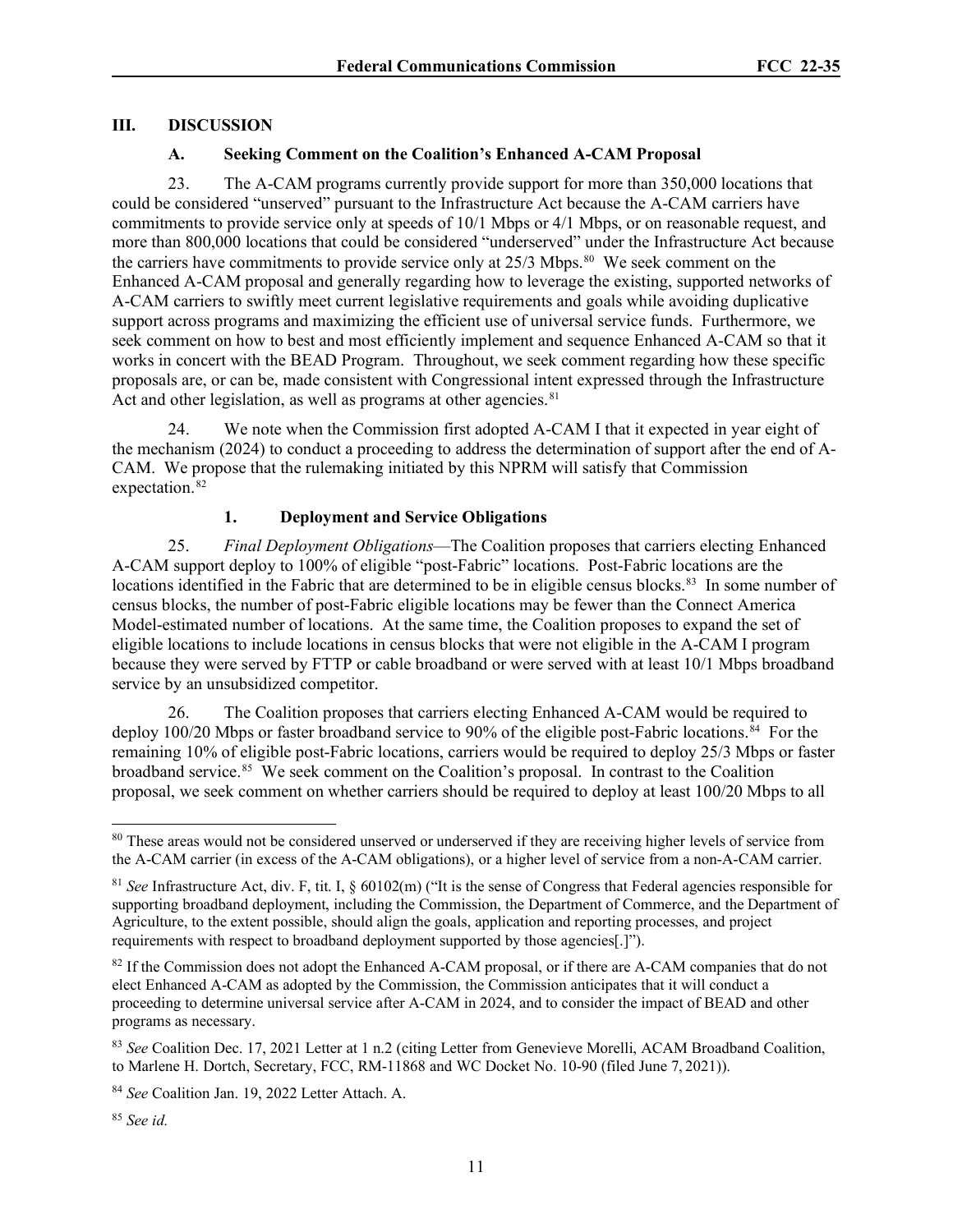eligible locations or whether carriers should be required to deploy to all locations where deployment of this level of service is not cost prohibitive. In either scenario, should carriers electing Enhanced A-CAM be required to serve 100% of unserved locations in their study areas, including unserved or underserved locations in currently ineligible census blocks? Should carriers with changes in their study area boundaries since the development of the model also be required to serve locations in eligible census blocks that are newly within their study area boundaries?

27. If Enhanced A-CAM funds 25/3 Mbps broadband service, as the Coalition proposes for 10% of a carrier's eligible post-Fabric locations, when should those carriers be required to identify which specific locations will receive only 25/3 Mbps service? Would some obligations result in double support where recipients receive Enhanced A-CAM to improve speed to 25/3 Mbps and then could apply for BEAD Program funds to deploy 100/20 Mbps broadband to those same locations?

28. Pursuant to the Broadband DATA Act, the Commission must use its new fixed deployment maps "when making any new award of funding with respect to the deployment of broadband internet access service intended for use by residential and mobile customers."[86](#page-11-0) In accord with the Broadband DATA Act, we tentatively conclude that we will use the new fixed deployment maps when making any new award of funding to an A-CAM provider. We seek comment, specifically, on how the Commission's new fixed deployment maps should be applied to determine eligible areas and deployment obligations for the Enhanced A-CAM program.[87](#page-11-1)

29. We also seek comment on the impact of challenges to the Broadband Data Collection map. The Broadband DATA Act requires the Commission to accept challenges to both the Fabric and the availability maps, and those challenges will occur regularly to help improve all subsequent versions of the Fabric and the map. Given the importance of challenges to the accuracy of the Fabric and the map, and the continuous opportunity for challenges, when for the purposes of the Enhanced A-CAM should the Commission establish the post-Fabric locations? Should we allow for a period of challenges to the fixed deployment reflected in the maps before relying upon them to award funding? Challenges to fixed broadband must be resolved within the timeframe established by the Commission when establishing the rules for the Broadband Data Collection. Can we establish a different deadline for resolution of challenges associated with Enhanced A-CAM locations? If so, how long should challengers and providers have to resolve challenges before we award funding? We seek comment on these questions and any other aspect of how we should comply with the requirements of the Broadband DATA Act in this program.

30. Pursuant to current A-CAM rules, as with other high-cost support mechanisms, the Universal Service Administrative Company (USAC) will recover an amount of support from A-CAM participants that do not meet their final deployment obligations. In those situations, section  $54.320(d)(2)$ of the Commission's rules require that USAC recover "the percentage of support that is equal to 1.89 times the average amount of support per location received in the state for that carrier over the term of support for the relevant number of locations plus 10 percent of the eligible telecommunications carrier's total relevant high-cost support over the support term for that state."<sup>88</sup> We seek comment on the applicability of this general rule to Enhanced A-CAM participants. On the other hand, is a stricter penalty more appropriate, given that the Fabric and Broadband Data Collection may permit the Enhanced A-CAM program to rely on a more accurate location count?

<span id="page-11-0"></span> $86$  47 U.S.C.  $\frac{642(c)(2)}{c}$ .

<span id="page-11-1"></span><sup>&</sup>lt;sup>87</sup> Below, we also seek comment regarding how the deployment maps should be used to determine the eligibility of locations or census blocks for support pursuant to the Enhanced A-CAM.

<span id="page-11-2"></span><sup>88</sup> 47 CFR § 54.320(d)(2).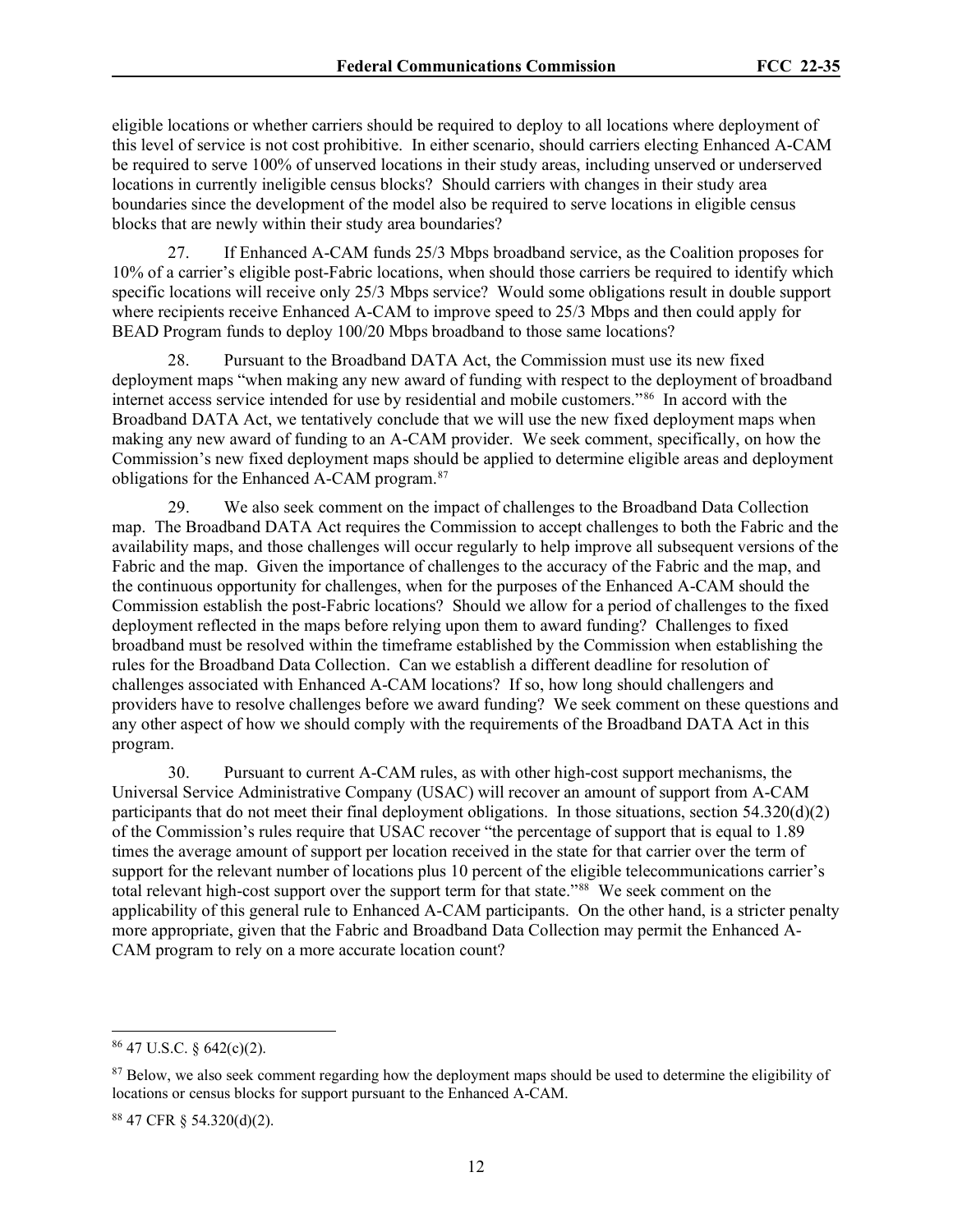31. The Coalition proposes that Enhanced A-CAM carriers be considered in full compliance with their deployment obligations if they deploy to 95% of their required locations.<sup>89</sup> For A-CAM I and A-CAM II carriers, the Commission has allowed "some flexibility in their deployment obligations" and permitted them to deploy to 95% of the required locations by the end of the 10-year term.<sup>[90](#page-12-1)</sup> Further, the Commission noted that "to the extent that an electing carrier deploys to less than 100 percent of the requisite locations, the remaining percent of locations would be subject to the same deployment obligations as for the carrier's capped locations."[91](#page-12-2) Because these locations were still subject to deployment obligations, the Commission concluded that, unlike the price cap recipients of Connect America Phase II model support, it was not necessary for A-CAM recipients to refund any support when they took advantage of the 5% flexibility.<sup>[92](#page-12-3)</sup> For Enhanced A-CAM carriers, however, as with RDOF recipients,[93](#page-12-4) we expect that using the Fabric will ensure that the location counts are more accurate than the data upon which the Commission developed previous deployment obligations. Moreover, under the Enhanced A-CAM proposal, there are no "capped locations" or associated deployment obligations to apply to locations that are not fully funded. Thus, we propose not to extend the same kind of location count flexibility to Enhanced A-CAM carriers and seek comment on our proposal. Nonetheless, are there reasons why a buffer of this type may be appropriate or necessary under Enhanced A-CAM? Would a smaller buffer (i.e., one that considered Enhanced A-CAM carriers to be in full compliance if they deployed to 99% of their required locations) be sufficient to protect the Commission's interests in full deployment? How would this comport with our goal of creating enforceable commitments?

32. With other agencies' ongoing broadband initiatives, including NTIA's BEAD Program, there is the potential for two providers to receive funding from different sources to deploy broadband to the same locations.<sup>[94](#page-12-5)</sup> We seek comment on how we may avoid such overlap in the Enhanced A-CAM program to maximize broadband deployment to unserved and underserved locations. For example, should we require Enhanced A-CAM carriers to make binding commitments regarding specific locations based on the Fabric after it is created? Should any such binding commitments include an obligation to deploy at least 100/20 Mbps broadband service for all or some percentage of those specific locations? Should we instead require carriers to commit to deployment at particular speeds at the census block level? If the BEAD Program requires full deployment by the end of a particular year, should Enhanced A-CAM likewise require full deployment by the end of that same year or even sooner? We also seek comment on the sequencing of Enhanced A-CAM with the BEAD Program. Should the Commission proceed with Enhanced A-CAM commitments before BEAD Program allocations? Should the Commission instead refrain from acting on the Enhanced A-CAM proposal until after the BEAD Program has awarded funding? What are the impacts of these options? Finally, should we require, as a condition of accepting

<span id="page-12-2"></span><sup>91</sup> *2016 Rate-of-Return Reform Order*, 31 FCC Rcd at 3101, para. 33.

<span id="page-12-3"></span><sup>92</sup> *Id.* at 3101, n.68.

<span id="page-12-0"></span><sup>89</sup> *See* Coalition Jan. 19, 2022 Letter Attach. A (participating A-CAM companies that build to a minimum of 95% of their total post-Broadband Serviceable Location Fabric locations in eligible census blocks at the required speeds "would be deemed in compliance with the requirements of the Enhancement Plan at the end of the revised program term").

<span id="page-12-1"></span><sup>90</sup> *2016 Rate-of-Return Reform Order*, 31 FCC Rcd at 3101, para. 33. *See also December 2018 Rate-of-Return Reform Order*, 33 FCC Rcd at 11914-15, para. 67 (citing *2016 Rate-of-Return Reform Order*, 31 FCC Rcd at 3101, para. 33 & n.68).

<span id="page-12-4"></span><sup>93</sup> *See RDOF Order*, 35 FCC Rcd at 730, para. 45 (concluding that, with "access to more accurate location data in the next few years . . . winning bidders will be required to serve the number of locations subsequently identified in each respective area").

<span id="page-12-5"></span><sup>&</sup>lt;sup>94</sup> We note that states and territories participating in the BEAD Program "may not treat as 'unserved' or 'underserved' any location that is already subject to an enforceable federal, state, or local commitment to deploy qualifying broadband as of the date that the [state's or territory's] challenge process described in . . . this NOFO is concluded." BEAD Program NOFO at 36.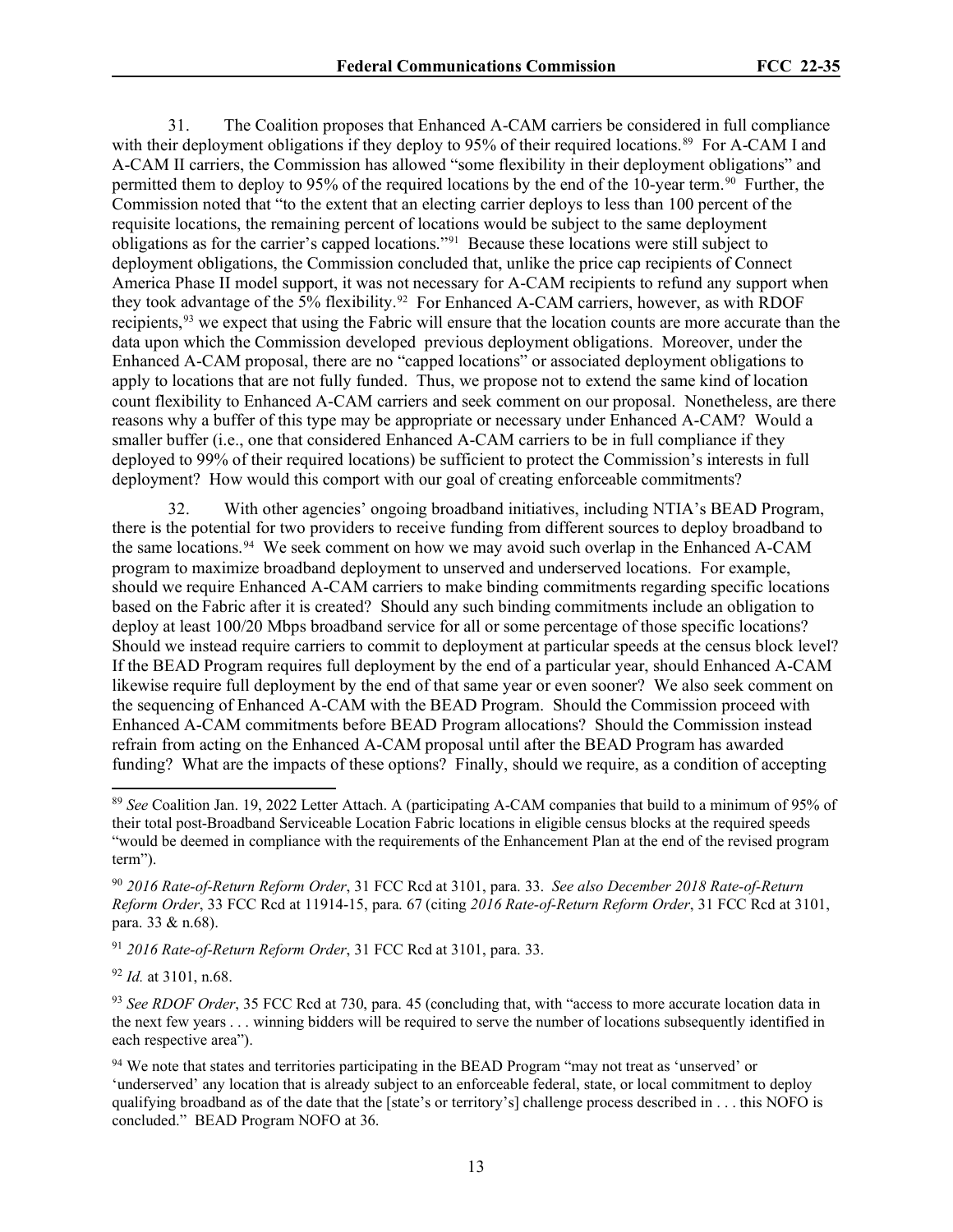Enhanced A-CAM support, that carriers coordinate with the states in which they are receiving support to mitigate the risk of duplicative funding?[95](#page-13-0) We invite states, in particular, to comment on these issues.

33. *Interim Deployment Milestones*—Consistent with other high-cost support mechanisms, including the existing A-CAM I and A-CAM II mechanisms, the Coalition proposes that Enhanced A-CAM participants meet interim deployment milestones before the final milestone of 100% of locations.<sup>96</sup> Specifically, the Coalition proposes that Enhanced A-CAM carriers deploy 100/20 Mbps broadband service to at least 30% of eligible locations by the end of the second year after the program begins. Each subsequent year, carriers would be required to deploy to an additional 10% of eligible locations until meeting the final obligation of deploying 100/20 Mbps service to 90% of eligible locations. We seek comment on whether these particular interim deployment milestones would be appropriate if we were to adopt the eight-year deployment timeframe the Coalition has proposed, and also what interim deployment milestones would be appropriate if we were to require deployment in four years, such as in the BEAD program, or a different timeframe. Should we require deployment to the same number of additional locations each year?

34. We tentatively conclude that any new interim milestones, for carriers that elect Enhanced A-CAM support, would supersede those associated with A-CAM I and A-CAM II. Retaining the interim milestones associated with the existing programs would introduce unnecessary administrative complexity. Moreover, we expect that the Enhanced A-CAM milestones will require accelerated deployment at higher speeds, rendering previous milestones moot. We seek comment on this tentative conclusion. If we were to retain the existing interim milestones for carriers electing Enhanced A-CAM support, is there a way to simplify deployment milestones in a way that is both fair and ensures regular progress?

35. Likewise, we seek comment on the applicability of the existing mechanisms for withholding support from A-CAM I and A-CAM II participants that do not meet interim deployment milestones, and whether a similar mechanism should apply to Enhanced A-CAM. Section  $54.320(d)(1)$ of the Commission's rules specifies different tiers of compliance gaps associated with different percentages of withheld support,  $97$  with the goal of encouraging carriers to come into compliance and complete deployment in order to recover support. Should Enhanced A-CAM participants be subject to the same mechanisms for withholding support as A-CAM I and A-CAM II participants for failing to meet interim deployment milestones?

36. *Coordination of Deployment Obligations with BEAD Program.* The Coalition proposes that carriers electing Enhanced A-CAM support meet the proposed deployment obligations set forth above by the end of the eighth year under the enhanced program.<sup>[98](#page-13-3)</sup> We seek comment on the Coalition's proposal and whether we should adopt a timeframe aligned closer to the BEAD Program, which generally requires buildout in four years after subgrants are made.<sup>99</sup> To minimize administrative complexity and

(continued….)

<span id="page-13-0"></span><sup>&</sup>lt;sup>95</sup> Under the BEAD Program, a state "must seek to identify as part of its challenge process those unserved locations and underserved that will not be served by qualifying broadband service as a result" of an enforceable commitment for the deployment of qualifying broadband to less than 100 percent of the locations in that area "and use that information in determining whether to treat each location as unserved or underserved within the relevant area." BEAD Program NOFO at 36-37, n.52. Given this BEAD Program requirement, we seek comment on whether there are specific coordination procedures that we should require for Enhanced A-CAM providers.

<span id="page-13-1"></span><sup>96</sup> *See* Coalition Jan. 19, 2022 Letter Attach. A.

<span id="page-13-2"></span><sup>97</sup> *See* 47 CFR § 54.320(d)(1).

<span id="page-13-3"></span><sup>98</sup> *See* Coalition Jan. 19, 2022 Letter Attach. A.

<span id="page-13-4"></span><sup>99</sup> *See* Infrastructure Act, div. F, tit. I, § 60102(h)(4)(C) ("An entity that receives a subgrant . . . shall deploy the broadband network and begin providing broadband service to each customer that desires broadband service not later than 4 years after the date on which the entity receives the subgrant, except that an eligible entity may extend the deadline under this subparagraph if—(i) the eligible entity has a plan for use of the grant funds; (ii) the construction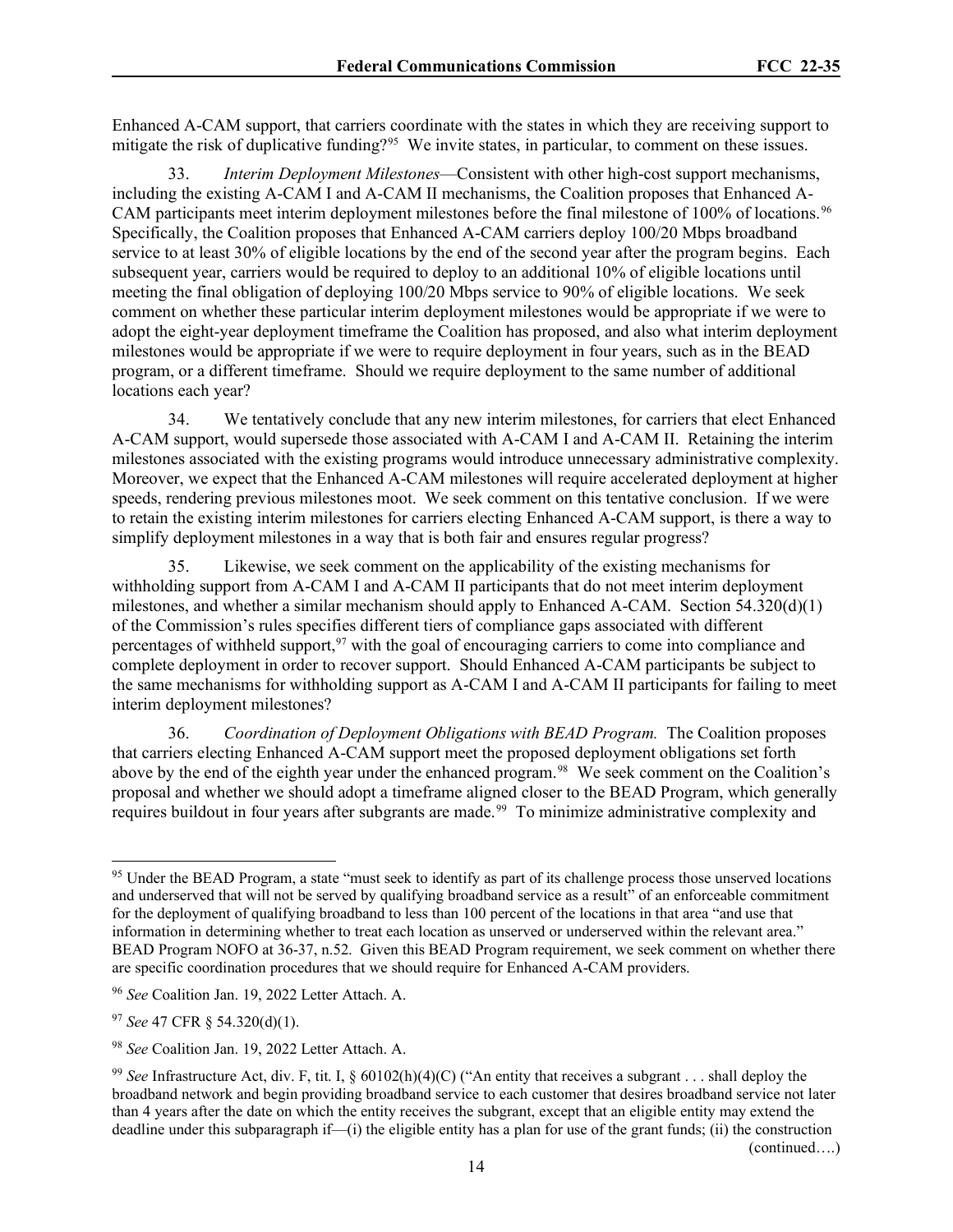prioritize higher-speed broadband deployment, we tentatively conclude that any carriers electing Enhanced A-CAM support would be subject only to the final deployment obligations associated with Enhanced A-CAM support, which would supersede existing A-CAM I and A-CAM II final deployment obligations. We seek comment on this proposal.

37. *Performance Measures*—To ensure that recipients of high-cost universal service support deploy networks meeting their performance obligations, the Commission requires that those carriers annually test and report the speed and latency of a random sample of locations.[100](#page-14-0) Carriers that fail to meet the required performance standards are subject to additional reporting and may have a percentage of universal service support withheld based on the level of non-compliance.<sup>101</sup> However, those carriers subject to support withholding that later come into compliance may have their support restored. A-CAM I carriers have begun the required performance testing as of this year,<sup>[102](#page-14-2)</sup> while A-CAM II carriers are currently required to conduct pre-testing, under which no support reductions are assessed as long as the carrier performs the pre-testing and reports the results in a timely manner.<sup>[103](#page-14-3)</sup> We invite comment on whether these existing performance testing requirements applicable to A-CAM I and A-CAM II carriers should continue to apply to Enhanced A-CAM carriers, or whether any improvements to the testing requirements should be made.

38. *Affordability*—We next consider the issue of affordability for customers of Enhanced A-CAM carriers. Promoting access to affordable, high-speed broadband is a priority for the Commission. And we note the important role that the Affordable Connectivity Program (ACP) is playing to help consumers obtain affordable or in many cases no cost Internet services. In the context of the FCC's highcost support programs, we note that all recipients of those funds, including A-CAM participants, must certify that broadband rates do not exceed the reasonably comparable benchmark announced annually by the Wireline Competition Bureau.<sup>[104](#page-14-4)</sup> We also note that, pursuant to the Infrastructure Investment and Jobs Act, subgrantees of the BEAD Program are required to offer at least one "low-cost broadband option."[105](#page-14-5) We seek comment on the extent to which A-CAM providers are participating in the ACP or Lifeline programs or otherwise offer affordable Internet plans. We also seek comment on whether we should require or incentivize Enhanced A-CAM carriers to participate in ACP.[106](#page-14-6) If so, should there be any minimum performance characteristics for the affordable option (e.g., minimum download and upload speeds, usage allowances, and maximum latency)? We seek comment on this approach, how to implement this approach, and how the Commission should determine the appropriate characteristics. At the same time, we note that the Commission did not require similar minimum performance characteristics

(Continued from previous page)

<span id="page-14-1"></span><sup>101</sup> *Id.* at 10133-38, paras. 65-75; *Connect America Fund*, WC Docket No. 10-90, Order, 33 FCC Rcd 6509, 6530- 33, paras. 56-67 (WCB 2018) (*First Performance Measures Order*).

<span id="page-14-2"></span><sup>102</sup> *See Connect America Fund*, WC Docket No. 10-90, Order, DA 22-1, at 2, para. 3 (WCB 2022) (*January 2022 Performance Measures Waiver Order*).

<span id="page-14-3"></span><sup>103</sup> *See id.* at 4, para. 9 (waiving the pre-testing requirement such that A-CAM II carriers may pre-test a smaller sample size than what the rules would require for the first two quarters of 2022).

<span id="page-14-4"></span><sup>104</sup> *See* 47 CFR §54.313(a)(3).

<span id="page-14-5"></span><sup>105</sup> *See* Infrastructure Act, div. F, tit. I, § 60102(h)(4)(B); BEAD Program NOFO at 66-67.

<span id="page-14-6"></span><sup>106</sup> We note that all eligible telecommunications carriers, including A-CAM participants, must make Lifeline service available. *See* 47 CFR § 54.405(a).

project is underway; or (iii) extenuating circumstances require an extension of time to allow the project to be completed").

<span id="page-14-0"></span><sup>&</sup>lt;sup>100</sup> Connect America Fund, WC Docket No. 10-90, Order on Reconsideration, 34 FCC Rcd 10109, 10110, para. 2 (2019) (*Performance Measures Reconsideration Order*).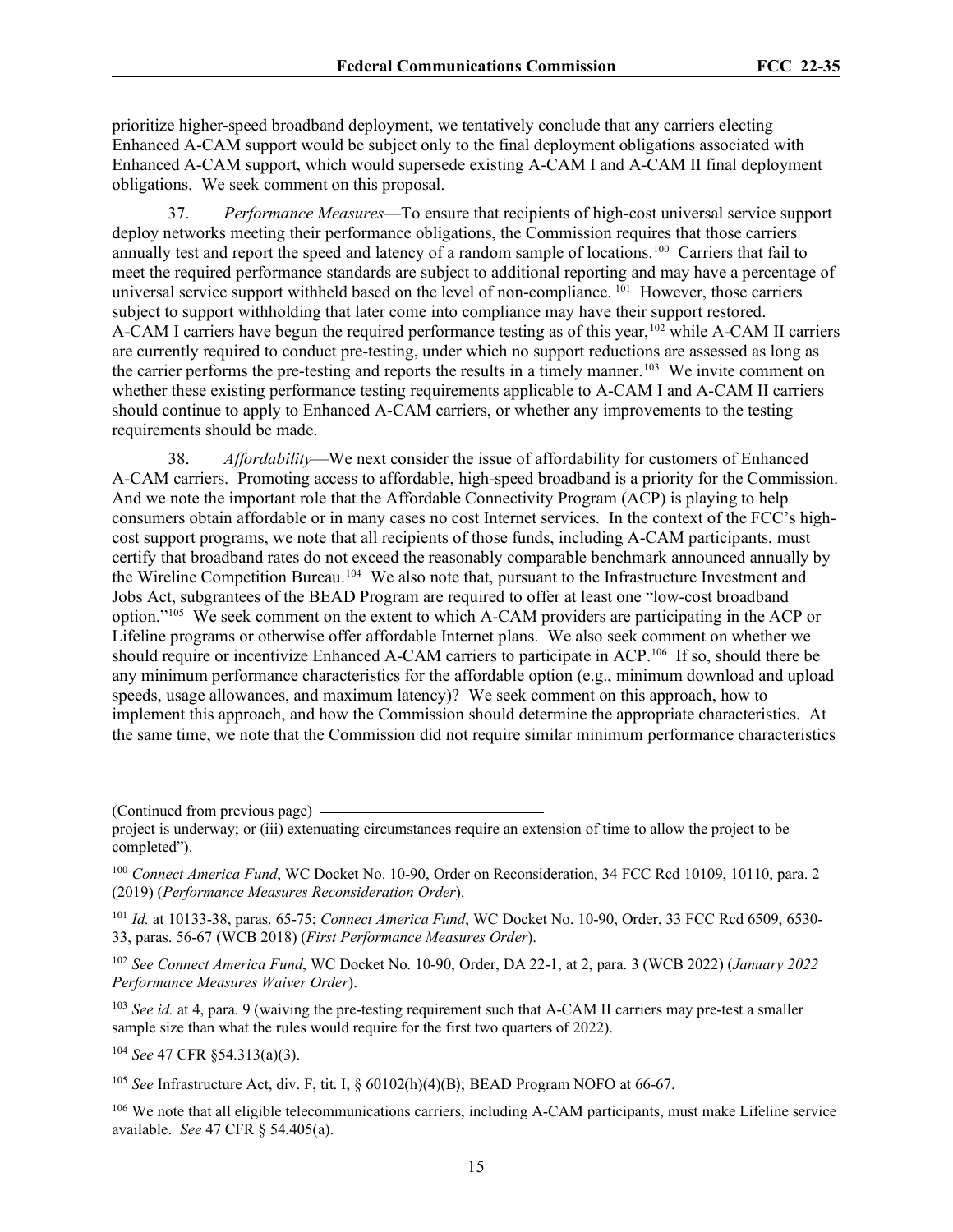for plans from providers electing to participate in ACP. What other interactions between an affordable option, the Lifeline program, and the ACP should the Commission consider?[107](#page-15-0) 

### **2. Support Amounts**

39. To achieve these deployment obligations, the Coalition proposes to retain the basic framework of A-CAM support but increase the total amount paid by increasing the cap on support, increasing the number of eligible locations, and extending the term of support.<sup>108</sup> The Coalition estimates that, if all eligible carriers elect the Enhanced A-CAM, as it is proposed, the impact of increasing the cap and the number of eligible locations would be to increase A-CAM support by \$389.5 million per year from approximately \$1.1 billion per year to \$1.49 billion per year, a 35.4% increase.<sup>[109](#page-15-2)</sup> Further, the proposal adds six years of support for most A-CAM I and A-CAM II carriers (eight years of additional support in the case of A-CAM I carriers that did not accept Revised A-CAM I support in 2019).<sup>[110](#page-15-3)</sup>

40. We seek comment regarding whether the A-CAM framework, and especially the model on which it is based, continues to be an appropriate method of calculating support going forward. Given the amount of time that has passed and the pace of technological developments since the development of the model, it seems likely that some model inputs are no longer the most appropriate for estimating the cost to provide service. We note in particular that location data and the need for assumptions about the placement of locations, which have a significant impact on model cost estimates, likely have changed or improved since the development of the model. On the other hand, a proceeding to develop an updated model would be time consuming and may not yield significantly different or more accurate results. What are the costs and benefits associated with relying on the existing model? Should we develop a new cost model based upon 2020 census geographies and updated inputs?

41. We also seek comment on the overall plan and scope of the Coalition's support proposal, particularly in context of the deployment obligations discussed above. We recognize that the Coalition's proposal is intended to match its members' estimated long-term revenue requirements with the proposed deployment obligations and term of support. Do the proposed deployment obligations justify the proposed support increases, both in the aggregate and for specific A-CAM recipients? Are there other support mechanisms we should explore to increase the efficiency of the support amounts in these areas? For example, the Commission has recognized the benefits of competitive mechanisms to efficiently allocate high-cost universal service support.<sup>[111](#page-15-4)</sup> We seek comment on what mechanism would be appropriate to allocate support most efficiently in this instance, given the time-sensitivity of receiving binding commitments to provide service at a level of at least 100/20 Mbps and the ongoing commitments to provide support for 25/3 Mbps service to A-CAM I and A-CAM II carriers through 2028. To the extent that these general questions have particular bearing on specific changes proposed by the Coalition, we seek comment below.

<span id="page-15-0"></span><sup>107</sup> *See Affordable Connectivity Program, Emergency Broadband Benefit Program*, WC Docket Nos. 21-450, 20- 445, Report and Order and Further Notice of Proposed Rulemaking, FCC 22-2, at 129-31, paras. 287-93 (2022) (seeking additional comment on the Infrastructure Act's requirement for the Commission "to establish a mechanism by which a participating [ACP] provider in a high-cost area, as defined in a separate section of the Infrastructure Act and to be determined by the National Telecommunications Information Administration (NTIA) in consultation with the Commission, may receive an enhanced benefit of up to \$75 per month for broadband service 'upon a showing that the applicability of the lower limit under subparagraph A [the \$30 rate] to the provision of the affordable connectivity benefit by the provider would cause particularized economic hardship to the provider such that the provider may not be able to maintain the operation of part or all of its broadband network.'").

<span id="page-15-1"></span><sup>&</sup>lt;sup>108</sup> *See* Coalition Feb. 17, 2022 Letter File 3 ACAM Enhancement Plan Summary.

<span id="page-15-2"></span><sup>109</sup> Coalition Dec*.* 17, 2021 Letter*.*

<span id="page-15-3"></span><sup>110</sup> *Id.*

<span id="page-15-4"></span><sup>111</sup> *See, e.g.*, *RDOF Order*, 35 FCC Rcd at 695, para. 19.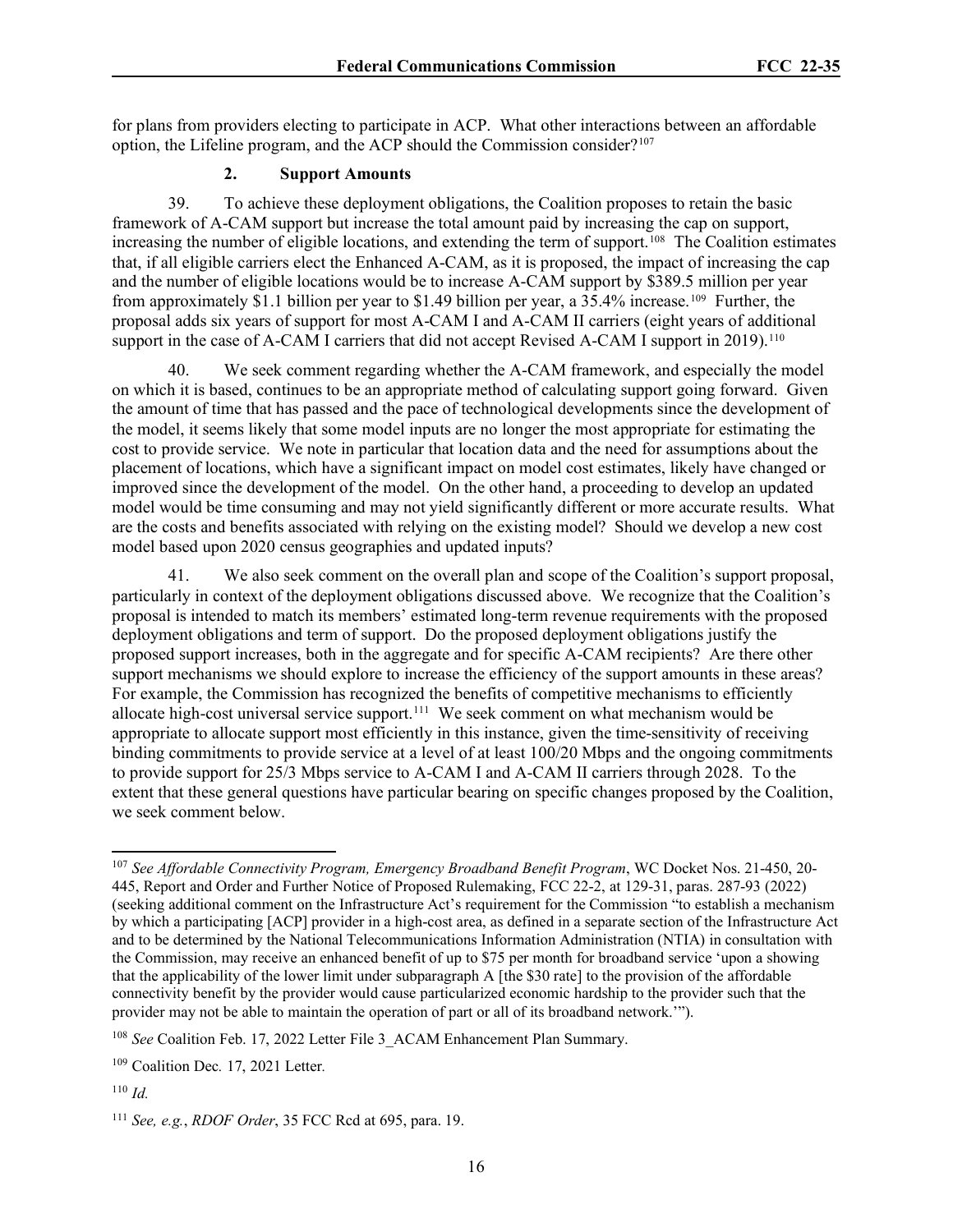42. *Support Calculation*—We seek comment on the Coalition's proposal to increase the cap on support. Currently, support for most eligible locations is capped at \$200 per month.<sup>[112](#page-16-0)</sup> For A-CAM II carriers, eligible locations in Tribal areas are capped at \$213.12 in order to accommodate a lower support threshold.[113](#page-16-1) The Coalition proposes increasing the cap on support to \$300 per location or 80% of model costs, whichever is greater. [114](#page-16-2) The Coalition's proposal would significantly increase the amount of model-based support to A-CAM carriers. For the 291 carriers to which the \$300 cap would apply, Commission staff estimates that the number of locations in currently eligible census blocks that would be "fully funded" at \$300 would increase to 719,061 from 682,200.<sup>[115](#page-16-3)</sup> The alternative support calculation equal to 80% of model-estimated costs implies a funding cap in excess of \$300 for 136 companies. While 40 companies would have an implied cap of less than \$400, pursuant to Commission staff analysis, 29 would have an implied cap of more than \$1000.<sup>[116](#page-16-4)</sup> To provide the amount of support proposed by the Coalition, without the 80% of costs provision, the funding cap would need to be set at approximately \$500. Is this methodology consistent with the model design and framework? What is the rationale or justification for providing support as a percentage of model costs in some instances, rather than relying on a higher cap? Also, because upgrading capacity of existing fiber is less costly than installing new fiber, should the Commission offer a lower level of support for those areas where the provider has already deployed fiber? We invite economic studies that address the efficiency of authorizing funding to existing A-CAM providers to build networks providing service of at least 100/20 Mbps as compared to maintaining the current A-CAM programs. We seek further comment on how to determine the appropriate amount of support recognizing existing commitments and funding to build networks in these areas. What are the incremental costs of the proposed commitments under the Enhanced A-CAM proposal? Would a subsidy that covered those costs be sufficient, and if not, what other costs should be covered, such as recovery of costs for existing A-CAM locations and why?

43. Pursuant to A-CAM II, census blocks in Tribal lands have a lower support threshold of \$38.38 and a funding cap of \$213.12, along with separately enforceable deployment obligations.<sup>[117](#page-16-5)</sup> We seek comment regarding how this Tribal Broadband Factor should be incorporated into Enhanced A-CAM. Do the generally increased support amounts and universal deployment obligations relieve the need for a separate Tribal Broadband Factor? Further, we seek comment on how to address intergovernmental coordination and eligibility for locations on Tribal lands. We note that, under the BEAD Program, a commitment to deploy broadband will not be considered enforceable "unless it includes a legally binding agreement, which includes a Tribal Government Resolution, between the Tribal Government of the Tribal Lands encompassing that location, or its authorized agent, and a service provider offering qualifying broadband service to that location."[118](#page-16-6) 

<span id="page-16-3"></span><sup>115</sup> This estimate excludes locations that are not currently eligible, but would become eligible pursuant to the Coalition's proposal, including locations excluded from A-CAM I because they were in FTTP-served census blocks or census blocks with an unsubsidized competitor providing at least 10/1 Mbps service. It also excludes current A-CAM recipients that the Coalition omitted from its initial analysis, such as A-CAM I carriers that did not elect Revised A-CAM I.

<span id="page-16-4"></span><sup>116</sup> This analysis also includes only currently eligible census blocks and A-CAM recipients that Coalition included in its analysis. There are some additional minor differences between the Commission staff estimates and the Coalition's analysis, which may be due to rounding and other limits of the data available to the Coalition for its analysis.

<span id="page-16-0"></span><sup>&</sup>lt;sup>112</sup> For a small number of A-CAM I carriers that did not accept Revised A-CAM I support in 2019, support is capped at less than \$200 per location.

<span id="page-16-1"></span><sup>113</sup> *December 2018 Rate-of-Return Reform Order*, 33 FCC Rcd at 11911, para. 56.

<span id="page-16-2"></span><sup>114</sup> *See* Coalition Dec. 17, 2021 Letter; Coalition Jan. 19, 2021 Letter.

<span id="page-16-5"></span><sup>117</sup> *December 2018 Rate-of-Return Reform Order*, 33 FCC Rcd at 11910-11, paras. 55-56.

<span id="page-16-6"></span><sup>118</sup> *See* BEAD Program NOFO at 36-37, n.52.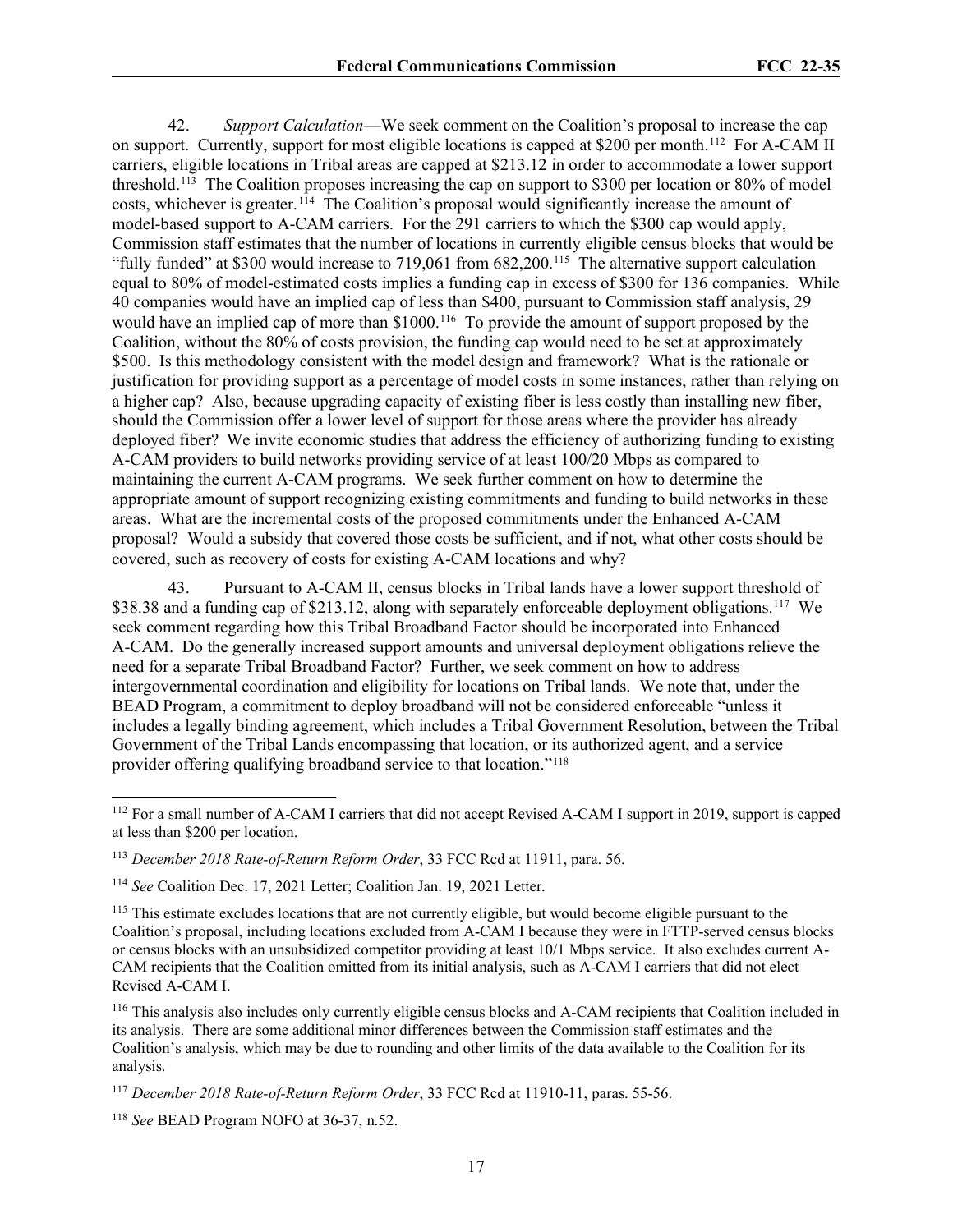44. *Eligible Locations*—The Coalition proposes to use eligible model locations, rather than eligible post-Fabric locations, to calculate support. However, the Broadband DATA Act requires that, after the creation of the Fabric and associated maps, the Commission use those maps "when making any new award of funding with respect to the deployment of broadband internet access."[119](#page-17-0) We seek comment on the use of eligible model locations to calculate support, and specifically how we can reconcile the difference between model locations and Fabric locations, especially in cases where the number of model locations significantly exceeds the number of serviceable locations in the Fabric. We note that model costs are significantly affected by location density, and if the model were run with fewer locations, in many cases the per-location cost of providing service would likely increase. For that reason, it may not be appropriate to reduce support on a pro rata basis simply because the number of actual locations in the Fabric is ultimately fewer than in the model. Nonetheless, there may be instances in which the number of locations to be served is so greatly overstated by the model that it may create an apparent windfall to provide support based on model locations. In similar circumstances, the Commission requires a pro rata support adjustment when an RDOF support recipient's updated location count is less than 65% of the Connect America Cost Model locations within the recipient's area in a state.<sup>120</sup> Would such an approach be useful for the Enhanced A-CAM plan and comply with the Broadband DATA Act?

45. The Coalition additionally proposes expanding the number of eligible locations in two ways. First, the Coalition proposes to add census blocks that were ineligible for A-CAM I because they were FTTP-served by the incumbent or an affiliate.<sup>121</sup> In the 2016 Rate-of-Return Reform Order, the Commission excluded from eligibility for A-CAM I census blocks that were FTTP-served in order to prioritize model support to those areas that were then unserved.[122](#page-17-3) In the *December 2018 Rate-of-Return Reform Order*, however, the Commission made such census blocks eligible for A-CAM II, concluding that their inclusion would "promote more and higher speed deployment to location in those census blocks that do not currently have 25/3 Mbps or better service" while recognizing that areas with partially or fully deployed fiber to the premises may still require high-cost support to maintain existing service.<sup>[123](#page-17-4)</sup> The Commission did not, in the same Order, make such census blocks eligible for revised A-CAM I offers. Given the Commission's recognition that areas with partial or complete fiber deployment may still require ongoing support for expenses, it may be reasonable to provide some support for these census blocks. Further, doing so could harmonize the treatment of A-CAM I and A-CAM II carriers. We seek comment on the Coalition's proposal to make eligible for Enhanced A-CAM census blocks excluded from A-CAM I because they were FTTP-served.

46. Nonetheless, we also recognize that it may not be cost-effective to provide support for census blocks where an A-CAM carrier is already offering service of at least 100/20 Mbps, and therefore seek comment on the Enhanced A-CAM treatment of census blocks that are fully served. We note that A-CAM carriers have already reported deployment of 100/20 Mbps or faster service to over 347,000 eligible locations.<sup>[124](#page-17-5)</sup> Thirty-three A-CAM carriers have deployed at least 100/20 Mbps service to at least 90% of

<span id="page-17-4"></span><sup>123</sup> *December 2018 Rate-of-Return Reform Order*, 33 FCC Rcd at 11907, para. 45.

<span id="page-17-5"></span><sup>124</sup> Staff Analysis of HUBB data. In addition to these "fully served" locations, A-CAM carriers have reported providing 25/3 Mbps or faster service, which would be considered under-served, but not unserved, to an additional 324,000 locations.

<span id="page-17-0"></span> $119$  47 U.S.C. § 642(c)(2)(B).

<span id="page-17-1"></span><sup>120</sup> *RDOF Order*, 35 FCC Rcd at 711, para. 51.

<span id="page-17-2"></span><sup>&</sup>lt;sup>121</sup> Coalition Jan. 19, 2022 Letter Attach. A.

<span id="page-17-3"></span><sup>122</sup> *2016 Rate-of-Return Reform Order*, 31 FCC Rcd at 3109, para. 56. The Commission noted that "the carriers that have already deployed FTTP or cable broadband have done so within the existing legacy support framework" and, because they were not required to elect model-based support, they could continue to receive support through CAF-BLS. *Id.*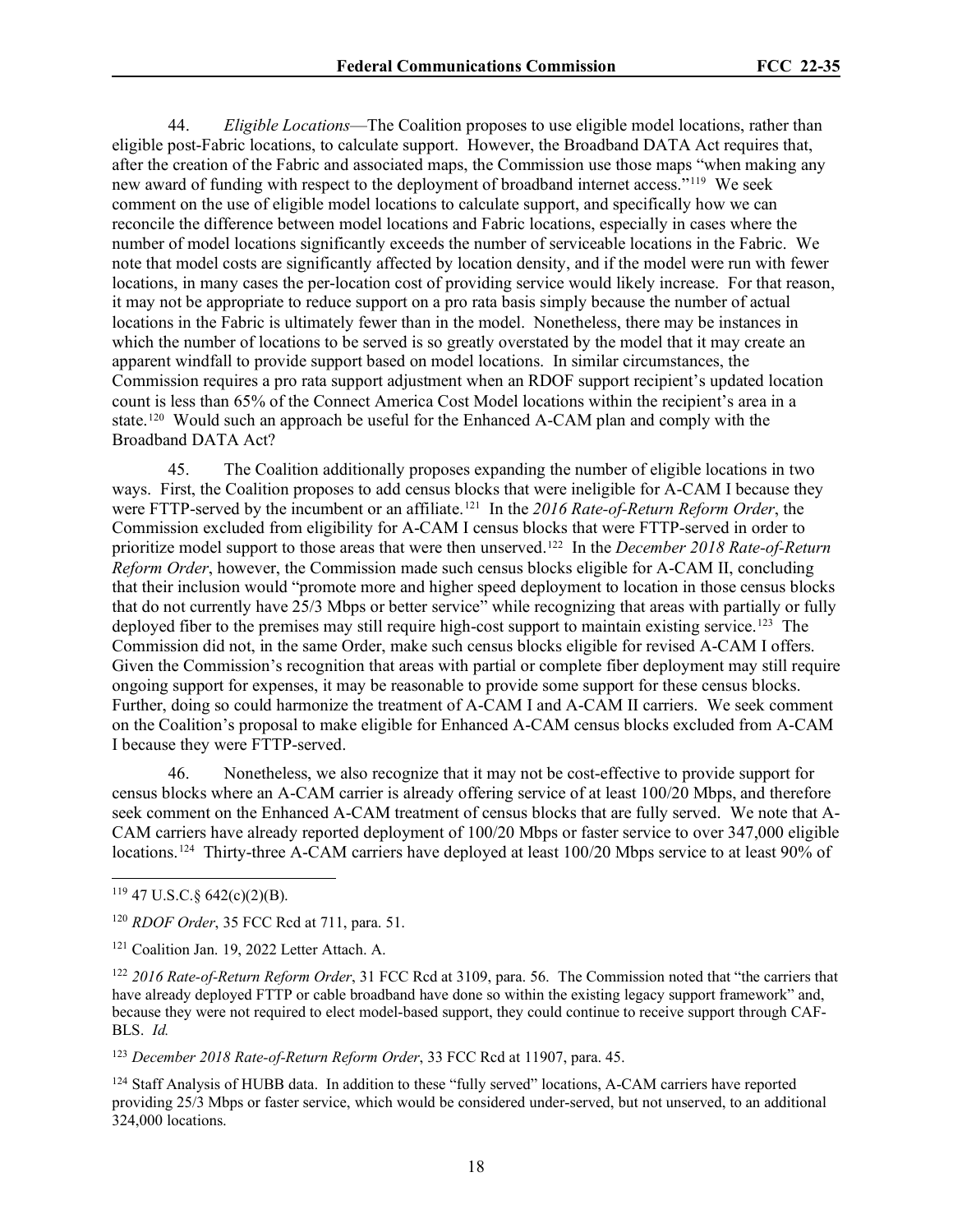the eligible locations in their service areas.<sup>125</sup> We therefore seek comment regarding how to use the post-Fabric broadband deployment maps to establish eligibility for Enhanced A-CAM of census blocks to which an A-CAM carrier has already deployed 100/20 Mbps or faster to service to all locations in the block. One possibility would be for the Enhanced A-CAM offer to simply exclude locations in fully deployed census blocks, which would no longer be eligible for A-CAM support if a carrier elected the offer, and support for those locations would cease upon authorization of Enhanced A-CAM. However, we recognize that an A-CAM provider reporting 100/20 Mbps or faster service for certain locations may require continued support for those locations, particularly if the provider relied on loans to fund deployment under the terms of the existing A-CAM programs. If continued support is required for the fully deployed census blocks, the remaining authorized support associated with those census blocks could be incorporated into the Enhanced A-CAM support. Another option would be for the Enhanced A-CAM offers to include fully deployed census blocks, but only at the current A-CAM I or A-CAM II funding levels.<sup>[126](#page-18-1)</sup> We seek comment on these options.<sup>[127](#page-18-2)</sup>

47. The Coalition's second proposed expansion of eligibility is for census blocks that were excluded from A-CAM I because they were served by an unsubsidized competitor with at least 10/1 Mbps service.<sup>128</sup> Given that locations with 10/1 Mbps service are considered "unserved" pursuant to the Infrastructure Act, it may be reasonable to expand eligibility to include these census blocks. On the other hand, some unsubsidized competitors serving these census blocks may now provide at least 100/20 Mbps. We therefore propose to re-assess the eligibility of census blocks under Enhanced A-CAM for all carriers based on the provision of service by unsubsidized competitors. We seek comment regarding what test should be applied to determine whether census blocks should be ineligible because they are served by an unsubsidized competitor. We tentatively conclude that locations, rather than census blocks, in which an unsubsidized competitor provides at least 100/20 Mbps should be ineligible for support because those locations would be considered "served" pursuant to the Infrastructure Act. We seek comment on whether eligibility by served location, rather than census block, will be feasible for an Enhanced A-CAM offer.

48. Under A-CAM II census blocks were ineligible if an unsubsidized competitor provided at least 25/3 Mbps service. Should census blocks served by an unsubsidized competitor with at least 25/3 Mbps also be ineligible for support under Enhanced A-CAM? We note that such census blocks would be considered underserved pursuant to the Infrastructure Act. However, the provision of at least 25/3 Mbps service by an unsubsidized competitor may be evidence that the A-CAM carrier is not the most efficient provider of service in that area and that another program, such as BEAD, may be able to more cost effectively achieve deployment of 100/20 Mbps or faster service. Finally, we note that in some cases, these may be census blocks that were split by a study area boundary and a price cap carrier reported providing service in the census block. We seek comment regarding how those census blocks should be tested for eligibility. For both A-CAM I and A-CAM II carriers, should competitive overlap be reassessed in all census blocks before making a new offer? What criteria should be used?

49. What other considerations should be made with respect to the eligibility of locations under an Enhanced A-CAM offer? We propose to remove from eligibility locations that are already funded through another federal/state program at 100/20 Mbps or higher, such as the Broadband

<span id="page-18-3"></span><sup>128</sup> Coalition Feb. 17, 2022 Letter.

<span id="page-18-0"></span><sup>125</sup> Staff Analysis of HUBB data.

<span id="page-18-1"></span><sup>&</sup>lt;sup>126</sup> Under this option, any newly eligible census blocks (for example, FTTP-served A-CAM I census blocks pursuant to the Coalition's proposal) that are fully served with 100/20 Mbps would receive support calculated at the \$200 per location cap currently utilized by both A-CAM I and A-CAM II.

<span id="page-18-2"></span><sup>127</sup> *See* Letter from Genevieve Morelli, ACAM Broadband Coalition, to Marlene H. Dortch, Secretary, FCC, WC Docket No. 10-90 et al. (filed May 9, 2022); Letter from Robert DeBroux, Bob DeBroux Consulting, to Marlene H. Dortch, Secretary, FCC, WC Docket No. 10-90 (filed May 10, 2022); Letter from Diana Eisner, USTelecom, to Marlene Dortch, FCC, WC Docket No. 10-90 et al. (filed May 12, 2022) (USTelecom Letter).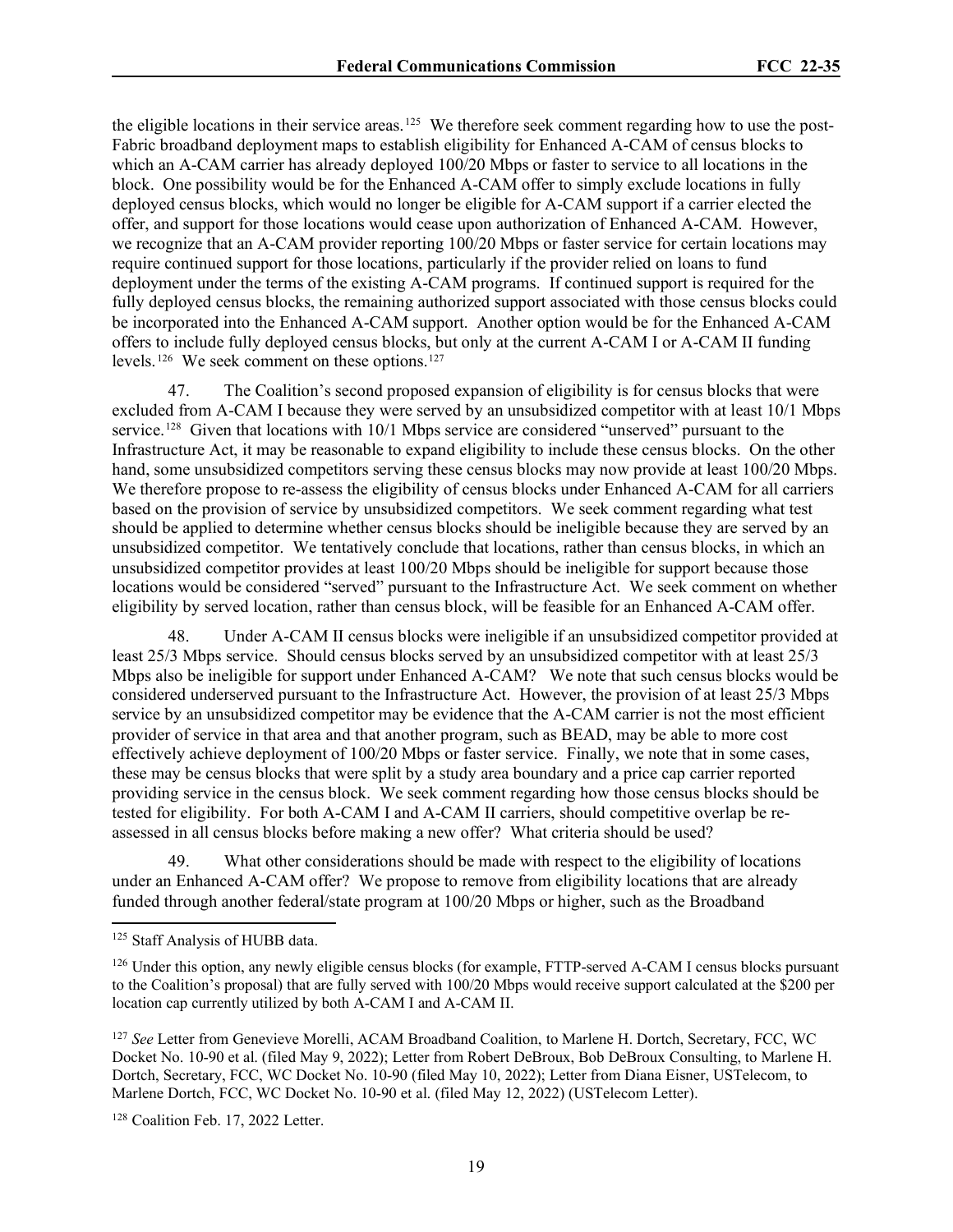Infrastructure Program (BIP), [129](#page-19-0) American Rescue Plan Act (ARPA) Coronavirus State and Local Fiscal Recovery Funds (SLFRF),<sup>[130](#page-19-1)</sup> and Tribal Broadband Connectivity Program (TBCP).<sup>[131](#page-19-2)</sup> Is it necessary to independently address the funding commitments made by each of these programs, or do any of the other eligibility rules proposed above effectively cover the locations associated with these commitments? To the extent that locations are funded through state mechanisms, rather than federal mechanisms, how should the Commission incorporate that into the eligibility requirements? How can the Commission collect state funding information in an efficient and complete manner? We seek comment on this proposal. On the other hand, are there other unserved or underserved locations in census blocks currently ineligible for A-CAM I or A-CAM II that can and should be made eligible for support?

50. *Extended Term*—The Coalition proposes that the increased support take effect immediately, with increased support paid retroactively to the beginning of 2022, and extend through 2034. We recognize that a primary purpose of extending the term of support is to provide additional time to recover the capital used to meet deployment obligations. As a result, we would expect the term could be adjusted to coincide with adjustments to support amounts or deployment obligations, such as because of reconciliation with the Fabric. We seek comment on the Coalition's proposed term. What is the justification to pay increased support retroactively and prior to the imposition of the new Enhanced A-CAM obligations? How should the term be adjusted, if at all, if changes are made to the deployment obligations or annual support amounts?

51. *Glide Path Carriers*—Under A-CAM I and A-CAM II, carriers receive additional transitional support if their model-based support is less than the amount of legacy support they received prior to their election of model-based support (glidepath carriers).<sup>[132](#page-19-3)</sup> This transitional support declines over time based on the size of each carrier's support reduction. The Coalition proposes that glidepath companies that elect Enhanced A-CAM would "either (1) continue to receive support pursuant to their current schedule until such time as their total annual support is less than that under the Enhancement Plan and, at that time, they would convert to the Enhancement Plan funding level; or (2) receive support at the level provided for in the Enhancement Plan.["133](#page-19-4) We seek comment on this proposal. Alternatively, should the glidepath carriers' transitional support amounts and schedule be re-assessed based on their new, Enhanced A-CAM support amounts?

### **3. Carrier Eligibility**

52. The Coalition proposes that each A-CAM I or A-CAM II participant be permitted to elect, on a state-by-state basis, whether to participate in the Enhanced A-CAM program. A-CAM participants that decline to participate in the enhanced program would continue under the terms of the participant's existing A-CAM program, "with no changes to the company's deployment schedule, obligations, term, or support level."[134](#page-19-5) We seek comment on this proposal and whether alternatively, they should be subject to an "all or nothing" election.

53. We seek comment regarding whether all current A-CAM I and A-CAM II carriers should be eligible to participate in Enhanced A-CAM. We note that some A-CAM carriers already have

<span id="page-19-0"></span><sup>&</sup>lt;sup>129</sup> Authorized by the Consolidated Appropriations Act, 2021, Division N, Title IX, Section 905, Public Law 116-260, 134 Stat. 1182 (Dec. 27, 2020)

<span id="page-19-1"></span><sup>130</sup> *See* American Rescue Plan Act of 2021, Subtitle M, Public Law 117-2 (Mar. 11, 2021).

<span id="page-19-2"></span><sup>&</sup>lt;sup>131</sup> Authorized by the Consolidated Appropriations Act, 2021, Division N, Title IX, Section 905(c), Public Law 116-260, 134 Stat. 1182 (Dec. 27, 2020).

<span id="page-19-3"></span><sup>132</sup> *See 2016 Rate-of-Return Reform Order*, 31 FCC Rcd at 3115-16, paras. 72-75; *December 2018 Rate-of-Return Reform Order*, 33 FCC Rcd at 11912-13, para. 60-63.

<span id="page-19-4"></span><sup>&</sup>lt;sup>133</sup> Coalition Feb. 17, 2022 Letter.

<span id="page-19-5"></span><sup>134</sup> Coalition Petition for Rulemaking at 13.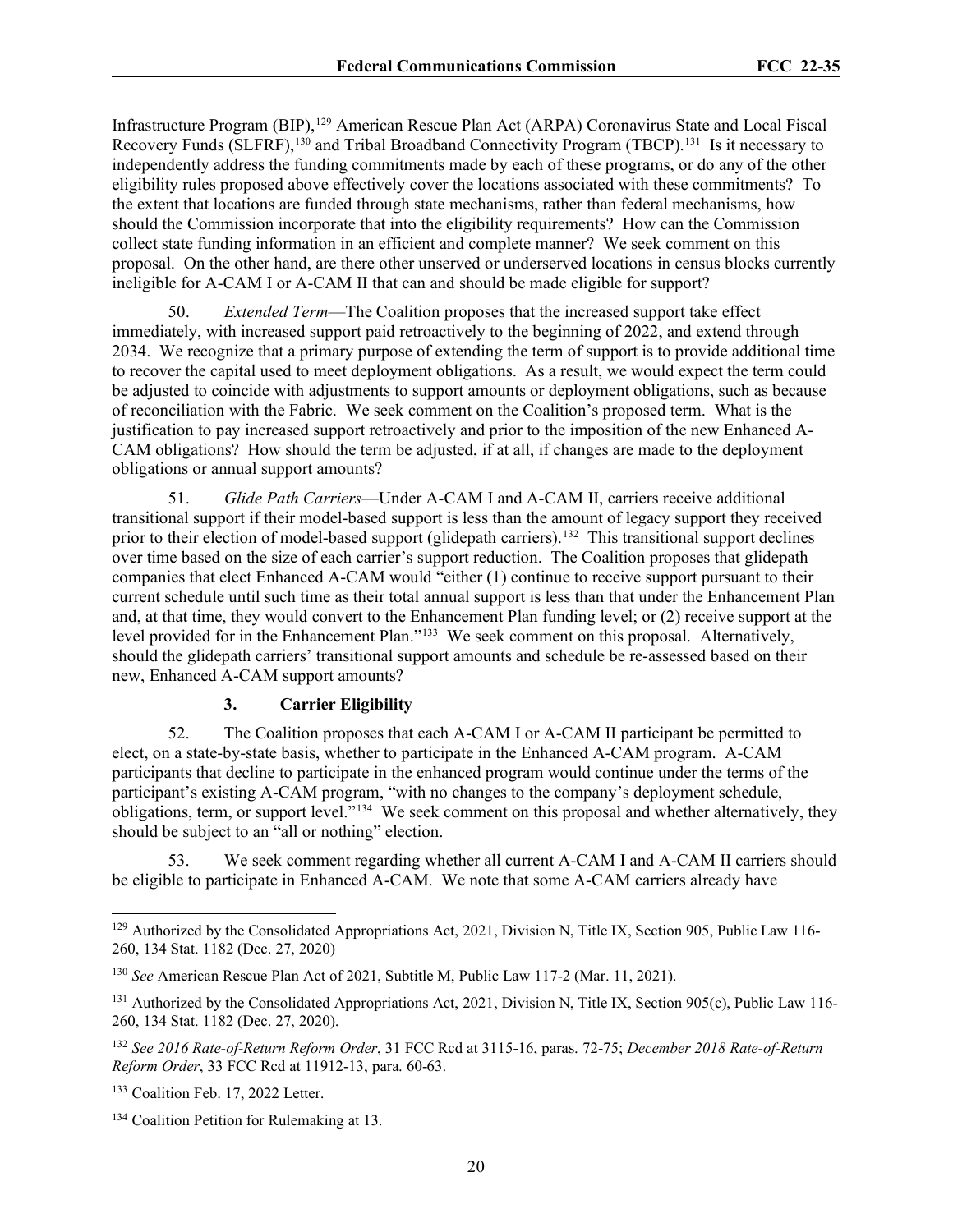widespread deployment of 100/20 Mbps or faster service.<sup>[135](#page-20-0)</sup> We estimate that 75 companies have deployed at least 100/20 Mbps to 75% or more of their proposed Enhanced A-CAM locations, including 33 companies that serve 90 percent of their locations. Of these, 20 companies serve all proposed Enhanced A-CAM locations with at least 100/20 Mbps. In all, 347,620 A-CAM eligible locations are served with 100/20 Mbps or faster service. Given that the stated purpose of providing additional support pursuant to Enhanced A-CAM is to permit carriers to deploy higher levels of 100/20 Mbps or faster broadband, is it an effective use of limited universal service funds to provide support to carriers that have already achieved universal or near-universal deployment of such speeds? Given that such carriers may require support for ongoing provision of service in these areas and may have obtained financing to deploy networks with these higher speed levels, is it reasonable to permit them to elect the extended A-CAM term for that purpose?

54. We seek comment regarding whether eligibility for Enhanced A-CAM should be extended to include rate-of-return carriers that currently receive legacy support.<sup>136</sup> We note that including carriers currently receiving legacy support would be generally consistent with the Commission's longstanding objective of transitioning away from legacy rate-of-return support mechanisms and providing high-cost support based on a carrier's forward-looking, efficient costs. [137](#page-20-2) Would extending Enhanced A-CAM offers otherwise be consistent with the Commission's goals? Are there other eligibility considerations, at the company or census block levels, that should be applied specifically to legacy carriers?

# **4. Elections and Other Enhanced A-CAM Processes**

55. In the event that we adopt an Enhanced A-CAM mechanism, we seek comment on the procedures for carriers to make this election. We anticipate that we would instruct the Bureau to follow the same processes for making offers and processing elections as were used for A-CAM II.<sup>[138](#page-20-3)</sup> How much time do carriers require to evaluate their offers and make an election? Above, we seek comment regarding whether locations should be re-assessed for eligibility based on unsubsidized competitors offering at least 100/20 Mbps. Assuming data from the Broadband Data Collection are used to determine exclusion from eligibility, should the BDC challenge processes (i.e., challenges to provider availability data and to the Fabric data) be used to determine eligible locations for Enhanced A-CAM, or is a separate process warranted? If the BDC processes are used for this purpose, how much time would be appropriate for these processes to run before we make eligibility determinations based on them? Are there any other procedural considerations related to the election process that we should consider?

56. We also seek comment on adopting a minimum carrier participation threshold for implementing the Enhanced A-CAM program. If participation in any Enhanced A-CAM program is low, increasing broadband deployment in A-CAM I and A-CAM II areas may be more efficient and effective through another program. If we adopt a minimum threshold, what should the parameters be? For example, should there be a set percentage of eligible locations in the entire program beyond which the program continues, or should the minimum threshold be a set percentage of A-CAM I and A-CAM II carriers opting into an enhanced program? In the event the we do not adopt an Enhanced A-CAM mechanism, we seek comment on how to use support efficiently and effectively in these areas, including

<span id="page-20-0"></span><sup>&</sup>lt;sup>135</sup> Based on Commission staff analysis high-cost data reflecting deploying as of December 31, 2021.

<span id="page-20-1"></span><sup>&</sup>lt;sup>136</sup> "Legacy support" refers to support mechanisms based on historical costs, and includes CAF BLS and High Cost Loop Support (HCLS).

<span id="page-20-2"></span><sup>137</sup> *See December 2018 Rate-of-Return Reform Order*, 33 FCC Rcd at 11903, para. 31.

<span id="page-20-3"></span><sup>138</sup> *2018 Rate of Return Report Order*, at 33 FCC Rcd 11915, para. 69 (providing carriers with 45 days to confirm that they will accept the revised offer).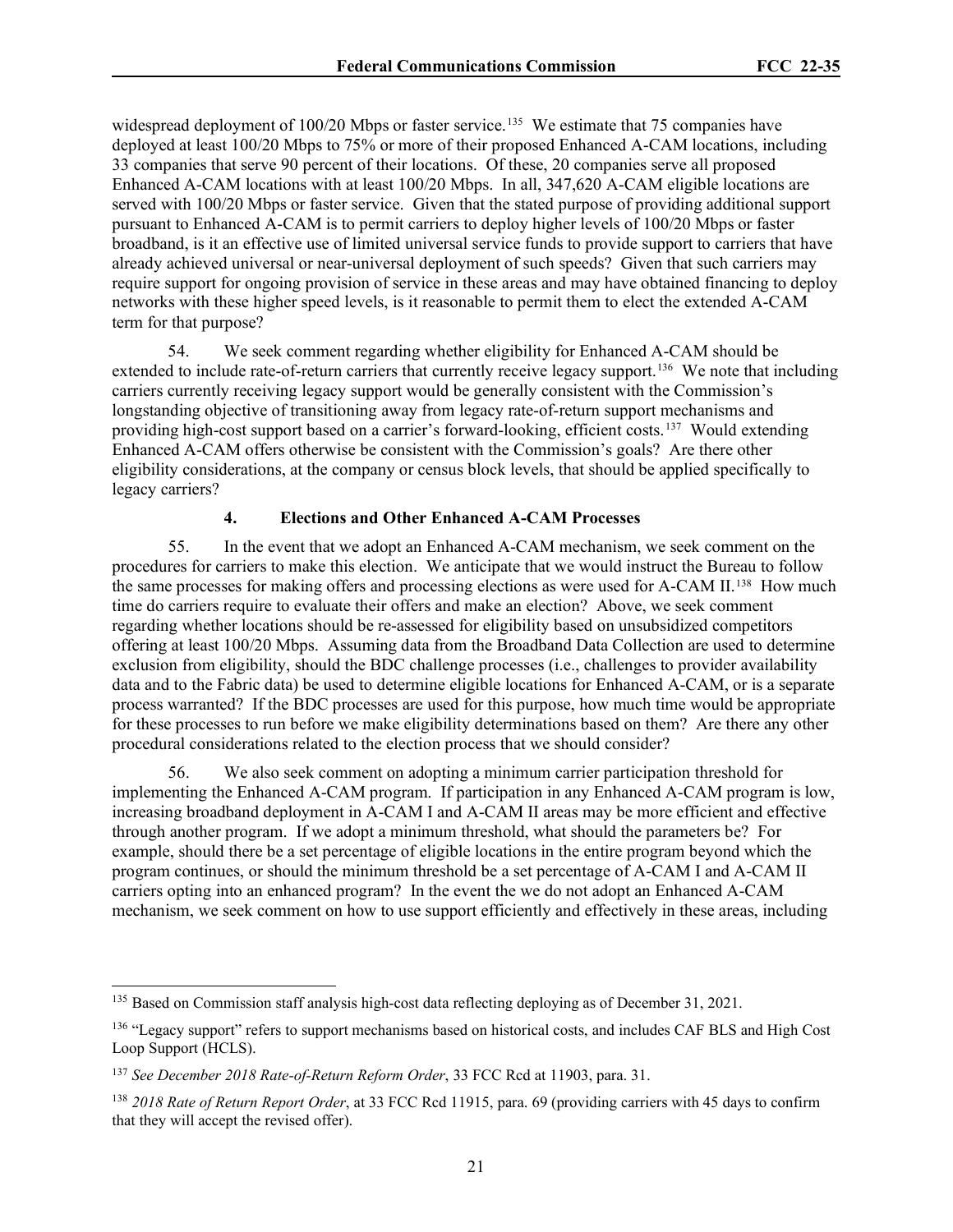where broadband deployment funding is provided by another agency to either an Eligible Telecommunications Carrier (ETC) high-cost recipient or another provider.<sup>[139](#page-21-0)</sup>

57. As discussed above, we seek to align key aspects of the proposed Enhanced A-CAM program with NTIA's BEAD Program. To implement a requirement from the Infrastructure Investment and Jobs Act, service providers receiving BEAD funding must attest that they have a cybersecurity risk management plan and a supply-chain risk management plan. [140](#page-21-1) The cybersecurity risk management plan must specify security and privacy controls and reflect the latest version of the NIST Framework for Improving Critical Infrastructure Cybersecurity.<sup>141</sup> The supply chain risk management plan must be based on key practices in NIST publication NISTIR 8276 and other supply chain risk management guidance from NIST that specifies the supply chain risk management controls being implemented. [142](#page-21-3)  Service providers must reevaluate and update both plans periodically and as events warrant, and provide the plans to NTIA at NTIA's request. We seek comment on whether we should require similar cybersecurity and supply chain risk management practices and certifications for A-CAM recipients or, alternatively, for all carriers receiving high-cost support.

58. We note that providers receiving CAF BLS support are subject to mandatory deployment obligations to deploy broadband service of at least 25/3 Mbps to a carrier-specific number of locations by the end of 2023.<sup>[143](#page-21-4)</sup> We plan to separately and subsequently consider the deployment obligations and funding levels for such providers that will apply beginning in 2024. In considering how to update these commitments going forward, we anticipate addressing questions regarding the level of services to be delivered, identifying eligible locations, and the level of support required. We seek comment now on whether and how we should align the deployment obligations and required timeframes for deployment for CAF BLS carriers with any Enhanced A-CAM plan adopted by the Commission.<sup>144</sup> We note that such alignment would ensure similar deployment in areas served by carriers receiving support from an Enhanced A-CAM Plan and those receiving support from CAF BLS. In addition, such alignment would ease administration of the programs by minimizing the number of interim and final milestones in highcost programs. Accordingly, we invite comment generally on any additional benefits and potential costs of aligning the high-cost funding programs for rate of return areas.

### **B. Proposals to Improve the Administration of the High-Cost Program**

59. In this NPRM, we also evaluate opportunities to improve the administration of the highcost program to enhance its efficiency and efficacy and better safeguard the USF. Specifically, we seek comment on: changes to annual reporting requirements and certification obligations; review of mergers between rate-of-return local exchange carriers (LECs); support for exchanges acquired by a CAF BLS recipient; the process to merge commonly-owned study areas; the schedule for CAF BLS recipients to file optional quarterly line counts; and the process to relinquish ETC status. We also seek comment on whether stakeholders have any additional recommendations to improve the administration of the high-cost program. Many high-cost support recipients are small businesses; we therefore seek comment generally on how the proposed rule changes will affect them.

<span id="page-21-0"></span><sup>139</sup> *See supra* note 80.

<span id="page-21-1"></span><sup>140</sup> BEAD Program NOFO at 70.

<span id="page-21-2"></span><sup>&</sup>lt;sup>141</sup> The cybersecurity risk management plan must also reflect the standards and controls set forth in Executive Order 14028. *Id*.

<span id="page-21-3"></span><sup>142</sup> This includes NIST 800-161, *Cybersecurity Supply Chain Risk Management Practices for Systems and Organizations*. *Id*.

<span id="page-21-4"></span><sup>143</sup> *December 2018 Rate-of-Return Reform Order*, 33 FCC Rcd at 11926, para. 110.

<span id="page-21-5"></span><sup>144</sup> *See* Letter from Michael Romano, Senior Vice President, NTCA, to Marlene H. Dortch, Secretary, FCC, WC Docket No. 10-90 (filed Apr. 20, 2022); *see also* USTelecom Letter.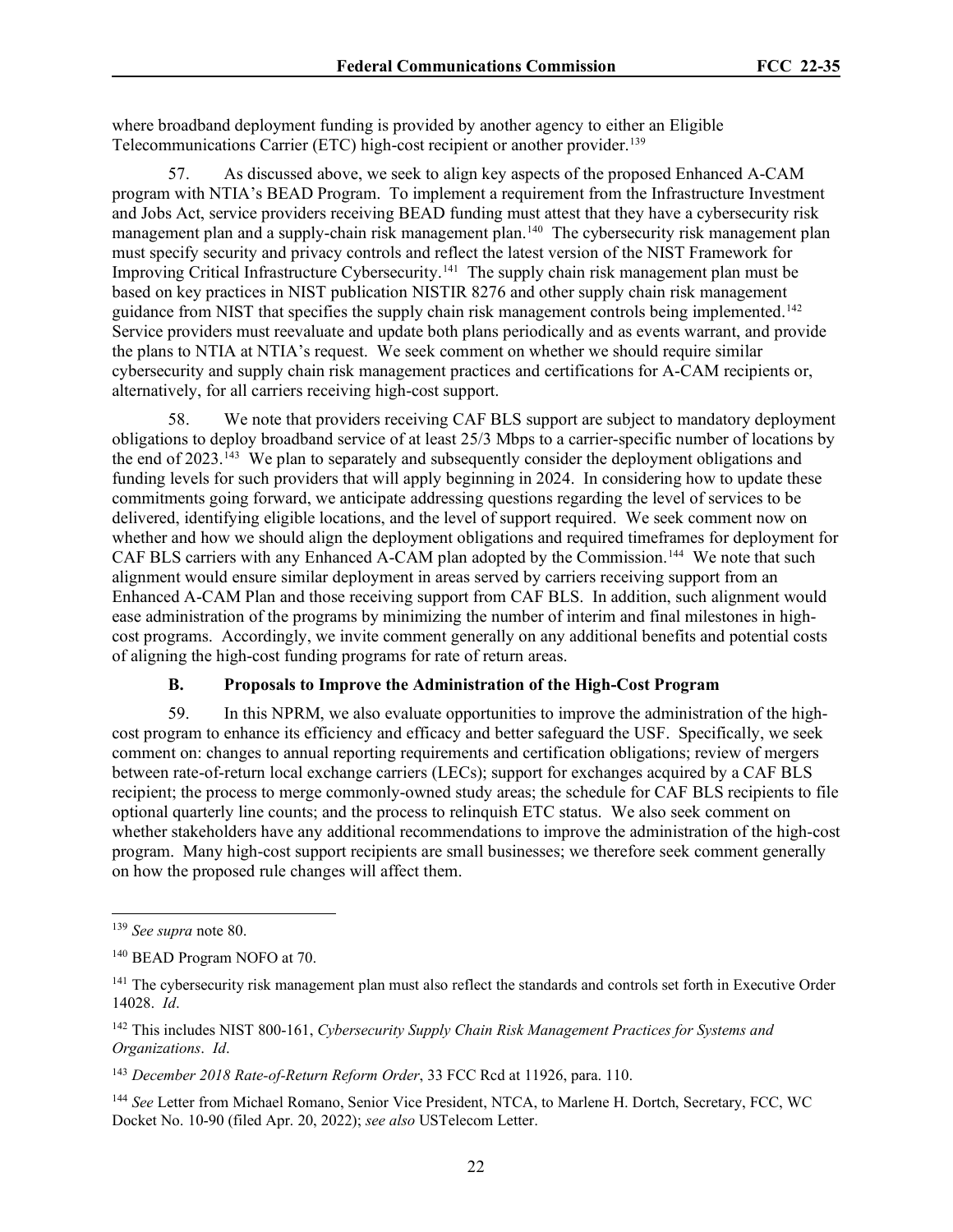# **1. Annual Reporting and Certification Requirements for High-Cost Support Recipients**

60. We seek comment regarding several changes that would improve or streamline annual reporting and certification requirements.<sup>[145](#page-22-0)</sup>

61. The Commission has established performance and other programmatic reporting obligations to ensure accountability for high-cost support recipients and monitor compliance. By March 1 annually, support recipients that serve fixed locations must report locations deployed to in the prior year in satisfaction of build-out obligations and certify compliance with deployment milestones, as applicable.<sup>146</sup> By July 1 annually, recipients must file certain financial and operations information.<sup>[147](#page-22-2)</sup> By October 1 annually, each state or ETC, if the ETC is not subject to the jurisdiction of a state, must file a certification that support was used during the preceding calendar year and will only be used in the coming calendar year for "the provision, maintenance, and upgrading of facilities and services for which support is intended."[148](#page-22-3)

62. *First*, we seek comment on modifying section 54.313(i) of our rules to streamline the process for submitting annual high-cost reports by requiring that such filings be made only with the universal service program administrator, USAC. In the *2017 Annual Report Streamlining Order*, the Commission decided it would "no longer require ETCs to file duplicate copies of Form 481 with the FCC and with states, U.S. Territories, and/or Tribal governments beginning in 2018.["149](#page-22-4) However, because the change was contingent upon USAC completing the rollout of an online portal for the annual report, the Commission did not modify the rule at that time.<sup>[150](#page-22-5)</sup> That rollout has since been completed<sup>[151](#page-22-6)</sup> and we propose to revise 54.313(i) to clarify that annual reports must only be filed with USAC. We find that this modification would remove ambiguity and reduce administrative burdens on support recipients, while ensuring that governmental entities continue to have ready access to the information they need. We seek comment on this proposal.

63. *Second*, and along similar lines, current rules require an annual certification be filed with both the Office of the Secretary of the Commission and USAC stating that support has been and will be used only for the intended purposes.<sup>[152](#page-22-7)</sup> To ease administrative burdens by eliminating duplication, we propose to remove the requirement to file with the Office of the Secretary and require only submission with USAC. Because Commission staff routinely coordinates with USAC, we do not expect that the ability of the Commission to monitor the annual certification would be diminished in any way. We seek comment on this proposal and whether removing the requirement to file with the Office of the Secretary would inhibit the filing becoming "part of the public record maintained by the Commission."[153](#page-22-8) We

<span id="page-22-1"></span><sup>146</sup> 47 CFR § 54.316.

<span id="page-22-2"></span><sup>147</sup> 47 CFR § 54.314.

<span id="page-22-3"></span><sup>148</sup> 47 CFR § 54.314.

<span id="page-22-5"></span><sup>150</sup> *Id.* at 5948, para. 15.

<span id="page-22-6"></span><sup>151</sup> *See* USAC High Cost, Tools, Data Tools[, https://apps.usac.org/hc/tools/default.aspx](https://apps.usac.org/hc/tools/default.aspx) (High Cost State Access Toll) (last visited Apr. 27, 2022).

<span id="page-22-7"></span><sup>152</sup> 47 CFR § 54.314(c), (d).

<span id="page-22-8"></span><sup>153</sup> 47 CFR §54.314(c)(1), (2).

<span id="page-22-0"></span><sup>145</sup> *See* 47 CFR §§ 54.313, 54.314, 54.316 (Commission's rules requiring annual report and certification for highcost support recipients).

<span id="page-22-4"></span><sup>149</sup> *Connect America Fund*; *ETC Annual Reports and Certification*, WC Docket Nos. 10-90, 14-58, Report and Order, 32 FCC Rcd 5944, 5948, para. 15 (2017) (*2017 Annual Report Streamlining Order*).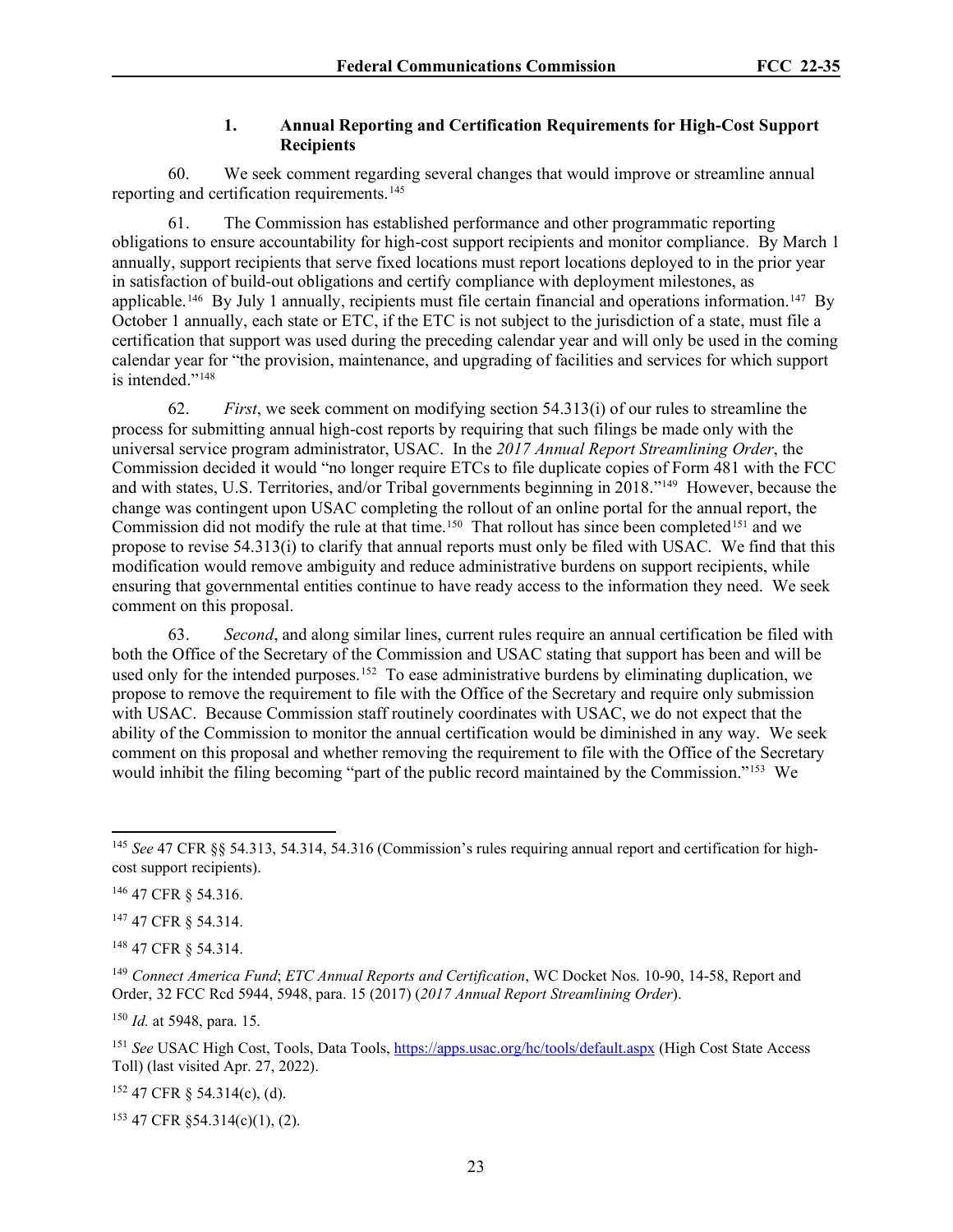invite commenters to identify any other opportunities to streamline filing and reporting obligations to improve efficiency without compromising the effective oversight of the high-cost program.

64. *Third*, we seek comment on a proposal to more closely link support reductions with failing to certify locations in order to minimize confusion and improve carrier accountability. The Commission's rules establish deadlines for carriers to file reports and certifications, as well as a schedule for reducing support if the deadlines are missed.<sup>154</sup> Currently, support reductions do not occur until January of the following year, well after the carrier may have come into compliance.<sup>[155](#page-23-1)</sup> We propose to more closely align any support reduction with the failure to comply with the reporting deadline by reducing support in the month immediately following the date of the missed deadline. We believe this change will eliminate confusion that has occurred when support decreases unexpectedly months after a deadline is missed (and well after a carrier may have come into compliance) and facilitate carrier accountability. Since support reductions are based on the number of days late and payments usually occur mid-month, there may be situations where a filing is not received in time for USAC to calculate the requisite support reduction for the next month's payment. In those instances, we propose that USAC implement the support reduction in the following month as needed. We seek comment on this proposal. Alternatively, should the Commission continue to defer support reductions until January 1 of the following year? What is the best process to reduce support to ensure carriers comply with the reporting and certification deadlines and avoid confusion?

65. *Fourth*, we seek comment on modifying reporting requirements for performance testing to require all high-cost support recipients serving fixed locations to report on a quarterly basis. High-cost support recipients must perform broadband performance testing one week out of each quarter.<sup>[156](#page-23-2)</sup> Recipients that are not in compliance with speed and latency requirements must report the results of the performance tests quarterly, while other recipients must only report the results of tests conducted in the preceding calendar year annually on July 1.<sup>[157](#page-23-3)</sup> Support reductions are assessed for non-compliant carriers, but withheld support is returned once they achieve compliance.<sup>[158](#page-23-4)</sup>

66. We seek comment on making the quarterly reporting of performance test results mandatory for all recipients and not just those that are not in compliance with speed and latency requirements. Currently, there can be a lengthy lag between when quarterly performance testing is completed and when it is reported to the Commission and USAC. For example, under our current rules, a performance test conducted in January 2022 would not have to be reported until July 2023. Monitoring network performance to make sure consumers in supported areas are receiving service consistent with commitments is critical. Our experience with the current lag time is that it has inhibited such monitoring. While we already monitor non-compliant carriers through quarterly reporting, there are benefits to requiring it for all carriers. Quarterly reporting would allow the Commission to better track that carriers are meeting our requirements and determine if there are significant problems with a carrier's network. In addition, quarterly reporting would allow the Commission to better monitor trends that may interfere with consumer service and testing results, to more quickly adopt any necessary changes to our testing mechanism. While quarterly reporting could increase the burden on carriers, we do not anticipate that any increased burden will be significant given that carriers are obligated to conduct tests on a quarterly basis already. Furthermore, we believe that any increase in the burden is offset by the benefits. We believe

<span id="page-23-0"></span><sup>154</sup> 47 CFR §§ 54.316(c), 54.313(j), 54.314(d).

<span id="page-23-1"></span><sup>155</sup> *See, e*.*g*., 47 CFR § 54.316(c) ("to continue to receive support for the following calendar year"), which has led Commission staff to direct USAC to impose reductions in January of the following year.

<span id="page-23-2"></span><sup>156</sup> *See First Performance Measures Order*, 33 FCC Rcd at 6520, para. 29; *Performance Measures Reconsideration Order*, 34 FCC Rcd at 10128-29, paras. 50-52.

<span id="page-23-3"></span><sup>157</sup> *First Performance Measures Order*, 33 FCC Rcd at 6532-33, paras. 63, 67; *see also* 47 CFR § 54.313(a)(6), (j).

<span id="page-23-4"></span><sup>158</sup> *First Performance Measures Order*, 33 FCC Rcd at 6532, para. 63.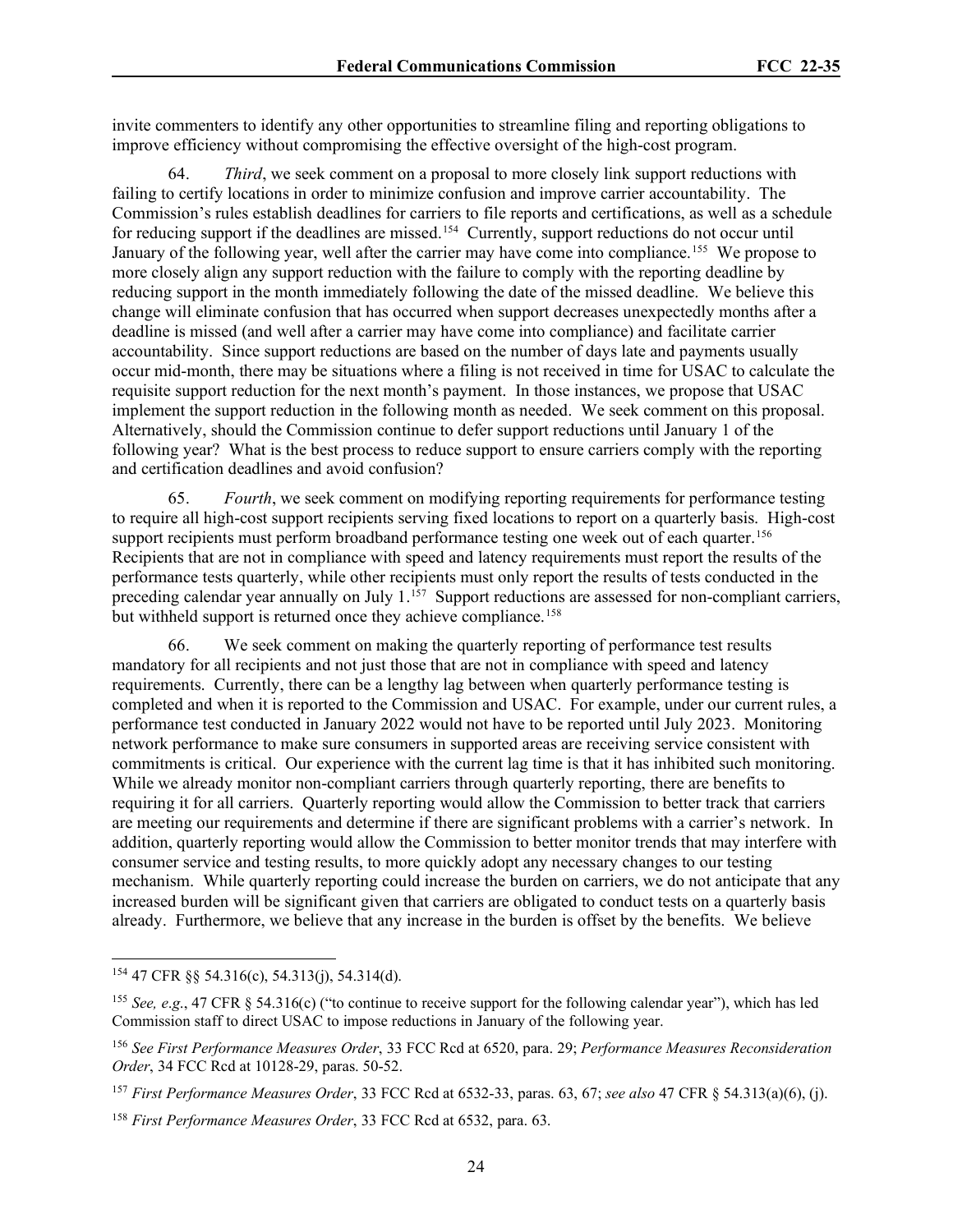that some carriers may find additional reporting helpful—given that the performance measures can be a large volume of data, it could be helpful to report less of the data more often rather than all of it once a year. We seek comment regarding this analysis and our proposal. Also, we note that some carriers have not yet reported locations when they are scheduled to begin performance pre-testing or testing. We seek comment on the timeframe for such carriers to begin pre-testing or testing once such a carrier reports HUBB locations for first time.<sup>[159](#page-24-0)</sup>

67. We also seek comment on revising the filing schedule for quarterly reporting of performance tests. Currently, the Commission requires quarterly reporting of carriers' pre-testing data, reflecting the results of tests conducted prior to the commencement of the official test period.<sup>[160](#page-24-1)</sup> Those results must be reported within one week after the end of the quarter in which the tests are conducted, to provide insight into carriers' experience with the testing process. We propose that the same schedule be adopted to report other carrier testing. Does this provide carriers with sufficient time to prepare the results for filing? If not, we seek comment on how much time is required, and what filing deadlines we should require instead. Our goal in establishing a specific reporting schedule is to provide certainty, promote accountability and conform with timelines for other testing protocols to minimize confusion.

68. *Fifth*, we seek comment on whether to relieve privately held rate-of-return carriers that receive A-CAM support of the requirement to file annually a report of the company's financial condition and operations —an issue raised by NTCA—The Rural Broadband Association (NTCA) in a petition for rulemaking.[161](#page-24-2) The Commission's rules require all privately held rate-of-return carriers that obtain highcost support to provide "a full and complete annual report of the company's financial condition and operations as of the end of the preceding fiscal year."[162](#page-24-3) The Commission adopted this requirement at a time when all rate-of-return support recipients received support through cost-based support mechanisms.<sup>163</sup>

69. The Commission declined to impose such a requirement on price cap carriers receiving model-based support, concluding that it was not "necessary to require the filing of such information by recipients of funding determined through a forward-looking cost model . . . even if those recipients are privately held."[164](#page-24-5) The design of the model, the Commission expected, would produce a level of support "sufficient but not excessive," thereby negating the need for reporting audited financial information.<sup>[165](#page-24-6)</sup> Should we apply the same rationale to extend similar relief to A-CAM carriers, as NTCA requests? Commenters are invited to address NTCA's assertion that granting relief to A-CAM carriers will provide regulatory parity.[166](#page-24-7) Given that the term of support for CAF Phase II model-based carriers ended, and A-

<span id="page-24-3"></span><sup>162</sup> *See* 47 CFR § 54.313(f)(2).

<span id="page-24-4"></span><sup>163</sup> *USF/ICC Transformation Order*, 26 FCC Rcd at 17856, para. 596.

<span id="page-24-5"></span><sup>164</sup> *Id.*

<span id="page-24-6"></span><sup>165</sup> *Id*.

<span id="page-24-7"></span><sup>166</sup> See NTCA Petition for Rulemaking at 5-7 (advocating that relief will "promote regulatory parity" and "enable meaningful relief").

<span id="page-24-0"></span><sup>&</sup>lt;sup>159</sup> For instance, CAF Phase II auction carriers must begin testing in the first quarter of 2023 and their first required deployment milestone is December 31, 2022. Some carriers will report locations in the HUBB for first time by March 1, 2023—in the first quarter of 2023—but, absent any change, would be required to also conduct performance testing in the same quarter.

<span id="page-24-1"></span><sup>160</sup> *Performance Measures Reconsideration Order*, 34 FCC Rcd at 10139, para. 78.

<span id="page-24-2"></span><sup>161</sup> *See Petition for Rulemaking of NTCA—The Rural Broadband Association*, WC Docket Nos. 10-9 et al. (filed Oct. 20, 2020),<https://ecfsapi.fcc.gov/file/102079774741/10.20.20%20ACAM%20Petittion%20Rulemaking.pdf> (NTCA Petition for Rulemaking). This petition was put out for comment, but no comments were received. *See Consumer & Governmental Affairs Bureau Reference Information Center Petition for Rulemakings Filed*, Public Notice, Report No. 3160, (CGB Oct. 28, 2020).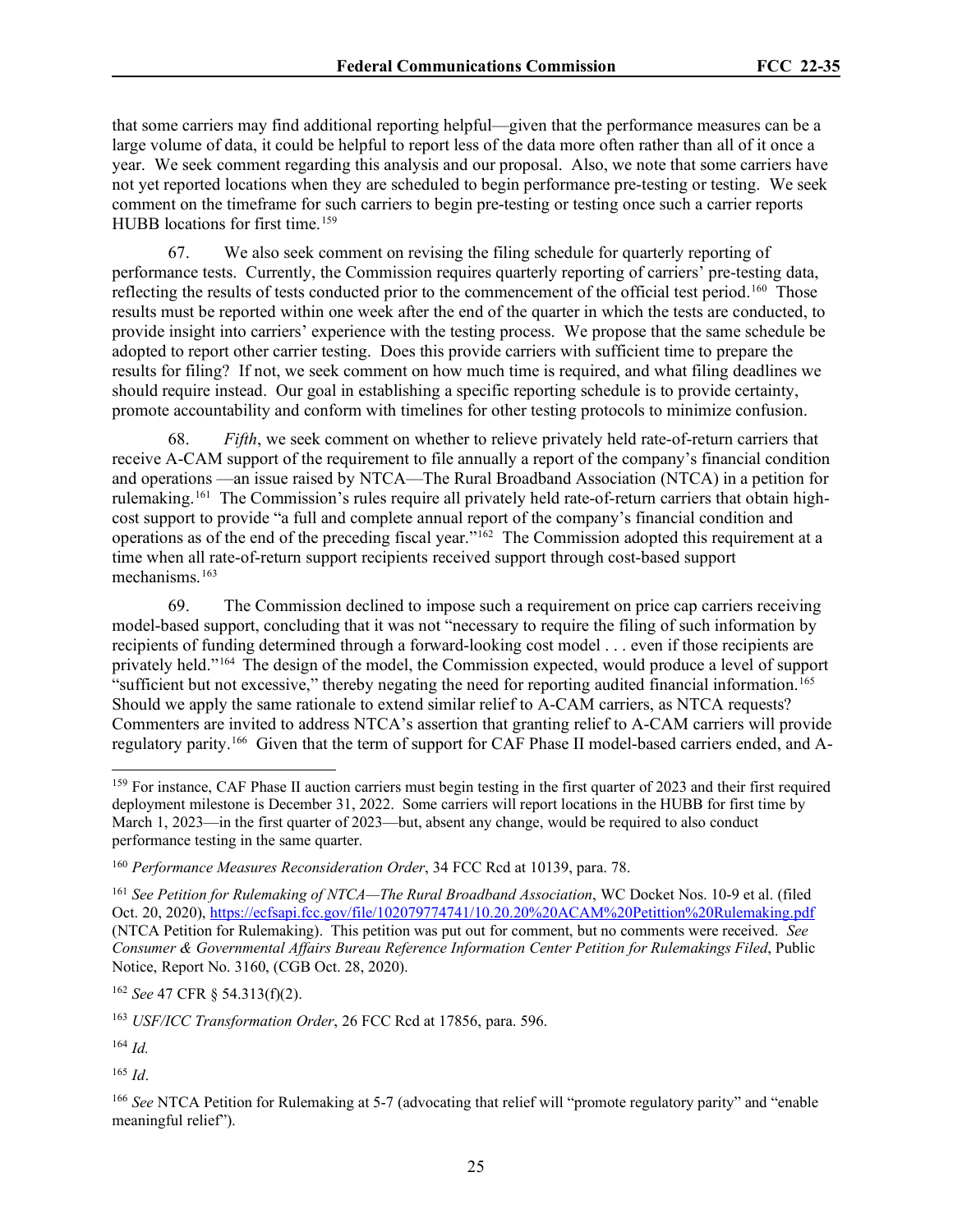CAM carriers are the only high-cost recipients remaining on model-based support, should the Commission take a fresh look at this obligation? We note, however, that most carriers that received CAF Phase II model-based support are publicly traded companies, and we can obtain such information directly for Securities and Exchange Commission registrants.<sup>[167](#page-25-0)</sup> What are the benefits, if any, in retaining the financial reporting requirement for privately held A-CAM carriers in enhancing our ability to assess the efficacy of our models?<sup>168</sup> We also seek comment on other, potentially less burdensome, mechanisms that would allow us to monitor as needed. For instance, should we collect financial information on a less frequent but recurring basis or collecting on an as-needed basis instead?[169](#page-25-2)

The NTCA Petition for Rulemaking also requests the same relief for Alaska Plan recipients. Alaska Plan recipients receive frozen support—essentially support set at 2011 cost-based levels. [170](#page-25-3) We seek comment on NTCA's request. We note, however, that the frozen support Alaska Plan carriers receive was not model-based, and we seek comment on the benefits and burdens of keeping the filing requirement in place for Alaska Plan carriers.<sup>[171](#page-25-4)</sup>

71. *Sixth*, we propose to modify our rules to create a consistent one-time grace period for all compliance filings. Currently, several rules have a specific date, after the due date, by which carriers may file reports without a support reduction if they have not previously missed a deadline.[172](#page-25-5) For example, filings under section 54.316 for certain ETCs are due annually March 1 and have a grace period until March 5,<sup>[173](#page-25-6)</sup> but that same rule provides a grace period of "three days" for other ETCs.<sup>[174](#page-25-7)</sup> Filings under section 54.314 are due annually October 1 and have a grace period until October 5.<sup>[175](#page-25-8)</sup> Filings submitted under Section 54.313 are due annually July 1 and have a grace period until July 5.<sup>176</sup> We propose to modify all grace periods to "within four business days." For instance, this change would mean that where a filing is due March 1, recipients must file by the end of March 5 or be subject to a support reduction. Consistent with our Computation of Time rule, if March 5 falls on a weekend or holiday, the filing must be made by the end of the next business day to avoid the support reduction.<sup>[177](#page-25-10)</sup> We expect that establishing a uniform grace period will reduce confusion, and we seek comment on our proposal.

<span id="page-25-2"></span><sup>169</sup> *USF/ICC Transformation Order*, 26 FCC Rcd at 17858, para. 596 (emphasizing that "we may request additional information on a case-by-case basis from all ETCs, both private and public, as necessary to discharge our universal service oversight responsibilities").

<span id="page-25-3"></span><sup>170</sup> *See* 47 CFR § 54.306(c).

<span id="page-25-10"></span><sup>177</sup> *See* 47 CFR § 1.4.

<span id="page-25-0"></span><sup>&</sup>lt;sup>167</sup> *USF/ICC Transformation Order*, 26 FCC Rcd at 17858, para. 596 (concluding that "is not necessary to require submission of such information from publicly traded companies, as we can obtain such information directly for SEC registrants").

<span id="page-25-1"></span><sup>&</sup>lt;sup>168</sup> While the Commission expected both model and auction support to "drive support to efficient levels," the Commission distinguished model-based support and auction support—the former "developed through a transparent and rigorous process" and the latter "disciplined by market forces*" See USF/ICC Transformation Order*, 26 FCC Rcd at 17858, para. 596*.*

<span id="page-25-4"></span><sup>171</sup> *See Connect America Fund; Universal Service Reform—Mobility Fund; Connect America Fund—Alaska Plan*, WC Docket No. 10-90, WT Docket No. 10-208, WC Docket No. 16-271, Report and Order and Further Notice of Proposed Rulemaking, 31 FCC Rcd 10139, 10142, para. 6 (2016) (*Alaska Plan Order*).

<span id="page-25-5"></span><sup>&</sup>lt;sup>172</sup> *See* 47 CFR §§ 54.313(j)(2) (for late filings made before July 5), 54.314(d)(2) (for late filings made by October 8), 54.316(c)(1)(iii) (for late filings made by March 5). *See* also 47 CFR § 1.4(e)(2).

<span id="page-25-6"></span><sup>&</sup>lt;sup>173</sup> 47 CFR § 54.316(c)(1)(iii) (after March 1 but by March 5).

<span id="page-25-7"></span> $174$  47 CFR § 54.316(c)(2)(iii).

<span id="page-25-8"></span> $175$  47 CFR  $\frac{54.314(d)(2)}{2}$  (after October 1 but by October 5).

<span id="page-25-9"></span><sup>&</sup>lt;sup>176</sup> 47 CFR § 54.313(j)(2) (after July 1 but by July 5, since July 4th is a federal holiday).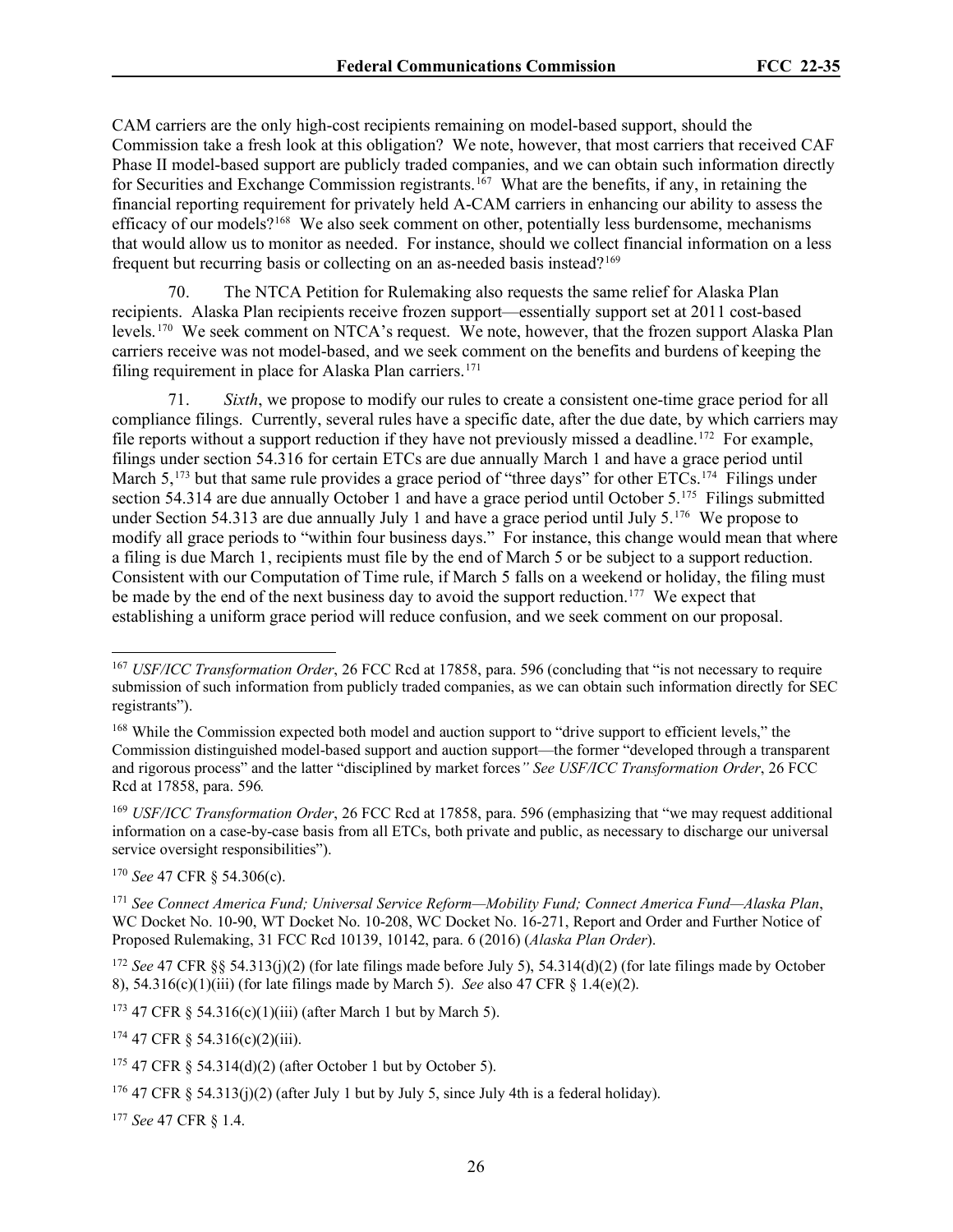72. *Seventh*, we propose to codify uniform deployment, certification and location reporting deadlines for all CAF Phase II auction funding recipients to reduce confusion and facilitate efficient program administration. As originally adopted, these deadlines were tied to the date that individual funding recipients were authorized to receive support, resulting in a patchwork compliance scheme due to the rolling nature of the authorizations. Recognizing that the varied deadlines could create confusion and unnecessarily burden program administration and oversight, the Wireline Competition Bureau (Bureau) waived sections  $54.310(c)$ ,  $54.316(b)(4)$ , and  $54.316(c)(2)$ , and instead adopted uniform deadlines governing deployment, certification, and location reporting obligations.[178](#page-26-0) Consistent with the waiver, which will remain in effect through the support term, deployment deadlines for all CAF Phase II auction support recipients, including New York's New NY Broadband Program, fall at the end of the calendar year, and certification and location reporting deadlines fall on March 1 annually.[179](#page-26-1) We propose to make the waiver permanent by formally modifying the rules consistent with the waiver<sup>[180](#page-26-2)</sup> and seek comment on this proposal. Along similar lines, and to bring some clarity in our rules to the certification deadlines for the Bringing Puerto Rico Together Fund stage 2 fixed program and the Connect USVI Fund stage 2 fixed program, we propose to make explicit the March 1 deadline in the respective authorization public notices, which will also align the programs' rules with the rules for other high-cost programs.<sup>[181](#page-26-3)</sup> We seek comment on these proposals.

73. *Eighth*, we seek comment on methods to obtain more accurate information on the speeds of broadband service provided through the high-cost programs. Section 54.316(a) requires recipients of high-cost support to report the geocoded locations to which they have deployed facilities capable of meeting the Commission's requirements.<sup>182</sup> The current language directs ETCs to report "whether they are offering service providing speeds of at least 4 Mbps downstream/1 Mbps upstream, 10 Mbps downstream/1 Mbps upstream, and 25 Mbps downstream/3Mbps upstream,"[183](#page-26-5) consistent with their required minimum deployment obligations. While this reporting enables USAC and the Commission to determine whether carriers have met their minimum obligations, it does not require carriers to provide a complete picture of the maximum speeds actually being offered, advertised, or delivered to customers, where the carrier is providing speeds higher than the obligated minimum. We seek comment regarding how to get a better overall understanding of actual deployment.<sup>[184](#page-26-6)</sup> Should the Commission require carriers to report the speeds they would offer a location, in addition to the required speeds that the

<span id="page-26-2"></span><sup>180</sup> *See* 47 CFR §§ 54.310(c), 54.316(b)(4) and 54.316(c)(2).

<span id="page-26-3"></span><sup>181</sup> *See* 47 CFR § 54.316(b)(7), *Connect USVI Fund Stage 2 Support Authorized For Broadband VI*, WC Docket No. 18-143, 10-90, Public Notice, 36 FCC Rcd 9405 (WCB 2021); *Wireline Competition Bureau Authorizes Stage 2 Support for Puerto Rico Telephone Company and Liberty Communications of Puerto Rico*, WC Docket No. 18-143, 10-90, Public Notice, 36 FCC Rcd 9914, 9916-17 (WCB 2021).

<span id="page-26-4"></span> $182$  47 CFR § 54.316(a). To facilitate the reporting of the location data, the Commission directed the Bureau to work with USAC to develop an online portal for carriers to submit location information on a rolling basis throughout the year. *2016 Rate-of-Return Reform Order*, 31 FCC Rcd at 3117, para. 79, 3166, para. 214. Consistent with this direction, USAC developed the High-Cost Universal Broadband (HUBB) portal. *See* [https://www.usac.org/high](https://www.usac.org/high-cost/annual-requirements/submit-data-in-the-hubb/)[cost/annual-requirements/submit-data-in-the-hubb/](https://www.usac.org/high-cost/annual-requirements/submit-data-in-the-hubb/) 

<span id="page-26-5"></span><sup>183</sup> 47 CFR § 54.316(a)(2).

<span id="page-26-0"></span><sup>178</sup> *See Connect America Fund, Connect America Fund Phase II Auction*, WC Docket Nos. 10-90, 17-187, Order, 35 FCC Rcd 109, para. 1 (WCB 2020).

<span id="page-26-1"></span><sup>&</sup>lt;sup>179</sup> *See id.* at 112, 113, paras. 9-11 (40 percent milestone falls on December 31, 2022, 60 percent milestone falls on December 31, 2023, 80 percent milestone falls on December 31, 2024, and 100 percent milestone falls on December 31, 2025).

<span id="page-26-6"></span><sup>184</sup> We note that the HUBB FAQs say the carriers *should* report the maximum speed, but do not say it is *required.* As such, we are seeking comment on rule modifications here, and we are looking to clarify any perceived ambiguities between the rules and the guidance provided by USAC. *See* HUBB Frequently Asked Questions, [https://www.usac.org/wp-content/uploads/high-cost/documents/Tools/HC-HUBB-FAQ.pdf.](https://www.usac.org/wp-content/uploads/high-cost/documents/Tools/HC-HUBB-FAQ.pdf)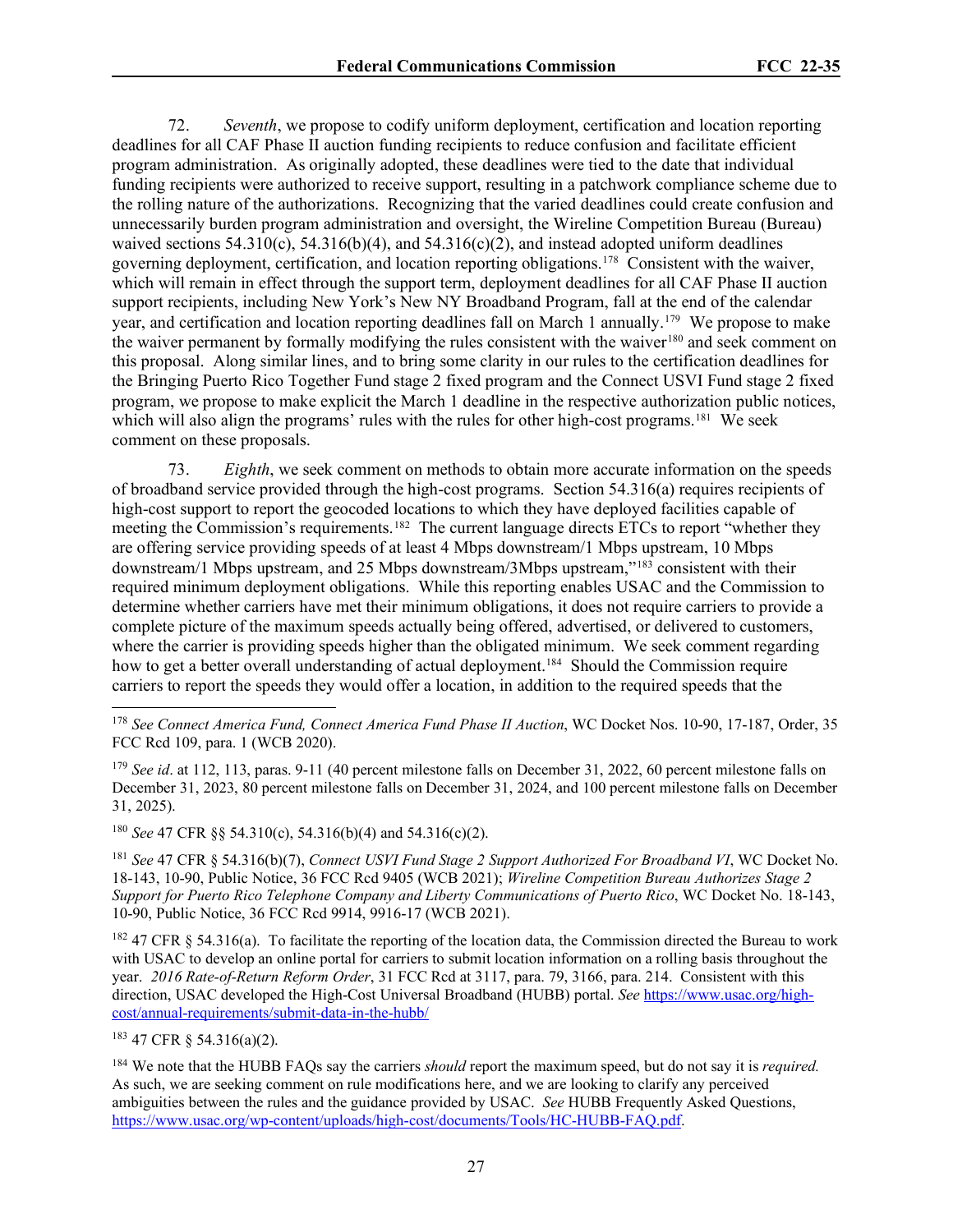deployment meets? How would the Commission define such "maximum available speeds"? Would it be most appropriate to define these maximum speeds in terms of advertised speeds or is there some other measure of available speeds that could be used? Are there any other methods the Commission can use to ensure that we have reliable data regarding available broadband speeds at each location? Would it be feasible to extrapolate maximum available speeds for locations in an area from the data produced by the performance testing?

74. *Ninth*, we propose to amend section 54.316(a)(1) to more accurately reflect the current scope of our location reporting obligations. This rule directs "recipients of high-cost support with defined broadband deployment obligations" to "provide to the Administrator on a recurring basis information regarding the locations to which the [ETC] is offering broadband service in satisfaction of its public interest obligations . . . .["185](#page-27-0) Given that all filers subject to this requirement have an established deadline to submit information, we find some of the qualifying language to be extraneous and therefore propose to delete "on a recurring basis" from the rule. We seek comment on this proposal.

75. *Tenth*, we propose to modify the voice and broadband rate certifications to clarify the reporting period. The original requirements for the FCC Form 481 were adopted in the *USF/ICC Transformation Order*. The Commission's discussion makes clear that the reports, which include voice and broadband pricing, are annual and would be due April 1, covering the prior year.[186](#page-27-1) Therefore, for the annual report due in a particular year, the relevant time period for the pricing data was originally intended to be January 1 to December 31 of the prior year. The Commission then moved the date of the annual reports to July  $1.^{187}$  As a result of moving the date to July 1, the Commission moved the date for the relevant voice rates to the rate in place as of June 1 the year the report was filed, as opposed to the prior year.<sup>[188](#page-27-3)</sup> This was done to facilitate the implementation of the rate floor provision,<sup>[189](#page-27-4)</sup> which was subsequently eliminated.[190](#page-27-5) However, the Commission did not change the applicable reporting period for broadband rates.

76. Since the rate floor has been eliminated, there is no longer the same justification for carving out voice rates so they cover the year the report is filed rather than the prior year. Because all other reporting in the FCC Form 481 covers the prior calendar year, including compliance with the broadband rates, it creates confusion to treat voice rates differently. Recipients, not infrequently, have expressed confusion as to what year's rate benchmarks they are certifying compliance with when completing the FCC Form 481. To address this confusion and aid in program administration, we propose to modify the voice and broadband rate certification rules to make explicit that recipients are certifying to compliance with pricing benchmarks in the prior year. In other words, when certifying the FCC Form 481 by July 1, 2022, recipients will be certifying compliance with voice and broadband benchmarks for 2021. We seek comment on this proposal, and we also propose to modify the rules to reflect that the Public Notice announcing the benchmarks is issued by the Bureau and the Office of Economics and Analytics.

77. *Finally*, we propose a new rule to allow high-cost support recipients to report locations that were deployed to during a given year, even after the reporting period has ended. We require that recipients with defined deployment obligations annually certify all locations deployed to in satisfaction of

<span id="page-27-3"></span><sup>188</sup> *Id*. at 5626, para. 19.

<span id="page-27-4"></span><sup>189</sup> *See id*.

<span id="page-27-0"></span><sup>185</sup> 47 CFR § 54.316(a)(1).

<span id="page-27-1"></span><sup>186</sup> *See USF/ICC Transformation Order*, 26 FCC Rcd. at 17851-53, paras. 576-581.

<span id="page-27-2"></span><sup>187</sup> *See Connect America Fund, A National Broadband Plan for Our Future, et. al*, WC Docket No. 10-90 et. al, Third Order on Reconsideration, 27 FCC Rcd 5622, 5626, para. 10 (2012).

<span id="page-27-5"></span><sup>190</sup> *See Connect America Fund*, WC Docket No. 10-90, Report and Order, 34 FCC Rcd 2621, 2636, para. 9 (2019).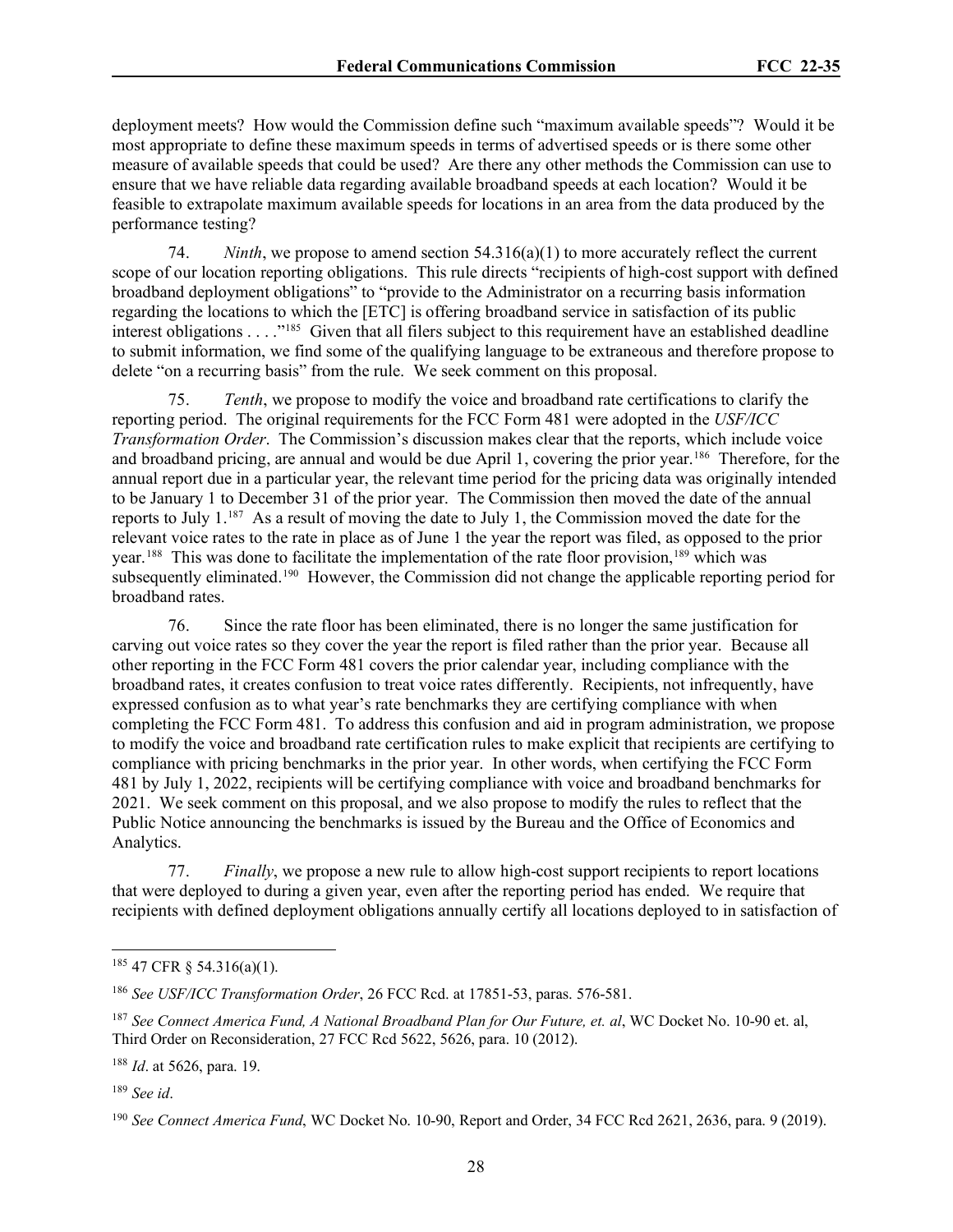public interest obligations in the prior calendar year.<sup>[191](#page-28-0)</sup> For example, by March 1, 2023, recipients must certify all locations deployed to in 2022 where they began offering voice and at least one broadband plan that meets or exceeds the minimum speed and minimum usage, complies with latency requirements, and is offered at or below the applicable benchmark rate.

78. The Commission's rules set forth an explicit support reduction mechanism when recipients fail to certify on time.[192](#page-28-1) However, the Commission's rules do not allow a recipient that certified locations by the deadline to later certify additional locations that were deployed to during that reporting year. Since our rules require recipients to certify all locations deployed to in the prior year by the deadline, currently recipients must seek a waiver showing good cause to certify additional locations after the deadline.<sup>193</sup>

79. There are sound reasons to prohibit recipients from filing deployed to locations after the reporting deadline (untimely reported locations) absent good cause. For instance, if we were to freely allow recipients to certify additional locations after the deadline, recipients would have no incentive to file locations on time unless the locations were needed to meet a build-out obligation. Accurate and timely location data are critical for the Commission and USAC to monitor compliance and for USAC to conduct verifications.[194](#page-28-3)

80. However, we also believe that it is inequitable and undesirable to prohibit recipients from certifying untimely reported locations under all circumstances. Such prohibition may ultimately result in recipients falling short of a deployment milestone and then facing support recovery and/or withholding when they have in actuality sufficiently and timely met their deployment obligations. Moreover, it seems unreasonable that a recipient that, for example, misses the March 1st deadline completely and certifies all locations by March 21st is permitted to count all those locations towards its milestone, but a recipient that certifies the vast majority of its locations by March 1st and subsequently seeks to certify additional locations by March 18th, for example, could not do so absent good cause—resulting in not being able to count those locations towards milestones. Furthermore, allowing recipients to certify untimely reported locations comports with their duty to correct or amend submitted information.<sup>195</sup> Finally, prohibiting recipients from certifying untimely reported locations would leave us without a fully accurate representation of deployment using high-cost support.

81. To balance these considerations, we seek comment on whether we should amend our rules to allow recipients to file untimely reported locations, but also to apply a corresponding support

<span id="page-28-0"></span><sup>191</sup> 47 CFR § 54.316(a); *see also Wireline Competition Bureau Provides Guidance to Carriers Receiving Connect America Fund Support Regarding Their Broadband Location Reporting Obligations*, WC Docket No. 10-90, Public Notice, 31 FCC Rcd 12900, 12909-11 (WCB 2016) (*HUBB Public Notice*).

<span id="page-28-1"></span><sup>192</sup> *See* 47 CFR § 54.316(c). An eligible telecommunications carrier that files after the March 1 deadline, but by March 8, has its support reduced in an amount equivalent to seven days in support; and an ETC that files on or after March 9 will have its support reduced on a pro-rata daily basis equivalent to the period of non-compliance, plus the minimum seven-day reduction. The rules also provide for a one-time grace period for recipients if its holding company, operating companies, and affiliates have not missed a March 1 deadline in any prior year.

<span id="page-28-2"></span><sup>193</sup> Several waivers requesting that carriers be allowed to submit late-filed locations remain pending. *See* Petition for Waiver of TDS Telecommunications LLC, WC Docket Nos. 10-90 et al. (filed Oct. 1, 2020); Petition of Nucla Naturia Telephone Company Request for Waiver of Section 54.316, WC Docket Nos. 10-90 et al, (filed Feb. 22, 2021); Petition of Zenda Telephone Company, Emergency Request for Expediated Treatment, WC Docket Nos. 10- 90 et al. (filed Apr. 30, 2019); Petition of Waiver of United Utilities, Inc., WC Docket Nos. 10-90, 16-271, 14-58 (filed Oct. 6, 2021). We note that any rules adopted pertaining to late filed locations in this proceeding will apply prospectively. We seek comment on how we should address these pending waivers for relief.

<span id="page-28-3"></span><sup>&</sup>lt;sup>194</sup> As part of verifications, USAC generates a statistically valid random sample of certified location records in the HUBB. Allowing locations to be filed after the reporting period would affect a statistically valid random sample.

<span id="page-28-4"></span><sup>195</sup> *See HUBB Public Notice*, 31 FCC Rcd at 12909-11.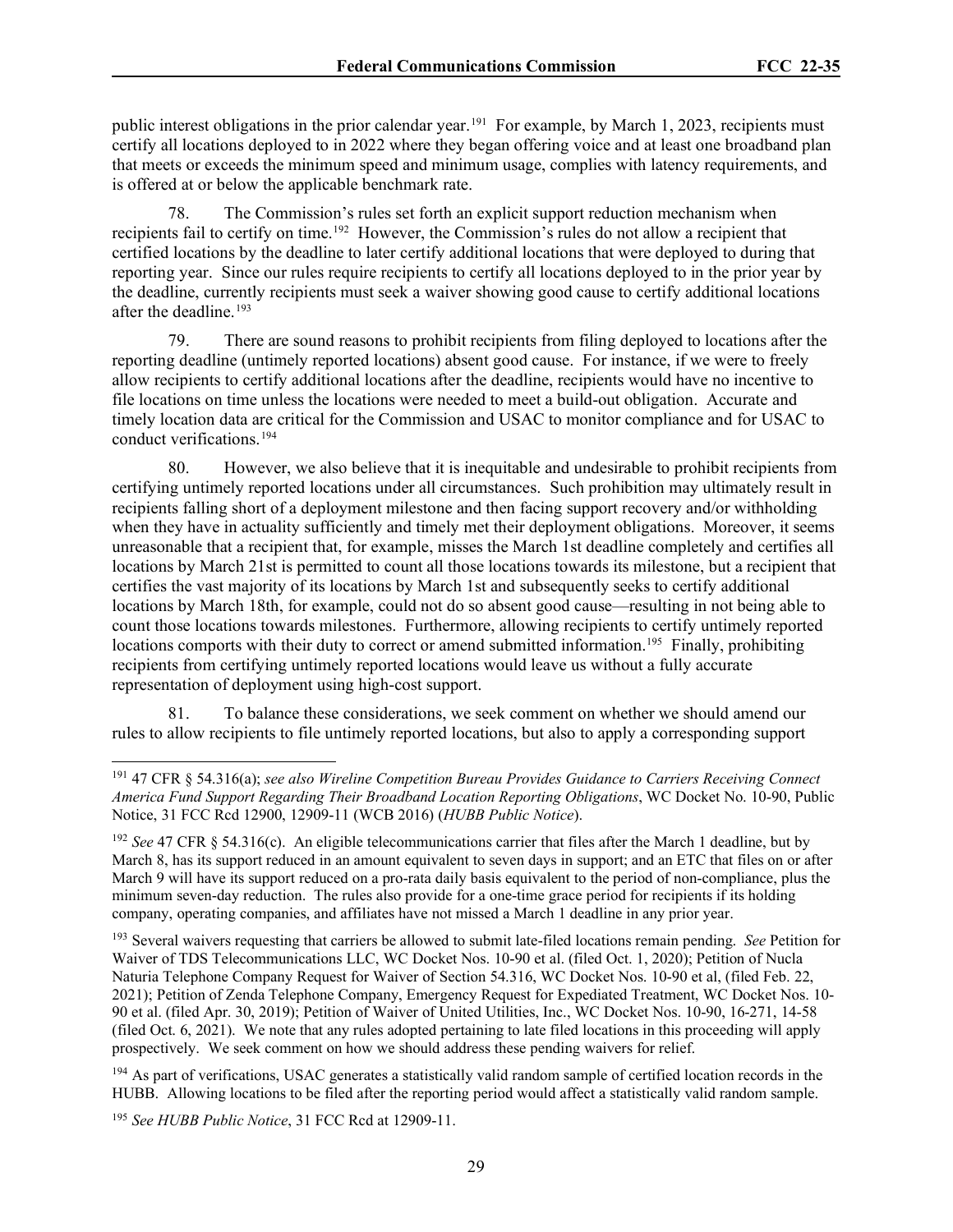reduction to provide a continued incentive for timely filing. We propose that the amended rule would apply, prospectively, a support reduction mechanism where recipients' support will be reduced for untimely reported locations based on the percentage of a recipient's total locations for the reporting year being reported after the deadline and the number of days after the deadline.<sup>[196](#page-29-0)</sup> Such a mechanism, which bases the reduction on the number of days late, is consistent with the existing mechanism that reduces support for failure to complete the annual certification. In addition, factoring in the number (percentage) of untimely reported locations for the reporting year further helps make the reduction in support proportional to the severity of the rule violation.<sup>[197](#page-29-1)</sup>

We seek comment on this proposal and whether it strikes the right balance of allowing untimely report locations to count towards deployment but also ensuring timely filing and efficient administration of the program. We also seek comment on any alternative proposals and whether there should be a cap on a support reduction for untimely reported locations. To further help efficiently administer this regime, unlike in our rule regarding late certifications, we do not propose to apply a onetime grace period or to reduce support at a minimum a full week given that in these situations recipients will have filed some locations by the deadline.<sup>[198](#page-29-2)</sup>

# **2. Streamlining Review of Rate-of-Return Local Exchange Carrier (LEC) Mergers**

83. We propose to amend our rules to provide a simpler process for rate-of-return carriers seeking to merge, consolidate, or acquire one or more rate-of-return study areas to calculate the new entity's Access Recovery Charge; CAF ICC support; and reciprocal compensation and switched access rate caps.[199](#page-29-3) We anticipate that adopting such revisions to our rules would reduce the burden on carriers that currently have to seek waivers of the existing rules whenever they seek to merge, consolidate or acquire one or more rate-of-return study areas. Such rule revisions would also reduce the burden on the Commission of acting on these waiver requests and facilitate the Commission's goal of encouraging carriers to become more efficient and to increase productivity.<sup>200</sup> We seek comment on these proposals and on the costs and benefits of adopting these proposals.

<span id="page-29-2"></span><sup>198</sup> *See* 47 CFR § 54.316(c)(1)(i), (iii), (c)(2)(i), (iii).

<span id="page-29-0"></span><sup>&</sup>lt;sup>196</sup> Prospectively here would mean beginning with the first March 1st deadline after the effective date of the rule.

<span id="page-29-1"></span> $197$  To illustrate our proposal, suppose a recipient certifies 10,000 locations deployed to in 2022 by March 1, 2023 but on June 7, 2023 reports an additional 100 locations deployed to in 2022—meaning the total number of locations deployed to in 2022 is now 10,100. Based on our rules, the carrier should have certified 100% of locations deployed to in 2022 by March 1, 2023. However, that the carrier timely certified 99% of locations (10,000/10,100) deployed in 2022, which means 1% of locations certified were untimely. In this example, if the recipient's daily support is \$1,000, and the recipient reported the 100 locations 99 days after the deadline, the support reduction would be \$1,000 x 99 x 0.01, which equals \$990.00—(daily support) x (number of days after the deadline) x (percentage of locations for the reporting year filed after the deadline).

<span id="page-29-3"></span><sup>&</sup>lt;sup>199</sup> 47 CFR  $\S$  51.909 (rules governing transition of rate-of-return carrier access charges); 47 CFR  $\S$  51.917 (rules governing revenue recovery for rate-of-return carriers).

<span id="page-29-4"></span><sup>200</sup> *USF/ICC Transformation Order*, 26 FCC Rcd at 17984-85, para. 902 ("Our framework allows rate-of-return carriers to profit from reduced switching costs and increased productivity, ultimately benefitting consumers. We note in this regard that the transition to broadband networks affords smaller carriers opportunities for efficiencies not previously available. For example, small carriers may be able to realize efficiencies through measures such as sharing switches, measures that preexisting regulations, such as the thresholds for obtaining LSS support, may have deterred."). *See, e.g.*, *Connect America Fund et al*., WC Docket No. 10-90 et al., Order, DA 20-217, 35 FCC Rcd 1869 (WCB 2020) (*TrioTel-Farmers-ICTC Order*); *Connect America Fund et al.,* WC Docket No. 10-90 et al., Order, 34 FCC Rcd 9617 (WCB 2019) (*Sunflower-Lakeland Order*); *Connect America Fund et al.*, WC Docket No. 10-90 et al., Order, 34 FCC Rcd 4777 (WCB 2019) (*Titonka-ITC-Northeast Order*).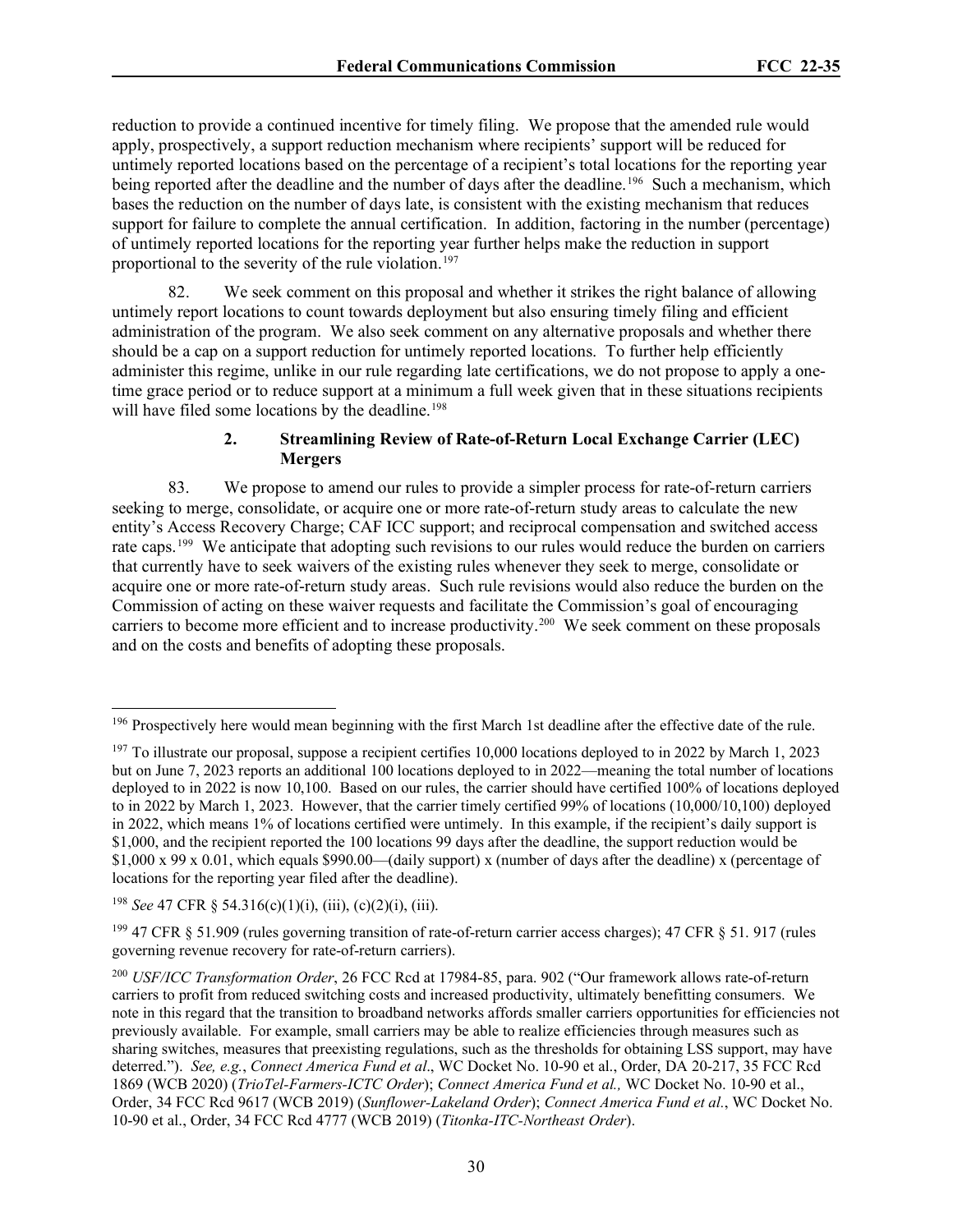84. In the *USF/ICC Transformation Order*, the Commission capped rate-of-return carriers' reciprocal compensation and interstate switched access rates and most intrastate switched access rates at the rates in effect on December 29, [201](#page-30-0)1.<sup>201</sup> At the same time, the Commission adopted a multi-year transition for reducing most terminating switched access rates to bill-and-keep.<sup>[202](#page-30-1)</sup> As part of these reforms, the Commission adopted an Access Recovery Charge that allows rate-of-return carriers to recover a portion of the intercarrier compensation revenues lost due to the Commission's reforms, up to a defined amount (Eligible Recovery) for each year of the transition.<sup>203</sup> If the projected Access Recovery Charge revenues are not sufficient to cover the entire Eligible Recovery amount, rate-of-return carriers may elect to collect the remainder in CAF ICC support.[204](#page-30-3)

85. The calculation of a rate-of-return LEC's Eligible Recovery begins with its Base Period Revenue.[205](#page-30-4) A rate-of-return carrier's Base Period Revenue is the sum of certain intrastate switched access revenues and net reciprocal compensation revenues received by March 31, 2012, for services provided during Fiscal Year (FY) 2011,<sup>[206](#page-30-5)</sup> and the projected revenue requirement for interstate switched access services for the 2011-2012 tariff period.<sup>[207](#page-30-6)</sup> The Base Period Revenue for rate-of-return carriers was reduced by 5% initially and is reduced by an additional 5% in each year of the transition.<sup>208</sup> A rateof-return carrier's Eligible Recovery is equal to the adjusted Base Period Revenue for the year in question, less, for the relevant year of the transition, the sum of: (1) projected intrastate switched access revenue; (2) projected interstate switched access revenue; and (3) projected net reciprocal compensation revenue.<sup>[209](#page-30-8)</sup> The adjusted Base Period Revenue is also adjusted to reflect certain demand true-ups.<sup>210</sup> A rate-of-return LEC's Base Period Revenue is calculated only once, but is used during each step of the intercarrier compensation recovery mechanism calculations for each year of the transition.[211](#page-30-10)

86. The Commission's rules for calculating Eligible Recovery are based on study-areaspecific data, and do not address what adjustments may be necessary when study areas are merged after one company acquires all or a portion of another. Because a carrier's Base Period Revenue and interstate revenue requirement are study-area-specific, as are a carrier's reciprocal compensation and capped switched access rates, combining two study areas requires a decision about how best to combine two different Base Period Revenues and interstate revenue requirements, and—when the study areas do not have the same capped rates—a waiver of the Commission's rules to establish the proper rate levels.

<span id="page-30-0"></span><sup>201</sup> *See Connect America Fund et al.*, WC Docket No. 10-90 et al., Report and Order and Further Notice of Proposed Rulemaking, 26 FCC Rcd 17663 (2011) (*USF/ICC Transformation Order*), *aff'd, In re FCC 11-161*, 753 F.3d 1015 (10th Cir. 2014); 47 CFR § 51.909(a). Originating intrastate switched access rates for rate-of-return carriers were exempt from the rate cap.

<span id="page-30-1"></span><sup>202</sup> *USF/ICC Transformation Order*, 26 FCC Rcd at 17934-36, para. 801 & fig. 9.

<span id="page-30-2"></span><sup>203</sup> *See id*. at 17956-57, paras. 847, 850; *id*. at 17958-61, para. 852; 47 CFR §§ 51.917(d)-(e).

<span id="page-30-3"></span><sup>204</sup> *USF/ICC Transformation Order*, 26 FCC Rcd at 17994-95, para. 918; 47 CFR § 51.917(f).

<span id="page-30-4"></span><sup>205</sup> *See* 47 CFR § 51.917(b)(7).

<span id="page-30-5"></span><sup>&</sup>lt;sup>206</sup> For purposes of the recovery mechanism, FY 2011 is defined as October 1, 2010 through September 30, 2011. *See* 47 CFR § 51.903(e).

<span id="page-30-6"></span><sup>207</sup> *See* 47 CFR § 51.917(b)(7).

<span id="page-30-7"></span><sup>208</sup> *See* 47 CFR § 51.917(b)(3).

<span id="page-30-8"></span><sup>209</sup> *See* 47 CFR § 51.917(d).

<span id="page-30-9"></span><sup>&</sup>lt;sup>210</sup> The carrier would reflect forward any required true-ups resulting from the operation of the pre-merger study areas in the proper year for the merged study area. *See, e.g.*, 47 CFR § 51.917(b)(6).

<span id="page-30-10"></span><sup>211</sup> *See* 47 CFR § 51.917(d).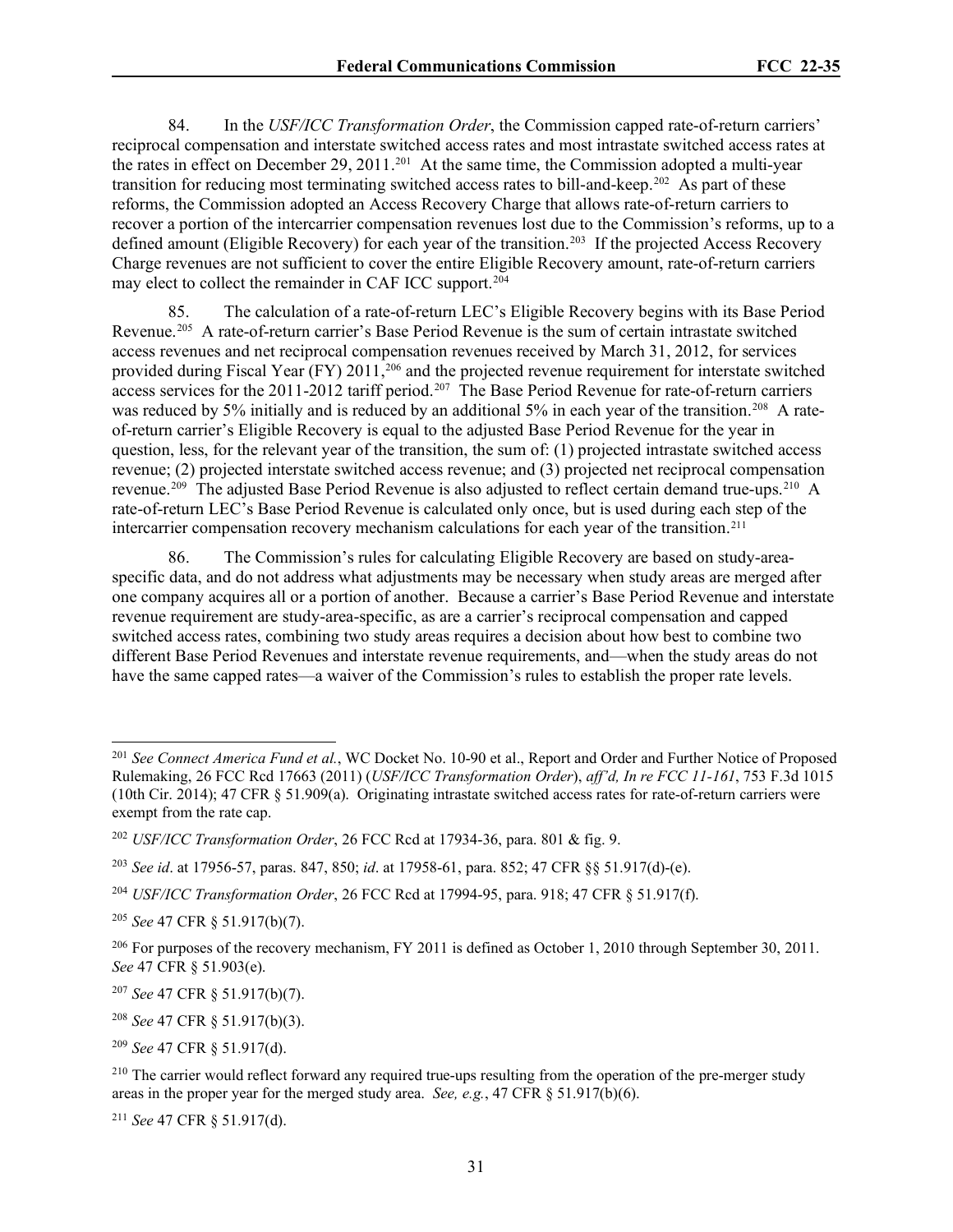87. Since the Eligible Recovery rules have taken effect, several rate-of-return LECs have partially or fully merged study areas or acquired new study areas. Because the intercarrier compensation and CAF ICC rules adopted in the *USF/ICC Transformation Order* do not contemplate study area changes, these carriers have had to file petitions for waiver of portions of sections 51.917 and 51.909 of the Commission's rules to reset the applicable Base Period Revenue associated with the study areas they have merged or acquired.<sup>[212](#page-31-0)</sup> In this line of waiver orders, the Bureau has permitted carriers to add together the relevant interstate revenues from FY 2011 of the merging study areas and the 2011-2012 interstate revenue requirement of the merging study areas.<sup>213</sup> This calculation then creates a combined Base Period Revenue which serves as the baseline for calculating the Eligible Recovery of the company serving the combined study area going forward.<sup>[214](#page-31-2)</sup> To facilitate mergers for entities that participate in the National Exchange Carrier Association (NECA) Tariff, the Bureau has granted waivers to allow NECA to place the consolidated study area in the rate band that most closely approximates the merged entities' cost characteristics.[215](#page-31-3) The rate for that rate band then becomes the rate cap for that rate element in the merged study area.<sup>[216](#page-31-4)</sup>

88. The waiver process has imposed additional costs on these carriers and, in some instances, delayed mergers or acquisitions. Our experience in reviewing these waiver requests has shown that certain patterns recur with predictable outcomes that can be addressed through rule revisions rather than by requiring individual waiver requests in the future. Adopting such revisions to our rules would reduce the burden on carriers and on the Commission. We, therefore, propose to revise our rules to eliminate the need for a rate-of-return LEC that is involved in a merger, consolidation, or acquisition with another rateof-return carrier to obtain a waiver of these intercarrier compensation rules when certain conditions apply.

89. First, we propose to revise section 51.917 of our rules to provide that merging, consolidating, or acquiring rate-of-return carriers shall combine separate Base Period Revenue and interstate revenue requirement factors when two or more entire study areas are being merged. This approach is consistent with our precedent and the proposed rule revisions will eliminate the need for individual waiver requests in these circumstances.<sup>[217](#page-31-5)</sup> If only a portion of a study area is being acquired and merged into another study area, we propose to allow the acquiring entity and the remaining entity to allocate the Base Period Revenue and interstate revenue requirement levels of the partial study area on the

<span id="page-31-3"></span><sup>215</sup> *See, e*.*g*., *id.* at 1157-58, para. 16; *Titonka-ITC-Northeast Order*, 34 FCC Rcd at 4781-82, para. 10.

<span id="page-31-4"></span><sup>216</sup> *Sunflower-Lakeland Order*, 34 FCC Rcd 9617, 9621, para. 10.

<span id="page-31-0"></span><sup>212</sup> *See, e*.*g*., *Connect America Fund et al.*, WC Docket No. 10-90 et al., Order, 33 FCC Rcd 1152, 1157-58, paras. 15-16 (WCB 2018) (*Butler-Panora Order*) (outlining and applying relevant Commission precedent to approve the merger of two rate-of-return study area waiver petitions); *Titonka-ITC-Northeast Order*, 34 FCC Rcd at 4781, paras. 8-10 (similar).

<span id="page-31-1"></span><sup>213</sup> *See generally Butler-Panora Order*, 33 FCC Rcd at 1152, 1157-58; *Titonka-ITC-Northeast Order*, 34 FCC Rcd at 4781.

<span id="page-31-2"></span><sup>214</sup> *See Butler-Panora Order*, 33 FCC Rcd at 1157, para. 15.

<span id="page-31-5"></span><sup>217</sup> *See, e*.*g*., *Butler-Panora Order*, 33 FCC Rcd at 1157-58, paras. 15-16; *Joint Petition of Price Cap Holding Companies for Conversion of Average Schedule Affiliates to Price Cap Regulation and for Limited Waiver Relief et al*., WC Docket No. 12-63, Order, 27 FCC Rcd 15753 (2012) (*2012 Average Schedule Conversion Order*) (approving a methodology for establishing initial interstate switched and special access rates for the study areas in new tariff filings in order to allow the requesting carriers to operate more efficiently post waiver); *CenturyLink Petition for Conversion of Average Schedule Affiliates to Price Cap Regulation and for Limited Waiver Relief*, WC Docket No. 14-23, Order, 29 FCC Rcd 5140, 5146, para. 15 (WCB 2014) (allowing CenturyLink to establish a single interstate access tariff with blended switched and special access rates for three consolidating study areas and simultaneously allowing the three affiliates requesting the waiver to withdraw from the NECA pool). These proposed rule modifications would not apply to average schedule companies that have not converted to cost companies. *Windstream Petition for Conversion to Price Cap Regulation and for Limited Waiver Relief*, WC Docket No. 07-171, Order, 23 FCC Rcd 5294, at 5296, para. 5 (2008).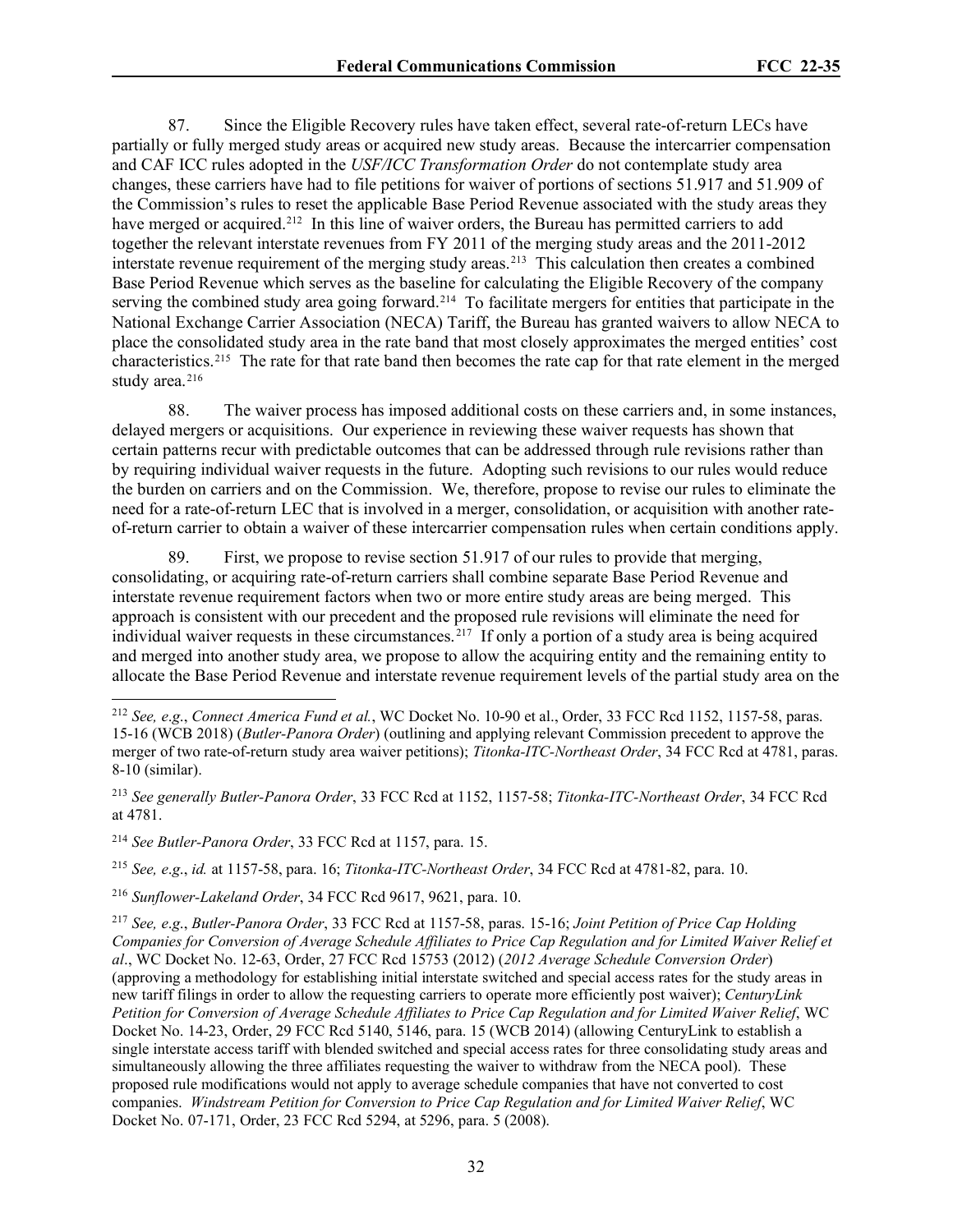proportion of access lines acquired compared to the total access lines in the pre-merger study area of the remaining entity.<sup>218</sup> This proposal is consistent with the approach the Commission has previously taken when dealing with transactions affecting only part of a study area.<sup>[219](#page-32-1)</sup>

Similarly, we propose to revise section 51.909 of our rules to establish procedures that will allow us to set new rate caps for merging rate-of-return carriers without requiring the merging carriers to file a waiver request. We propose to amend our rule to provide that, for merging, acquiring or consolidating carriers that will file their own tariffs, the new rate cap for each rate element shall be the weighted average of the preexisting rates in each of the study areas. For merging carriers that participate in the NECA traffic-sensitive tariff and that have to establish a single switched access rate for a rate element, we propose that the new consolidated rate, as determined by NECA pursuant to the rate bands in its traffic-sensitive tariff,<sup>[220](#page-32-2)</sup> will serve as the new rate cap if the merged entity's CAF ICC support will not increase as a result of the merger by more than 2% above the amount received by the merging entities, using the demand and rate data for the preceding calendar year.<sup>221</sup> We invite comment on these proposals. In particular, we seek comment on whether the two percent factor represents a reasonable level for determining that a merger should be allowed at the rate(s) determined by NECA.

91. Finally, we propose to streamline the process by which rate-of-return carriers seeking to merge, consolidate, or acquire study areas can establish new reciprocal compensation and switched access rate caps if the impact of using the weighted average of the preexisting rates in the previous study areas to establish the rates for the new combined study area would result in the new entity's CAF ICC support exceeding the 2 percent threshold described above. Under those circumstances, we propose to require carriers to file a petition for waiver, specifying the impact of the merger, acquisition or consolidation on the new entity's rates and CAF ICC support, but we propose to adopt a streamlined public notice period

<span id="page-32-0"></span><sup>&</sup>lt;sup>218</sup> For example, if a partially acquired study area has 1,000 lines and 400 are acquired, forty percent of the BPR and the interstate revenue requirement would separately be allocated to the acquiring entity, which would become a new study area, and sixty percent would remain with the original study area.

<span id="page-32-1"></span><sup>219</sup> *Connect America Fund et al.*, WC Docket No. 10-90 et al., Order, 31 FCC Rcd 10683, 10691, para. 27 (WCB 2016) (*Mutual Telephone-Winnebago Order*) (approving the allocation of Base Period Revenue amounts using a simple average of the access line count for FY 2011 when only a portion of a study area is involved).

<span id="page-32-2"></span><sup>&</sup>lt;sup>220</sup> NECA's traffic-sensitive tariff includes rate bands to which participating carriers' study area rates for services are assigned. National Exchange Carrier Assoc. Access Service Tariff F.C.C. No. 5, Transmittal No. 1314 at 42-43 (June 16, 2011) ("Rate banding is a tariff pricing structure that provides multiple rates (*i.e.* one rate per rate band) for the same access service element. Rate banding involves the grouping of study areas into 'rate bands' based on study area cost characteristics. . . . Study areas are assigned to rate bands based on their relative cost per demand unit using forecast data for cost companies and settlement data for Average Schedule companies.") (available via the Commission's Electronic Tariff Filing System); *id*. at n.40 ("Rate banding was initially added to NECA Tariff FCC No. 5 on January 1, 1998." *See* National Exchange Carrier Association, Inc., Access Tariff Revisions, Transmittal No. 776, filed Nov. 17, 1997); 47 CFR § 69.601(a).

<span id="page-32-3"></span><sup>&</sup>lt;sup>221</sup> We propose two percent based on review of carriers' recently submitting petitions for waiver of section 51.909 which have predicted increases between zero and two percent to CAF ICC as a result of the waiver. *See, e.g.*, Titonka Telephone Company and The Burt Telephone Company Petition for Waiver of Sections 51.917(b)(1) and 51.917(b)(7) of the Communications Rules to Modify 2011 Base Period Revenue in Connection with the Merger of Affiliated Study Areas in Iowa, WC Docket No. 18-69, at 5 (filed Feb. 9, 2018) (predicting no change to CAF ICC support upon waiver grant); Sunflower Enterprises, Inc. Petition for Waiver of Sections 51.909(a), 51.917(b)(1) and 51.917(b)(7) of the Commission's Rules to modify access rate bands and charges, and 2011 Base Period Revenue in connection with merger of affiliated study areas in Mississippi, WC Docket No. 19-90, at 6 (filed Mar. 27, 2019) (predicting a 0.43% increase in CAF ICC support upon waiver grant); Lakeland Communications Group, LLC Petition for Waiver of Sections 51.909(a),  $51.917(b)(1)$  and  $51.917(b)(7)$  of the Commission's Rules to modify access rate bands and charges, and 2011 Base Period Revenue in connection with merger of affiliated study areas in Wisconsin, WC Docket No. 19-103, at 6 (filed Apr. 15, 2019) (predicting a 2% increase in CAF ICC support upon waiver grant).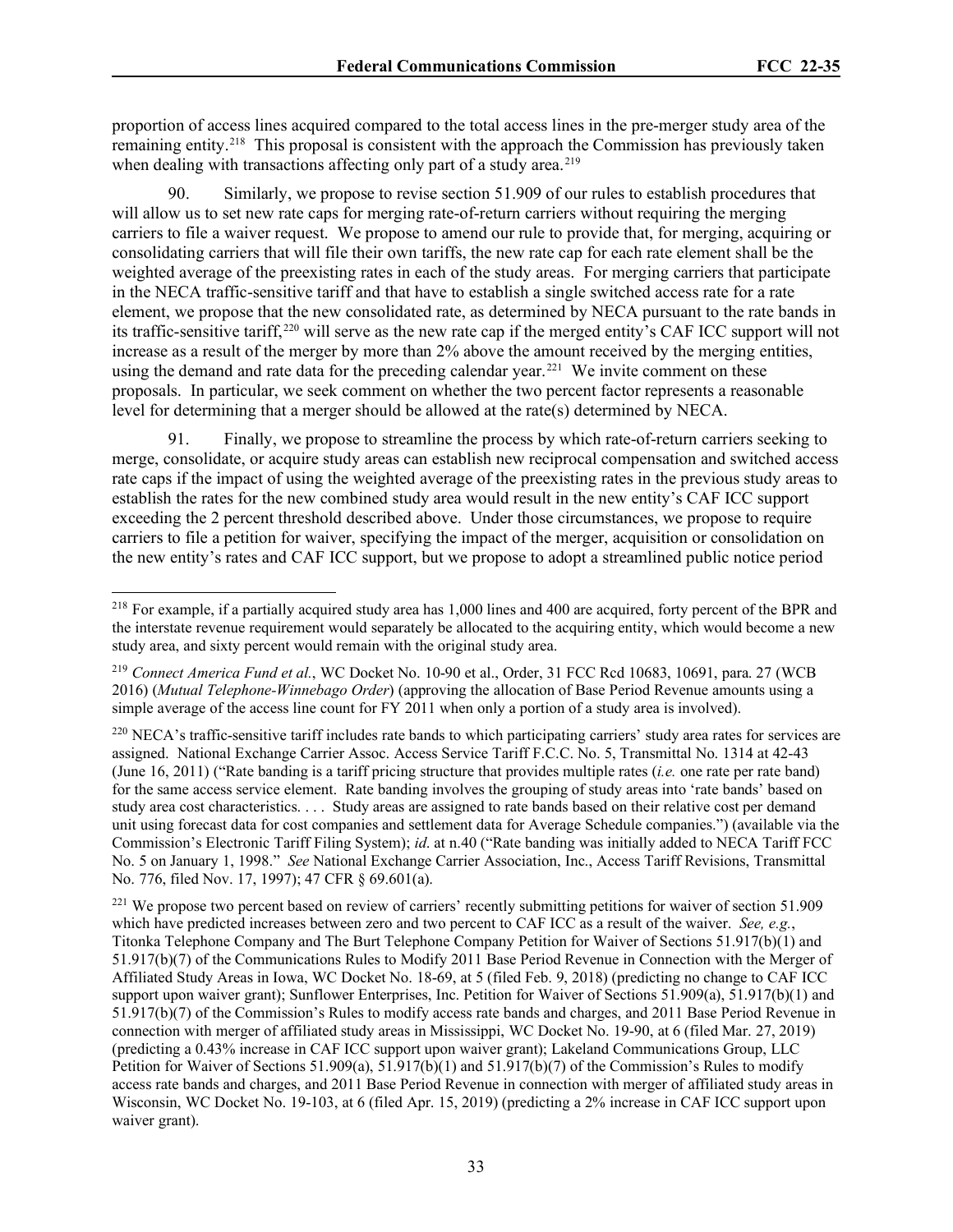after which petitions for waiver would be deemed granted after 60 days if there is no opposition and the Bureau or Commission has not acted to extend the review period. We propose that the petitions for waiver be submitted for consideration via the Commission's Electronic Comment Filing System and a courtesy copy emailed to the Chief, Pricing Policy Division, Wireline Competition Bureau.

92. We further propose that carriers filing petitions under these revised rules must include: 1) a description of the merging study areas, or portions of study areas involved; 2) the switched access demand; 3) relevant pre- and post-merger rates for the study areas involved, as proposed; 4) the effect on CAF ICC resulting from the merger; and 5) a brief statement of the benefits of the merger. The Bureau would then release a public notice announcing receipt of a petition and a 30-day comment period would begin upon release of that public notice. Reply comments would be due 45 days after the release of the public notice. If no oppositions are received, the petition for waiver will be deemed granted on the 60th day after the public notice, unless the Bureau or Commission acts to prevent the "automatic" grant. If an opposition is received during the comment or reply comment period, we propose that the petition would be automatically removed from the streamlined grant process. We invite parties to comment on this proposal and whether the requested information to be included in the petition is sufficient to permit interested parties and the Bureau or Commission to determine whether the proposed merger is in the public interest. We propose to delegate to the Bureau the authority to review, analyze and approve these petitions for waiver.

### **3. Acquisition of Exchanges by a CAF BLS Recipient**

93. We seek comment on amending section 54.902 of our rules, which governs the amount of CAF BLS support a rate-of-return carrier receives when it acquires exchanges from another incumbent local exchange carrier, to better reflect the current state of high-cost universal service.<sup>222</sup>

94. Currently, section 54.902(a) describes how CAF BLS support is calculated when a rateof-return carrier acquires exchanges from another rate-of-return carrier, while section 54.902(b) specifies that when a rate-of-return carrier acquires exchanges from a price cap carrier, the acquired exchanges remain subject to the support amounts and obligations established by CAF Phases I and II.<sup>223</sup> Since this rule was last amended, the Commission has adopted and implemented several new high-cost support mechanisms, for areas served by both rate-of-return and price cap carriers, as well as non-incumbent LECs. These new mechanisms include auction-based mechanisms and model-based support for rate-ofreturn carriers (A-CAM I and II).

95. We propose to modify section 54.902(a) to expressly limit its application, so that a carrier would only be eligible to receive CAF BLS support for exchanges acquired from existing CAF BLS recipients.[224](#page-33-2) We further propose to modify section 54.902(b) to include any model-based, auction-based or frozen support. Specifically, we propose that any transferred exchanges subject to 54.902(b) would be subject to the support and obligations in place at the time of the exchange. These proposed modifications would be consistent generally with the rule as originally adopted, when all rate-of-return carriers were subject to the Interstate Common Line Support (ICLS) mechanism (which was renamed CAF BLS when

<span id="page-33-1"></span><sup>223</sup> *Id.*

<span id="page-33-0"></span><sup>222</sup> 47 CFR § 54.902.

<span id="page-33-2"></span> $^{224}$  We note that any acquisition of exchanges is subject to the grant of a study area waiver by the Commission. Without regard to this proposed rule change, the Commission would consider whether the study area waiver to permit the acquisition of exchanges subject to A-CAM support by a CAF BLS recipient would be in the public interest without continued application of the support and obligations pursuant to A-CAM. As a result, even though the current rule does not exclude the provision of CAF BLS to exchanges acquired from A-CAM recipients, it is unlikely that any such acquisition would be approved by the Commission without conditions to prevent receipt of CAF BLS support for those exchanges.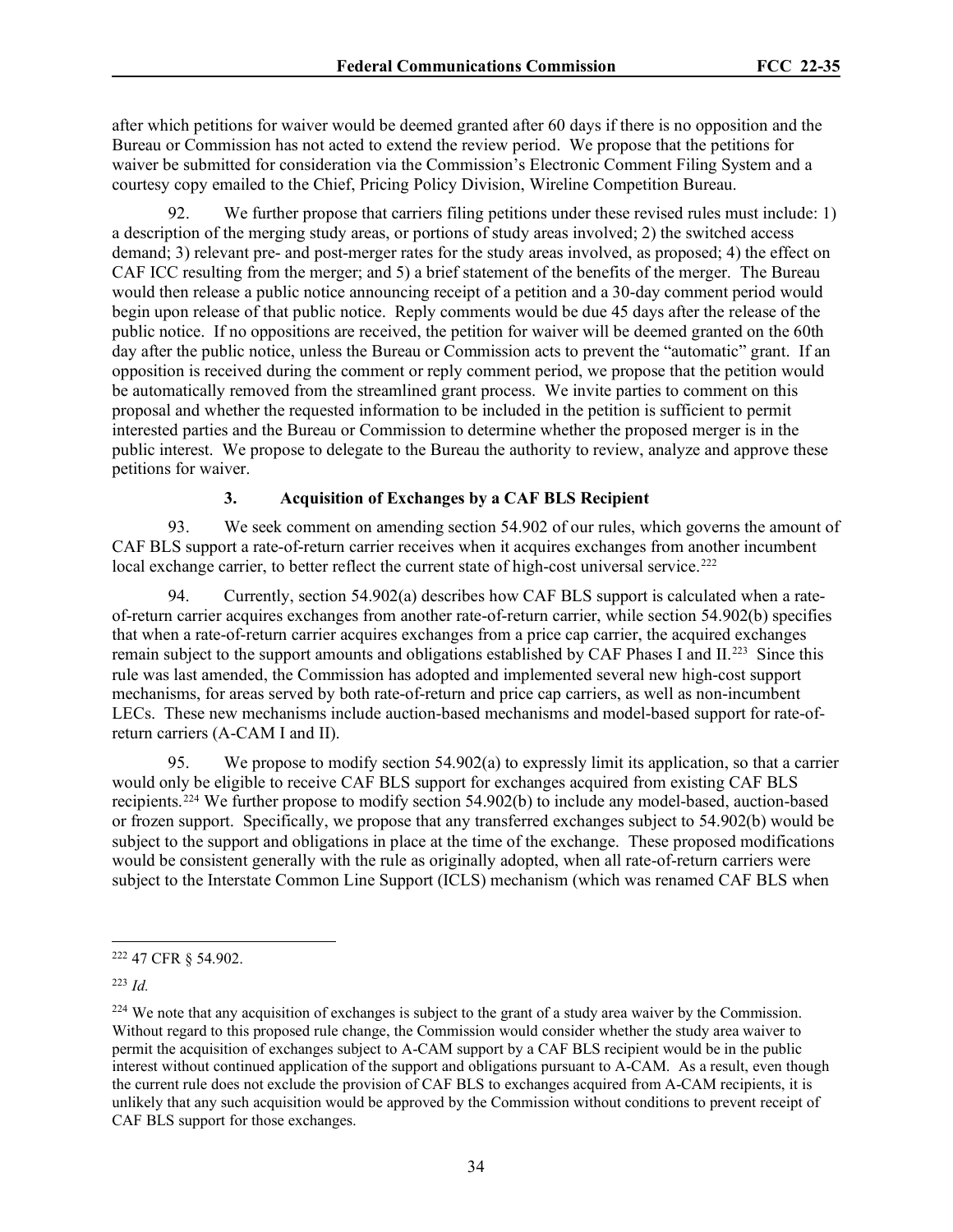modernized by the Commission in 2016).<sup>[225](#page-34-0)</sup> Because the Commission also created a voluntary pathway to model-based support for rate-of-return carriers in 2016, it is no longer accurate to assume, as section 54.902(a) does, that all rate-of-return carriers are subject to CAF BLS.[226](#page-34-1) Similarly, because the Commission has adopted competitive bidding processes to allocate high-cost support in many areas, rateof-return carriers may acquire exchanges from carriers that are not subject to rate-of-return or price cap regulation.[227](#page-34-2) The proposed rule would clarify that only transferred exchanges that are already eligible for CAF BLS would be eligible for CAF BLS after their transfers. Though exchanges not subject to ICLS (or CAF BLS) would have been eligible for ICLS (or CAF BLS) as the rule was originally designed in 2001, today the alternatives to CAF BLS are model-based or auction-based support mechanisms in which support recipients have agreed to fixed support amounts in exchange for defined obligations over specified terms, and it would not typically be appropriate for those fixed obligations and support amounts to be changed because some exchanges were transferred. This includes exchanges served by rate-ofreturn carriers under the A-CAM I and A-CAM II mechanisms. The Commission, of course, may address unique circumstances justifying a different result through the waiver process. We seek comment on these proposals.

# **4. Study Area Boundary Waivers**

96. We seek comment on several proposals to modify the study area boundary waiver process. A study area is a geographic segment of an incumbent LEC's telephone operations and forms the basis of the jurisdictional separations of its costs and its cost studies. The Commission froze all study area boundaries effective November 15, 198[4228](#page-34-3) to prevent incumbent LECs from establishing separate study areas made up of only high-cost exchanges to maximize their receipt of high-cost universal service support.<sup>[229](#page-34-4)</sup> The study area freeze also prevents incumbent LECs from transferring exchanges among existing study areas for the purpose of increasing interstate revenue requirements and maximizing universal service compensation. Carriers operating in more than one state typically have one study area for each state, and carriers operating in a single state typically only have a single study area.

97. In 1996, the then Common Carrier Bureau (now known as the Wireline Competition Bureau) issued an order stating that "carriers are not required to seek study area waivers if: (1) a

<span id="page-34-2"></span><sup>227</sup> *See CAF Phase II Auction Order and/or FNPRM*, 31 FCC Rcd 5949; *RDOF Order,* 35 FCC Rcd 686 (2020).

<span id="page-34-3"></span>228 47 CFR § 36 app. (defining "study area"). *See MTS and WATS Market Structure, Amendment of Part 67 of the Commission's Rules and Establishment of a Joint Board*, CC Docket Nos. 78-72, 80-286, *Recommended Decision and Order,* 49 Fed. [Reg. 48325 \(1984\)](https://1.next.westlaw.com/Link/Document/FullText?findType=l&pubNum=0001037&cite=UUID(I05F543C0348711DAAECA8D28B8108CB8)&originatingDoc=Ic3d743acd6ad11e7b92bf4314c15140f&refType=CP&fi=co_pp_sp_1037_48325&originationContext=document&transitionType=DocumentItem&contextData=(sc.UserEnteredCitation)#co_pp_sp_1037_48325) (*1984 Joint Board Recommended Decision*); *MTS and WATS Market Structure, Amendment of Part 67 of the Commission's Rules and Establishment of a Joint Board*, CC Docket Nos. 78-72, 80-286, FCC 84-637, *Decision and Order,* [50 Fed.](https://1.next.westlaw.com/Link/Document/FullText?findType=l&pubNum=0001037&cite=UUID(I0A6899F0362811DA815BD679F0D6A697)&originatingDoc=Ic3d743acd6ad11e7b92bf4314c15140f&refType=CP&fi=co_pp_sp_1037_939&originationContext=document&transitionType=DocumentItem&contextData=(sc.UserEnteredCitation)#co_pp_sp_1037_939) [Reg. 939 \(1985\)](https://1.next.westlaw.com/Link/Document/FullText?findType=l&pubNum=0001037&cite=UUID(I0A6899F0362811DA815BD679F0D6A697)&originatingDoc=Ic3d743acd6ad11e7b92bf4314c15140f&refType=CP&fi=co_pp_sp_1037_939&originationContext=document&transitionType=DocumentItem&contextData=(sc.UserEnteredCitation)#co_pp_sp_1037_939) (*1985 Order Adopting Recommendation*); *see also [Amendment of Part 36 of the Commission's Rules and Establishment of a Joint](https://1.next.westlaw.com/Link/Document/FullText?findType=Y&serNum=1990194929&pubNum=0004493&originatingDoc=Ic3d743acd6ad11e7b92bf4314c15140f&refType=CA&originationContext=document&transitionType=DocumentItem&contextData=(sc.UserEnteredCitation))  Board*, CC Docket No. 80-286, *[Notice of Proposed Rulemaking,](https://1.next.westlaw.com/Link/Document/FullText?findType=Y&serNum=1990194929&pubNum=0004493&originatingDoc=Ic3d743acd6ad11e7b92bf4314c15140f&refType=CA&originationContext=document&transitionType=DocumentItem&contextData=(sc.UserEnteredCitation))* 5 FCC Rcd 5974 (1990).

<span id="page-34-0"></span><sup>225</sup> *See Multi-Association Group (MAG) Plan for Regulation of Interstate Services of Non-Price Cap Incumbent Local Exchange Carriers and Interexchange Carriers*, CC Docket Nos. 00-256 *et al.*, Second Report and Order and Further Notice of Proposed Rulemaking in CC Docket No. 00-256, Fifteenth Report and Order in CC Docket No. 96-45, and Report and Order in CC Docket Nos. 98-77 and 98-166, 16 FCC Rcd 19613, 19752-53, App. A, § 54.902 (2001) (*MAG Order*).

<span id="page-34-1"></span><sup>226</sup> *2016 Rate-of-Return Reform Order*, 31 FCC Rcd at 3094-117, paras. 17-79.

<span id="page-34-4"></span><sup>229</sup> *See MTS and WATS Market Structure, Amendment of Part 67 of the Commission's Rules and Establishment of a Joint Board, Recommended Decision and Order, CC Docket Nos. 78-72, 80-286, 49 Fed. Reg. 48325, para. 66 (1984); and MTS and WATS Market Structure; Establishment of a Joint Board, Amendment, Decision and Order, CC Docket Nos. 78-72, 80-286, FCC 84-637, 50 Fed. Reg. 939, paras. 1, 5 (1985).* The Commission created the USF to preserve and promote universal service. *See* [Amendment of Part 67 of the Commission's Rules](https://1.next.westlaw.com/Link/Document/FullText?findType=Y&serNum=1984035256&pubNum=1017&originatingDoc=Ic3d743acd6ad11e7b92bf4314c15140f&refType=CA&originationContext=document&transitionType=DocumentItem&contextData=(sc.UserEnteredCitation)) and [Establishment of a Joint Board,](https://1.next.westlaw.com/Link/Document/FullText?findType=Y&serNum=1984035256&pubNum=1017&originatingDoc=Ic3d743acd6ad11e7b92bf4314c15140f&refType=CA&originationContext=document&transitionType=DocumentItem&contextData=(sc.UserEnteredCitation)) *Decision and Order,* 96 F. 2d 781 (1984). The USF rules allow ILECs with high local loop plant costs to allocate a portion of those costs to the interstate jurisdiction, thus enabling the states to establish lower local exchange rates in study areas receiving such assistance. *See* [47 CFR § 54.1301.](https://1.next.westlaw.com/Link/Document/FullText?findType=L&pubNum=1000547&cite=47CFRS36.631&originatingDoc=Ic3d743acd6ad11e7b92bf4314c15140f&refType=LQ&originationContext=document&transitionType=DocumentItem&contextData=(sc.UserEnteredCitation))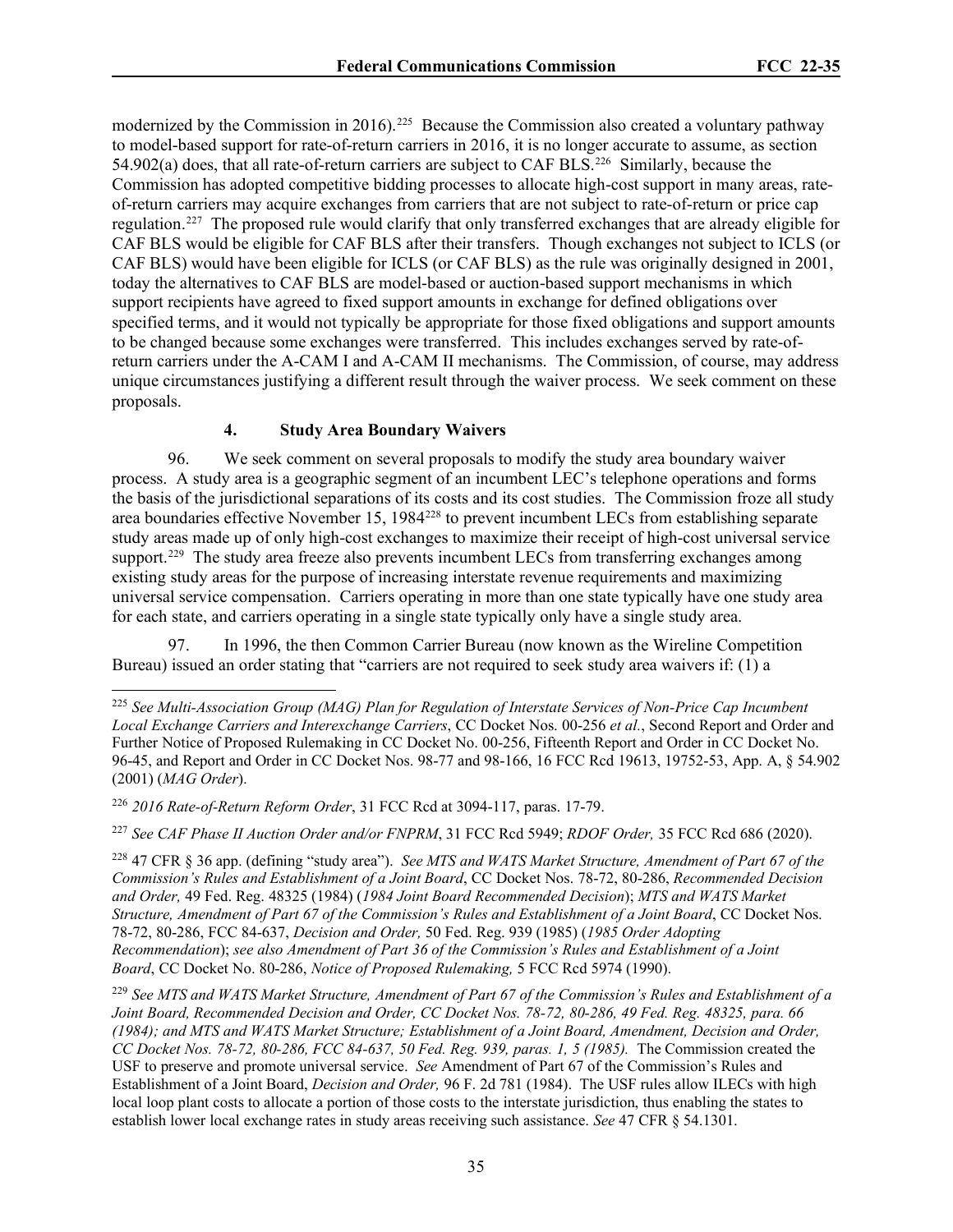separately incorporated company is establishing a study area for a previously unserved area; (2) a company is combining previously unserved territory with one of its existing study areas in the same state; and  $(3)$  a holding company is consolidating existing study areas in the same state."<sup>[230](#page-35-0)</sup> Accordingly, any carrier seeking to merge study areas that does not fall into one of those three categories must petition the Commission for a waiver. In 2004, the Commission adopted the *Skyline Order*, which stated that "the Commission has never enunciated an exception to its study area waiver requirements for unserved areas [and] that treating an area as unserved when it was previously within an existing study area would be inconsistent with the purpose of the study area freeze."[231](#page-35-1) It clarified that "a study area waiver request must be filed with the Commission where a company is seeking to create a new study area from within one or more existing study areas."[232](#page-35-2) The *Skyline Order* therefore modified the 1996 Bureau-level order by prohibiting the establishment of a new study area in previously unserved territory if the unserved area was within an existing study area.

98. In the *USF/ICC Transformation Order,* the Commission recognized the administrative burden the ad hoc approach placed on the Bureau.<sup>[233](#page-35-3)</sup> Because most petitions are "routine in nature," the Commission adopted a streamlined process to address all study area waiver petitions.[234](#page-35-4) Under this process, once a carrier submits a petition the Bureau will issue a public notice seeking comment and noting whether the waiver is appropriate for streamlined treatment.<sup>235</sup> Absent any further action by the Bureau, if the waiver is subject to streamlined treatment, it is granted on the 60<sup>th</sup> day after the reply comment due date.<sup>[236](#page-35-6)</sup> Alternatively, if the petition requires further analysis and review, the public notice will state that the petition is not suitable for streamlined treatment.<sup>[237](#page-35-7)</sup>

99. Since then, the Commission has substantially reformed how universal service support is awarded. Incumbent LECs now receive support in different ways, including model-based support and auction support, in addition to traditional rate-of-return regulation (legacy support).<sup>238</sup> Currently, when a carrier that owns multiple study areas within a state wants to merge these commonly-owned study areas, the carrier is not required to petition the Commission. However, allowing carriers to merge study areas that receive support under different mechanisms could create opportunities for carriers to manipulate the Commission's support. For example, if a carrier sought to merge two study areas in a state, one of which receives legacy rate-of-return support and another that receives model-based support, it would be difficult for the Commission to determine which lines in the new study area are entitled to rate-of-return support, which typically increases as the number of lines increases. Similarly, such a merger could create confusion regarding tracking carrier mandatory build-out obligations by changing the areas in which they must deploy broadband. For example, an A-CAM carrier receives a fixed amount of support in exchange for deploying broadband to a specific number of locations based on costs as determined by a model. If

<span id="page-35-2"></span><sup>232</sup> *Id.* at 6766, para. 13.

<span id="page-35-3"></span><sup>233</sup> *USF/ICC Transformation Order*, 26 FCC Rcd at 17763, para. 267.

<span id="page-35-4"></span><sup>234</sup> *Id*.

<span id="page-35-5"></span><sup>235</sup> *Id.*

<span id="page-35-6"></span><sup>236</sup> *Id.*

<span id="page-35-7"></span> $^{237}$  *Id.* 

<span id="page-35-0"></span><sup>230</sup> *Request for Clarification Filed by the National Exchange Carrier Association, Inc., and Petitions for Waiver Filed by Alaska Telephone Company, Ducor Telephone Company, and Kingsgate Telephone, Inc., Concerning the Definition of "Study Area: in the Part 36 Appendix-Glossary of the Commission's Rules*, AAD 95-173, AAD 96-29, AAG 96-51, Memorandum Opinion and Order, 11 FCC Rcd 8156, 8160 (CCB July 16, 1996).

<span id="page-35-1"></span><sup>231</sup> *M&L Enterprises., d/b/a Skyline Telephone Company Petition for Waiver of Sections 36.311, 36.312, and 69.2(hh) of the Commission's Rules*, CC Docket No. 96-45, 19 FCC Rcd 6761, 6766, para. 11 (2004) (*Skyline Order*).

<span id="page-35-8"></span><sup>238</sup> *Id.* at 17709, paras. 115-120.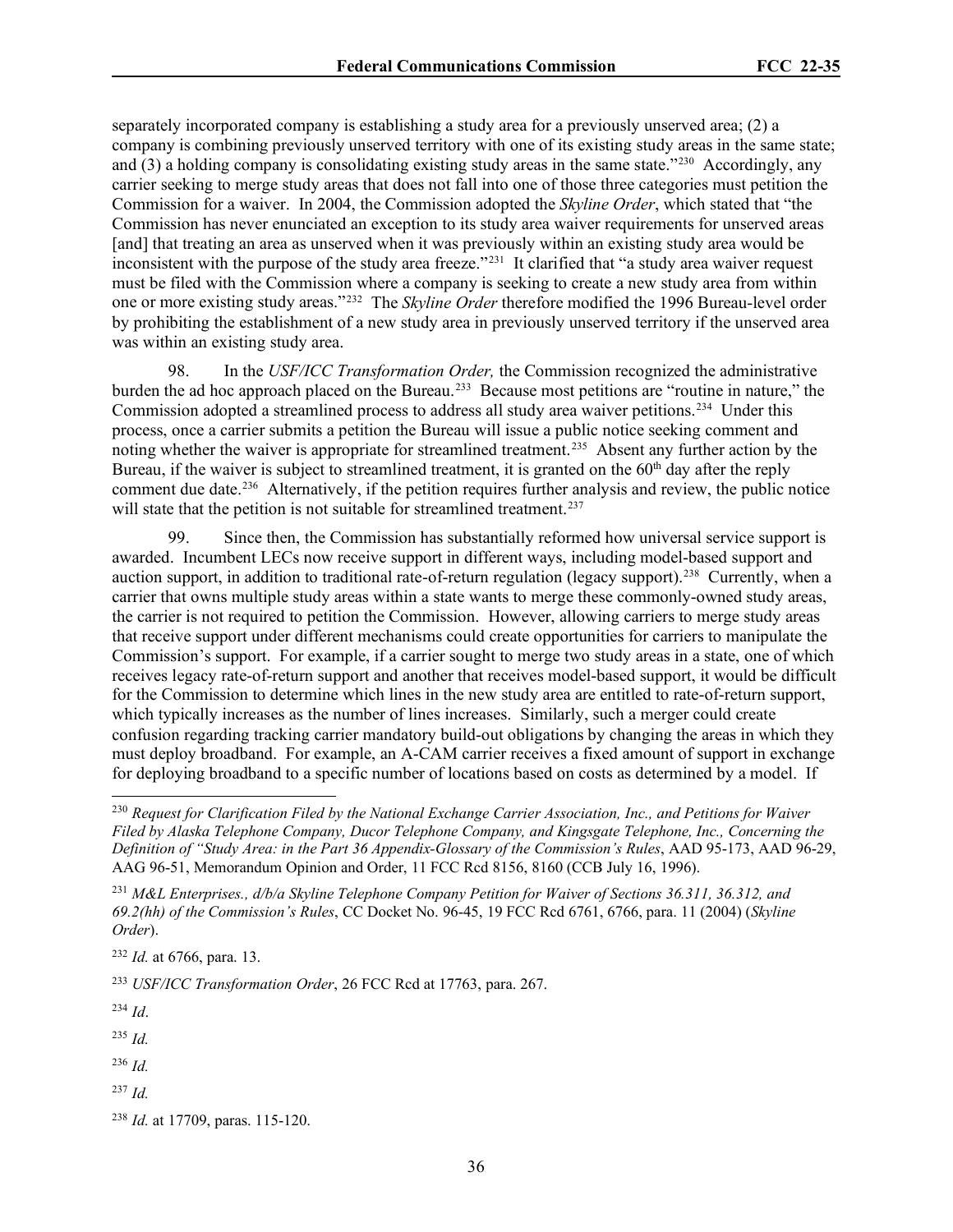the A-CAM carrier merges its study area with a legacy rate-of-return study area in the same state owned by the same carrier, it would then be harder to track the deployment obligations under each program.

100. In addition, allowing carriers to add unserved areas to their study areas, even if those areas are not within an existing study area, could undermine the Commission's goal of distributing universal service support in the most efficient manner possible.<sup>[239](#page-36-0)</sup> In furtherance of this objective, the Commission has encouraged the transition to model-based support and auction-awarded support over traditional rate-of-return regulation.[240](#page-36-1) If rate-of-return carriers can extend their existing study area into unserved areas, this could result in the use of legacy support in additional areas when such areas could be served with broadband more efficiently using model-based or auction-based support.

101. To avoid the issues created by merging study areas receiving different types of support or the expanded use of less efficient support methodologies, we seek comment on requiring waivers for all study area boundary changes. Requiring changes in study area boundaries to be reviewed by the Bureau would ensure that any proposed changes are not approved until the effects on the Fund are taken into account. Because the Commission has already established a streamlined process for such waivers, those requests that do not present any support or other concerns could be swiftly granted, thereby minimizing the burden on those carriers proposing mergers that promote efficiency and are clearly in the public interest. We seek comment on this proposal. Are there any alternatives that we should consider that would address these concerns?

### **5. Quarterly Line Count Updates for CAF BLS Recipients**

102. We seek comment on eliminating optional line count filings for CAF BLS support recipients reported on FCC Form 507, or, alternatively, updating the filing schedule for optional quarterly line counts to better align with the mandatory annual filing deadline.<sup>[241](#page-36-2)</sup>

103. The Commission adopted quarterly filing provisions for rate-of-return carriers in 2001 in the *Multi-Association Group (MAG) Order*. [242](#page-36-3) The filing schedule tracked the existing schedule for reporting line counts for high cost loop support (HCLS), with annual line counts due on July 31 each year (reporting line counts as of the prior December 31), and quarterly updates due on September 30, December 31, and March 31 (each reporting lines as of six months earlier).<sup>[243](#page-36-4)</sup> The quarterly line counts were mandatory for rate-of-return carriers serving areas in which a competitive ETC was operating, and permissive for all other rate-of-return carriers.<sup>244</sup> In 2012, mandatory quarterly filings were eliminated because competitive ETCs no longer received support based on the incumbent rate-of-return carriers' perline support amounts.[245](#page-36-6) In the *December 2018 Rate-of-Return Reform Order*, the Commission changed the date of the mandatory annual filing from July 31 to March 31 but did not address the optional

<span id="page-36-0"></span><sup>239</sup> *Id*. at 17667, para.1.

<span id="page-36-1"></span><sup>240</sup> *Id*. at 17707, para. 117.

<span id="page-36-2"></span><sup>&</sup>lt;sup>241</sup> 47 CFR § 54.903(a)(2). Carriers receiving CAF BLS are required to file line counts annually pursuant to section 54.903(a)(1) of the Commission's rules. 47 CFR § 54.903(a)(1). Rate-of-return carriers receiving Alternative Connect America Model support or Alaska Plan support must file annual line counts pursuant to section 54.313(h)(5). 47 CFR § 54.313(h)(5).

<span id="page-36-3"></span><sup>242</sup> *See MAG Order,* 16 FCC Rcd at 19686, para. 170. In the *MAG Order*, the Commission adopted ICLS*,* which was renamed CAF BLS when the Commission modernized the mechanism to include support for broadband-only loops. *2016 Rate-of-Return Reform Order*, 31 FCC Rcd at 3117, para. 80.

<span id="page-36-4"></span><sup>243</sup> *MAG Order*, 16 FCC Rcd at 19686, para. 170.

<span id="page-36-5"></span><sup>&</sup>lt;sup>244</sup> *Id.* The quarterly line counts were used to calculate each rate-of-return carrier's per-line support amount, which was necessary, in turn, to calculate the amount of support received by any competitive ETC serving the area.

<span id="page-36-6"></span><sup>245</sup> *Connect America Fund*, WC Docket No. 10-90 et al., Order, 27 FCC Rcd 605, 609-10, para. 17 (WCB 2012).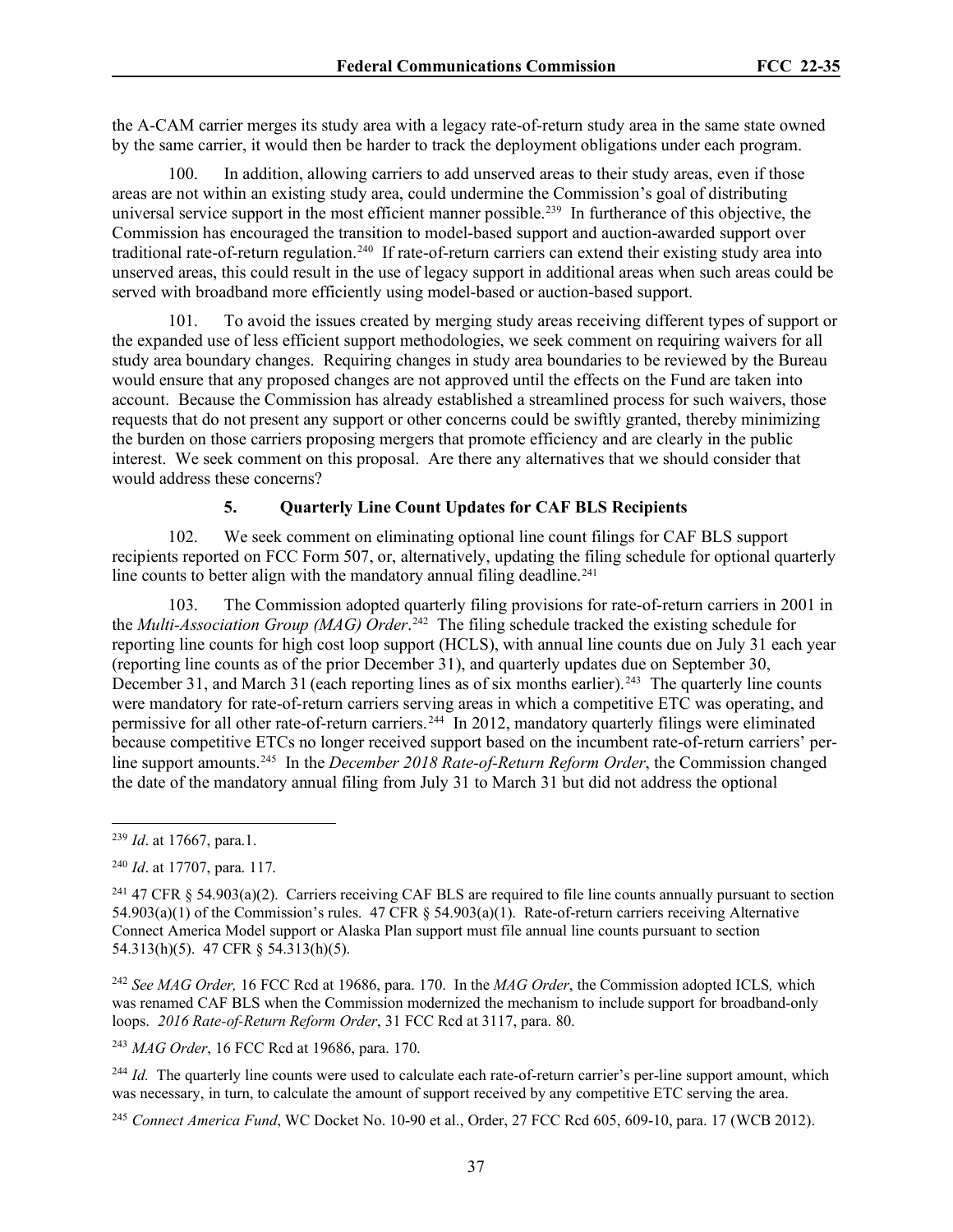quarterly updates.[246](#page-37-0) As a result, the optional quarterly update of lines as of September 30 is due on the same day, March 31, as the mandatory annual filing of line counts as of December 31, and other optional line count filings have an unnecessary six-month lag.

We seek comment on whether to eliminate the option of submitting quarterly line counts or alternatively to align the schedule to conform to the recently revised schedule for annual line count filings. The optional line counts are currently used for two purposes. First, USAC uses the quarterly line count updates to administer the monthly per-line cap on high-cost universal service support each quarter.<sup>247</sup> In practice, only 17 carriers filed updated line counts on December 31, 2020, and most of those were not subject to the per-line cap. We note that using the quarterly line counts to calculate a carrier's per-line support gives carriers that may be subject to monthly per-line cap a benefit, in that they can choose to file updated line counts only if the change would increase support to the carrier. Second, the quarterly line counts are used to determine preliminary CAF BLS when a CAF BLS support recipient acquires exchanges from another CAF BLS support recipient.<sup>248</sup> This preliminary CAF BLS amount is ultimately subject to true-up based on the carrier's actual cost and revenue data, including the transferred exchanges. Under either scenario, it is possible that the Commission could rely on the mandatory annual line counts with minimal loss of utility. Given the limited utility of the quarterly line count filings, should the Commission eliminate them altogether?

105. In the event that we decide to retain the optional quarterly filings, we seek comment on revising the filing schedule to align with the recently revised schedule for reporting annual lines. Consistent with section 54.903(a)(1), carriers must annually report lines counts as of December 31 on March 31.<sup>[249](#page-37-3)</sup> We propose to revise section 54.903(a)(2) to permit carriers optionally to report updated lines as of March 31 on June 30, lines as of June 30 on September 30, and lines as of September 30 on December 31. This would eliminate confusion and provide a more consistent flow of line count data over the course of the year. We seek comment on this proposal.

### **6. Process for Relinquishment of ETC Designation**

106. We seek comment on revising the process by which a support recipient subject to a state commission's jurisdiction can relinquish its ETC designation by requiring the ETC to provide advance notice to the Commission prior to seeking relinquishment and within 10 days after such relinquishment has been granted.

107. Section 254(e) of the Communications Act of 1934 provides that "only an eligible telecommunications carrier . . . shall be eligible to receive specific Federal universal service support."[250](#page-37-4) States have primary jurisdiction for designating ETCs;<sup>[251](#page-37-5)</sup> the Commission generally has authority only when "a common carrier [is] providing telephone exchange service and exchange access that is not subject to the jurisdiction of a State commission."<sup>[252](#page-37-6)</sup> An ETC may relinquish its designation "in any area served by more than one" ETC so long as "the remaining [ETCs] ensure that all customers served by the

<span id="page-37-0"></span><sup>246</sup> *See Connect America Fund*, WC Docket 10-90 et al., Report and Order, Further Notice of Proposed Rulemaking, and Order on Reconsideration, 33 FCC Rcd 11893, 11937, para. 149 (2018).

<span id="page-37-1"></span><sup>247</sup> 47 CFR § 54.302.

<span id="page-37-2"></span><sup>248</sup> *See* 47 CFR § 54.902.

<span id="page-37-3"></span><sup>249</sup> *See* 47 CFR § 54.903(a)(1).

<span id="page-37-4"></span> $250$  47 U.S.C. § 254(e).

<span id="page-37-5"></span> $251$  47 U.S.C. § 214(e)(2).

<span id="page-37-6"></span><sup>252</sup> *See* 47 U.S.C. § 214(e)(6); *see also* 47 U.S.C. § 214(e)(3).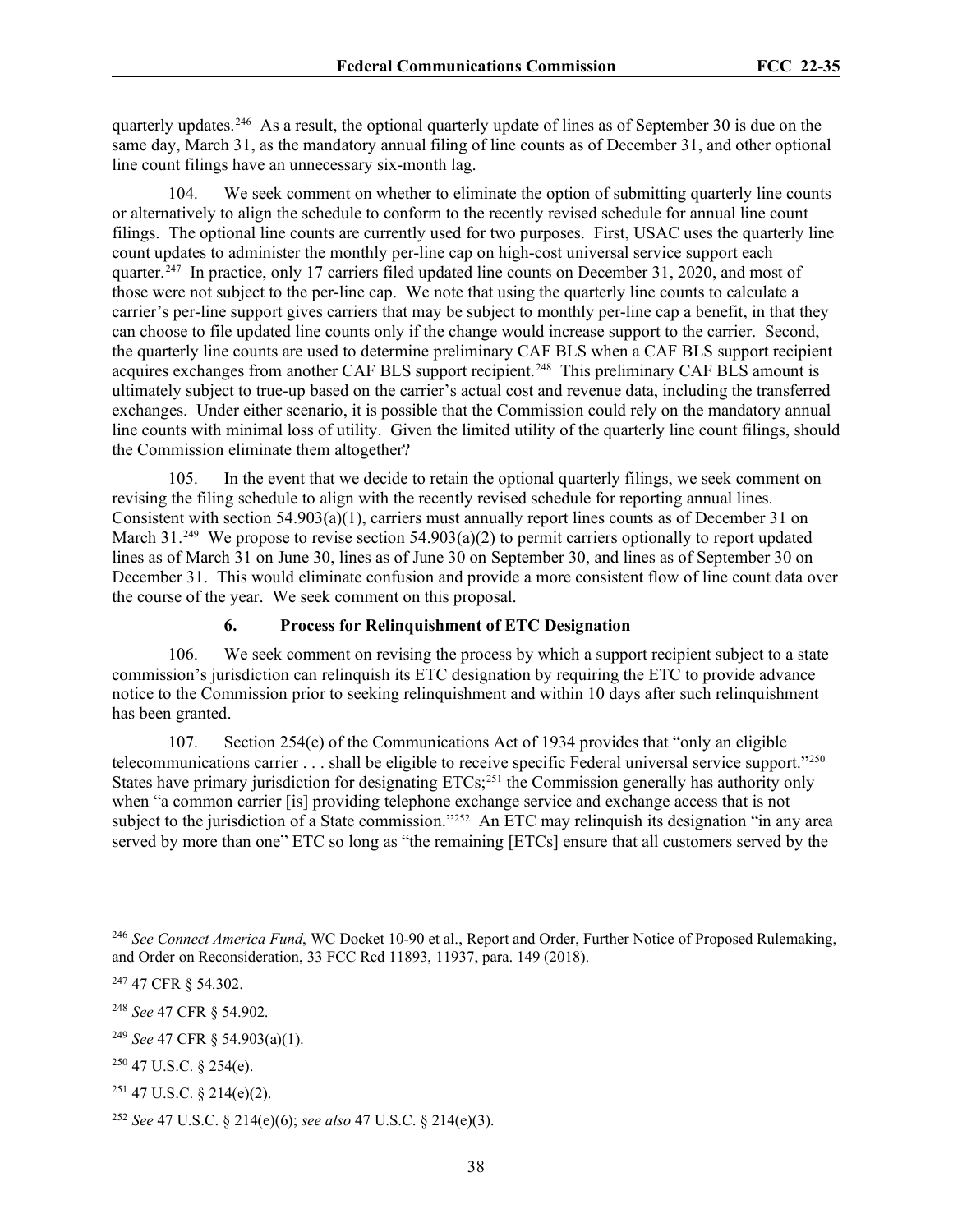relinquishing carrier will continue to be served."[253](#page-38-0) Once the requesting carrier makes the required showing, the state commission or the Commission grants the request for relinquishment.

108. Where states designate ETCs, the Commission currently has no oversight over the ETC relinquishment process. As a result, a carrier could seek and be granted relinquishment of its ETC designation while it still has high-cost support obligations, such as an outstanding debt to USAC or unfulfilled deployment commitment.

109. Section 54.205 of the Commission's rules requires an ETC seeking to relinquish its ETC designation granted by a state commission to give advance notice to the state commission.<sup>[254](#page-38-1)</sup> We propose to extend that obligation to also require advance notice to the Commission. In addition, after the state commission grants its request to relinquish its designation, we propose to require the ETC to notify the Commission within 10 days. We believe the proposed notification requirements would help deter waste, fraud, and abuse in the management of the USF. In that regard, we note that, while states are largely responsible for granting ETC status, ETCs receive universal service support from the Commission on the basis of this designation. Moreover, such notification would enable the Commission to end support payments in a timely fashion and, where applicable, take action where a carrier fails to meet its deployment, performance, or other obligations. Conversely, when an ETC does not receive any federal USF support, we believe such notification is appropriate as it would allow to us confirm that in fact, there are not federal USF issues as stake. Given the impact of relinquishments on federal USF support, we believe we have ample legal authority to adopt the foregoing notice requirements, under Section 254 and as reasonably ancillary thereto.<sup>255</sup> We also propose to find that the benefits of providing an additional safeguard to protect the integrity of the Fund outweighs any modest burden resulting from the proposed notification obligation. We seek comment on these proposals and assessments of legal authority and costs and benefits.

### **7. Other Recommended Changes**

110. We seek comment on whether we should consider any other clarifications, modifications or additions to our rules in this proceeding. Are there modifications that would improve administrative efficiency or reduce unnecessary burdens in the high-cost program? Are there examples where our rules have not kept pace or are otherwise not aligned with Commission orders? Are there any high-cost rules that are reflected solely in Commission orders but not in the Commission's rules? In considering additional changes, we seek to balance our goals of facilitating the efficient operation of the high-cost program for all parties, while ensuring that the Commission continues to protect the fund from waste, fraud and abuse. Commenters are invited to specifically address how any suggested modifications will meet those goals.

111. The Commission, as part of its continuing effort to advance digital equity for all,<sup>[256](#page-38-3)</sup> including people of color, persons with disabilities, persons who live in rural or Tribal areas, and others who are or have been historically underserved, marginalized, or adversely affected by persistent poverty

<span id="page-38-0"></span> $253$  47 U.S.C. § 214(e)(4).

<span id="page-38-1"></span><sup>254</sup> 47 CFR § 54.205.

<span id="page-38-2"></span><sup>&</sup>lt;sup>255</sup> The Commission may adopt rules pursuant to its ancillary jurisdiction when "'(1) the Commission's general jurisdictional grant under Title I [of the Communications Act] covers the regulated subject and (2) the regulations are reasonably ancillary to the Commission's effective performance of its statutorily mandated responsibilities.'" *Comcast Corp. v. FCC*, 600 F.3d 642, 646 (D.C. Cir. 2010) (quoting *American Library Ass'n v. FCC*, 406 F.3d 689, 691-92 (D.C. Cir. 2005)).

<span id="page-38-3"></span><sup>256</sup> Section 1 of the Communications Act of 1934 as amended provides that the FCC "regulat[es] interstate and foreign commerce in communication by wire and radio so as to make [such service] available, so far as possible, to all the people of the United States, without discrimination on the basis of race, color, religion, national origin, or sex." 47 U.S.C. § 151.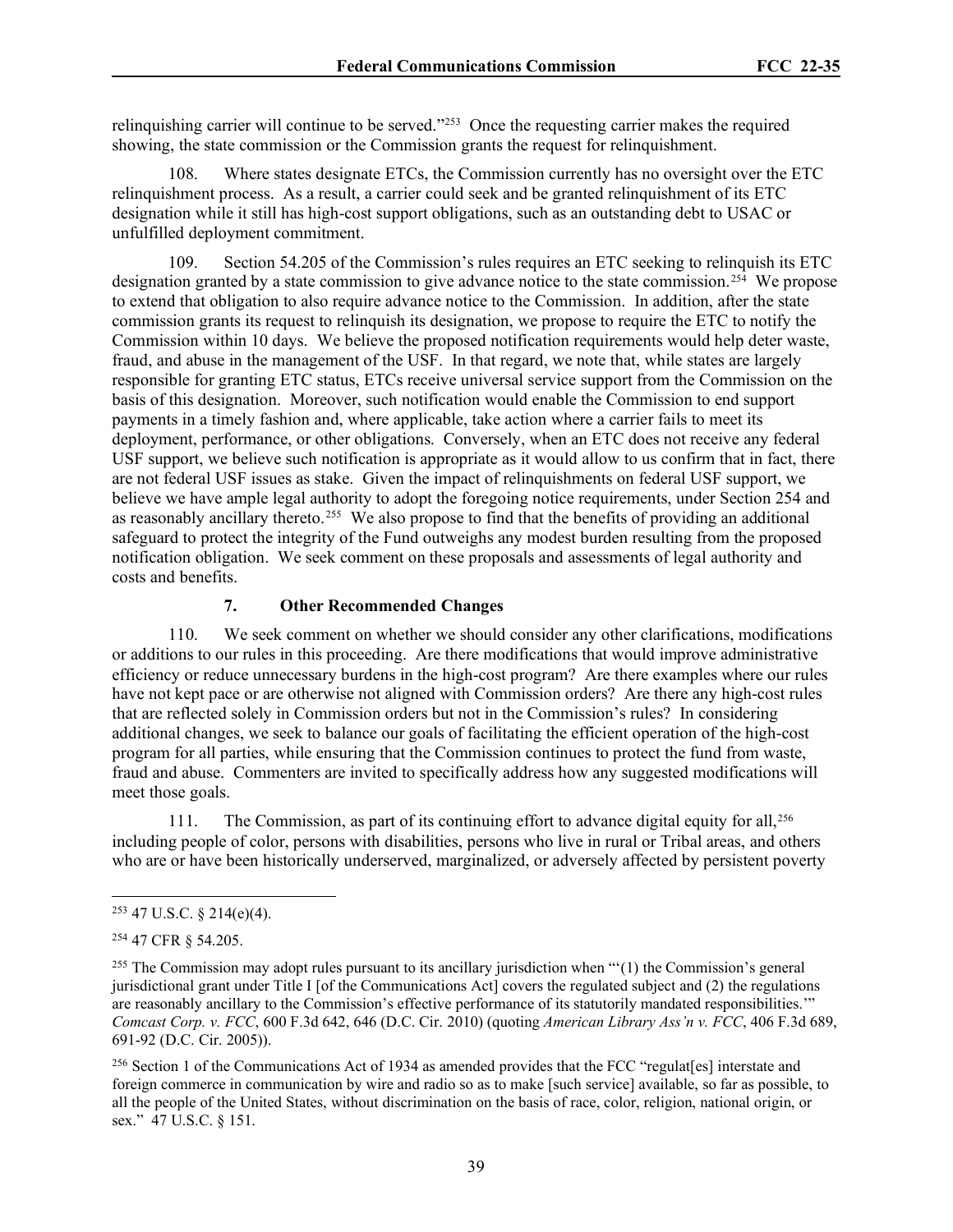or inequality, invites comment on any equity-related considerations<sup>[257](#page-39-0)</sup> and benefits (if any) that may be associated with the proposals and issues discussed herein. Specifically, we seek comment on how our proposals may promote or inhibit advances in diversity, equity, inclusion, and accessibility, as well the scope of the Commission's relevant legal authority.

### **IV. PROCEDURAL MATTERS**

112. *Paperwork Reduction Act Analysis.* This document contains proposed new information collection requirements. The Commission as part of its continuing effort to reduce paperwork burdens, invites the general public and OMB to comment on the information collection requirements contained in this document, as required by the Paperwork Reduction Act of 1995, Public Law 104-13. In addition, pursuant to the Small Business Paperwork Relief Act of 2002, Public Law 107-198, *see* 44 U.S.C. 3506(c)(4), we seek specific comment on how we might further reduce the information collection burden for small business concerns with fewer than 25 employees.

113. *Regulatory Flexibility Analysis*. As required by the Regulatory Flexibility Act,<sup>[258](#page-39-1)</sup> the Commission has prepared an Initial Regulatory Flexibility Analysis ("IRFA") of the possible significant economic impact on a substantial number of small entities of the policies and rules addressed in this *NPRM*. The IRFA is set forth in Appendix C. Written public comments are requested on the IRFA. These comments must be filed in accordance with the same filing deadlines for comments on the *NPRM*, and should have a separate and distinct heading designating them as responses to the IRFA.

114. *Ex Parte Presentations- Permit-But-Disclose.* The proceeding this Notice of Proposed Rulemaking initiates shall be treated as a "permit-but-disclose" proceeding in accordance with the Commission's *ex parte* rules.[259](#page-39-2) Persons making *ex parte* presentations must file a copy of any written presentation or a memorandum summarizing any oral presentation within two business days after the presentation (unless a different deadline applicable to the Sunshine period applies).

115. In light of the Commission's trust relationship with Tribal Nations and our commitment to engage in government-to-government consultation with them, we find the public interest requires a limited modification of the *ex parte* rules in this proceeding.<sup>260</sup> Tribal Nations, like other interested parties, should file comments, reply comments, and *ex parte* presentations in the record to put facts and arguments before the Commission in a manner such that they may be relied upon in the decision-making process consistent with the requirements of the Administrative Procedure Act.<sup>261</sup> However, at the option of the Tribe, *ex parte* presentations made during consultations by elected and appointed leaders and duly appointed representatives of federally recognized Indian Tribes and Alaska Native Villages to Commission decision makers shall be exempt from disclosure in permit-but-disclose proceedings<sup>[262](#page-39-5)</sup> and exempt from the prohibitions during the Sunshine Agenda period.<sup>263</sup> To be clear, while the Commission

<span id="page-39-0"></span> $257$  The term "equity" is used here consistent with Executive Order 13985 as the consistent and systematic fair, just, and impartial treatment of all individuals, including individuals who belong to underserved communities that have been denied such treatment, such as Black, Latino, and Indigenous and Native American persons, Asian Americans and Pacific Islanders and other persons of color; members of religious minorities; lesbian, gay, bisexual, transgender, and queer (LGBTQ+) persons; persons with disabilities; persons who live in rural areas; and persons otherwise adversely affected by persistent poverty or inequality. *See* Exec. Order No. 13985, 86 Fed. Reg. 7009, Executive Order on Advancing Racial Equity and Support for Underserved Communities Through the Federal Government (January 20, 2021).

<span id="page-39-1"></span><sup>258</sup> 5 U.S.C. § 603.

<span id="page-39-2"></span><sup>259</sup> 47 CFR §§ 1.1200 *et seq.*

<span id="page-39-3"></span><sup>260</sup> *See* 47 CFR § 1.1200(a).

<span id="page-39-4"></span><sup>261</sup> 5 U.S.C. §§ 551 *et seq.*

<span id="page-39-5"></span><sup>262</sup> *See generally* 47 CFR § 1.1206.

<span id="page-39-6"></span><sup>263</sup> *See* 47 CFR § 1.1203.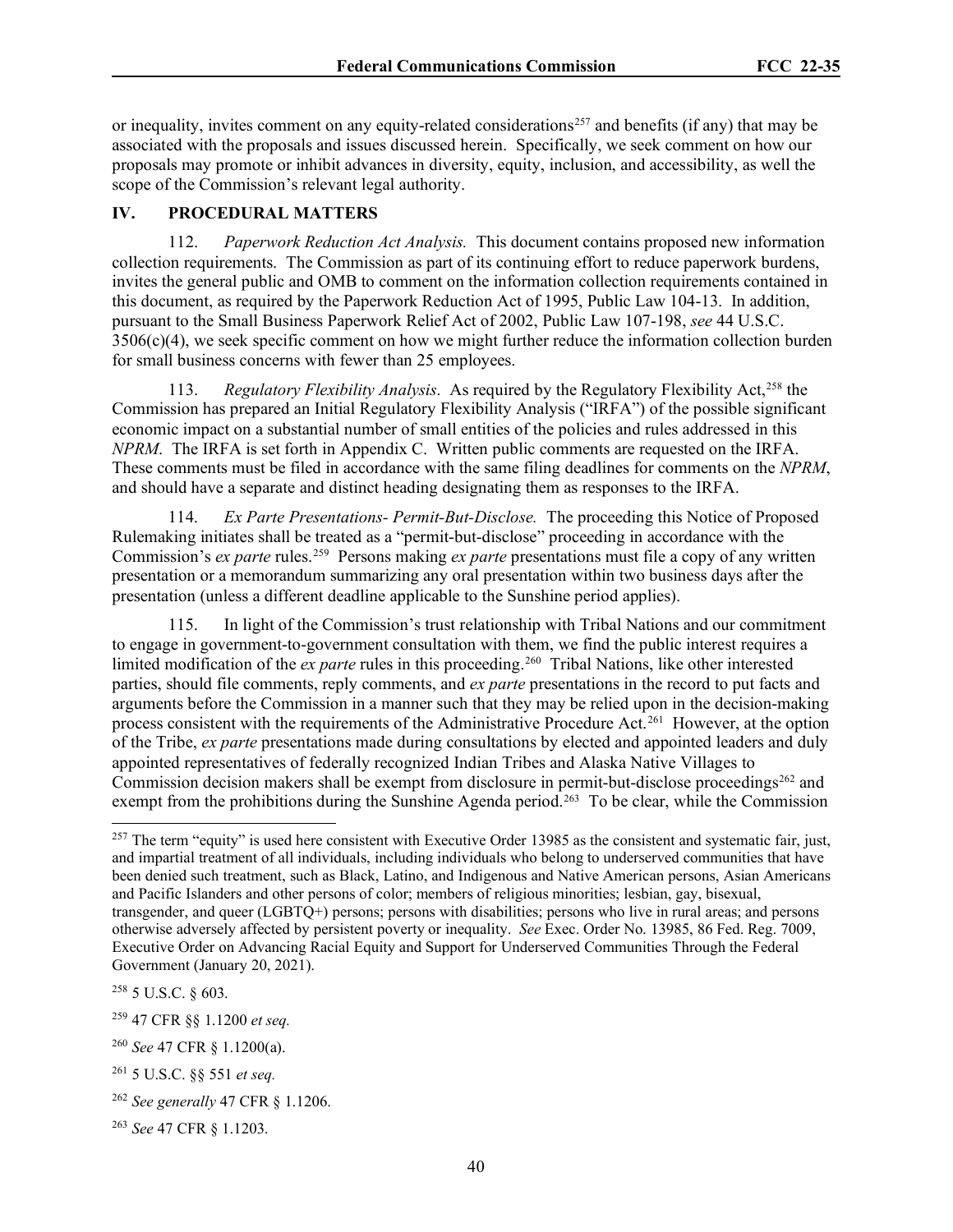recognizes consultation is critically important, we emphasize that the Commission will rely in its decision-making only on those presentations that are placed in the public record for this proceeding.<sup>[264](#page-40-0)</sup>

116. Persons making oral *ex parte* presentations are reminded that memoranda summarizing the presentation must (1) list all persons attending or otherwise participating in the meeting at which the *ex parte* presentation was made, and (2) summarize all data presented and arguments made during the presentation. If the presentation consisted in whole or in part of the presentation of data or arguments already reflected in the presenter's written comments, memoranda, or other filings in the proceeding, the presenter may provide citations to such data or arguments in his or her prior comments, memoranda, or other filings (specifying the relevant page and/or paragraph numbers where such data or arguments can be found) in lieu of summarizing them in the memorandum. Documents shown or given to Commission staff during *ex parte* meetings are deemed to be written *ex parte* presentations and must be filed consistent with rule 1.1206(b). In proceedings governed by rule 1.49(f) or for which the Commission has made available a method of electronic filing, written *ex parte* presentations and memoranda summarizing oral *ex parte* presentations, and all attachments thereto, must be filed through the electronic comment filing system available for that proceeding, and must be filed in their native format (e.g., .doc, .xml, .ppt, searchable .pdf). Participants in this proceeding should familiarize themselves with the Commission's *ex parte* rules.

117. *Comments and Replies*. Pursuant to sections 1.415 and 1.419 of the Commission's rules, 47 CFR §§ 1.415, 1.419, interested parties may file comments and reply comments on or before the dates indicated on the first page of this document. Comments may be filed using the Commission's Electronic Comment Filing System (ECFS). See Electronic Filing of Documents in Rulemaking Proceedings, 63 FR 24121 (1998).

- Electronic Filers: Comments may be filed electronically using the Internet by accessing the ECFS: [www.fcc.gov/ecfs.](http://www.fcc.gov/ecfs)
- Paper Filers: Parties who choose to file by paper must file an original and one copy of each filing.
- Filings can be sent by commercial overnight courier, or by first-class or overnight U.S. Postal Service mail. All filings must be addressed to the Commission's Secretary, Office of the Secretary, Federal Communications Commission.
- Commercial overnight mail (other than U.S. Postal Service Express Mail and Priority Mail) must be sent to 9050 Junction Drive, Annapolis Junction, MD 20701.
- U.S. Postal Service first-class, Express, and Priority mail must be addressed to 45 L Street NE Washington, DC 20554.
- Effective March 19, 2020, and until further notice, the Commission no longer accepts any hand or messenger delivered filings. This is a temporary measure taken to help protect the health and safety of individuals, and to mitigate the transmission of COVID-19.[265](#page-40-1) *See* FCC Announces Closure of FCC Headquarters Open Window and Change in Hand-Delivery Policy, Public Notice, 35 FCC Rcd 2788, 2788-89 (OS 2020).

118. Comments and reply comments exceeding ten pages must include a short and concise summary of the substantive arguments raised in the pleading. Comments and reply comments must also

<span id="page-40-0"></span><sup>264</sup> *See Updating of the Commission's* Ex Parte *Rules*, GN Docket No. 20-21, Notice of Proposed Rulemaking, 35 FCC Rcd 6947, 6950-54, paras. 9-21 (2020).

<span id="page-40-1"></span><sup>265</sup> *See FCC Announces Closure of FCC Headquarters Open Window and Change in Hand-Delivery Policy*, Public Notice, 35 FCC Rcd 2788 (OS 2020)[, https://www.fcc.gov/document/fcc-closes-headquarters-open-window-and](https://www.fcc.gov/document/fcc-closes-headquarters-open-window-and-changes-hand-delivery-policy)[changes-hand-delivery-policy.](https://www.fcc.gov/document/fcc-closes-headquarters-open-window-and-changes-hand-delivery-policy)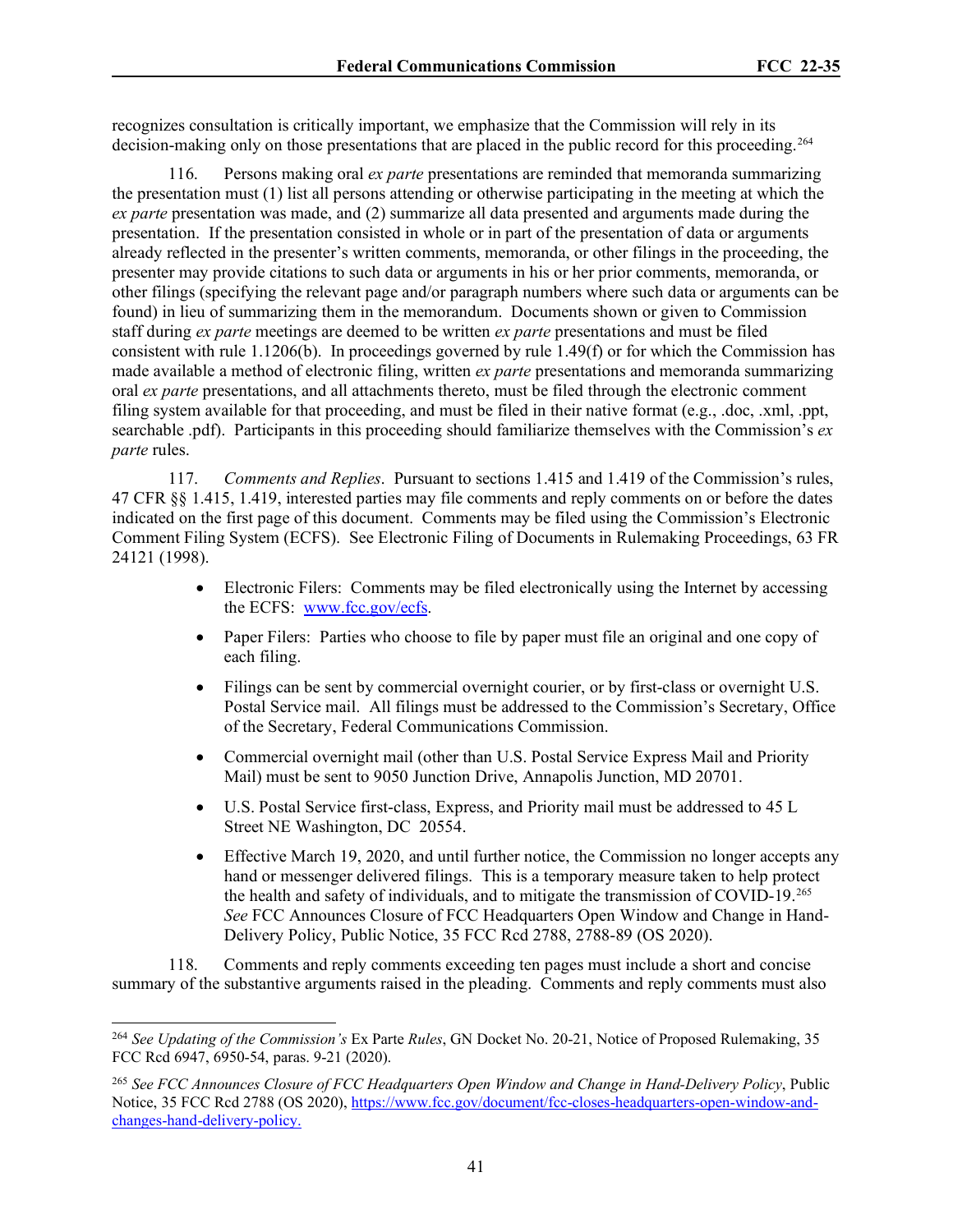comply with section 1.49 and all other applicable sections of the Commission's rules. We direct all interested parties to include the name of the filing party and the date of the filing on each page of their comments and reply comments. All parties are encouraged to utilize a table of contents, regardless of the length of their submission. We also strongly encourage parties to track the organization set forth in the Notice of Proposed Rulemaking in order to facilitate our internal review process.

119. *People with Disabilities*. To request materials in accessible formats for people with disabilities (braille, large print, electronic files, audio format), send an e-mail to fcc504@fcc.gov or call the Consumer & Governmental Affairs Bureau at (202)418-0530 (voice), (202)418-0432 (tty).

120. *Contact Person.* For further information about this proceeding, please contact, Theodore Burmeister, Special Counsel, Telecommunications Access Policy Division, Wireline Competition Bureau, at Theodore.Burmeister@fcc.gov, or Jesse Jachman, Assistant Division Chief, Telecommunications Access Policy Division, Wireline Competition Bureau, at Jesse.Jachman@fcc.gov.

### **V. ORDERING CLAUSES**

121. Accordingly, IT IS ORDERED that, pursuant to the authority contained in sections 4(i), 214, 218-220, 254, 303(r), and 403 of the Communications Act of 1934, as amended, 47 U.S.C. §§ 154(i), 214, 218-220, 254, 303(r), and 403, and sections 1.1, 1.3, 1.407, 1.411, and 1.412 of the Commission's rules, 47 CFR §§ 1.1, 1.3, 1.407, 1.411, and 1.412, the petition for rulemaking filed by the ACAM Broadband Coalition, RM-11868, IS GRANTED to the extent discussed herein, and this Notice of Proposed Rulemaking IS ADOPTED.

122. IT IS FURTHER ORDERED that the Commission's Consumer and Governmental Affairs Bureau, Reference Information Center, SHALL SEND a copy of this Notice of Proposed Rulemaking, including the Initial Regulatory Flexibility Analysis, to the Chief Counsel for Advocacy of the Small Business Administration.

123. IT IS FURTHER ORDERED that this Notice of Proposed Rulemaking will be EFFECTIVE upon publication in the Federal Register, with comment dates indicated therein.

### FEDERAL COMMUNICATIONS COMMISSION

Marlene H. Dortch Secretary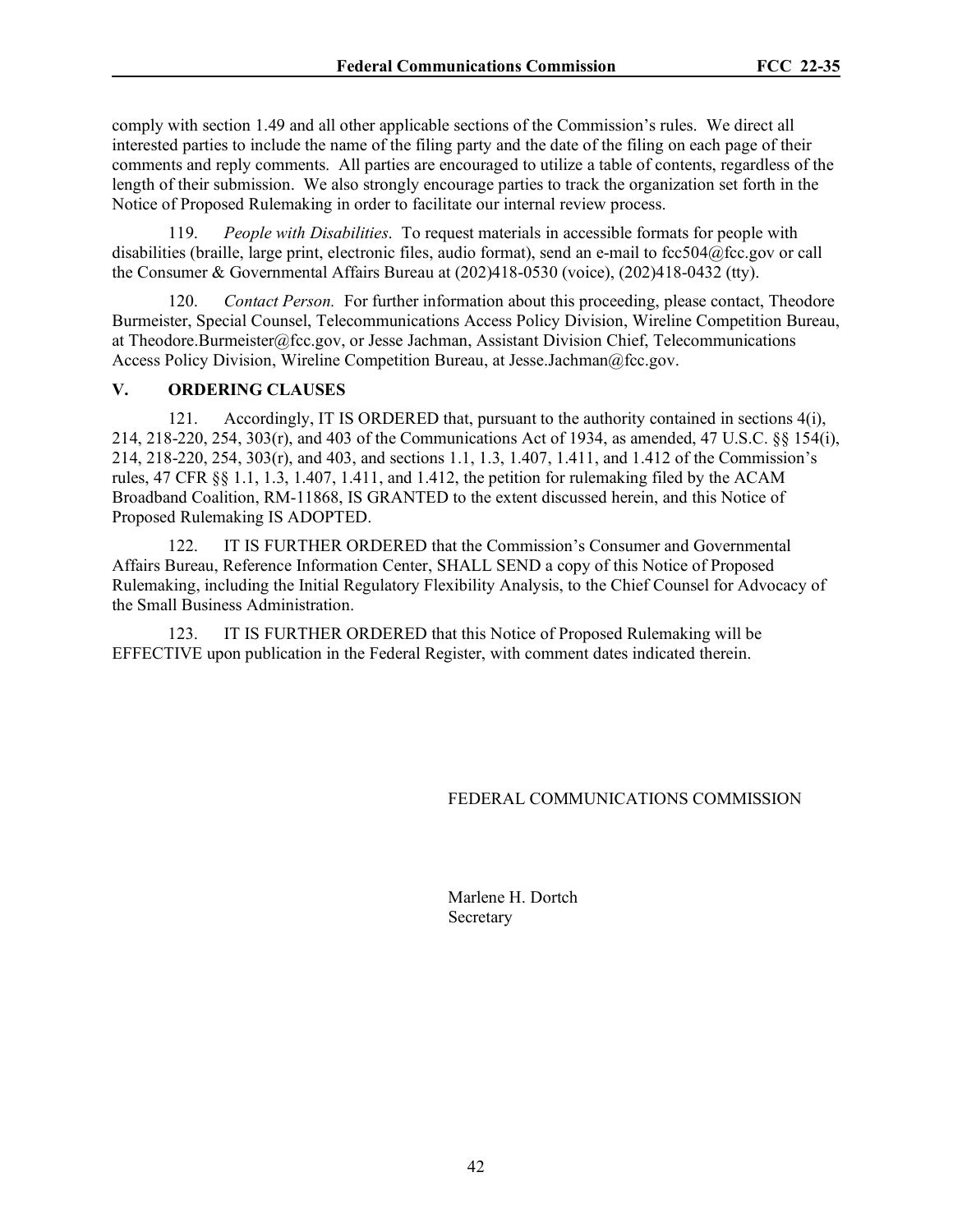# **APPENDIX A**

## **PROPOSED RULES**

For the reasons discussed in the preamble, the Federal Communications Commission amends 47 CFR parts 36, 51 and 54 to read as follows:

### **PART 36—JURISDICTIONAL SEPARATIONS PROCEDURES; STANDARD PROCEDURES FOR SEPARATING TELECOMMUNICATIONS PROPERTY COSTS, REVENUES, EXPENSES, TAXES AND RESERVES FOR TELECOMMUNICATIONS COMPANIES**

1. The authority citation for Pat 36 continues to read as follows:

AUTHORITY: 47 U.S.C. 151, 152, 154(i) and (j), 201, 205, 220, 221(c), 254, 303(r), 403, 410, and 1302 unless otherwise noted.

2. 36.4 by adding paragraph (c) to read as follows:

### \* \* \* \* \*

(c) As of 30 days after the effective date of this paragraph, incumbent local exchange carrier must seek waiver for study area boundary changes notwithstanding any prior exemptions from such waiver requests including, but not limited to, when a company is combining previously unserved territory with one of its study areas or a holding company is consolidating existing study areas within the same state. The Wireline Competition Bureau or the Office of Economics and Analytics may accept study area boundary corrections without a waiver.

### **PART 51—INTERCONNECTION**

1. The authority citation for Part 51 continues to read as follows:

AUTHORITY: 47 U.S.C. 151-55, 201-05, 207-09, 218, 225-27, 251-52, 271, 332, unless otherwise noted.

2. Amend  $\S 51.909$  by adding paragraph (a)(7) to read as follows:

### **§ 51.909 Transition of rate-of-return carrier access charges.**

- (a) \* \* \*
	- (7) Rate-of-return carriers subject to section 51.917 that merge with, consolidate with, or acquire, other rate-of-return carriers shall establish new rate caps as follows:
		- (i) If the merged entity will file its own access tariff, the new rate cap for each rate element shall be the average of the preexisting rates of each study area weighted by the number of access lines in each study area; or
		- (ii) If the merged entity participates in the Association traffic-sensitive tariff and has to establish a single switched access rate for one or more rate elements, the new consolidated rate reflecting the cost characteristics of the merged entity, as determined by the Association, will serve as the new rate cap if the merged entity's CAF ICC support will not be more than two percent higher than the combined amount received by the entities prior to merger, using rate and demand levels for the preceding calendar year. A merging entity that does not satisfy this requirement may file a streamlined waiver petition that will be subject to the following procedure: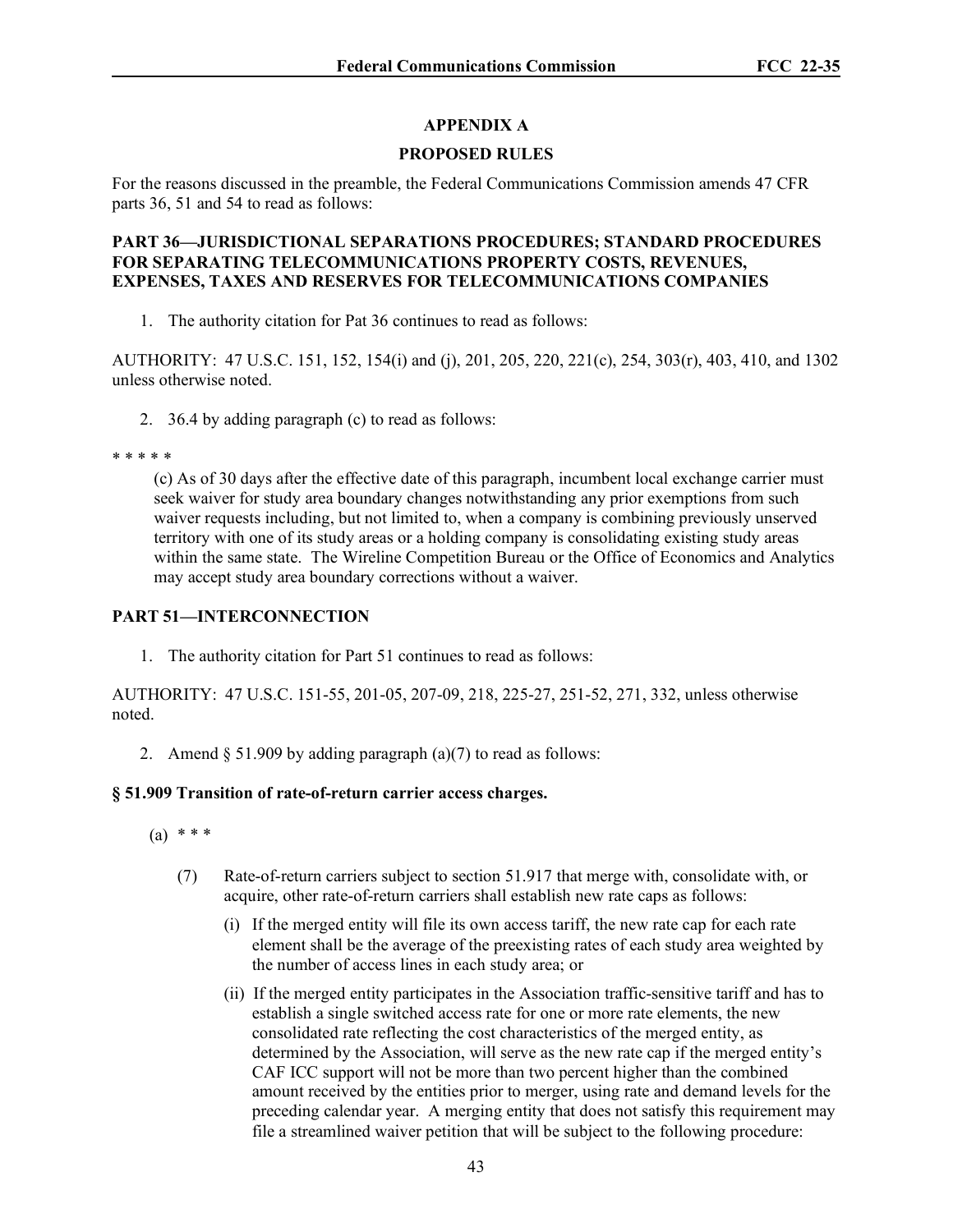- (A) *Public Notice and Review Period.* The Wireline Competition Bureau will issue a public notice seeking comment on a petition for waiver of the twopercent threshold established by this rule.
- (B) *Comment Cycle.* Comments on petitions for waiver may be filed during the first 30 days following public notice, and reply comments may be filed during the first 45 days following public notice, unless the public notice specifies a different pleading cycle. All comments on petitions for waiver shall be filed electronically, and shall satisfy such other filing requirements as may be specified in the public notice.
- (C) *Effectuating Waiver Grant*. A waiver petition filed pursuant to this paragraph will be deemed granted 60 days after the release of the public notice seeking comment on the petition, unless opposed or the Commission acts to prevent the waiver from taking effect. The Association and the petitioner shall coordinate the timing of any tariff filing necessary to effectuate this change. The revised rate filed by the Association shall be the rate cap for purposes of applying section 51.909(a).

#### \* \* \* \* \*

3. Amend § 51.917 by revising paragraph (c) to read as follows:

#### **§ 51.917 Revenue Recovery for Rate-of-Return Carriers.**

\* \* \* \* \*

#### (c) Base Period Revenue

- (1) *Adjustment for Access Stimulation activity*. 2011 Rate-of-Return Carrier Base Period Revenue shall be adjusted to reflect the removal of any increases in revenue requirement or revenues resulting from Access Stimulation activity the Rate-of-Return Carrier engaged in during the relevant measuring period. A Rate-of-Return Carrier should make this adjustment for its initial July 1, 2012, tariff filing, but the adjustment may result from a subsequent Commission or court ruling.
- (2) *Adjustment for Merger, Consolidation or Acquisition*. Rate-of-return carriers subject to this section that merge with, consolidate with, or acquire, other rate-of-return carriers shall establish combined Base Period Revenue and interstate revenue requirement levels as follows:
	- (i) If the merger or acquisition is of two or more study areas, the Base Period Revenue and interstate revenue requirement levels of the study areas shall be added together to establish a new Base Period Revenue and interstate revenue requirement for the newly combined entity; or
	- (ii) If a portion of a study area is being acquired and merged into another study area, the Base Period Revenue and interstate revenue requirement levels of the partial study area shall be based on the proportion of access lines acquired compared to the total access lines in the pre-merger study area.

\* \* \* \* \*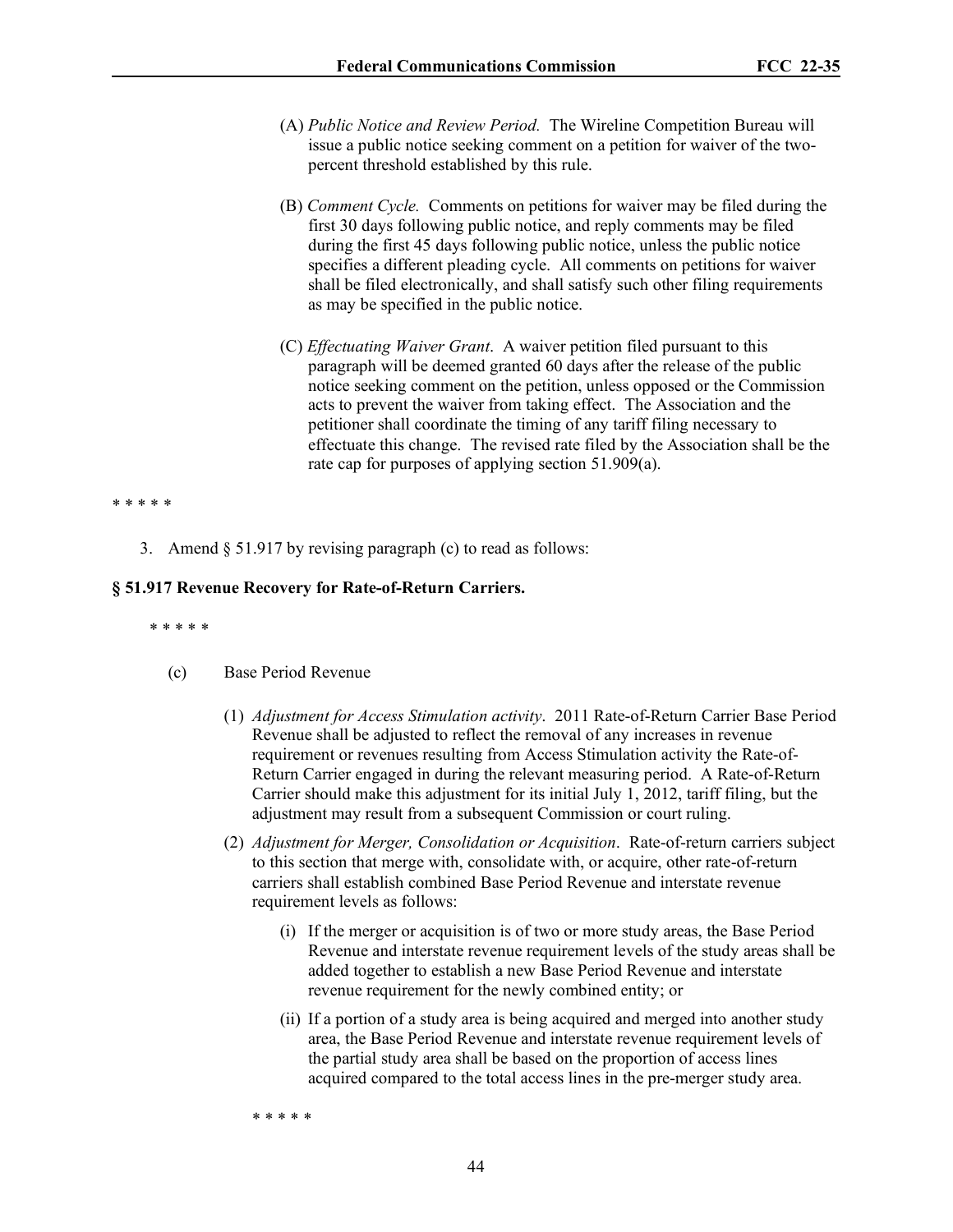# **PART 54 – UNIVERSAL SERVICE**

1. The authority citation for part 54 continues to read as follows:

Authority: 47 U.S.C. 151, 154(i), 155, 201, 205, 214, 219, 220, 229, 254, 303(r), 403, 1004, and 1302 unless otherwise noted.

2. Amend  $\S$  54.205 by revising the last sentence of paragraph (a) to read as follows:

# **§ 54.205 Relinquishment of universal service.**

 $(a)$ <sup>\*</sup> \* \* An eligible telecommunications carrier that seeks to relinquish its eligible telecommunications carrier designation for an area served by more than one eligible telecommunications carrier shall give advance notice to the state commission and the Commission of such relinquishment.

\* \* \* \* \*

3. Amend § 54.310 by revising paragraph (c) to read as follows:

# **§ 54.310 Connect America Fund for Price Cap Territories—Phase II.**

\* \* \* \* \*

(c) *Deployment obligation*. Recipients of Connect America Phase II model-based support must complete deployment to 40 percent of supported locations by December 31, 2017, to 60 percent of supported locations by December 31, 2018, to 80 percent of supported locations by December 31, 2019, and to 100 percent of supported locations by December 31, 2020. Recipients of Connect America Phase II awarded through a competitive bidding process, including New York's New NY Broadband Program, must complete deployment to 40 percent of supported locations by December 31, 2022, to 60 percent of supported locations December 31, 2023, to 80 percent of supported locations by December 31, 2024, and to 100 percent of supported locations by December 31, 2025. Compliance shall be determined based on the total number of supported locations in a state.

\* \* \*

\* \* \* \* \*

4. Amend  $\S$  54.313 by revising paragraphs (a), (i), the first sentence of subparagraph (j)(1) and subparagraph(j)(2), and adding subparagraphs ) (j)(3) and (4) to read as follows:

# **§ 54.313 Annual reporting requirements for high-cost recipients.**

\* \* \* \* \*  $(a) * * *$ 

> (2) A certification that the pricing of the company's voice services during the prior calendar year is no more than two standard deviations above the applicable national average urban rate for voice service, as specified in the public notice issued by the Wireline Competition Bureau and the Office of Economics and Analytics;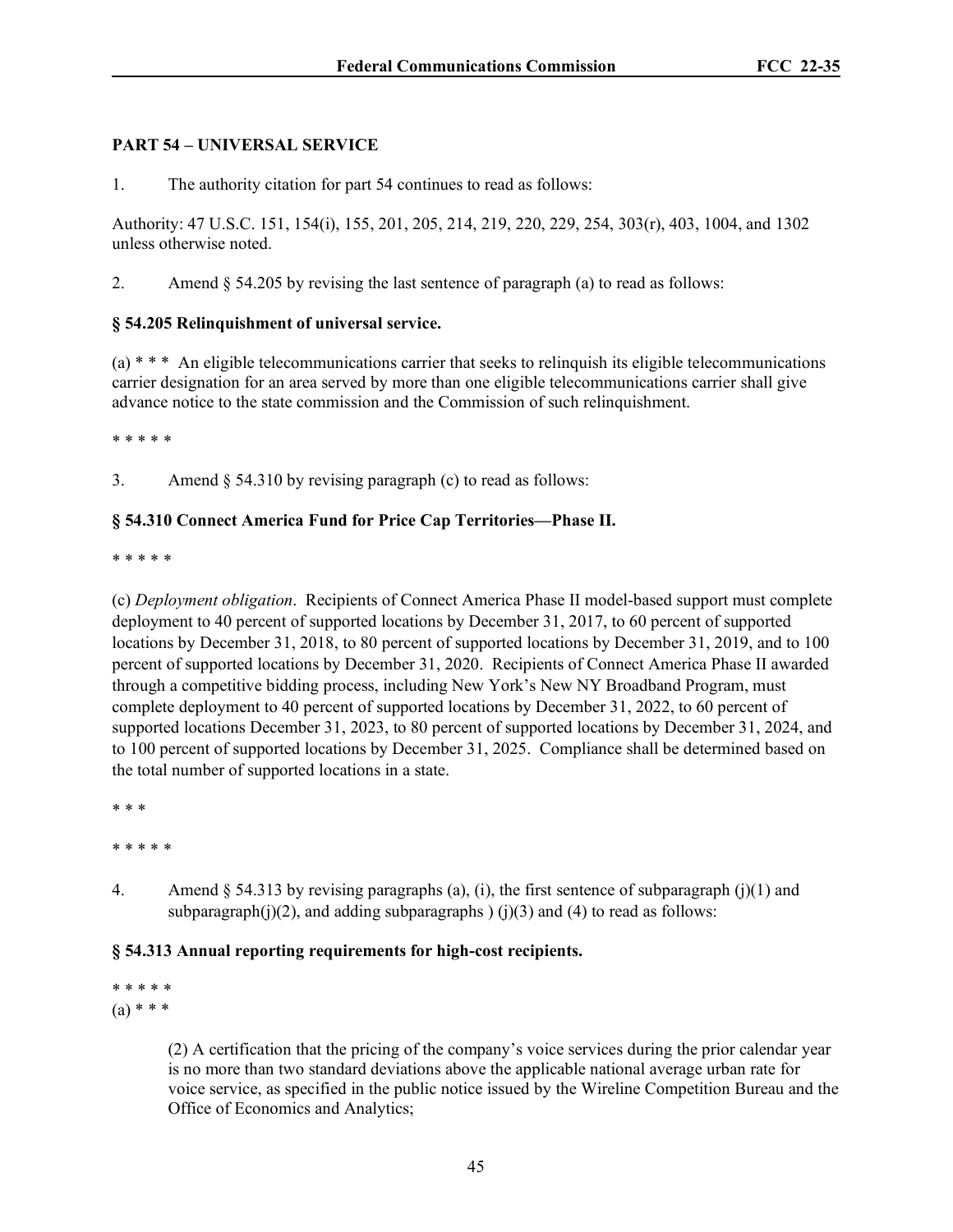(3) A certification that the pricing of a service that meets the Commission's broadband public interest obligations during the prior calendar year is no more than the applicable benchmark to be announced annually in a public notice issued by the Wireline Competition Bureau and the Office of Economics and Analytics, or is no more than the non-promotional price charged for a comparable fixed wireline service in urban areas in the states or U.S. Territories where the eligible telecommunications carrier receives support;

\* \* \*

(i) All reports pursuant to this section shall be filed with the Administrator.

 $(i)$  \* \* \*

(1) In order for a recipient of high-cost support to continue to receive support or to retain its eligible telecommunications carrier designation, it must submit the annual reporting information required by this section annually by July 1 of each year. \*\*\*

\* \* \*

(2) *Grace period*. An eligible telecommunications carrier that submits the annual reporting information required by this section after July 1, or the quarterly reporting required by subparagraph  $(j)(3)$  of this section after the required date, but within 4 business days will not receive a reduction in support if the eligible telecommunications carrier and its holding company, operating companies, and affiliates as reported pursuant to paragraph (a)(4) of this section have not missed the July 1 deadline in any prior year.

(3) Reports of network performance testing results pursuant to subparagraph (a)(6) of this section shall be filed quarterly on the first day of the second month following the quarter in the tests were conducted, except reports for the first quarter of each year may be reported on July 1 in conjunction with the annual reports.

(4) Any support reductions resulting from a failure to make required filing pursuant to this section shall be applied in the next month following the missed deadline.

\* \* \* \* \*

5. Amend  $\S$  54.314 by revising paragraphs (a), (b), (c) and (d) as follows:

### **§ 54.314 Certification of support for eligible telecommunications carriers.**

(a) *Certification.* States that desire eligible telecommunications carriers to receive support pursuant to the high-cost program must file an annual certification with the Administrator stating that all federal highcost support provided to such carriers within that State was used in the preceding calendar year and will be used in the coming calendar year only for the provision, maintenance, and upgrading of facilities and services for which the support is intended. \* \* \* \* \*

(b) *Carriers not subject to State jurisdiction.* An eligible telecommunications carrier not subject to the jurisdiction of a State that desires to receive support pursuant to the high-cost program must file an annual certification with the Administrator stating that all federal high-cost support provided to such carrier was used in the preceding calendar year and will be used in the coming calendar year only for the provision, maintenance, and upgrading of facilities and services for which the support is intended.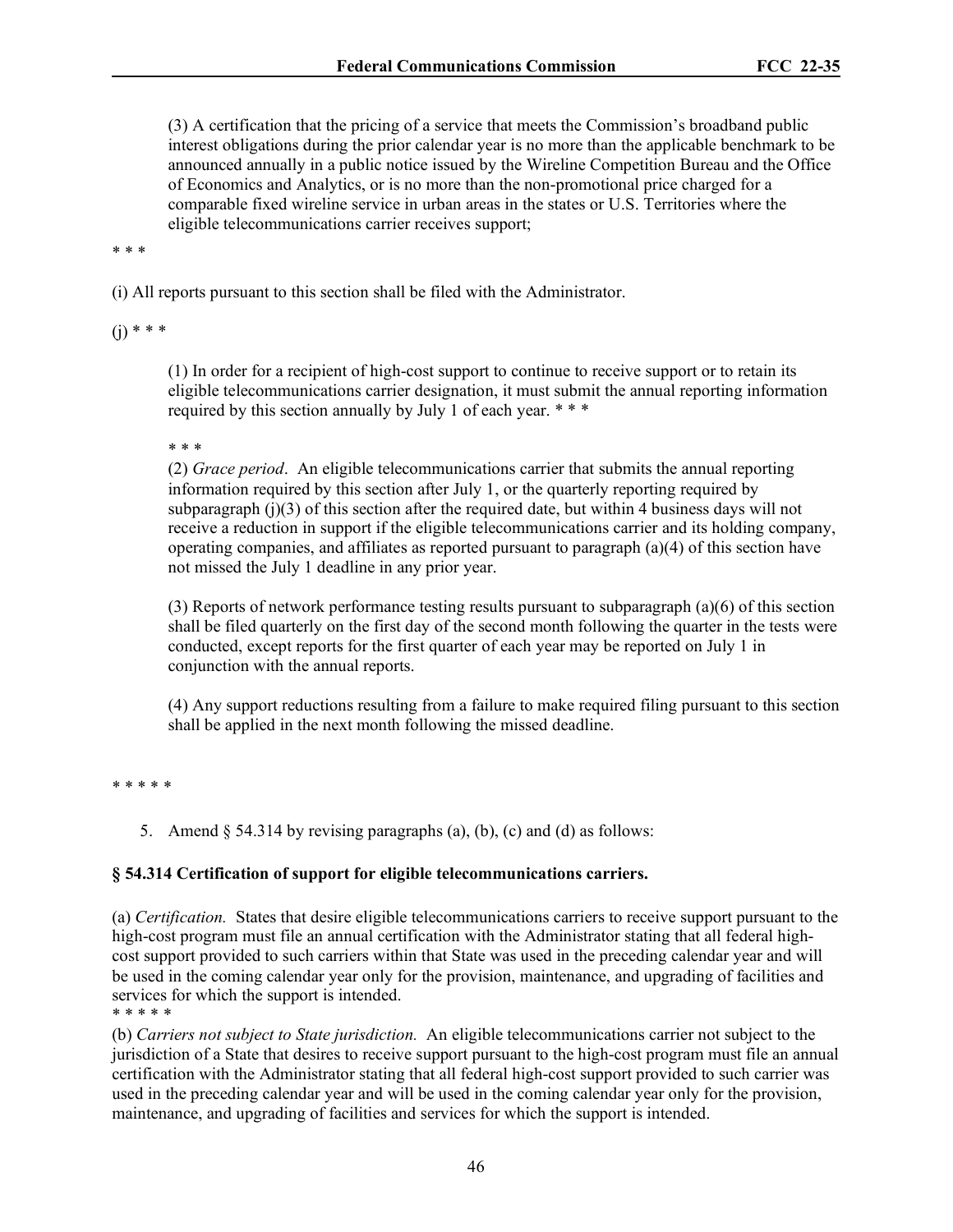(c) *Certification format.* (1) A certification pursuant to this section may be filed in the form of a letter from the appropriate regulatory authority for the State, and must be filed with the Administrator of the high-cost universal mechanism, on or before the deadlines set forth in paragraph (d) of this section. If provided by the appropriate regulatory authority for the State, the annual certification must identify which carriers in the State are eligible to receive federal support during the applicable 12-month period, and must certify that those carriers only used support during the preceding calendar year and will only use support in the coming calendar year for the provision, maintenance, and upgrading of facilities and services for which support is intended. A State may file a supplemental certification for carriers not subject to the State's annual certification.

(2) An eligible telecommunications carrier not subject to the jurisdiction of a State shall file a sworn affidavit executed by a corporate officer attesting that the carrier only used support during the preceding calendar year and will only use support in the coming calendar year for the provision, maintenance, and upgrading of facilities and services for which support is intended. The affidavit must be filed with the Administrator of the high-cost universal service support mechanism, on or before the deadlines set forth in paragraph (d) of this section.

(d) *Filing deadlines*. (1) In order for an eligible telecommunications carrier to receive federal high-cost support, the state or the eligible telecommunications carrier, if not subject to the jurisdiction of a state, must file an annual certification, as described in paragraph (c) of this section, with the Administrator by October 1 of each year. If a state or eligible telecommunications carrier files the annual certification after the October 1 deadline, the carrier subject to the certification shall receive a reduction in its support pursuant to the following schedule:

> (i) An eligible telecommunications carrier subject to certifications filed after the October 1 deadline, but by October 8, will have its support reduced in an amount equivalent to seven days in support;

> (ii) An eligible telecommunications carrier subject to certifications filed on or after October 9 will have its support reduced on a pro-rata daily basis equivalent to the period of non-compliance, plus the minimum seven-day reduction.

(iii) Any support reductions resulting from a failure to make required filing pursuant to this section shall be applied in the next month following the missed deadline.

(2) Grace period. If an eligible telecommunications carrier or state submits the annual certification required by this section after October 1 but within 4 business days, the eligible telecommunications carrier subject to the certification will not receive a reduction in support if the eligible telecommunications carrier and its holding company, operating companies, and affiliates as reported pursuant to  $\S 54.313(a)(4)$  have not missed the October 1 deadline in any prior year.

6. Amend  $\S$  54.316 to revise paragraphs (a) (b) and (c) to read as follows.

# **§ 54.316 Broadband deployment and certification requirements for high-cost recipients.**

 $(a) * * * * * *$ 

(1) Recipients of high-cost support with defined broadband deployment obligations pursuant to § 54.308(a), 54.308(c), or  $\S$  54.310(c) shall provide to the Administrator information regarding the locations to which the eligible telecommunications carrier is offering broadband service in satisfaction of its public interest obligations, as defined in either  $\S$  54.308 or  $\S$  54.309.\*\*\*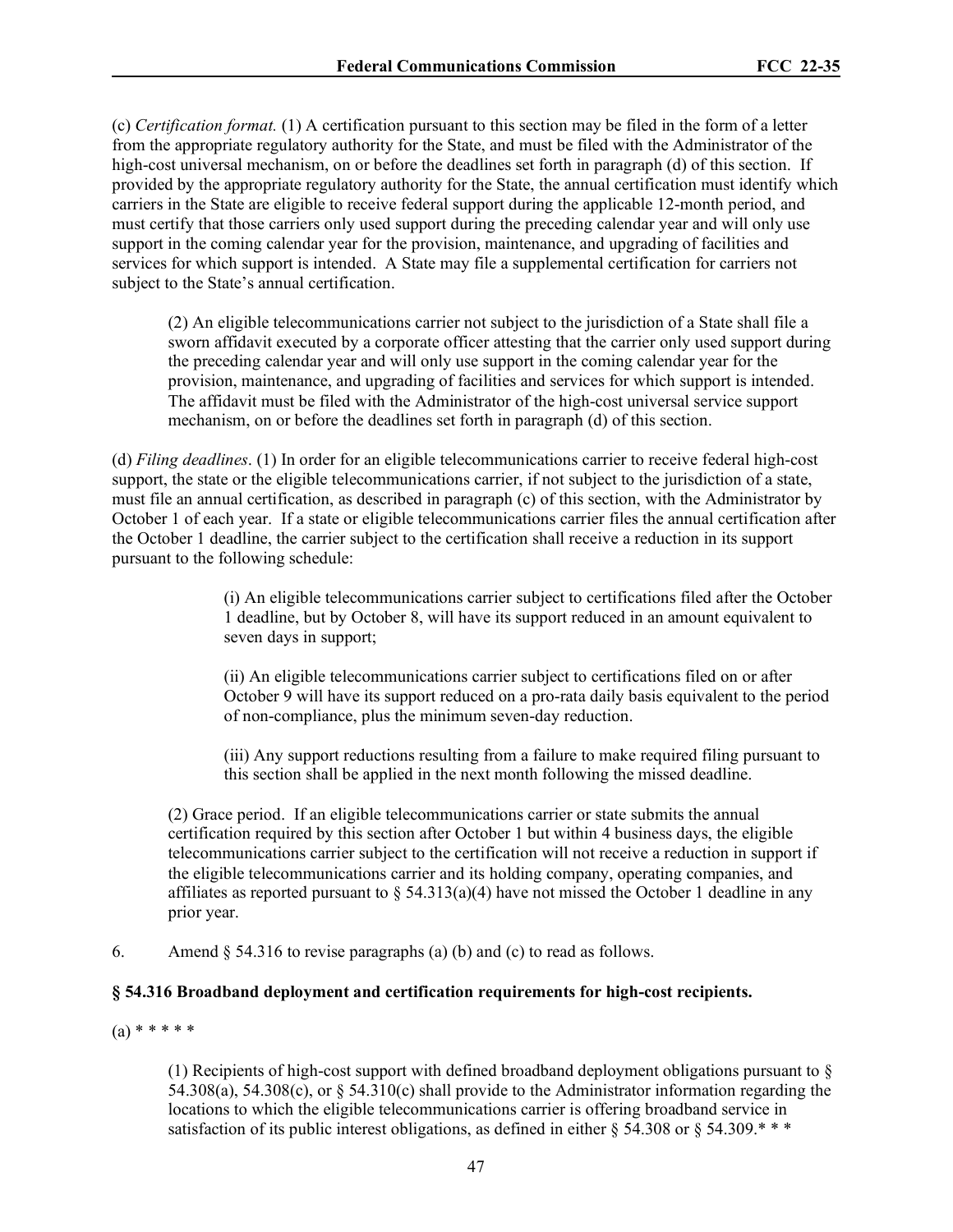### \* \* \* \* \*

(b) Broadband deployment certifications. ETCs that receive support to serve fixed locations shall have the following broadband deployment certification obligations:

\* \* \*

(4) Recipients of Connect America Phase II auction support, including New York's New NY Broadband Program, shall provide: No later than March 1, 2023, and every year thereafter ending March 1, 2026 a certification that by the end of the prior calendar year, it was offering broadband meeting the requisite public interest obligations specific in §54.309 to the required percentage of its supported locations in each state as set forth in §54.310(c).

\* \* \*

(7) Recipients of Uniendo a Puerto Rico Fund Stage 2 fixed and Connect USVI Fund fixed Stage 2 fixed support shall provide: No later than March 1 following each service milestone in § 54.1506, a certification that by the end of the prior support year, it was offering broadband meeting the requisite public interest obligations specified in  $\S$  54.1507 to the required percentage of its supported locations in Puerto Rico and the U.S. Virgin Islands as set forth in § 54.1506. The annual certification shall quantify the carrier's progress toward or, as applicable, completion of deployment in accordance with the resilience and redundancy commitments in its application and in accordance with the detailed network plan it submitted to the Wireline Competition Bureau.

### \* \* \* \* \*

(c) *Filing deadlines*. In order for a recipient of high-cost support to continue to receive support for the following calendar year, or retain its eligible telecommunications carrier designations, it must submit the annual reporting information by March 1 as described in paragraphs (a) and (b) of this section. ETCs that file their reports after the March 1 deadline shall receive a reduction in support pursuant to the following schedule:

(1) An ETC that certifies after the March 1 deadline, but by March 8, will have its support reduced in an amount equivalent to seven days in support.

(2) An ETC that certifies on or after March 9 will have its support reduced on a pro-rata daily basis equivalent to the period of non-compliance, plus the minimum seven-day reduction;

(3) *Grace period*. An ETC that certifies the information required by this section within 4 business days of March 1 will not receive a reduction in support if the ETC and its holding company, operating companies, and affiliates as reported pursuant to  $\S 54.313(a)(4)$  in their report due July 1 of the prior year, have not missed the deadline in any prior year.

(4) Any support reductions resulting from a failure to make a required filing pursuant to this section shall be applied in the next month following the missed deadline.

(5) An ETC that met the March 1 deadline by reporting locations pursuant to paragraph  $(a)(1)$ , is permitted to report locations after the March 1 deadline (untimely reported locations) but shall have support reduced based on the percentage of the ETC's total locations for the reporting year being reported after March 1 and the number of days after March 1. The grace period in paragraph  $(c)(3)$  does not apply to support reductions for untimely reported locations.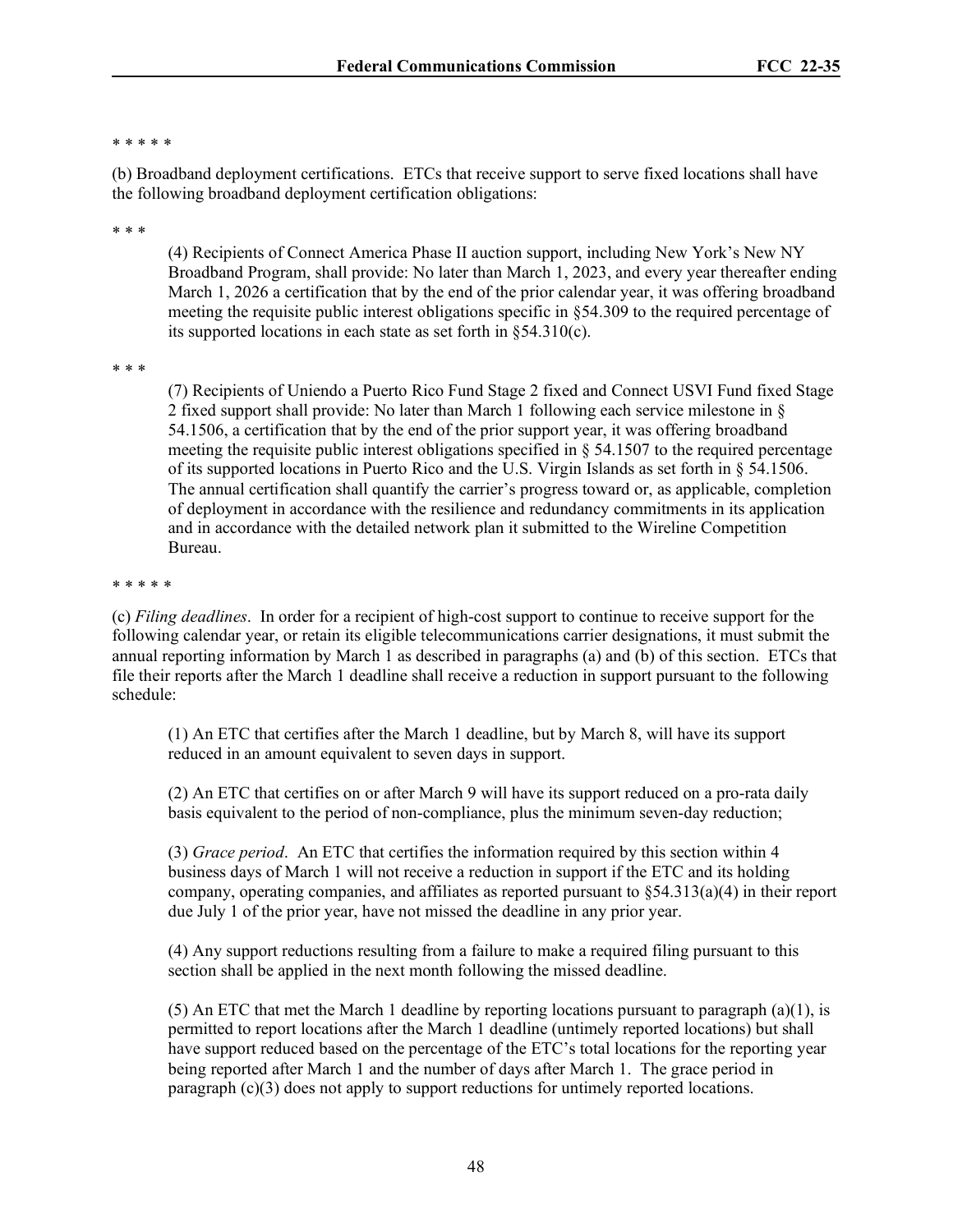7. Revise subpart K to read as follows:

# **Subpart K—Connect America Fund Broadband Loop Support**

8. Amend § 54.902 by revising paragraphs (a) and (b) to read as follows:

# **§ 54.902 Calculation of CAF BLS Support for Transferred Exchanges.**

(a) In the event that a rate-of-return carrier receiving CAF BLS acquires exchanges from an entity that also receives CAF BLS, CAF BLS for the transferred exchanges shall be distributed as follows: \*\*\*\*\*

(b) In the event that a rate-of-return carrier receiving CAF BLS acquires exchanges from an entity receiving frozen support, model-based support, or auction-based support, absent further action by the Commission, the exchanges shall receive the same amount of support and be subject to the same public interest obligations as specified pursuant to the frozen, model-based, or auction-based program.

9. Amend  $\S$  54.903 by revising the first sentence of paragraph (a)(2) to read as follows:

# **§ 54.903 Obligations of rate-of-return carriers and the Administrator.**

(a) \*\*\*

(2) A rate-of-return carrier may submit quarterly updates of the information in paragraph (a) of this section, reporting data as of the last day of a quarter on the final day of the next quarter. \*\*\*

### \*\*\*\*\*

10. Amend § 54.1302 by adding two sentences to paragraph (a) to read as follows:

### **§ 54.1302 Calculation of the incumbent local exchange carrier portion of the nationwide loop cost expense adjustment for rate-of-return carriers.**

(a) \*\*\* Beginning January 1, 2021, and each calendar year thereafter, the base amount of the nationwide loop cost expense adjustment shall be the annualized amount of the final six months of the preceding calendar year. The total amount of the incumbent local exchange carrier portion of the nationwide loop cost expense adjustment for the first six months of the calendar year shall be the base amount divided by two and for the second six months of the calendar year shall be the base amount divided by two, multiplied times one plus the Rural Growth Factor calculated pursuant to §54.1303.\*\*\*\*\*

11. Amend § 54.1307 by adding a sentence to subparagraph (2) of paragraph (a) to read as follows:

### **§ 54.1307 Submission of Information by the National Exchange Carrier Association**

(a) \*\*\*

 $(1)$ \*\*\*

(2) \*\*\* The amounts for January 1 to June 30 and for July 1 to December 31 shall be shown separately.

\*\*\*\*\*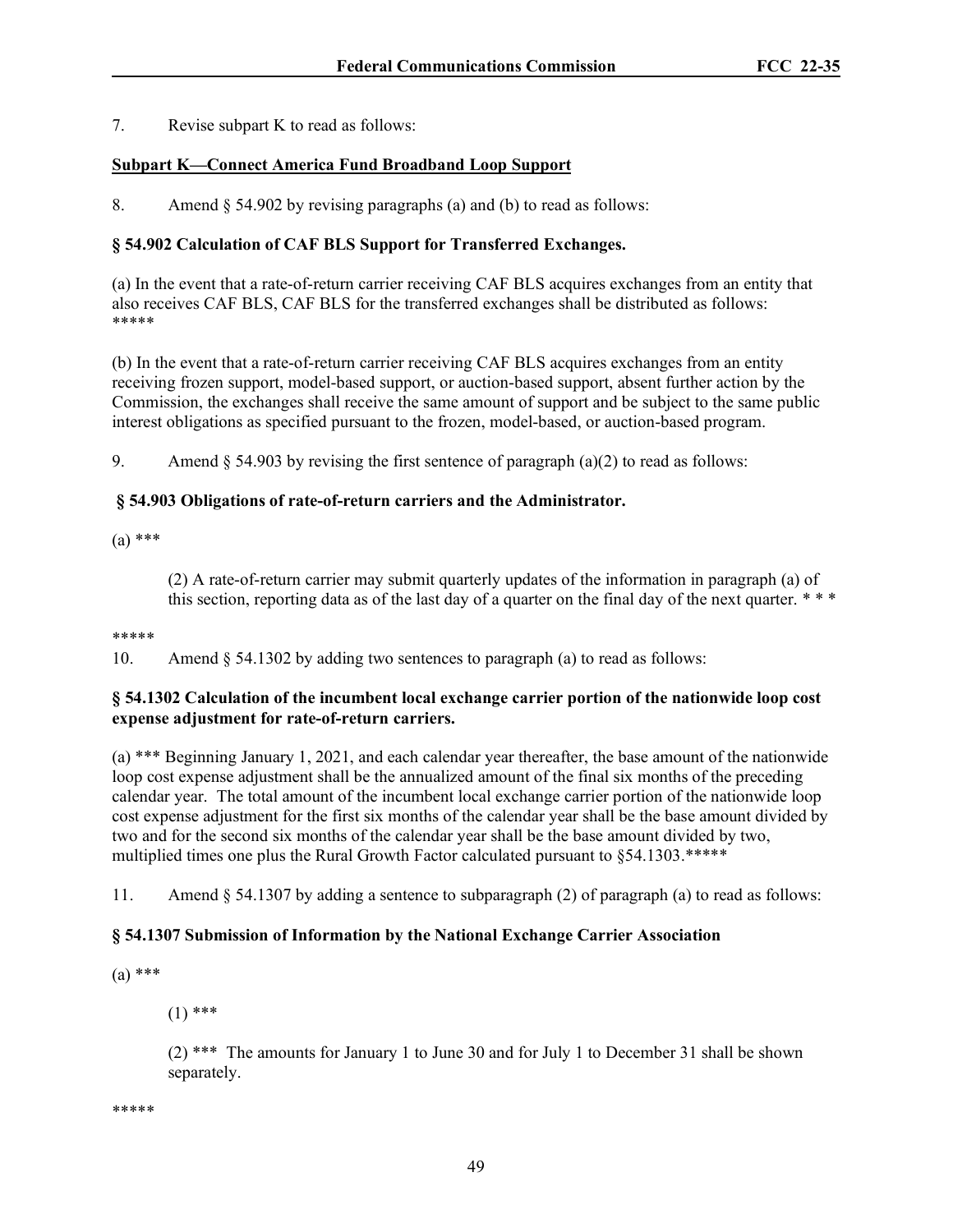# **APPENDIX B**

# **INITIAL REGULATORY FLEXIBILITY ANALYSIS**

[1](#page-49-0). As required by the Regulatory Flexibility Act of 1980, as amended  $(RFA)$ ,<sup>1</sup> the Commission has prepared this Initial Regulatory Flexibility Analysis (IRFA) of the possible significant economic impact on small entities by the policies and rules proposed in this NPRM. The Commission requests written public comments on this IRFA. Comments must be identified as responses to the IRFA and must be filed by the deadlines for comments provided on the first page of the NPRM. The Commission will send a copy of the NPRM, including this IRFA, to the Chief Counsel for Advocacy of the Small Business Administration (SBA).<sup>[2](#page-49-1)</sup> In addition, the NPRM and IRFA (or summaries thereof) will be published in the Federal Register.<sup>[3](#page-49-2)</sup>

# **A. Need for, and Objectives of, the Proposed Rules**

2. In this NPRM, we seek comment on a proposal by the Coalition to achieve widespread deployment of 100/20 Mbps broadband service throughout the areas served by carriers currently receiving Alternative Connect America Cost Model (A-CAM) support, and we initiate a targeted inquiry into the management and administration of the high-cost program of the Universal Service Fund (USF). For more than a decade, the Commission has made substantial progress in reforming and modernizing the various high-cost universal service support mechanisms. This NPRM continues the progress by seeking methods to increase efficiency and efficacy of the program.

# **B. Legal Basis**

3. The proposed action is authorized pursuant to sections 4(i), 214, 254, 303(r), and 403 of the Communications Act of 1934, as amended, 47 U.S.C. §§ 154(i), 214, 254, 303(r), and 403.

# **C. Description and Estimate of the Number of Small Entities to Which the Proposed Rules Will Apply**

4. The RFA directs agencies to provide a description of, and where feasible, an estimate of the number of small entities that may be affected by the proposed rules and by the rule revisions on which the Notice seeks comment, if adopted.[4](#page-49-3) The RFA generally defines the term "small entity" as having the same meaning as the terms "small business," "small organization," and "small governmental jurisdiction."[5](#page-49-4) In addition, the term "small business" has the same meaning as the term "small-business concern" under the Small Business Act.<sup>[6](#page-49-5)</sup> A "small-business concern" is one that: (1) is independently owned and operated; (2) is not dominant in its field of operation; and (3) satisfies any additional criteria established by the SBA.[7](#page-49-6)

<span id="page-49-6"></span><sup>7</sup> *See* 15 U.S.C. § 632.

<span id="page-49-0"></span><sup>&</sup>lt;sup>1</sup> *See* 5 U.S.C. § 603. The RFA, *see* 5 U.S.C. § 601 – 612, has been amended by the Small Business Regulatory Enforcement Fairness Act of 1996 (SBREFA), Pub. L. No. 104-121, Title II, 110 Stat. 845 (1996).

<span id="page-49-1"></span><sup>2</sup> *See* 5 U.S.C. § 603(a).

<span id="page-49-2"></span><sup>3</sup> *See* 5 U.S.C. § 603(a).

<span id="page-49-3"></span><sup>4</sup> *See* 5 U.S.C. § 603(b)(3).

<span id="page-49-4"></span><sup>5</sup> *See* 5 U.S.C. § 601(6).

<span id="page-49-5"></span> $6$  5 U.S.C. § 601(3) (incorporating by reference the definition of "small-business concern" in the Small Business Act, 15 U.S.C.  $\S 632$ ). Pursuant to 5 U.S.C.  $\S 601(3)$ , the statutory definition of a small business applies "unless an agency, after consultation with the Office of Advocacy of the Small Business Administration and after opportunity for public comment, establishes one or more definitions of such term which are appropriate to the activities of the agency and publishes such definition(s) in the Federal Register."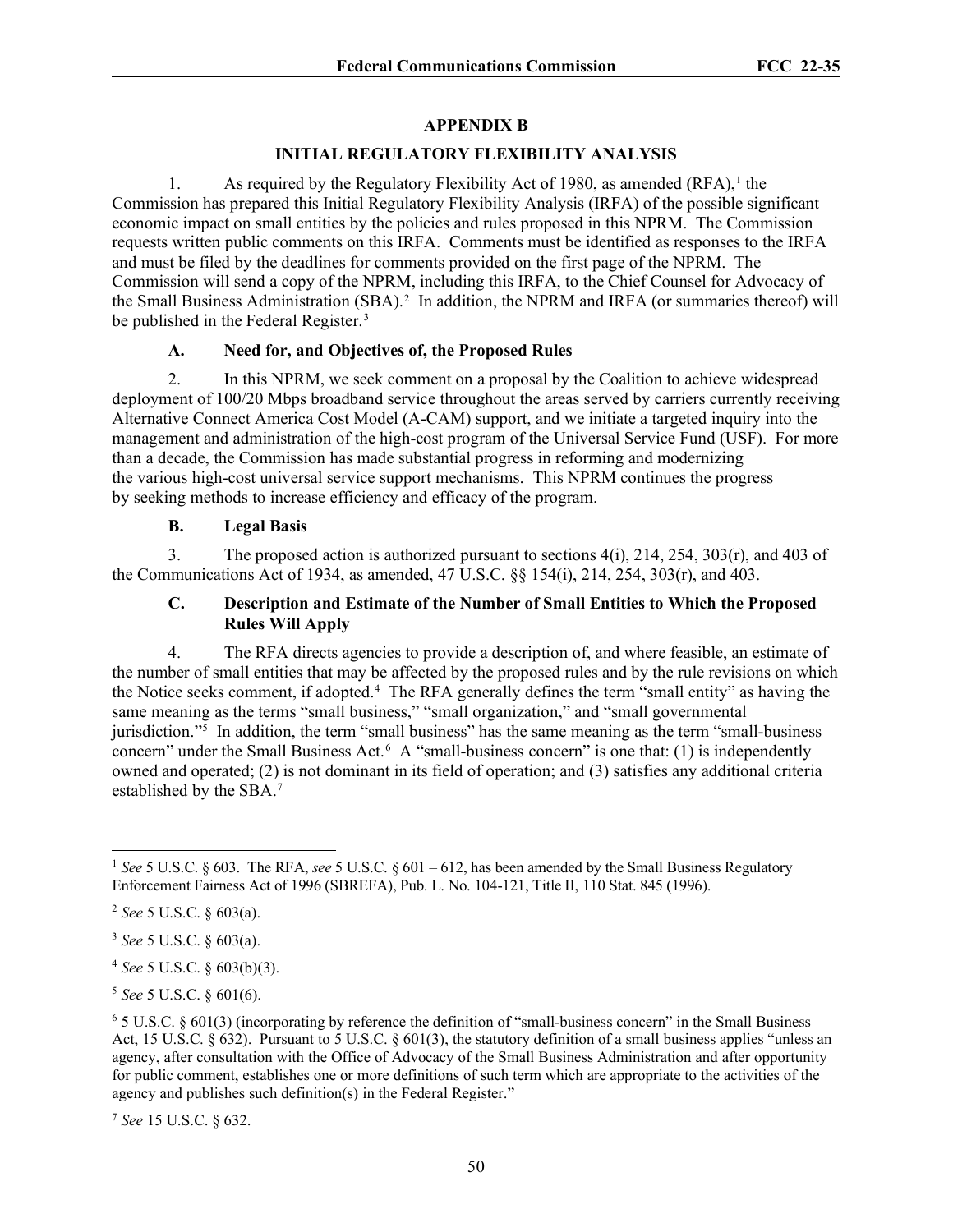5. *Small Businesses, Small Organizations, Small Governmental Jurisdictions*. Our actions, over time, may affect small entities that are not easily categorized at present. We therefore describe here, at the outset, three broad groups of small entities that could be directly affected herein.<sup>[8](#page-50-0)</sup> First, while there are industry specific size standards for small businesses that are used in the regulatory flexibility analysis, according to data from the Small Business Administration's (SBA) Office of Advocacy, in general a small business is an independent business having fewer than 500 employees.<sup>[9](#page-50-1)</sup> These types of small businesses represent 99.9% of all businesses in the United States, which translates to 32.5 million businesses. [10](#page-50-2)

6. Next, the type of small entity described as a "small organization" is generally "any notfor-profit enterprise that is independently owned and operated and is not dominant in its field."[11](#page-50-3) The Internal Revenue Service (IRS) uses a revenue benchmark of \$50,000 or less to delineate its annual electronic filing requirements for small exempt organizations.<sup>12</sup> Nationwide, for tax year 2020, there were approximately 447,689 small exempt organizations in the U.S. reporting revenues of \$50,000 or less according to the registration and tax data for exempt organizations available from the IRS.<sup>[13](#page-50-5)</sup>

7. Finally, the small entity described as a "small governmental jurisdiction" is defined generally as "governments of cities, counties, towns, townships, villages, school districts, or special districts, with a population of less than fifty thousand."[14](#page-50-6) U.S. Census Bureau data from the 2017 Census of Governments<sup>[15](#page-50-7)</sup> indicate that there were 90,075 local governmental jurisdictions consisting of general purpose governments and special purpose governments in the United States.[16](#page-50-8) Of this number there were

<span id="page-50-2"></span><sup>10</sup> *Id*.

<span id="page-50-3"></span><sup>11</sup> *See* 5 U.S.C. § 601(4).

<span id="page-50-4"></span><sup>12</sup> The IRS benchmark is similar to the population of less than 50,000 benchmark in 5 U.S.C  $\S 601(5)$  that is used to define a small governmental jurisdiction. Therefore, the IRS benchmark has been used to estimate the number small organizations in this small entity description. S*ee* Annual Electronic Filing Requirement for Small Exempt Organizations — Form 990-N (e-Postcard), "Who must file,"

[https://www.irs.gov/charities-non-profits/annual-electronic-filing-requirement-for-small-exempt-organizations](https://www.irs.gov/charities-non-profits/annual-electronic-filing-requirement-for-small-exempt-organizations-form-990-n-e-postcard)[form-990-n-e-postcard.](https://www.irs.gov/charities-non-profits/annual-electronic-filing-requirement-for-small-exempt-organizations-form-990-n-e-postcard) We note that the IRS data does not provide information on whether a small exempt organization is independently owned and operated or dominant in its field.

<span id="page-50-5"></span><sup>13</sup> *See* Exempt Organizations Business Master File Extract (EO BMF), "CSV Files by Region," [https://www.irs.gov/charities-non-profits/exempt-organizations-business-master-file-extract-eo-bmf.](https://www.irs.gov/charities-non-profits/exempt-organizations-business-master-file-extract-eo-bmf) The IRS Exempt Organization Business Master File (EO BMF) Extract provides information on all registered taxexempt/non-profit organizations. The data utilized for purposes of this description was extracted from the IRS EO BMF data for businesses for the tax year 2020 with revenue less than or equal to \$50,000, for Region 1-Northeast Area (58,577), Region 2-Mid-Atlantic and Great Lakes Areas (175,272), and Region 3-Gulf Coast and Pacific Coast Areas (213,840) which includes the continental U.S., Alaska, and Hawaii. This data does not include information for Puerto Rico.

<span id="page-50-6"></span><sup>14</sup> *See* 5 U.S.C. § 601(5).

<span id="page-50-7"></span><sup>15</sup> *See* 13 U.S.C. § 161. The Census of Governments survey is conducted every five (5) years compiling data for years ending with "2" and "7". *See also* Census of Governments, [https://www.census.gov/programs](https://www.census.gov/programs-surveys/cog/about.html)[surveys/cog/about.html.](https://www.census.gov/programs-surveys/cog/about.html)

<span id="page-50-8"></span><sup>16</sup> *See* U.S. Census Bureau, 2017 Census of Governments – Organization Table 2. Local Governments by Type and State: 2017 [CG1700ORG02], [https://www.census.gov/data/tables/2017/econ/gus/2017-governments.html.](https://www.census.gov/data/tables/2017/econ/gus/2017-governments.html) Local governmental jurisdictions are made up of general purpose governments (county, municipal and town or township) and special purpose governments (special districts and independent school districts). *See also* tbl.2. CG1700ORG02 Table Notes\_Local Governments by Type and State\_2017.

<span id="page-50-0"></span><sup>8</sup> *See* 5 U.S.C. § 601(3)-(6).

<span id="page-50-1"></span><sup>9</sup> *See* SBA, Office of Advocacy, Frequently Asked Questions, "What is a small business?," [https://cdn.advocacy.sba.gov/wp-content/uploads/2021/11/03093005/Small-Business-FAQ-2021.pdf.](https://cdn.advocacy.sba.gov/wp-content/uploads/2021/11/03093005/Small-Business-FAQ-2021.pdf) (Nov 2021).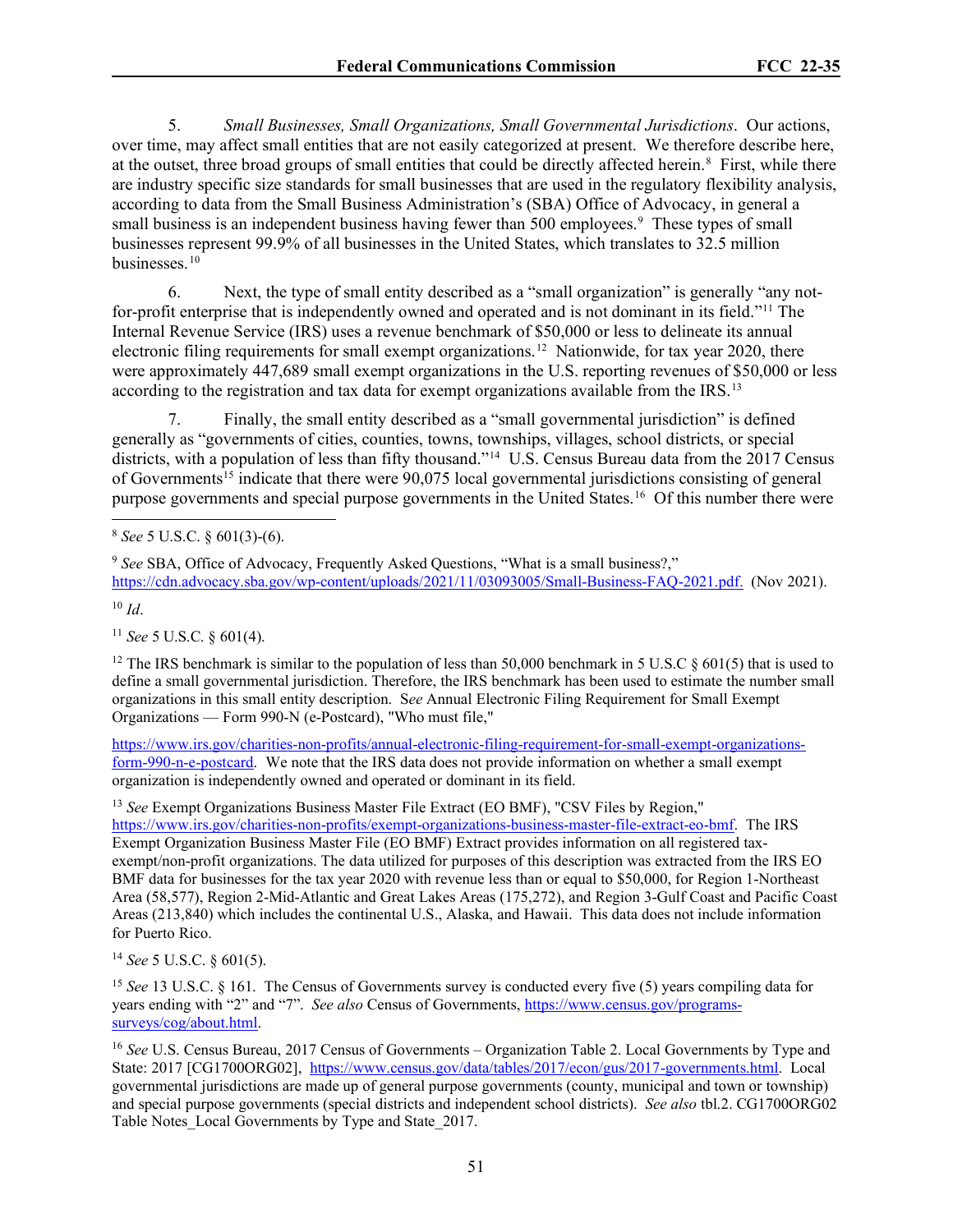36,931 general purpose governments (county<sup>[17](#page-51-0)</sup>, municipal and town or township<sup>[18](#page-51-1)</sup>) with populations of less than 50,000 and 12,040 special purpose governments - independent school districts<sup>[19](#page-51-2)</sup> with enrollment populations of less than 50,000. [20](#page-51-3) Accordingly, based on the 2017 U.S. Census of Governments data, we estimate that at least 48,971 entities fall into the category of "small governmental jurisdictions."<sup>[21](#page-51-4)</sup>

8. *Wired Telecommunications Carriers.* The U.S. Census Bureau defines this industry as establishments primarily engaged in operating and/or providing access to transmission facilities and infrastructure that they own and/or lease for the transmission of voice, data, text, sound, and video using wired communications networks.<sup>22</sup> Transmission facilities may be based on a single technology or a combination of technologies. Establishments in this industry use the wired telecommunications network facilities that they operate to provide a variety of services, such as wired telephony services, including VoIP services, wired (cable) audio and video programming distribution, and wired broadband internet services.<sup>[23](#page-51-6)</sup> By exception, establishments providing satellite television distribution services using facilities and infrastructure that they operate are included in this industry.[24](#page-51-7) Wired Telecommunications Carriers are also referred to as wireline carriers or fixed local service providers.<sup>25</sup> The SBA small business size standard for Wired Telecommunications Carriers classifies firms having 1,500 or fewer employees as small.<sup>26</sup> U.S. Census Bureau data for 2017 show that there were 3,054 firms that operated in this industry

<span id="page-51-6"></span><sup>23</sup> *Id.* 

<span id="page-51-7"></span><sup>24</sup> *Id.*

<span id="page-51-0"></span><sup>&</sup>lt;sup>17</sup> *See id.* at tbl.5. County Governments by Population-Size Group and State: 2017 [CG1700ORG05], [https://www.census.gov/data/tables/2017/econ/gus/2017-governments.html.](https://www.census.gov/data/tables/2017/econ/gus/2017-governments.html) There were 2,105 county governments with populations less than 50,000. This category does not include subcounty (municipal and township) governments.

<span id="page-51-1"></span><sup>18</sup> *See id. at* tbl.6. Subcounty General-Purpose Governments by Population-Size Group and State: 2017 [CG1700ORG06][, https://www.census.gov/data/tables/2017/econ/gus/2017-governments.html.](https://www.census.gov/data/tables/2017/econ/gus/2017-governments.html) There were 18,729 municipal and 16,097 town and township governments with populations less than 50,000.

<span id="page-51-2"></span><sup>19</sup> *See id.* at tbl.10. Elementary and Secondary School Systems by Enrollment-Size Group and State: 2017 [CG1700ORG10][, https://www.census.gov/data/tables/2017/econ/gus/2017-governments.html.](https://www.census.gov/data/tables/2017/econ/gus/2017-governments.html) There were 12,040 independent school districts with enrollment populations less than 50,000. *See also* tbl.4. Special-Purpose Local Governments by State Census Years 1942 to 2017 [CG1700ORG04], CG1700ORG04 Table Notes\_Special Purpose Local Governments by State\_Census Years 1942 to 2017.

<span id="page-51-3"></span> $20$  While the special purpose governments category also includes local special district governments, the 2017 Census of Governments data does not provide data aggregated based on population size for the special purpose governments category. Therefore, only data from independent school districts is included in the special purpose governments category.

<span id="page-51-4"></span> $21$  This total is derived from the sum of the number of general purpose governments (county, municipal and town or township) with populations of less than 50,000 (36,931) and the number of special purpose governments independent school districts with enrollment populations of less than 50,000 (12,040), from the 2017 Census of Governments - Organizations tbls.5, 6 & 10.

<span id="page-51-5"></span><sup>22</sup> *See* U.S. Census Bureau, *2017 NAICS Definition, "517311 Wired Telecommunications Carriers,"* [https://www.census.gov/naics/?input=517311&year=2017&details=517311.](https://www.census.gov/naics/?input=517311&year=2017&details=517311)

<span id="page-51-8"></span><sup>&</sup>lt;sup>25</sup> Fixed Local Service Providers include the following types of providers: Incumbent Local Exchange Carriers (ILECs), Competitive Access Providers (CAPs) and Competitive Local Exchange Carriers (CLECs), Cable/Coax CLECs, Interconnected VOIP Providers, Non-Interconnected VOIP Providers, Shared-Tenant Service Providers, Audio Bridge Service Providers, and Other Local Service Providers. Local Resellers fall into another U.S. Census Bureau industry group and therefore data for these providers is not included in this industry.

<span id="page-51-9"></span><sup>26</sup> *See* 13 CFR § 121.201, NAICS Code 517311.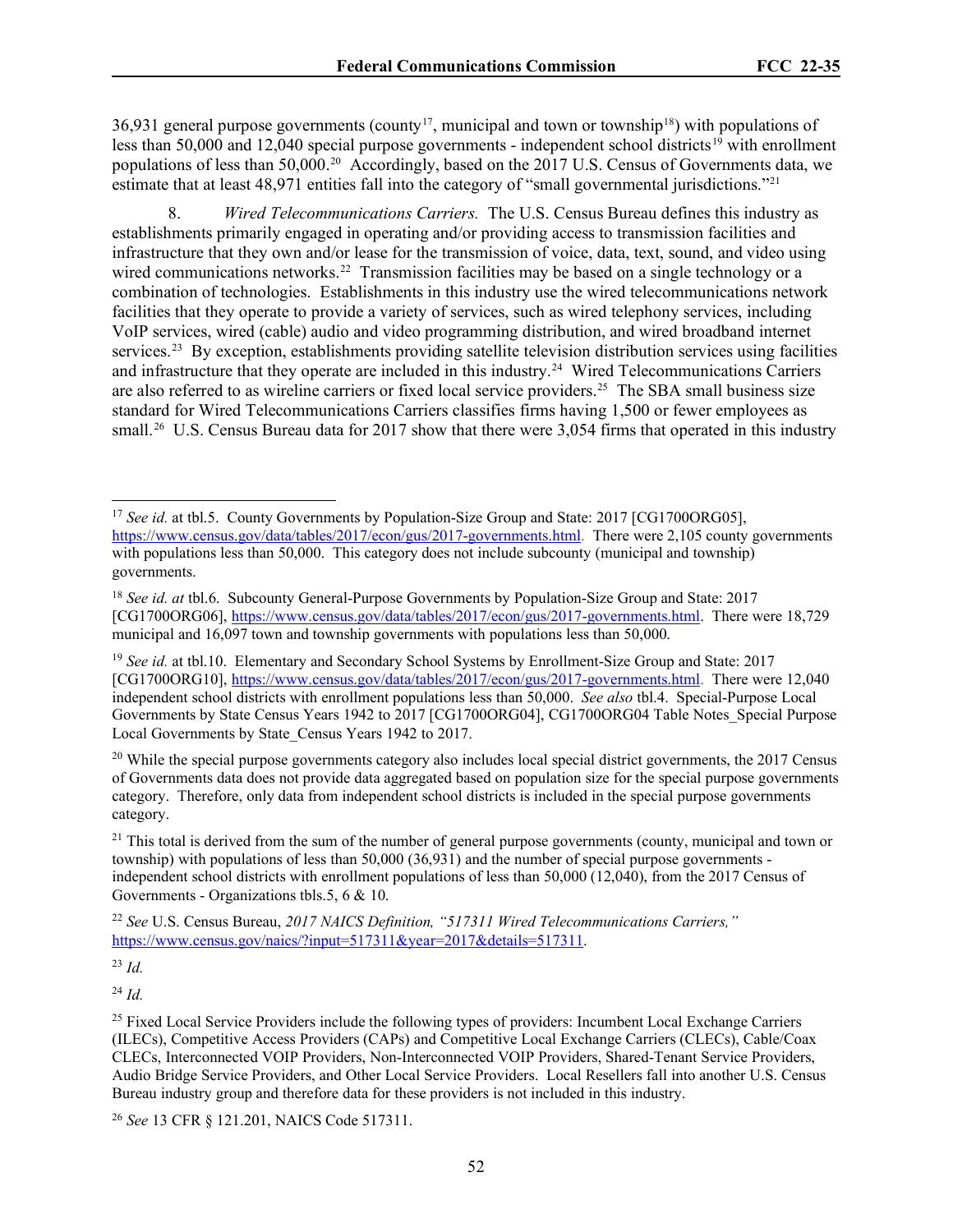for the entire year.<sup>27</sup> Of this number, 2,964 firms operated with fewer than 250 employees.<sup>[28](#page-52-1)</sup> Additionally, based on Commission data in the 2021 Universal Service Monitoring Report, as of December 31, 2020, there were 5,183 providers that reported they were engaged in the provision of fixed local services.<sup>29</sup> Of these providers, the Commission estimates that 4,737 providers have 1,500 or fewer employees.<sup>[30](#page-52-3)</sup> Consequently, using the SBA's small business size standard, most of these providers can be considered small entities.

9. *Local Exchange Carriers (LECs).* Neither the Commission nor the SBA has developed a size standard for small businesses specifically applicable to local exchange services. Providers of these services include both incumbent and competitive local exchange service providers. Wired Telecommunications Carriers<sup>[31](#page-52-4)</sup> is the closest industry with an SBA small business size standard.<sup>32</sup> Wired Telecommunications Carriers are also referred to as wireline carriers or fixed local service providers.[33](#page-52-6) The SBA small business size standard for Wired Telecommunications Carriers classifies firms having 1,500 or fewer employees as small.[34](#page-52-7) U.S. Census Bureau data for 2017 show that there were 3,054 firms that operated in this industry for the entire year.<sup>[35](#page-52-8)</sup> Of this number, 2,964 firms operated with fewer than 250 employees.[36](#page-52-9) Additionally, based on Commission data in the 2021 Universal Service Monitoring Report, as of December 31, 2020, there were 5,183 providers that reported they were fixed local exchange service providers.<sup>37</sup> Of these providers, the Commission estimates that 4,7[37](#page-52-10) providers have 1,500 or fewer employees.[38](#page-52-11) Consequently, using the SBA's small business size standard, most of these providers can be considered small entities.

<span id="page-52-2"></span><sup>29</sup> Federal-State Joint Board on Universal Service, Universal Service Monitoring Report at 26, Table 1.12 (2021), https://docs.fcc.gov/*pubId.lic*[/attachments/DOC-379181A1.pdf.](https://docs.fcc.gov/public/attachments/DOC-379181A1.pdf)

<span id="page-52-3"></span> $30$  *Id.* 

<span id="page-52-4"></span><sup>31</sup> *See* U.S. Census Bureau, *2017 NAICS Definition, "517311 Wired Telecommunications Carriers,"* [https://www.census.gov/naics/?input=517311&year=2017&details=517311.](https://www.census.gov/naics/?input=517311&year=2017&details=517311)

<span id="page-52-5"></span><sup>32</sup> *See* 13 CFR § 121.201, NAICS Code 517311.

<span id="page-52-6"></span><sup>33</sup> Fixed Local Exchange Service Providers include the following types of providers: Incumbent Local Exchange Carriers (ILECs), Competitive Access Providers (CAPs) and Competitive Local Exchange Carriers (CLECs), Cable/Coax CLECs, Interconnected VOIP Providers, Non-Interconnected VOIP Providers, Shared-Tenant Service Providers, Audio Bridge Service Providers, Local Resellers, and Other Local Service Providers.

<span id="page-52-7"></span><sup>34</sup> *Id.*

<span id="page-52-8"></span><sup>35</sup> *See* U.S. Census Bureau, *2017 Economic Census of the United States, Selected Sectors: Employment Size of Firms for the U.S.: 2017*, Table ID: EC1700SIZEEMPFIRM, NAICS Code 517311, [https://data.census.gov/cedsci/table?y=2017&n=517311&tid=ECNSIZE2017.EC1700SIZEEMPFIRM&hidePrevie](https://data.census.gov/cedsci/table?y=2017&n=517311&tid=ECNSIZE2017.EC1700SIZEEMPFIRM&hidePreview=false) [w=false.](https://data.census.gov/cedsci/table?y=2017&n=517311&tid=ECNSIZE2017.EC1700SIZEEMPFIRM&hidePreview=false)

<span id="page-52-9"></span><sup>36</sup> *Id.* The available U.S. Census Bureau data does not provide a more precise estimate of the number of firms that meet the SBA size standard.

<span id="page-52-10"></span><sup>37</sup> Federal-State Joint Board on Universal Service, Universal Service Monitoring Report at 26, Table 1.12 (2021), https://docs.fcc.gov/*pubId.lic*[/attachments/DOC-379181A1.pdf.](https://docs.fcc.gov/public/attachments/DOC-379181A1.pdf)

<span id="page-52-11"></span><sup>38</sup> *Id.*

<span id="page-52-0"></span><sup>27</sup> *See* U.S. Census Bureau, *2017 Economic Census of the United States, Selected Sectors: Employment Size of Firms for the U.S.: 2017,* Table ID: EC1700SIZEEMPFIRM, NAICS Code 517311,

[https://data.census.gov/cedsci/table?y=2017&n=517311&tid=ECNSIZE2017.EC1700SIZEEMPFIRM&hidePrevie](https://data.census.gov/cedsci/table?y=2017&n=517311&tid=ECNSIZE2017.EC1700SIZEEMPFIRM&hidePreview=false) [w=false.](https://data.census.gov/cedsci/table?y=2017&n=517311&tid=ECNSIZE2017.EC1700SIZEEMPFIRM&hidePreview=false)

<span id="page-52-1"></span><sup>&</sup>lt;sup>28</sup> *Id.* The available U.S. Census Bureau data does not provide a more precise estimate of the number of firms that meet the SBA size standard.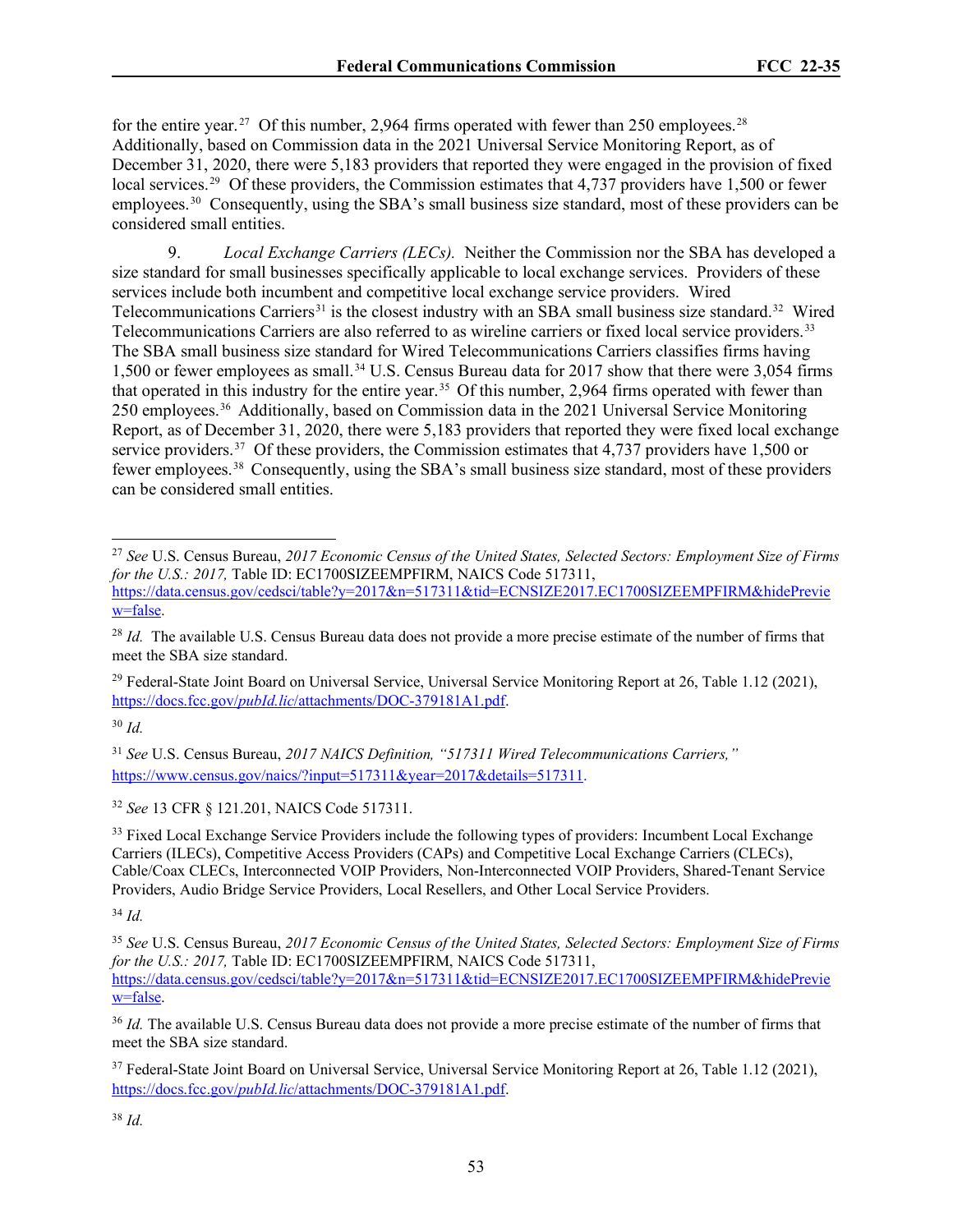10. *Incumbent LECs.* Neither the Commission nor the SBA have developed a small business size standard specifically for incumbent local exchange carriers. Wired Telecommunications Carriers<sup>[39](#page-53-0)</sup> is the closest industry with an SBA small business size standard.<sup>[40](#page-53-1)</sup> The SBA small business size standard for Wired Telecommunications Carriers classifies firms having 1,500 or fewer employees as small.<sup>[41](#page-53-2)</sup> U.S. Census Bureau data for 2017 show that there were 3,054 firms in this industry that operated for the entire year.<sup>42</sup> Of this number, 2,964 firms operated with fewer than 250 employees.<sup>43</sup> Additionally, based on Commission data in the 2021 Universal Service Monitoring Report, as of December 31, 2020, there were 1,227 providers that reported they were incumbent local exchange service providers.<sup>[44](#page-53-5)</sup> Of these providers, the Commission estimates that 929 providers have 1,500 or fewer employees.<sup>[45](#page-53-6)</sup> Consequently, using the SBA's small business size standard, the Commission estimates that the majority of incumbent local exchange carriers can be considered small entities.

11. *Competitive Local Exchange Carriers (Competitive LECs)*. Neither the Commission nor the SBA has developed a size standard for small businesses specifically applicable to local exchange services. Providers of these services include several types of competitive local exchange service providers.<sup>46</sup> Wired Telecommunications Carriers<sup>[47](#page-53-8)</sup> is the closest industry with an SBA small business size standard. The SBA small business size standard for Wired Telecommunications Carriers classifies firms having 1,500 or fewer employees as small.<sup>[48](#page-53-9)</sup> U.S. Census Bureau data for 2017 show that there were 3,054 firms that operated in this industry for the entire year.<sup>49</sup> Of this number, 2,964 firms operated with fewer than 2[50](#page-53-11) employees.<sup>50</sup> Additionally, based on Commission data in the 2021 Universal Service Monitoring Report, as of December 31, 2020, there were 3,956 providers that reported they were

<span id="page-53-5"></span><sup>44</sup> Federal-State Joint Board on Universal Service, Universal Service Monitoring Report at 26, Table 1.12 (2021), [https://docs.fcc.gov/public/attachments/DOC-379181A1.pdf.](https://docs.fcc.gov/public/attachments/DOC-379181A1.pdf)

<span id="page-53-6"></span><sup>45</sup> *Id.*

<span id="page-53-7"></span><sup>46</sup> Competitive Local Exchange Service Providers include the following types of providers: Competitive Access Providers (CAPs) and Competitive Local Exchange Carriers (CLECs), Cable/Coax CLECs, Interconnected VOIP Providers, Non-Interconnected VOIP Providers, Shared-Tenant Service Providers, Audio Bridge Service Providers, Local Resellers, and Other Local Service Providers.

<span id="page-53-8"></span><sup>47</sup> *See* U.S. Census Bureau, *2017 NAICS Definition, "517311 Wired Telecommunications Carriers,"* [https://www.census.gov/naics/?input=517311&year=2017&details=517311.](https://www.census.gov/naics/?input=517311&year=2017&details=517311)

<span id="page-53-9"></span><sup>48</sup> *See* 13 CFR § 121.201, NAICS Code 517311.

<span id="page-53-10"></span><sup>49</sup> *See* U.S. Census Bureau, *2017 Economic Census of the United States, Selected Sectors: Employment Size of Firms for the U.S.: 2017,* Table ID: EC1700SIZEEMPFIRM, NAICS Code 517311, [https://data.census.gov/cedsci/table?y=2017&n=517311&tid=ECNSIZE2017.EC1700SIZEEMPFIRM&hidePrevie](https://data.census.gov/cedsci/table?y=2017&n=517311&tid=ECNSIZE2017.EC1700SIZEEMPFIRM&hidePreview=false) [w=false.](https://data.census.gov/cedsci/table?y=2017&n=517311&tid=ECNSIZE2017.EC1700SIZEEMPFIRM&hidePreview=false)

<span id="page-53-11"></span><sup>50</sup> *Id.* The available U.S. Census Bureau data does not provide a more precise estimate of the number of firms that meet the SBA size standard.

<span id="page-53-0"></span><sup>39</sup> *See* U.S. Census Bureau, *2017 NAICS Definition, "517311 Wired Telecommunications Carriers,"* [https://www.census.gov/naics/?input=517311&year=2017&details=517311.](https://www.census.gov/naics/?input=517311&year=2017&details=517311)

<span id="page-53-1"></span><sup>40</sup> *See* 13 CFR § 121.201, NAICS Code 517311.

<span id="page-53-2"></span><sup>41</sup> *Id.*

<span id="page-53-3"></span><sup>42</sup> *See* U.S. Census Bureau, *2017 Economic Census of the United States, Selected Sectors: Employment Size of Firms for the U.S.: 2017, Table ID: EC1700SIZEEMPFIRM, NAICS Code 517311,* [https://data.census.gov/cedsci/table?y=2017&n=517311&tid=ECNSIZE2017.EC1700SIZEEMPFIRM&hidePrevie](https://data.census.gov/cedsci/table?y=2017&n=517311&tid=ECNSIZE2017.EC1700SIZEEMPFIRM&hidePreview=false) [w=false.](https://data.census.gov/cedsci/table?y=2017&n=517311&tid=ECNSIZE2017.EC1700SIZEEMPFIRM&hidePreview=false)

<span id="page-53-4"></span><sup>&</sup>lt;sup>43</sup> *Id.* The available U.S. Census Bureau data does not provide a more precise estimate of the number of firms that meet the SBA size standard.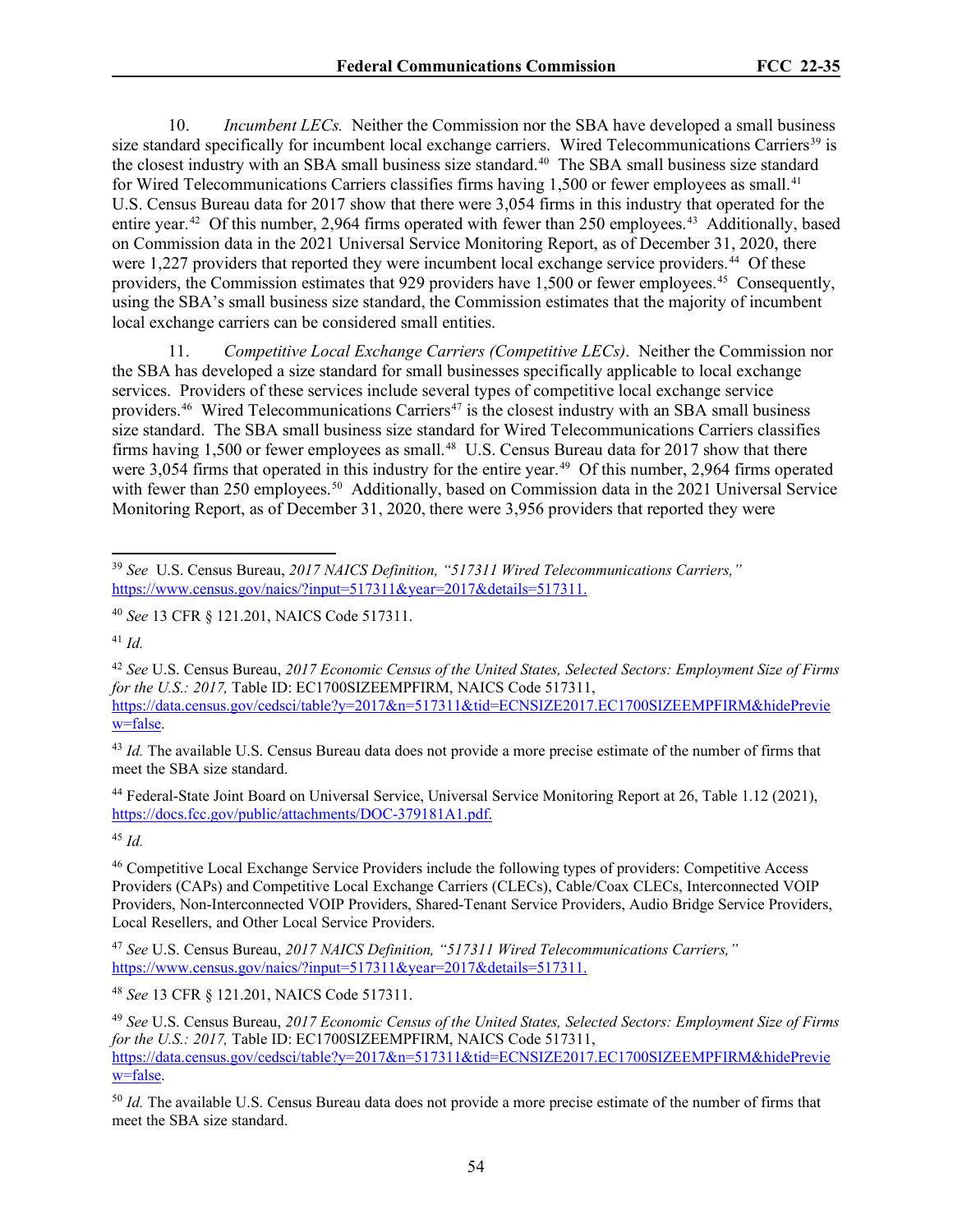competitive local exchange service providers.<sup>51</sup> Of these providers, the Commission estimates that  $3,808$ providers have 1,500 or fewer employees.[52](#page-54-1) Consequently, using the SBA's small business size standard, most of these providers can be considered small entities.

*Interexchange Carriers (IXCs).* Neither the Commission nor the SBA have developed a small business size standard specifically for Interexchange Carriers. Wired Telecommunications Carriers<sup>[53](#page-54-2)</sup> is the closest industry with an SBA small business size standard.<sup>54</sup> The SBA small business size standard for Wired Telecommunications Carriers classifies firms having 1,500 or fewer employees as small.<sup>55</sup> U.S. Census Bureau data for 2017 show that there were 3,054 firms that operated in this industry for the entire year.<sup>56</sup> Of this number, 2,964 firms operated with fewer than 250 employees.<sup>[57](#page-54-6)</sup> Additionally, based on Commission data in the 2021 Universal Service Monitoring Report, as of December 31, 2020, there were 151 providers that reported they were engaged in the provision of interexchange services. Of these providers, the Commission estimates that 131 providers have 1,500 or fewer employees.[58](#page-54-7) Consequently, using the SBA's small business size standard, the Commission estimates that the majority of providers in this industry can be considered small entities.

13. *Local Resellers.* Neither the Commission nor the SBA have developed a small business size standard specifically for Local Resellers. Telecommunications Resellers is the closest industry with an SBA small business size standard.<sup>[59](#page-54-8)</sup> The Telecommunications Resellers industry comprises establishments engaged in purchasing access and network capacity from owners and operators of telecommunications networks and reselling wired and wireless telecommunications services (except satellite) to businesses and households.<sup>[60](#page-54-9)</sup> Establishments in this industry resell telecommunications; they do not operate transmission facilities and infrastructure. [61](#page-54-10) Mobile virtual network operators (MVNOs) are included in this industry. [62](#page-54-11) The SBA small business size standard for Telecommunications Resellers classifies a business as small if it has 1,500 or fewer employees.[63](#page-54-12) U.S. Census Bureau data for 2017

<span id="page-54-3"></span><sup>54</sup> *See* 13 CFR § 121.201, NAICS Code 517311.

<span id="page-54-4"></span><sup>55</sup> *Id.*

<span id="page-54-5"></span><sup>56</sup> *See* U.S. Census Bureau, *2017 Economic Census of the United States, Selected Sectors: Employment Size of Firms for the U.S.: 2017,* Table ID: EC1700SIZEEMPFIRM, NAICS Code 517311, [https://data.census.gov/cedsci/table?y=2017&n=517311&tid=ECNSIZE2017.EC1700SIZEEMPFIRM&hidePrevie](https://data.census.gov/cedsci/table?y=2017&n=517311&tid=ECNSIZE2017.EC1700SIZEEMPFIRM&hidePreview=false) [w=false.](https://data.census.gov/cedsci/table?y=2017&n=517311&tid=ECNSIZE2017.EC1700SIZEEMPFIRM&hidePreview=false)

<span id="page-54-9"></span><sup>60</sup> *Id.*

<span id="page-54-10"></span><sup>61</sup> *Id*.

<span id="page-54-11"></span><sup>62</sup> *Id*.

<span id="page-54-0"></span><sup>51</sup> Federal-State Joint Board on Universal Service, Universal Service Monitoring Report at 26, Table 1.12 (2021), https://docs.fcc.gov/*pubId.lic*[/attachments/DOC-379181A1.pdf.](https://docs.fcc.gov/public/attachments/DOC-379181A1.pdf)

<span id="page-54-1"></span><sup>52</sup> *Id.* 

<span id="page-54-2"></span><sup>53</sup> *See* U.S. Census Bureau, *2017 NAICS Definition, "517311 Wired Telecommunications Carriers,"* [https://www.census.gov/naics/?input=517311&year=2017&details=517311.](https://www.census.gov/naics/?input=517311&year=2017&details=517311)

<span id="page-54-6"></span><sup>57</sup> *Id.* The available U.S. Census Bureau data does not provide a more precise estimate of the number of firms that meet the SBA size standard.

<span id="page-54-7"></span><sup>&</sup>lt;sup>58</sup> Federal-State Joint Board on Universal Service, Universal Service Monitoring Report at 26, Table 1.12 (2021), https://docs.fcc.gov/public/attachments/DOC-379181A1.pdf.

<span id="page-54-8"></span><sup>&</sup>lt;sup>59</sup> See U.S. Census Bureau, 2017 NAICS Definition, "517911 Telecommunications Resellers," [https://www.census.gov/naics/?input=517911&year=2017&details=517911.](https://www.census.gov/naics/?input=517911&year=2017&details=517911)

<span id="page-54-12"></span><sup>63</sup> *See* 13 CFR § 121.201, NAICS Code 517911.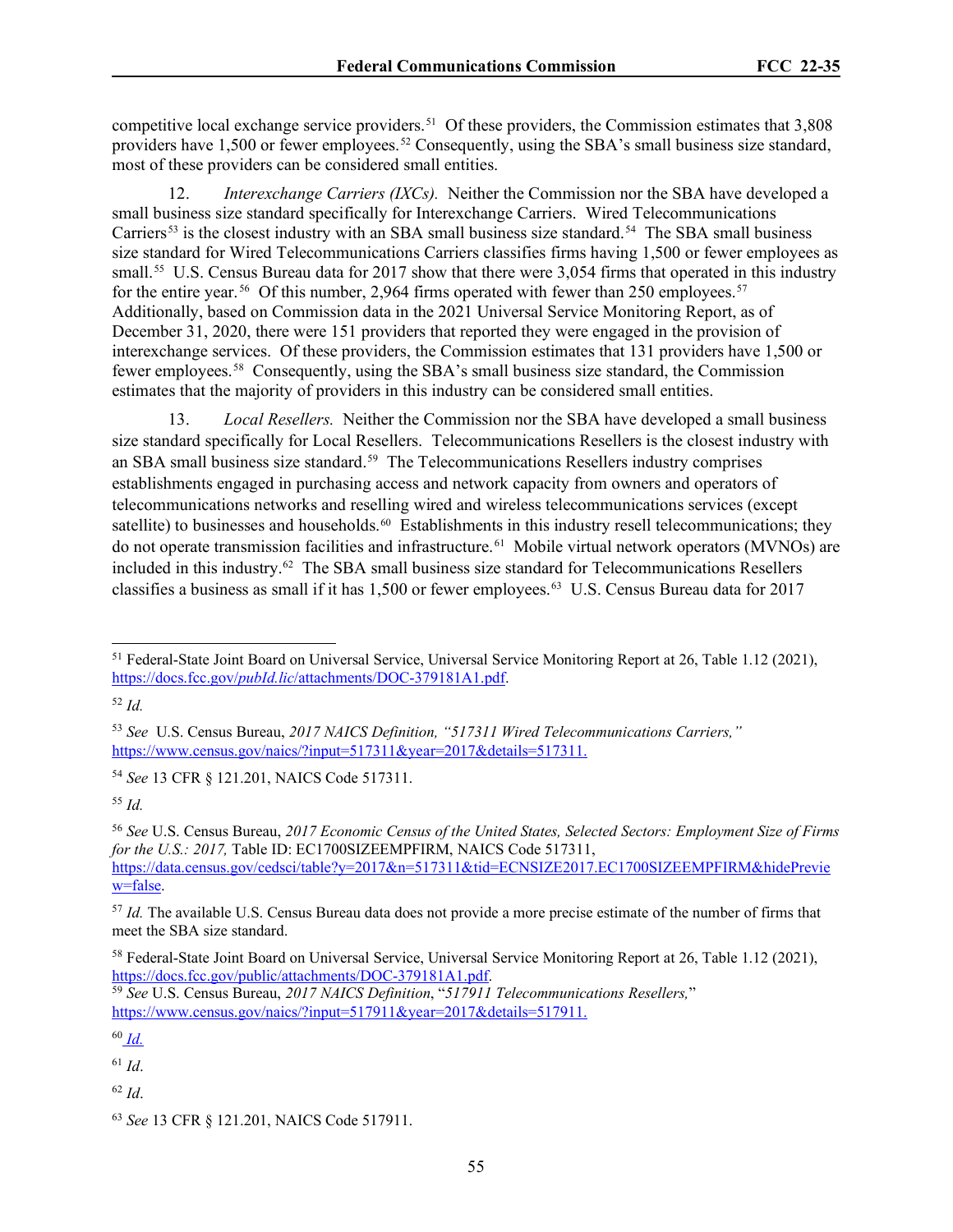show that 1,386 firms in this industry provided resale services for the entire year.<sup>[64](#page-55-0)</sup> Of that number, 1,375 firms operated with fewer than 250 employees.<sup>65</sup> Additionally, based on Commission data in the 2021 Universal Service Monitoring Report, as of December 31, 2020, there were 293 providers that reported they were engaged in the provision of local resale services.<sup>[66](#page-55-2)</sup> Of these providers, the Commission estimates that 289 providers have 1,500 or fewer employees.<sup>[67](#page-55-3)</sup> Consequently, using the SBA's small business size standard, most of these providers can be considered small entities.

14. *Toll Resellers.* Neither the Commission nor the SBA have developed a small business size standard specifically for Toll Resellers. Telecommunications Resellers<sup>[68](#page-55-4)</sup> is the closest industry with an SBA small business size standard. The Telecommunications Resellers industry comprises establishments engaged in purchasing access and network capacity from owners and operators of telecommunications networks and reselling wired and wireless telecommunications services (except satellite) to businesses and households. Establishments in this industry resell telecommunications; they do not operate transmission facilities and infrastructure. [69](#page-55-5) Mobile virtual network operators (MVNOs) are included in this industry. [70](#page-55-6) The SBA small business size standard for Telecommunications Resellers classifies a business as small if it has 1,500 or fewer employees.<sup>[71](#page-55-7)</sup> U.S. Census Bureau data for 2017 show that 1,386 firms in this industry provided resale services for the entire year.[72](#page-55-8) Of that number, 1,375 firms operated with fewer than 250 employees.<sup>73</sup> Additionally, based on Commission data in the 2021 Universal Service Monitoring Report, as of December 31, 2020, there were 518 providers that reported they were engaged in the provision of toll services.<sup>74</sup> Of these providers, the Commission estimates that 495 providers have 1,500 or fewer employees.<sup>[75](#page-55-11)</sup> Consequently, using the SBA's small business size standard, most of these providers can be considered small entities.

<span id="page-55-5"></span><sup>69</sup> *Id.*

<span id="page-55-6"></span><sup>70</sup> *Id*.

<span id="page-55-7"></span><sup>71</sup> *See* 13 CFR § 121.201, NAICS Code 517911.

<span id="page-55-0"></span><sup>64</sup> *See* U.S. Census Bureau, *2017 Economic Census of the United States*, *Selected Sectors: Employment Size of Firms for the U.S.: 2017,* Table ID: EC1700SIZEEMPFIRM, NAICS Code 517911, [https://data.census.gov/cedsci/table?y=2017&n=517911&tid=ECNSIZE2017.EC1700SIZEEMPFIRM&hidePrevie](https://data.census.gov/cedsci/table?y=2017&n=517911&tid=ECNSIZE2017.EC1700SIZEEMPFIRM&hidePreview=false) [w=false.](https://data.census.gov/cedsci/table?y=2017&n=517911&tid=ECNSIZE2017.EC1700SIZEEMPFIRM&hidePreview=false)

<span id="page-55-1"></span><sup>&</sup>lt;sup>65</sup> *Id.* The available U.S. Census Bureau data does not provide a more precise estimate of the number of firms that meet the SBA size standard.

<span id="page-55-2"></span><sup>66</sup> Federal-State Joint Board on Universal Service, Universal Service Monitoring Report at 26, Table 1.12 (2021), https://docs.fcc.gov/*pubId.lic*[/attachments/DOC-379181A1.pdf.](https://docs.fcc.gov/public/attachments/DOC-379181A1.pdf)

<span id="page-55-3"></span> $67$  *Id*.

<span id="page-55-4"></span><sup>68</sup> *See* U.S. Census Bureau, *2017 NAICS Definition*, "*517911 Telecommunications Resellers,*" [https://www.census.gov/naics/?input=517911&year=2017&details=517911.](https://www.census.gov/naics/?input=517911&year=2017&details=517911)

<span id="page-55-8"></span><sup>72</sup> *See* U.S. Census Bureau, *2017 Economic Census of the United States*, *Selected Sectors: Employment Size of Firms for the U.S.: 2017,* Table ID: EC1700SIZEEMPFIRM, NAICS Code 517911, [https://data.census.gov/cedsci/table?y=2017&n=517911&tid=ECNSIZE2017.EC1700SIZEEMPFIRM&hidePrevie](https://data.census.gov/cedsci/table?y=2017&n=517911&tid=ECNSIZE2017.EC1700SIZEEMPFIRM&hidePreview=false) [w=false.](https://data.census.gov/cedsci/table?y=2017&n=517911&tid=ECNSIZE2017.EC1700SIZEEMPFIRM&hidePreview=false)

<span id="page-55-9"></span><sup>73</sup> *Id.* The available U.S. Census Bureau data does not provide a more precise estimate of the number of firms that meet the SBA size standard.

<span id="page-55-10"></span><sup>74</sup> Federal-State Joint Board on Universal Service, Universal Service Monitoring Report at 26, Table 1.12 (2021), https://docs.fcc.gov/*pubId.lic*[/attachments/DOC-379181A1.pdf.](https://docs.fcc.gov/public/attachments/DOC-379181A1.pdf)

<span id="page-55-11"></span><sup>75</sup> *Id.*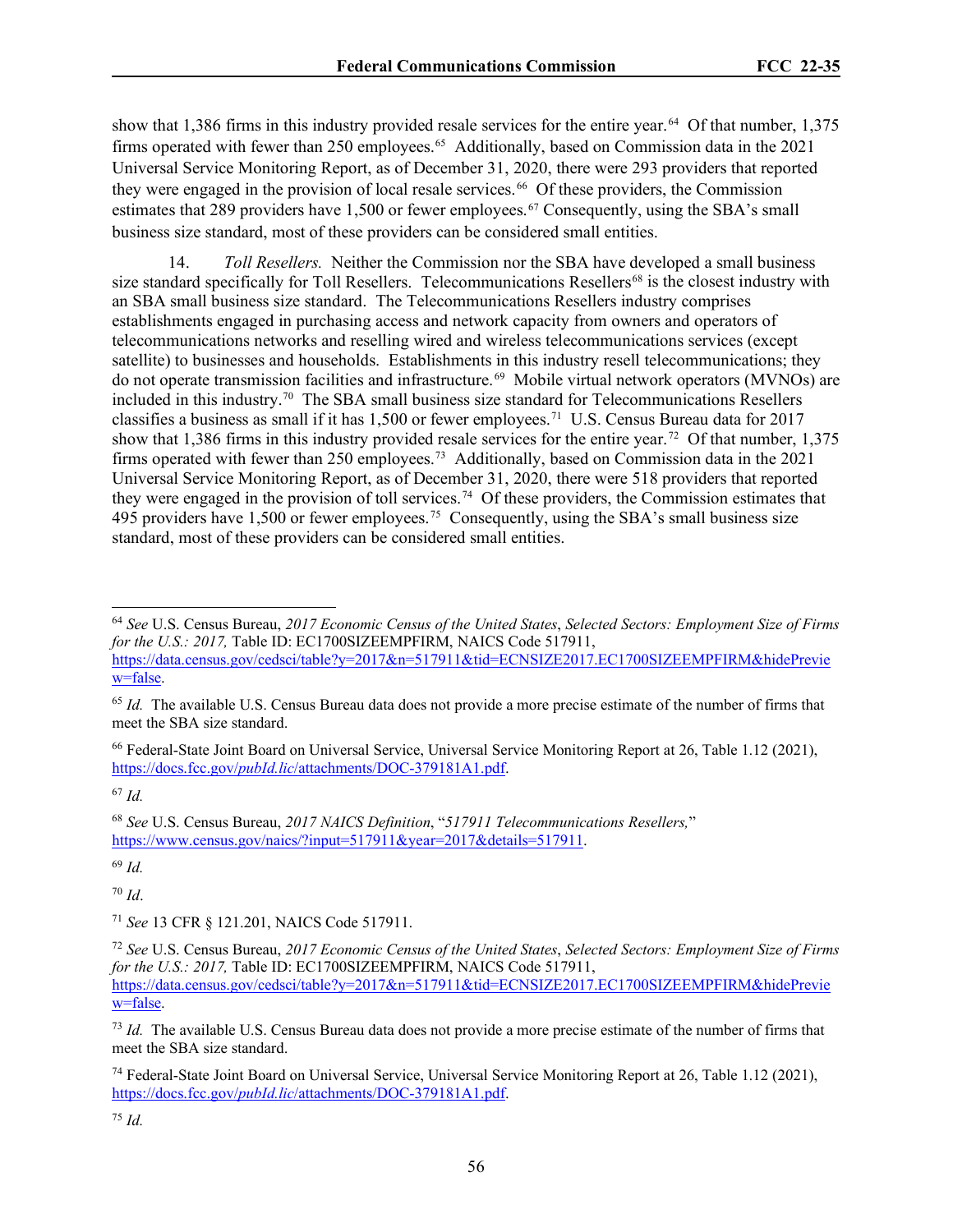15. *Other Toll Carriers*. Neither the Commission nor the SBA has developed a definition for small businesses specifically applicable to Other Toll Carriers. This category includes toll carriers that do not fall within the categories of interexchange carriers, operator service providers, prepaid calling card providers, satellite service carriers, or toll resellers. Wired Telecommunications Carriers<sup>76</sup> is the closest industry with an SBA small business size standard.[77](#page-56-1) The SBA small business size standard for Wired Telecommunications Carriers classifies firms having 1,500 or fewer employees as small.<sup>78</sup> U.S. Census Bureau data for 2017 show that there were 3,054 firms in this industry that operated for the entire year.<sup>79</sup> Of this number, 2,964 firms operated with fewer than 250 employees.<sup>[80](#page-56-4)</sup> Additionally, based on Commission data in the 2021 Universal Service Monitoring Report, as of December 31, 2020, there were 115 providers that reported they were engaged in the provision of other toll services.<sup>[81](#page-56-5)</sup> Of these providers, the Commission estimates that 113 providers have 1,500 or fewer employees.<sup>[82](#page-56-6)</sup> Consequently, using the SBA's small business size standard, most of these providers can be considered small entities.

16. *Prepaid Calling Card Providers.* Neither the Commission nor the SBA has developed a small business size standard specifically for prepaid calling card providers. Telecommunications Resellers<sup>[83](#page-56-7)</sup> is the closest industry with an SBA small business size standard. The Telecommunications Resellers industry comprises establishments engaged in purchasing access and network capacity from owners and operators of telecommunications networks and reselling wired and wireless telecommunications services (except satellite) to businesses and households. Establishments in this industry resell telecommunications; they do not operate transmission facilities and infrastructure.<sup>[84](#page-56-8)</sup> Mobile virtual network operators (MVNOs) are included in this industry.<sup>[85](#page-56-9)</sup> The SBA small business size standard for Telecommunications Resellers classifies a business as small if it has 1,500 or fewer employees.<sup>[86](#page-56-10)</sup> U.S. Census Bureau data for 2017 show that 1,386 firms in this industry provided resale services for the entire year.  $87$  Of that number, 1,375 firms operated with fewer than 250 employees.  $88$ 

<span id="page-56-1"></span><sup>77</sup> *See* 13 CFR § 121.201, NAICS Code 517311.

<span id="page-56-2"></span><sup>78</sup> *Id.*

<span id="page-56-3"></span><sup>79</sup> *See* U.S. Census Bureau, *2017 Economic Census of the United States, Selected Sectors: Employment Size of Firms for the U.S.: 2017, Table ID: EC1700SIZEEMPFIRM, NAICS Code 517311,* [https://data.census.gov/cedsci/table?y=2017&n=517311&tid=ECNSIZE2017.EC1700SIZEEMPFIRM&hidePrevie](https://data.census.gov/cedsci/table?y=2017&n=517311&tid=ECNSIZE2017.EC1700SIZEEMPFIRM&hidePreview=false) [w=false.](https://data.census.gov/cedsci/table?y=2017&n=517311&tid=ECNSIZE2017.EC1700SIZEEMPFIRM&hidePreview=false)

<span id="page-56-4"></span><sup>80</sup> *Id.* The available U.S. Census Bureau data does not provide a more precise estimate of the number of firms that meet the SBA size standard.

<span id="page-56-5"></span>81 Federal-State Joint Board on Universal Service, Universal Service Monitoring Report at 26, Table 1.12 (2021), https://docs.fcc.gov/*pubId.lic*[/attachments/DOC-379181A1.pdf.](https://docs.fcc.gov/public/attachments/DOC-379181A1.pdf)

<span id="page-56-6"></span><sup>82</sup> *Id.* 

<span id="page-56-7"></span><sup>83</sup> *See* U.S. Census Bureau, *2017 NAICS Definition*, "*517911 Telecommunications Resellers,*" [https://www.census.gov/naics/?input=517911&year=2017&details=517911.](https://www.census.gov/naics/?input=517911&year=2017&details=517911)

<span id="page-56-8"></span><sup>84</sup> *Id.*

<span id="page-56-9"></span><sup>85</sup> *Id*.

<span id="page-56-10"></span><sup>86</sup> *See* 13 CFR § 121.201, NAICS Code 517911.

<span id="page-56-11"></span><sup>87</sup> *See* U.S. Census Bureau, *2017 Economic Census of the United States*, *Selected Sectors: Employment Size of Firms for the U.S.: 2017,* Table ID: EC1700SIZEEMPFIRM, NAICS Code 517911, [https://data.census.gov/cedsci/table?y=2017&n=517911&tid=ECNSIZE2017.EC1700SIZEEMPFIRM&hidePrevie](https://data.census.gov/cedsci/table?y=2017&n=517911&tid=ECNSIZE2017.EC1700SIZEEMPFIRM&hidePreview=false) [w=false.](https://data.census.gov/cedsci/table?y=2017&n=517911&tid=ECNSIZE2017.EC1700SIZEEMPFIRM&hidePreview=false)

<span id="page-56-12"></span><sup>88</sup> *Id.* The available U.S. Census Bureau data does not provide a more precise estimate of the number of firms that meet the SBA size standard.

<span id="page-56-0"></span><sup>76</sup> *See* U.S. Census Bureau, *2017 NAICS Definition, "517311 Wired Telecommunications Carriers,"* [https://www.census.gov/naics/?input=517311&year=2017&details=517311.](https://www.census.gov/naics/?input=517311&year=2017&details=517311)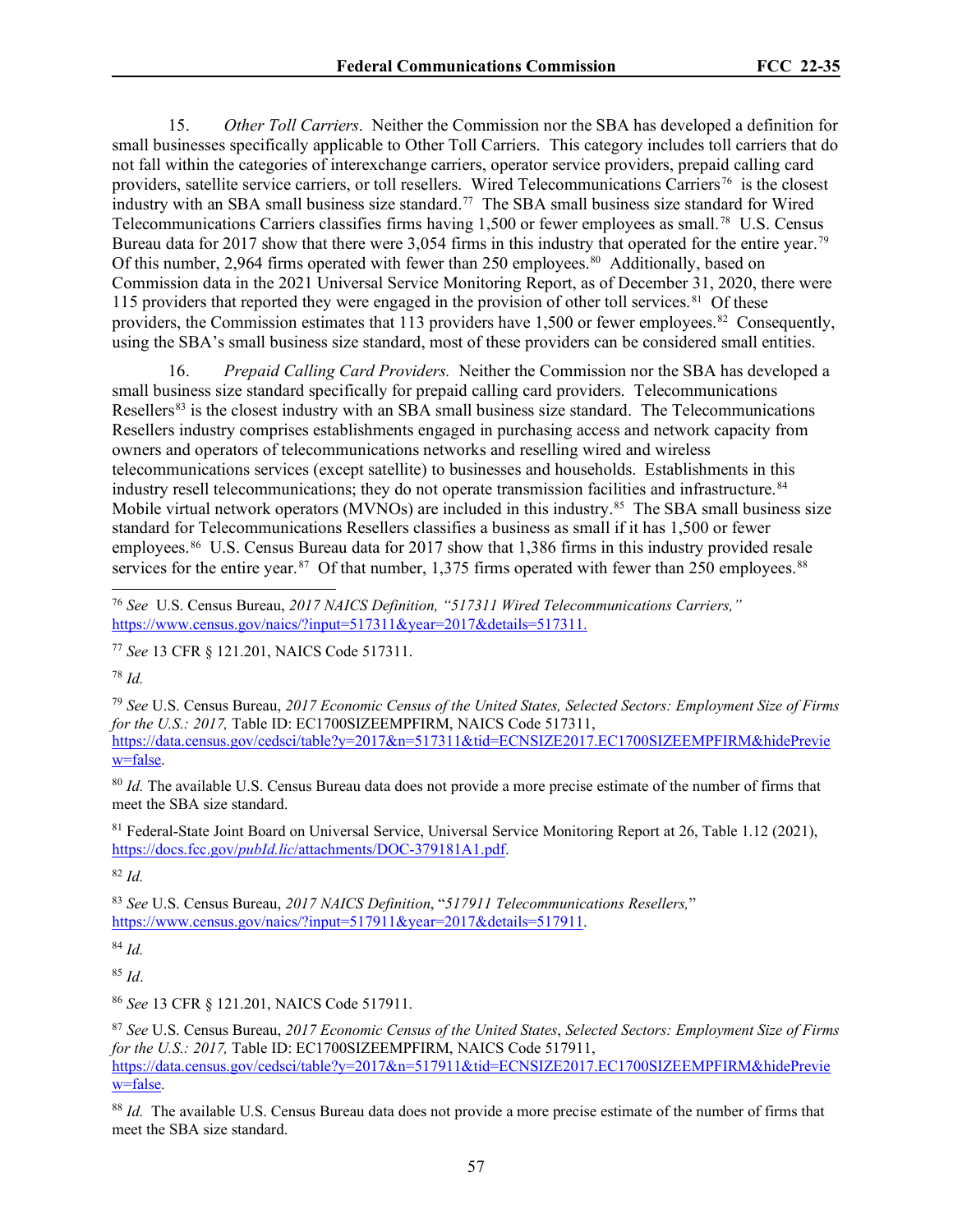Additionally, based on Commission data in the 2021 Universal Service Monitoring Report, as of December 31, 2020, there were 58 providers that reported they were engaged in the provision of payphone services.<sup>[89](#page-57-0)</sup> Of these providers, the Commission estimates that 57 providers have 1,500 or fewer employees.<sup>[90](#page-57-1)</sup> Consequently, using the SBA's small business size standard, most of these providers can be considered small entities.

17. *Wireless Telecommunications Carriers (except Satellite*). This industry comprises establishments engaged in operating and maintaining switching and transmission facilities to provide communications via the airwaves.<sup>[91](#page-57-2)</sup> Establishments in this industry have spectrum licenses and provide services using that spectrum, such as cellular services, paging services, wireless internet access, and wireless video services.<sup>[92](#page-57-3)</sup> The SBA size standard for this industry classifies a business as small if it has 1,500 or fewer employees. [93](#page-57-4) U.S. Census Bureau data for 2017 show that there were 2,893 firms in this industry that operated for the entire year.<sup>[94](#page-57-5)</sup> Of that number, 2,837 firms employed fewer than  $250$ employees.[95](#page-57-6) Additionally, based on Commission data in the 2021 Universal Service Monitoring Report, as of December 31, 2020, there were 797 providers that reported they were engaged in the provision of wireless services.<sup>[96](#page-57-7)</sup> Of these providers, the Commission estimates that 715 providers have 1,500 or fewer employees.<sup>[97](#page-57-8)</sup> Consequently, using the SBA's small business size standard, most of these providers can be considered small entities.

18. *Cable and Other Subscription Programming.* The U.S. Census Bureau defines this industry as establishments primarily engaged in operating studios and facilities for the broadcasting of programs on a subscription or fee basis.<sup>[98](#page-57-9)</sup> The broadcast programming is typically narrowcast in nature (e.g., limited format, such as news, sports, education, or youth-oriented). These establishments produce programming in their own facilities or acquire programming from external sources. [99](#page-57-10) The programming material is usually delivered to a third party, such as cable systems or direct-to-home satellite systems, for transmission to viewers.[100](#page-57-11) The SBA small business size standard for this industry classifies firms with

<span id="page-57-1"></span><sup>90</sup> *Id.* 

<span id="page-57-3"></span> $92$  *Id.* 

<span id="page-57-4"></span><sup>93</sup> *See* 13 CFR § 121.201, NAICS Code 517312.

<span id="page-57-5"></span><sup>94</sup> *See* U.S. Census Bureau, *2017 Economic Census of the United States*, *Employment Size of Firms for the U.S.: 2017,* Table ID: EC1700SIZEEMPFIRM, NAICS Code 517312, [https://data.census.gov/cedsci/table?y=2017&n=517312&tid=ECNSIZE2017.EC1700SIZEEMPFIRM&hidePrevie](https://data.census.gov/cedsci/table?y=2017&n=517312&tid=ECNSIZE2017.EC1700SIZEEMPFIRM&hidePreview=false) [w=false.](https://data.census.gov/cedsci/table?y=2017&n=517312&tid=ECNSIZE2017.EC1700SIZEEMPFIRM&hidePreview=false)

<span id="page-57-6"></span><sup>95</sup> *Id*. The available U.S. Census Bureau data does not provide a more precise estimate of the number of firms that meet the SBA size standard.

<span id="page-57-7"></span><sup>96</sup> Federal-State Joint Board on Universal Service, Universal Service Monitoring Report at 26, Table 1.12 (2021), https://docs.fcc.gov/*pubId.lic*[/attachments/DOC-379181A1.pdf.](https://docs.fcc.gov/public/attachments/DOC-379181A1.pdf)

<span id="page-57-8"></span><sup>97</sup> *Id.* 

<span id="page-57-10"></span><sup>99</sup> *Id.* 

<span id="page-57-11"></span> $100$  *Id.* 

<span id="page-57-0"></span><sup>89</sup> Federal-State Joint Board on Universal Service, Universal Service Monitoring Report at 26, Table 1.12 (2021),

https://docs.fcc.gov/*pubId.lic*[/attachments/DOC-379181A1.pdf.](https://docs.fcc.gov/public/attachments/DOC-379181A1.pdf)

<span id="page-57-2"></span><sup>91</sup> *See* U.S. Census Bureau, *2017 NAICS Definition, "517312 Wireless Telecommunications Carriers (except Satellite),"* [https://www.census.gov/naics/?input=517312&year=2017&details=517312.](https://www.census.gov/naics/?input=517312&year=2017&details=517312)

<span id="page-57-9"></span><sup>98</sup> *See* U.S. Census Bureau, *2017 NAICS Definition, "515210 Cable and Other Subscription Programming,"* [https://www.census.gov/naics/?input=515210&year=2017&details=515210.](https://www.census.gov/naics/?input=517911&year=2017&details=517911)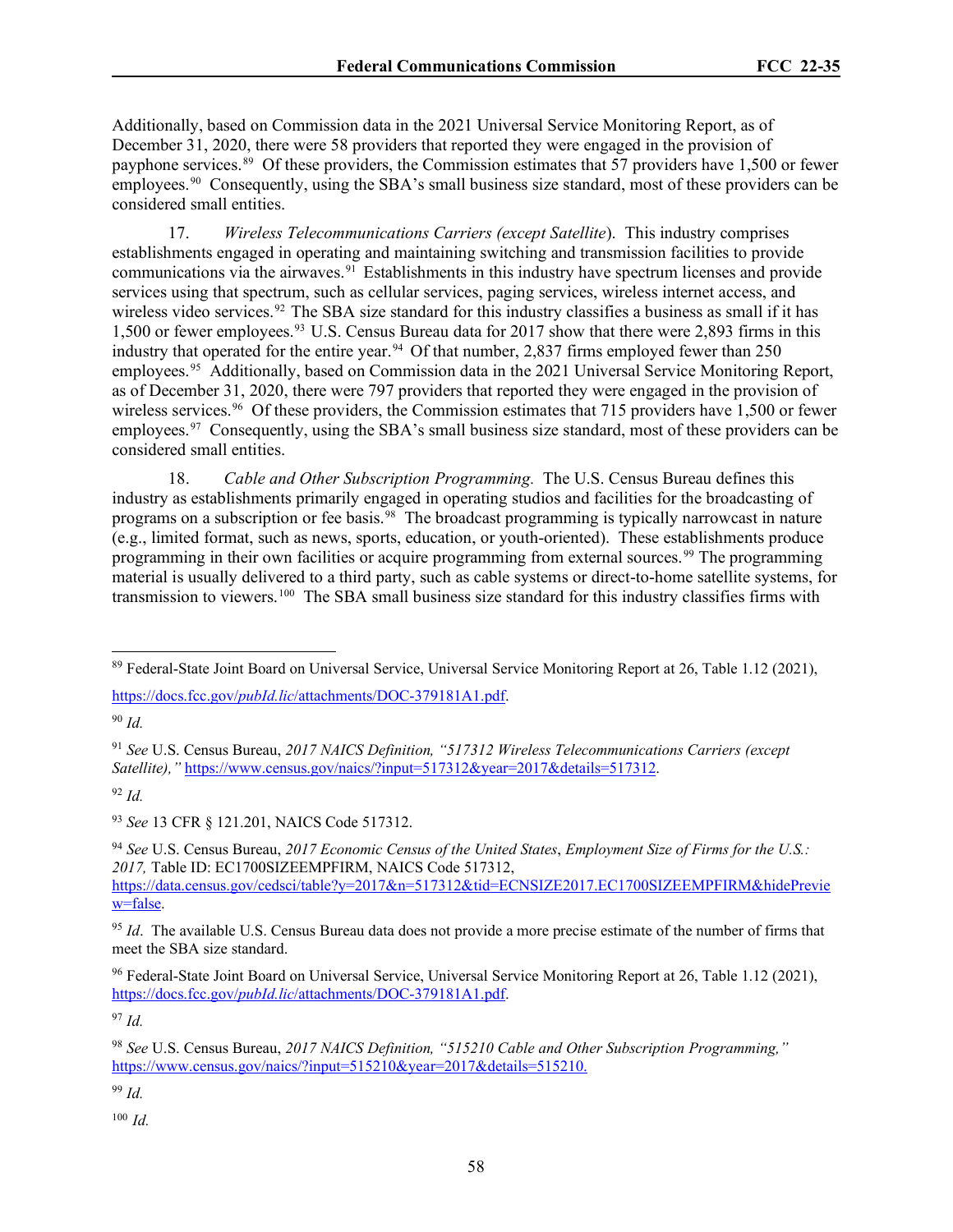annual receipts less than \$41.5 million as small.<sup>[101](#page-58-0)</sup> Based on U.S. Census Bureau data for 2017, 378 firms operated in this industry during that year.[102](#page-58-1) Of that number, 149 firms operated with revenue of less than \$25 million a year and 44 firms operated with revenue of \$25 million or more.<sup>103</sup> Based on this data, the Commission estimates that a majority of firms in this industry are small.

19. *Cable Companies and Systems (Rate Regulation* ). The Commission has developed its own small business size standard for the purpose of cable rate regulation. Under the Commission's rules, a "small cable company" is one serving 400,000 or fewer subscribers nationwide. Based on available data, as of December 2020, there were approximately 45,308,192 basic cable video subscribers in the top Cable MSOs in the United States.[104](#page-58-3) Only five cable operators serving cable video subscribers in the top Cable MSOs had more than 400,000 subscribers.<sup>[105](#page-58-4)</sup> Accordingly, the Commission estimates that the majority of cable operators are small.

20. *Cable System Operators (Telecom Act Standard).* The Communications Act of 1934, as amended, contains a size standard for small cable system operators, which classifies "a cable operator that, directly or through an affiliate, serves in the aggregate fewer than one percent of all subscribers in the United States and is not affiliated with any entity or entities whose gross annual revenues in the aggregate exceed \$250,000,000," as small.<sup>106</sup> As of December 2020, there were approximately 45,308,192 basic cable video subscribers in the top Cable MSOs in the United States.[107](#page-58-6) Accordingly, an operator serving fewer than 453,082 subscribers shall be deemed a small operator if its annual revenues, when combined with the total annual revenues of all its affiliates, do not exceed \$250 million in the aggregate.<sup>[108](#page-58-7)</sup> Based on available data, all but five of the cable operators in the Top Cable MSOs have less than 453,082 subscribers and can be considered small entities under this size standard.[109](#page-58-8) We note however, that the Commission neither requests nor collects information on whether cable system operators are affiliated with entities whose gross annual revenues exceed \$250 million.<sup>[110](#page-58-9)</sup> Therefore, we

<span id="page-58-2"></span><sup>103</sup> *Id.* The available U.S. Census Bureau data does not provide a more precise estimate of the number of firms that meet the SBA size standard. We note that the U.S. Census Bureau withheld publication of the number of firms that operated with sales/value of shipments/revenue in all categories of revenue less than \$500,000 to avoid disclosing data for individual companies (see Cell Notes for the sales/value of shipments/revenue in these categories). Therefore, the number of firms with revenue that meet the SBA size standard would be higher than noted herein. We also note that according to the U.S. Census Bureau glossary, the terms receipts and revenues are used interchangeably, *see* [https://www.census.gov/glossary/#term\\_ReceiptsRevenueServices](https://www.census.gov/glossary/#term_ReceiptsRevenueServices)

<span id="page-58-3"></span><sup>104</sup> S&P Global Market Intelligence, *Top Cable MSOs 12/20Q[, https://platform.marketintelligence.spglobal.com/](https://platform.marketintelligence.spglobal.com/) (Dec. 2020)*.

<span id="page-58-4"></span> $105$  *Id.* 

<span id="page-58-5"></span><sup>106</sup> 47 U.S.C. § 543(m)(2); *see also* 47 CFR § 76.901(e).

<span id="page-58-6"></span><sup>107</sup> S&P Global Market Intelligence, *Top Cable MSOs 12/20Q[, https://platform.marketintelligence.spglobal.com/](https://platform.marketintelligence.spglobal.com/) (Dec. 2020)*.

<span id="page-58-7"></span> $108$  47 CFR  $\S$  76.901(e).

<span id="page-58-8"></span><sup>109</sup> S&P Global Market Intelligence, *Top Cable MSOs 12/20Q[, https://platform.marketintelligence.spglobal.com](https://platform.marketintelligence.spglobal.com/) (Dec. 2020)*.

<span id="page-58-9"></span><sup>110</sup> The Commission does receive such information on a case-by-case basis if a cable operator appeals a local franchise authority's finding that the operator does not qualify as a small cable operator pursuant to  $\S$  76.901(e) of the Commission's rules. *See* 47 CFR § 76.910(b).

<span id="page-58-0"></span><sup>101</sup> *See* 13 CFR § 121.201, NAICS Code 515210.

<span id="page-58-1"></span><sup>102</sup> *See* U.S. Census Bureau, *2017 Economic Census of the United States*, *Selected Sectors: Sales, Value of Shipments, or Revenue Size of Firms for the U.S.: 2017, Table ID: EC1700SIZEREVFIRM, NAICS Code 515210,* [https://data.census.gov/cedsci/table?y=2017&n=515210&tid=ECNSIZE2017.EC1700SIZEREVFIRM&hidePrevie](https://data.census.gov/cedsci/table?y=2017&n=515210&tid=ECNSIZE2017.EC1700SIZEREVFIRM&hidePreview=false) [w=false.](https://data.census.gov/cedsci/table?y=2017&n=515210&tid=ECNSIZE2017.EC1700SIZEREVFIRM&hidePreview=false) The US Census Bureau withheld publication of the number of firms that operated for the entire year to avoid disclosing data for individual companies (see Cell Notes for this category).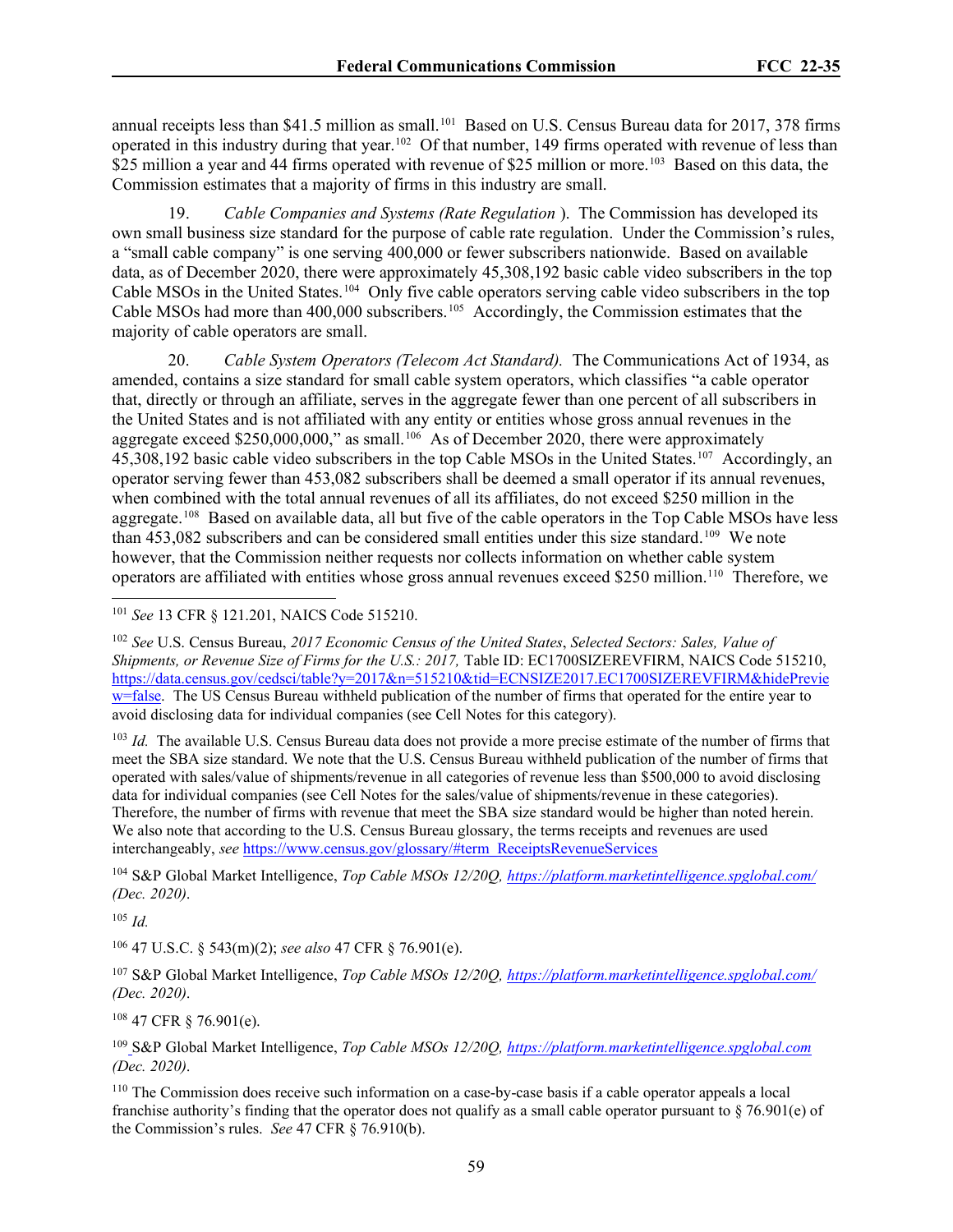are unable at this time to estimate with greater precision the number of cable system operators that would qualify as small cable operators under the definition in the Communications Act.

21. *All Other Telecommunications.* This industry is comprised of establishments primarily engaged in providing specialized telecommunications services, such as satellite tracking, communications telemetry, and radar station operation.<sup>[111](#page-59-0)</sup> This industry also includes establishments primarily engaged in providing satellite terminal stations and associated facilities connected with one or more terrestrial systems and capable of transmitting telecommunications to, and receiving telecommunications from, satellite systems.[112](#page-59-1) Providers of Internet services (e.g. dial-up ISPs) or voice over Internet protocol (VoIP) services, via client-supplied telecommunications connections are also included in this industry.[113](#page-59-2) The SBA small business size standard for this industry classifies firms with annual receipts of \$35 million or less as small.<sup>[114](#page-59-3)</sup> U.S. Census Bureau data for 2017 show that there were 1,079 firms in this industry that operated for the entire year.<sup>115</sup> Of those firms, 1,039 had revenue of less than \$25 million.<sup>[116](#page-59-5)</sup> Based on this data, the Commission estimates that the majority of "All Other Telecommunications" firms can be considered small.

22. *Radio and Television Broadcasting and Wireless Communications Equipment Manufacturing.*This industry comprises establishments primarily engaged in manufacturing radio and television broadcast and wireless communications equipment.[117](#page-59-6) Examples of products made by these establishments are: transmitting and receiving antennas, cable television equipment, GPS equipment, pagers, cellular phones, mobile communications equipment, and radio and television studio and broadcasting equipment.<sup>118</sup> The SBA small business size standard for this industry classifies businesses having 1,250 employees or less as small.<sup>[119](#page-59-8)</sup> U.S. Census Bureau data for 2017 show that there were 656 firms in this industry that operated for the entire year.<sup>[120](#page-59-9)</sup> Of this number, 624 firms had fewer than 250

<span id="page-59-0"></span><sup>111</sup> *See* U.S. Census Bureau, *2017 NAICS Definition*, "*517919 All Other Telecommunications,*" [https://www.census.gov/naics/?input=517919&year=2017&details=517919.](https://www.census.gov/naics/?input=517919&year=2017&details=517919)

<span id="page-59-1"></span> $112$  *Id.* 

<span id="page-59-2"></span><sup>113</sup> *Id*.

<span id="page-59-3"></span><sup>114</sup> *See* 13 CFR § 121.201, NAICS Code 517919.

<span id="page-59-4"></span><sup>115</sup> *See* U.S. Census Bureau, *2017 Economic Census of the United States*, *Selected Sectors: Sales, Value of Shipments, or Revenue Size of Firms for the U.S.: 2017, Table ID: EC1700SIZEREVFIRM, NAICS Code 517919,* [https://data.census.gov/cedsci/table?y=2017&n=517919&tid=ECNSIZE2017.EC1700SIZEREVFIRM&hidePrevie](https://data.census.gov/cedsci/table?y=2017&n=517919&tid=ECNSIZE2017.EC1700SIZEREVFIRM&hidePreview=false) [w=false.](https://data.census.gov/cedsci/table?y=2017&n=517919&tid=ECNSIZE2017.EC1700SIZEREVFIRM&hidePreview=false)

<span id="page-59-5"></span><sup>116</sup> *Id.* The available U.S. Census Bureau data does not provide a more precise estimate of the number of firms that meet the SBA size standard. We also note that according to the U.S. Census Bureau glossary, the terms receipts and revenues are used interchangeably, *see* [https://www.census.gov/glossary/#term\\_ReceiptsRevenueServices.](https://www.census.gov/glossary/#term_ReceiptsRevenueServices) 

<span id="page-59-6"></span><sup>117</sup> *See* U.S. Census Bureau, *2017 NAICS Definition, "334220 Radio and Television Broadcasting and Wireless Communications Equipment Manufacturing,*"

<https://www.census.gov/naics/?input=334220&year=2017&details=334220>*.* 

<span id="page-59-7"></span><sup>118</sup> *Id*.

<span id="page-59-8"></span><sup>119</sup> *See* 13 CFR § 121.201, NAICS Code 334220.

<span id="page-59-9"></span><sup>120</sup> *See* U.S. Census Bureau, *2017 Economic Census of the United States*, *Employment Size of Firms for the U.S.: 2017,* Table ID: EC1700SIZEEMPFIRM, NAICS Code 334220, [https://data.census.gov/cedsci/table?y=2017&n=334220&tid=ECNSIZE2017.EC1700SIZEEMPFIRM&hidePrevie](https://data.census.gov/cedsci/table?y=2017&n=334220&tid=ECNSIZE2017.EC1700SIZEEMPFIRM&hidePreview=false) [w=false.](https://data.census.gov/cedsci/table?y=2017&n=334220&tid=ECNSIZE2017.EC1700SIZEEMPFIRM&hidePreview=false)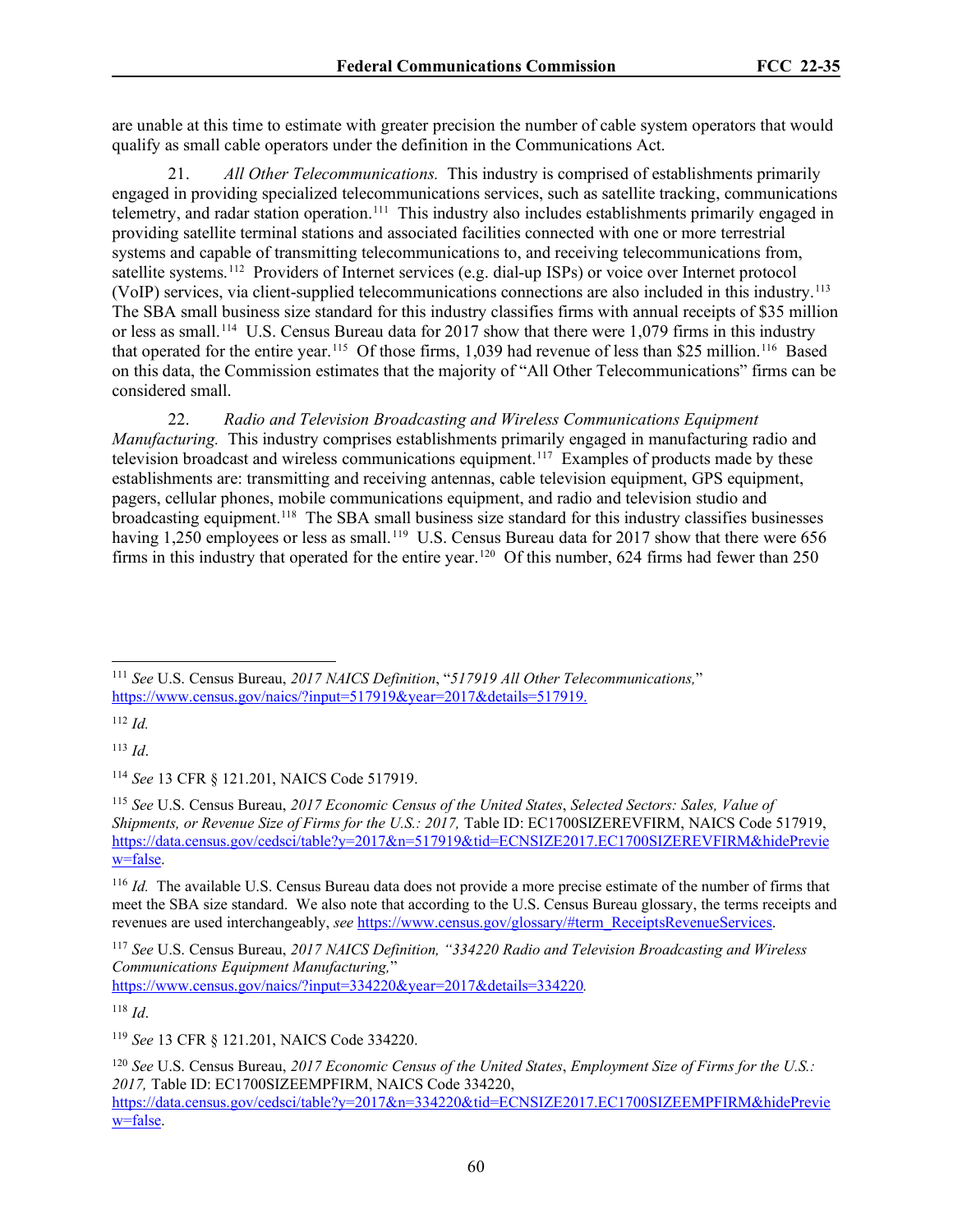employees.<sup>121</sup> Thus, under the SBA size standard, the majority of firms in this industry can be considered small.

23. *Semiconductor and Related Device Manufacturing.* This industry comprises establishments primarily engaged in manufacturing semiconductors and related solid state devices.<sup>[122](#page-60-1)</sup> Examples of products made by these establishments are integrated circuits, memory chips, microprocessors, diodes, transistors, solar cells and other optoelectronic devices.[123](#page-60-2) The SBA small business size standard for this industry classifies entities having 1,250 or fewer employees as small.<sup>[124](#page-60-3)</sup> U.S. Census Bureau data for 2017 show that there were 729 firms in this industry that operated for the entire year.<sup>[125](#page-60-4)</sup> Of this total, 673 firms operated with fewer than 250 employees.<sup>[126](#page-60-5)</sup> Thus under the SBA size standard, the majority of firms in this industry can be considered small.

24. *Software Publishers.* This industry comprises establishments primarily engaged in computer software publishing or publishing and reproduction[.127](#page-60-6) Establishments in this industry carry out operations necessary for producing and distributing computer software, such as designing, providing documentation, assisting in installation, and providing support services to software purchasers.<sup>128</sup> These establishments may design, develop, and publish, or publish only.<sup>[129](#page-60-8)</sup> The SBA small business size standard for this industry classifies businesses having annual receipts of \$41.5 million or less as small.<sup>[130](#page-60-9)</sup> U.S. Census Bureau data for 2017 indicate that 7,842 firms in this industry operated for the entire year. <sup>[131](#page-60-10)</sup> Of this number 7,226 firms had revenue of less than \$25 million.<sup>[132](#page-60-11)</sup> Based on this data, we conclude that a majority of firms in this industry are small.

<span id="page-60-5"></span><sup>126</sup> *Id.* The available U.S. Census Bureau data does not provide a more precise estimate of the number of firms that meet the SBA size standard.

<span id="page-60-6"></span><sup>127</sup> *See* U.S. Census Bureau, *2017 NAICS Definition, "511210 Software Publishers,"* [https://www.census.gov/naics/?input=511210&year=2017&details=511210.](https://www.census.gov/naics/?input=511210&year=2017&details=511210)

<span id="page-60-7"></span> $128$  *Id.* 

<span id="page-60-8"></span><sup>129</sup> *Id.*

<span id="page-60-9"></span><sup>130</sup> *See* 13 CFR § 121.201, NAICS Code 511210.

<span id="page-60-0"></span><sup>&</sup>lt;sup>121</sup> *Id*. The available U.S. Census Bureau data does not provide a more precise estimate of the number of firms that meet the SBA size standard.

<span id="page-60-1"></span><sup>122</sup> *See* U.S. Census Bureau, *2017 NAICS Definition, "334413 Semiconductor and Related Device Manufacturing,"* [https://www.census.gov/naics/?input=334413&year=2017&details=334413.](https://www.census.gov/naics/?input=334413&year=2017&details=334413)

<span id="page-60-2"></span> $123$  *Id.* 

<span id="page-60-3"></span><sup>124</sup> *See* 13 CFR § 121.201, NAICS Code 334413.

<span id="page-60-4"></span><sup>125</sup> *See* U.S. Census Bureau, *2017 Economic Census of the United States*, *Selected Sectors: Employment Size of Firms for the U.S.: 2017,* Table ID: EC1700SIZEEMPFIRM, NAICS Code 334413, [https://data.census.gov/cedsci/table?y=2017&n=334413&tid=ECNSIZE2017.EC1700SIZEEMPFIRM&hidePrevie](https://data.census.gov/cedsci/table?y=2017&n=334413&tid=ECNSIZE2017.EC1700SIZEEMPFIRM&hidePreview=false) [w=false.](https://data.census.gov/cedsci/table?y=2017&n=334413&tid=ECNSIZE2017.EC1700SIZEEMPFIRM&hidePreview=false)

<span id="page-60-10"></span><sup>131</sup> *See* U.S. Census Bureau, *2017 Economic Census of the United States*, *Selected Sectors: Sales, Value of Shipments, or Revenue Size of Firms for the U.S.: 2017, Table ID: EC1700SIZEREVFIRM, NAICS Code 511210,* [https://data.census.gov/cedsci/table?y=2017&n=511210&tid=ECNSIZE2017.EC1700SIZEREVFIRM&hidePrevie](https://data.census.gov/cedsci/table?y=2017&n=511210&tid=ECNSIZE2017.EC1700SIZEREVFIRM&hidePreview=false) [w=false.](https://data.census.gov/cedsci/table?y=2017&n=511210&tid=ECNSIZE2017.EC1700SIZEREVFIRM&hidePreview=false)

<span id="page-60-11"></span><sup>&</sup>lt;sup>132</sup> *Id.* The available U.S. Census Bureau data does not provide a more precise estimate of the number of firms that meet the SBA size standard. We also note that according to the U.S. Census Bureau glossary, the terms receipts and revenues are used interchangeably, *see* [https://www.census.gov/glossary/#term\\_ReceiptsRevenueServices.](https://www.census.gov/glossary/#term_ReceiptsRevenueServices)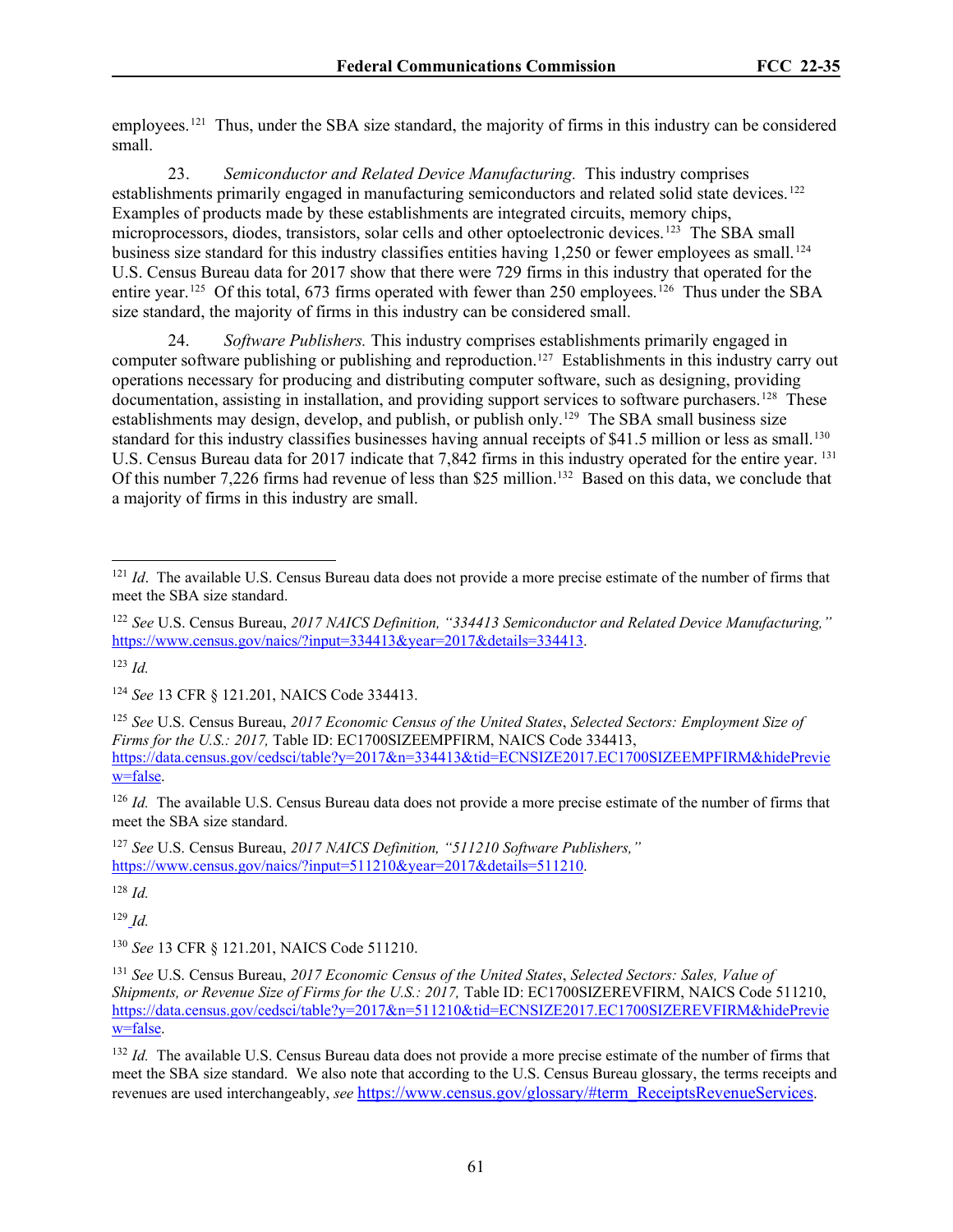25. *Wired Broadband Internet Access Service Providers*. *(Wired ISPs)*. Providers of wired broadband internet access service include various types of providers except dial-up internet access providers. Wireline service that terminates at an end user location or mobile device and enables the end user to receive information from and/or send information to the internet at information transfer rates exceeding 200 kilobits per second (kbps) in at least one direction is classified as a broadband connection under the Commission's rules.<sup>[133](#page-61-0)</sup> Wired broadband internet services fall in the Wired Telecommunications Carriers industry.[134](#page-61-1) The SBA small business size standard for this industry classifies firms having 1,500 or fewer employees as small. [135](#page-61-2) U.S. Census Bureau data for 2017 show that there were 3,054 firms that operated in this industry for the entire year.[136](#page-61-3) Of this number, 2,964 firms operated with fewer than  $250$  employees.<sup>[137](#page-61-4)</sup> Additionally, according to Commission data on internet access services as of December 31, 2018, nationwide there were approximately 2,700 providers of connections over 200 kbps in at least one direction using various wireline technologies.<sup>[138](#page-61-5)</sup> The Commission does not collect data on the number of employees for providers of these services, therefore, at this time we are not able to estimate the number of providers that would qualify as small under the SBA's small business size standard. However, in light of the general data on fixed technology service providers in the Commission's *2020 Communications Marketplace Report*, [139](#page-61-6) we believe that the majority of wireline internet access service providers can be considered small entities.

26. *Wireless Broadband Internet Access Service Providers (Wireless ISPs or WISPs)*. Providers of wireless broadband internet access service include fixed and mobile wireless providers. The Commission defines a WISP as "[a] company that provides end-users with wireless access to the Internet[.]"[140](#page-61-7) Wireless service that terminates at an end user location or mobile device and enables the end user to receive information from and/or send information to the internet at information transfer rates exceeding 200 kilobits per second (kbps) in at least one direction is classified as a broadband connection under the Commission's rules.<sup>[141](#page-61-8)</sup> Neither the SBA nor the Commission have developed a size standard specifically applicable to Wireless Broadband Internet Access Service Providers. The closest applicable industry with an SBA small business size standard is Wireless Telecommunications Carriers (except

<span id="page-61-3"></span><sup>136</sup> *See* U.S. Census Bureau, *2017 Economic Census of the United States, Selected Sectors: Employment Size of Firms for the U.S.: 2017,* Table ID: EC1700SIZEEMPFIRM, NAICS Code 517311, [https://data.census.gov/cedsci/table?y=2017&n=517311&tid=ECNSIZE2017.EC1700SIZEEMPFIRM&hidePrevie](https://data.census.gov/cedsci/table?y=2017&n=517311&tid=ECNSIZE2017.EC1700SIZEEMPFIRM&hidePreview=false) [w=false.](https://data.census.gov/cedsci/table?y=2017&n=517311&tid=ECNSIZE2017.EC1700SIZEEMPFIRM&hidePreview=false)

<span id="page-61-4"></span><sup>137</sup> *Id.* The available U.S. Census Bureau data does not provide a more precise estimate of the number of firms that meet the SBA size standard.

<span id="page-61-5"></span><sup>138</sup> *See IAS Status 2018,* Fig. 30 (The technologies used by providers include aDSL, sDSL, Other Wireline, Cable Modem and FTTP). Other wireline includes: all copper-wire based technologies other than xDSL (such as Ethernet over copper, T-1/DS-1 and T3/DS-1) as well as power line technologies which are included in this category to maintain the confidentiality of the providers.

<span id="page-61-8"></span><sup>141</sup> *See* 47 CFR § 1.7001(a)(1).

<span id="page-61-0"></span><sup>133</sup> *See* 47 CFR § 1.7001(a)(1).

<span id="page-61-1"></span><sup>134</sup> *See* U.S. Census Bureau, *2017 NAICS Definition, "517311 Wired Telecommunications Carriers,"* [https://www.census.gov/naics/?input=517311&year=2017&details=517311.](https://www.census.gov/naics/?input=517311&year=2017&details=517311) 

<span id="page-61-2"></span><sup>135</sup> *See* 13 CFR § 121.201, NAICS Code 517311.

<span id="page-61-6"></span><sup>139</sup> *See Communications Marketplace Report*, GN Docket No. 20-60, 2020 WL 8025117 at 44, paras. 34-35, Figs. II.B.2-4, 6. (2020) (*2020 Communications Marketplace Report*).

<span id="page-61-7"></span><sup>140</sup> Federal Communications Commission, Internet Access Services: Status as of December 31, 2018 *(IAS Status 2018)*, Industry Analysis Division, Office of Economics & Analytics (September 2020). The report can be accessed a[t https://www.fcc.gov/economics-analytics/industry-analysis-division/iad-data-statistical-reports.](https://www.fcc.gov/economics-analytics/industry-analysis-division/iad-data-statistical-reports)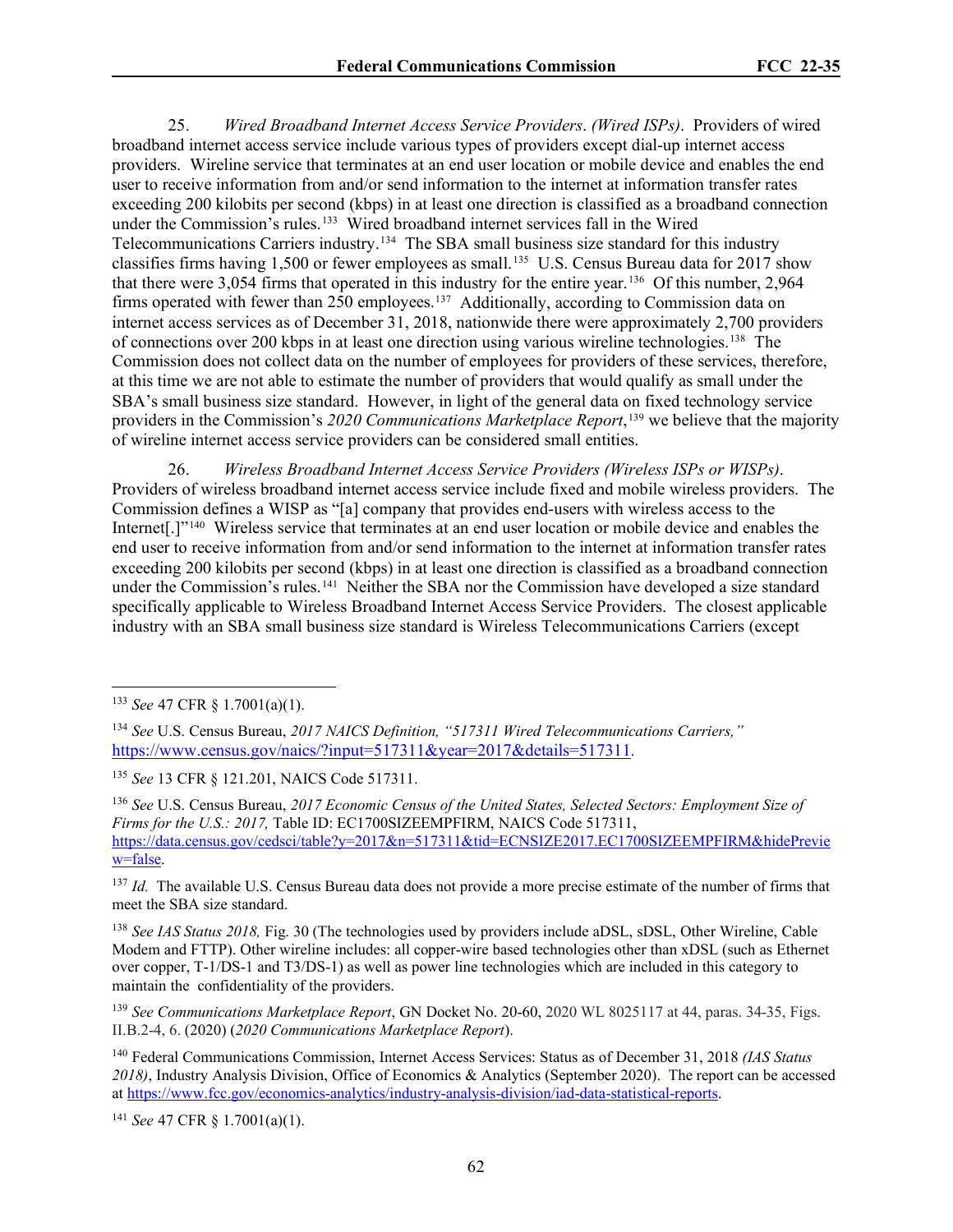Satellite).<sup>[142](#page-62-0)</sup> The SBA size standard for this industry classifies a business as small if it has 1,500 or fewer employees.<sup>143</sup> U.S. Census Bureau data for 2017 show that there were 2,893 firms in this industry that operated for the entire year. [144](#page-62-2) Of that number, 2,837 firms employed fewer than 250 employees. [145](#page-62-3) Additionally, according to Commission data on internet access services as of December 31, 2018, nationwide there were approximately 1,209 fixed wireless and 71 mobile wireless providers of connections over 200 kbps in at least one direction.<sup>[146](#page-62-4)</sup> The Commission does not collect data on the number of employees for providers of these services, therefore, at this time we are not able to estimate the number of providers that would qualify as small under the SBA's small business size standard. However, based on data in the Commission's *2020 Communications Marketplace Report* on the small number of large mobile wireless nationwide and regional facilities-based providers, the dozens of small regional facilities-based providers and the number of wireless mobile virtual network providers in general, $147$  as well as on terrestrial fixed wireless broadband providers in general,<sup>[148](#page-62-6)</sup> we believe that the majority of wireless internet access service providers can be considered small entities.

27. *Internet Service Providers (Non-Broadband).* Internet access service providers using client-supplied telecommunications connections (e.g., dial-up ISPs) as well as VoIP service providers using client-supplied telecommunications connections fall in the industry classification of All Other Telecommunications.[149](#page-62-7) The SBA small business size standard for this industry classifies firms with annual receipts of \$35 million or less as small.<sup>[150](#page-62-8)</sup> For this industry, U.S. Census Bureau data for 2017 show that there were 1,079 firms in this industry that operated for the entire year. [151](#page-62-9) Of those firms, 1,039 had revenue of less than \$25 million.<sup>152</sup> Consequently, under the SBA size standard a majority of firms in this industry can be considered small.

28. *All Other Information Services*. This industry comprises establishments primarily engaged in providing other information services (except news syndicates, libraries, archives, Internet

<span id="page-62-3"></span><sup>145</sup> *Id.* The available U.S. Census Bureau data does not provide a more precise estimate of the number of firms that meet the SBA size standard.

<span id="page-62-4"></span><sup>146</sup> *See IAS Status 2018,* Fig. 30*.* 

<span id="page-62-5"></span><sup>147</sup> *See Communications Marketplace Report*, GN Docket No. 20-60, 2020 WL 8025117 at 4, paras. 9-13. (2020) (*2020 Communications Marketplace Report*).

<span id="page-62-6"></span><sup>148</sup> *Id.* at para. 91.

<span id="page-62-8"></span><sup>150</sup> *See* 13 CFR § 121.201, NAICS Code 517919.

<span id="page-62-9"></span><sup>151</sup> *See* U.S. Census Bureau, *2017 Economic Census of the United States*, *Selected Sectors: Sales, Value of Shipments, or Revenue Size of Firms for the U.S.: 2017, Table ID: EC1700SIZEREVFIRM, NAICS Code 517919,* [https://data.census.gov/cedsci/table?y=2017&n=517919&tid=ECNSIZE2017.EC1700SIZEREVFIRM&hidePrevie](https://data.census.gov/cedsci/table?y=2017&n=517919&tid=ECNSIZE2017.EC1700SIZEREVFIRM&hidePreview=false) [w=false.](https://data.census.gov/cedsci/table?y=2017&n=517919&tid=ECNSIZE2017.EC1700SIZEREVFIRM&hidePreview=false)

<span id="page-62-0"></span><sup>142</sup> *See* U.S. Census Bureau, *2017 NAICS Definition,"517312 Wireless Telecommunications Carriers (except Satellite),"* [https://www.census.gov/naics/?input=517312&year=2017&details=517312.](https://www.census.gov/naics/?input=517911&year=2017&details=517911)

<span id="page-62-1"></span><sup>143</sup> *See* 13 CFR § 121.201, NAICS Code 517312.

<span id="page-62-2"></span><sup>144</sup> *See* U.S. Census Bureau, *2017 Economic Census of the United States*, *Employment Size of Firms for the U.S.: 2017,* Table ID: EC1700SIZEEMPFIRM, NAICS Code 517312,

[https://data.census.gov/cedsci/table?y=2017&n=517312&tid=ECNSIZE2017.EC1700SIZEEMPFIRM&hidePrevie](https://data.census.gov/cedsci/table?y=2017&n=517312&tid=ECNSIZE2017.EC1700SIZEEMPFIRM&hidePreview=false) [w=false.](https://data.census.gov/cedsci/table?y=2017&n=517312&tid=ECNSIZE2017.EC1700SIZEEMPFIRM&hidePreview=false)

<span id="page-62-7"></span><sup>149</sup> *See* U.S. Census Bureau, *2017 NAICS Definition, "517919 All Other Telecommunications,*" [https://www.census.gov/naics/?input=517919&year=2017&details=517919.](https://www.census.gov/naics/?input=517919&year=2017&details=517919)

<span id="page-62-10"></span><sup>&</sup>lt;sup>152</sup> *Id.* The available U.S. Census Bureau data does not provide a more precise estimate of the number of firms that meet the SBA size standard. We also note that according to the U.S. Census Bureau glossary, the terms receipts and revenues are used interchangeably, *see* [https://www.census.gov/glossary/#term\\_ReceiptsRevenueServices.](https://www.census.gov/glossary/#term_ReceiptsRevenueServices)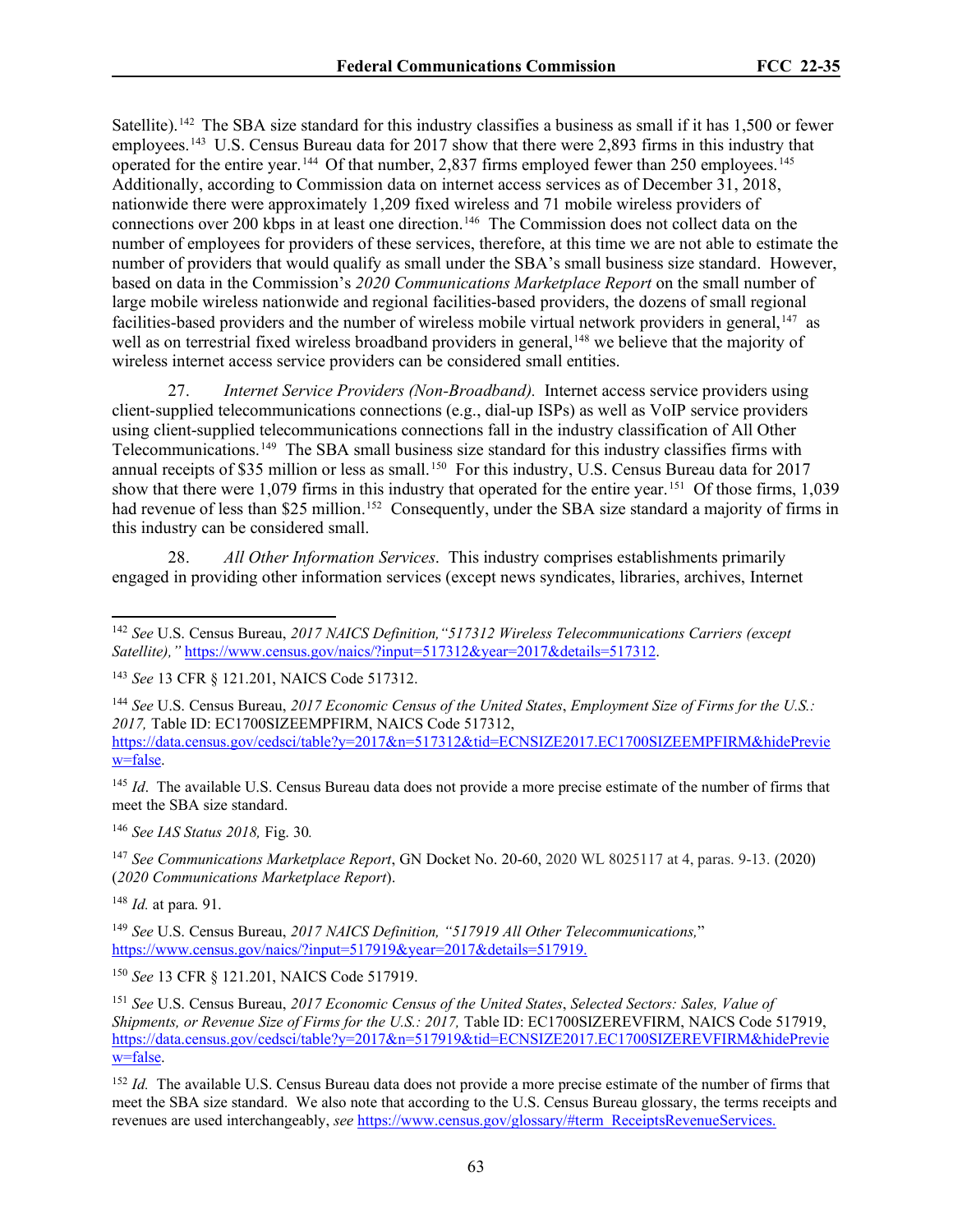publishing and broadcasting, and Web search portals).<sup>153</sup> The SBA small business size standard for this industry classifies firms with annual receipts of \$30 million or less as small.<sup>[154](#page-63-1)</sup> U.S. Census Bureau data for 2017 show that there were 704 firms in this industry that operated for the entire year.<sup>[155](#page-63-2)</sup> Of those firms, 556 had revenue of less than \$25 million.<sup>156</sup> Consequently, we estimate that the majority of firms in this industry are small entities.

### **D. Description of Projected Reporting, Recordkeeping, and Other Compliance Requirements for Small Entities**

29. In this NPRM we seek comment on ways to improve the management, administration, and oversight of the high-cost program, including: streamlining reporting and certification requirements; improving review of mergers between rate-of-return local exchange carriers; clarifying support for exchanges acquired by a CAF BLS recipient; establishing a streamlined process to merge jointly-owned study areas; aligning the schedule for CAF BLS recipients to file optional quarterly line count updates; improving the process to relinquish eligible telecommunications carrier (ETC) status; and improving our audit program. At this time we cannot quantify the cost of compliance with the potential rule changes discussed herein. However, we do not believe that the costs and/or administrative burdens associated with any of the proposal rule changes will unduly burden small entities. We discuss the new or modified obligations that result below, and seek comment on these matters, including cost and benefit analyses supported by quantitative and qualitative data from the parties in the proceeding.

30. Specifically, the NPRM seeks comment on a proposal by the by Coalition for new A-CAM. The NPRM also seeks comment regarding several changes that would improve or streamline annual reporting and certification requirements. First, the NPRM seeks comment on and proposes modifying section 54.313(i) of our rules from the Code of Federal Regulations (CFR) because, pursuant to a previous Commission order, high-cost recipients are no longer subject to the requirement to file annual reporting and certifications with the Commission, relevant state commissions, relevant or authority in a U.S. Territory, or Tribal government now that the information is available from USAC. Second, the Commission proposes to align more closely support reductions for a carrier's actual failure to comply with the reporting and certification deadline by directing USAC to reduce support in the month immediately following the date of failure. Third, the NPRM seeks comment on quarterly reporting requirements for performance testing, on making such requirements mandatory for all high-cost support recipients, and on the filing schedule. Fourth, we seek comment on relieving privately held Alternative Connect America Model (A-CAM) carriers of the requirement to file audited financials annually. Fifth, the NPRM proposes to modify the Commission's rules to create a consistent grace period for all compliance filings by modifying all grace periods to "within four business days." Sixth the NPRM seeks comment on provisions related to the location reporting and certification requirements for ETCs receiving high-cost USF support. Seventh, the NPRM proposes to codify uniform deployment,

<span id="page-63-0"></span><sup>153</sup> *See* U.S. Census Bureau, *2017 NAICS Definition, "519190 All Other Information Services,"* [https://www.census.gov/naics/?input=519190&year=2017&details=519190.](https://www.census.gov/naics/?input=517911&year=2017&details=517911)

<span id="page-63-1"></span><sup>154</sup> *See* 13 CFR § 121.201, NAICS Code 519190.

<span id="page-63-2"></span><sup>155</sup> *See* U.S. Census Bureau, *2017 Economic Census of the United States*, *Selected Sectors: Sales, Value of Shipments, or Revenue Size of Firms for the U.S.: 2017, Table ID: EC1700SIZEREVFIRM, NAICS Code 519190,* [https://data.census.gov/cedsci/table?y=2017&n=519190&tid=ECNSIZE2017.EC1700SIZEREVFIRM&hidePrevie](https://data.census.gov/cedsci/table?y=2017&n=519190&tid=ECNSIZE2017.EC1700SIZEREVFIRM&hidePreview=false) [w=false.](https://data.census.gov/cedsci/table?y=2017&n=519190&tid=ECNSIZE2017.EC1700SIZEREVFIRM&hidePreview=false)

<span id="page-63-3"></span><sup>&</sup>lt;sup>156</sup> *Id.* The available U.S. Census Bureau data does not provide a more precise estimate of the number of firms that meet the SBA size standard. We note that the U.S. Census Bureau withheld publication of the number of firms that operated with sales/value of shipments/revenue of less than \$100,000 to avoid disclosing data for individual companies (see Cell Notes for the sales/value of shipments/revenue in this category). Therefore, the number of firms revenue that meet the SBA size standard would be higher than noted herein. We also note that according to the U.S. Census Bureau glossary, the terms receipts and revenues are used interchangeably, *see* [https://www.census.gov/glossary/#term\\_ReceiptsRevenueServices.](https://www.census.gov/glossary/#term_ReceiptsRevenueServices)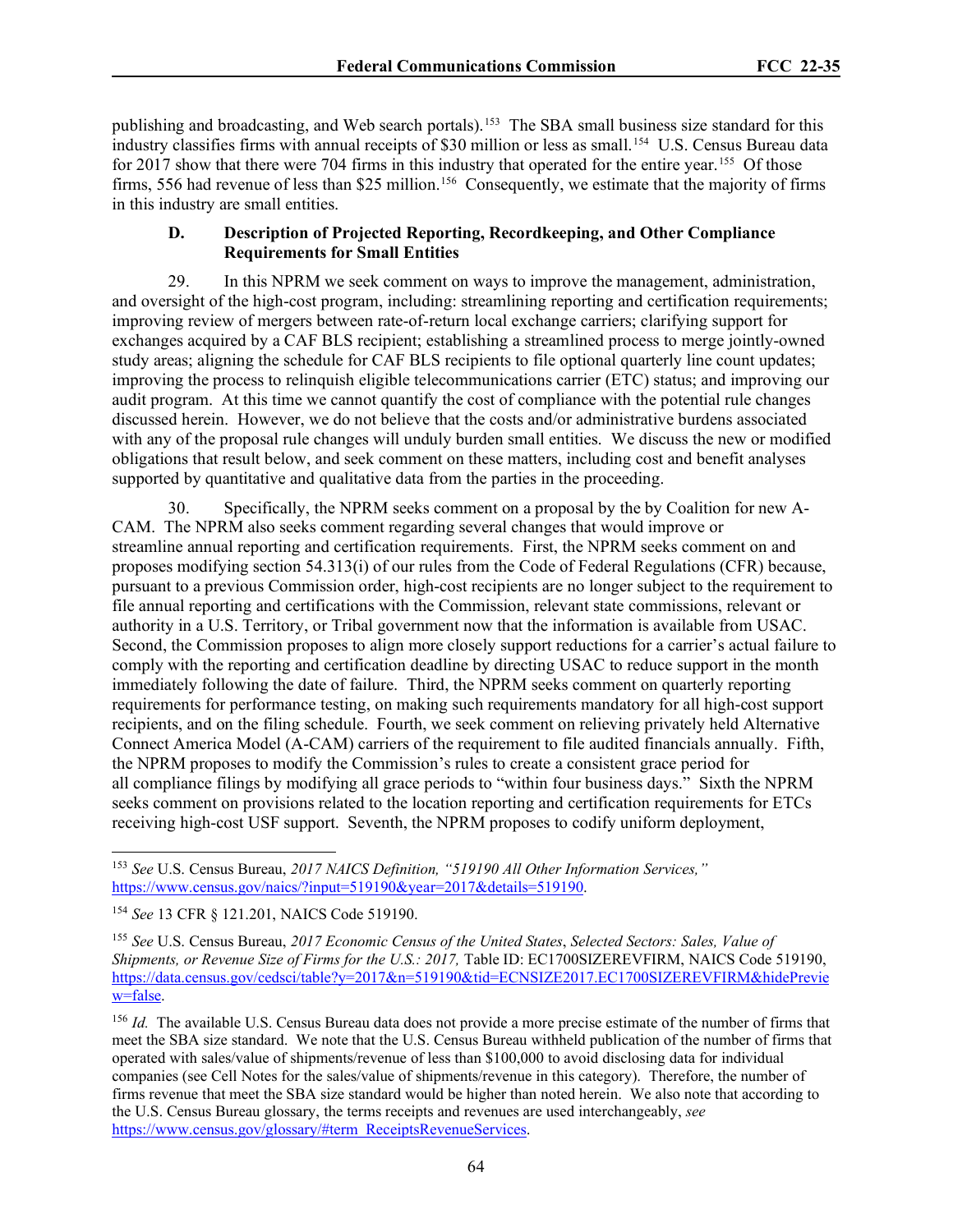certification and location reporting deadlines for all CAF Phase II auction recipients and clarify deadlines for the Bringing Puerto Rico Together and Connect USVI stage 2 fixed funds. Eighth, the NPRM seeks comment on methods to obtain more accurate information on the actual speeds of broadband service provided through the high-cost programs. Ninth, the NPRM proposes amending section  $54.316(a)(1)$  by deleting extraneous language to more accurately reflect the current scope of the Commission's location reporting obligations. Tenth, the NPRM proposes to modify the voice and broadband rate certifications rules to clarify the reporting period. Finally, the NPRM proposes a support reduction scheme for when a carrier reports some locations after the deadline for the reporting period.

In addition, the NPRM seeks comment on proposals to eliminate the need for a rate-ofreturn LEC that is involved in a merger, consolidation, or acquisition with another rate-of-return carrier to obtain a waiver of specified intercarrier compensation rules when certain conditions apply. The NPRM also seeks comment on amending section 54.902, which governs the amount of CAF BLS received by a rate-of-return carrier when it acquires exchanges from another incumbent local exchange carrier. The NPRM proposes to modify section 54.902(a) to expressly limit its application, so that a carrier would only be eligible for CAF BLS for exchanges acquired from existing CAF BLS recipients, and to modify section 54.902(b) to include any model-based, auction-based or frozen support. The NPRM also seeks comment on several proposals to modify the study area boundary process.

32. The NPRM also seeks comment on updating the schedule for CAF BLS support recipients to file optional quarterly line counts on the FCC Form 507 or, alternatively, eliminating optional quarterly line counts entirely. Additionally, the NPRM seeks comment on revising the process by which a support recipient can relinquish its ETC designation by requiring a certification that all outstanding universal service issues have been satisfied prior to relinquishment. Taken together, all of these proposals will reduce burdens on carriers and the Commission and will encourage carriers to become more efficient and productive.

# **E. Steps Taken to Minimize the Significant Economic Impact on Small Entities, and Significant Alternatives Considered**

33. The RFA requires an agency to describe any significant alternatives that it has considered in reaching its proposed approach, which may include the following four alternatives (among others): (1) the establishment of differing compliance or reporting requirements or timetables that take into account the resources available to small entities; (2) the clarification, consolidation, or simplification of compliance and reporting requirements under the rules for such small entities; (3) the use of performance rather than design standards; and (4) an exemption from coverage of the rule, or any part thereof, for such small entities.<sup>157</sup>

34. In the NPRM, the Commission seeks comment from all entities, including small entities, regarding the impact of these proposed rules to improve the efficiency and efficacy of the high-cost program. The NRPM proposes changes that would improve or streamline annual reporting and certification requirements and proposes to eliminate a codified rule that is no longer applicable. These changes will eliminate ambiguity and reduce administrative burdens on all recipients, including small entities. The NPRM seeks comment on relieving privately held carriers receiving A-CAM support, most of which are small entities, of the requirement to file audited financial statements annually. The NPRM proposes to adopt consistent grace periods of "four business days" which will eliminate confusion for all entities from grace periods falling on a weekend or holiday. The NPRM also proposes to eliminate the need for rate-of-return local exchange carriers, most of which are small entities, involved in a merger, consolidation, or acquisition with another rate-of-return carrier to obtain a waiver of certain intercarrier compensation rules. For carriers that do not satisfy the criteria identified for transactions when waiver is not required, the NPRM proposes to streamline the CAF ICC merger approval process. The Commission

<span id="page-64-0"></span> $157$  5 U.S.C. § 603(c)(1)-(4).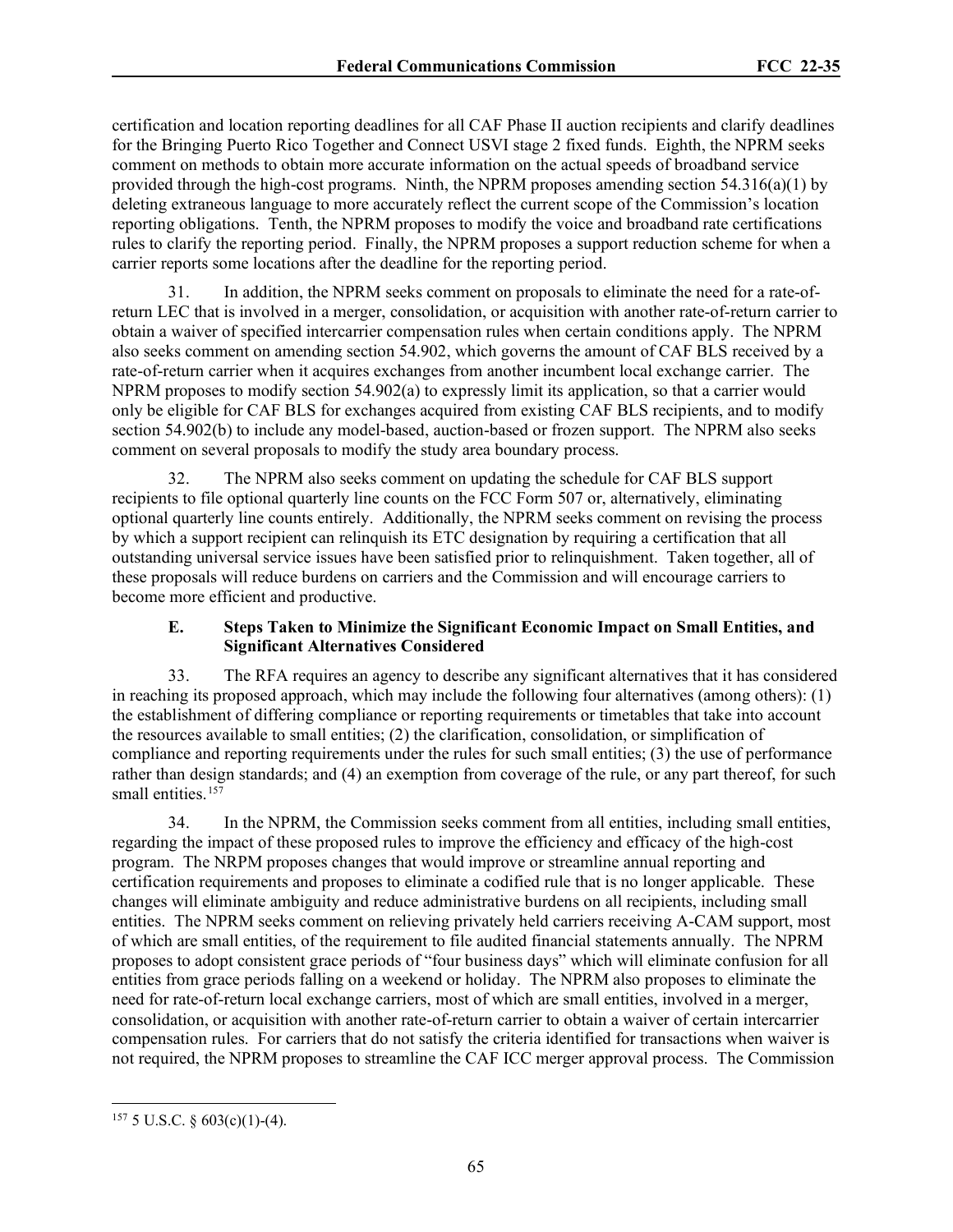asks and will consider alternatives to the proposals and on alternative ways of implementing the proposals.

35. More generally, the Commission expects to consider the economic impact on small entities, as identified in comments filed in response to the Notice and this IRFA, in reaching its final conclusions and taking action in this proceeding. The proposals and questions laid out in the NPRM are designed to ensure the Commission has a complete understanding of the benefits and potential burdens associated with the different actions and methods.

# **F. Federal Rules that May Duplicate, Overlap, or Conflict with the Proposed Rules**

36. None.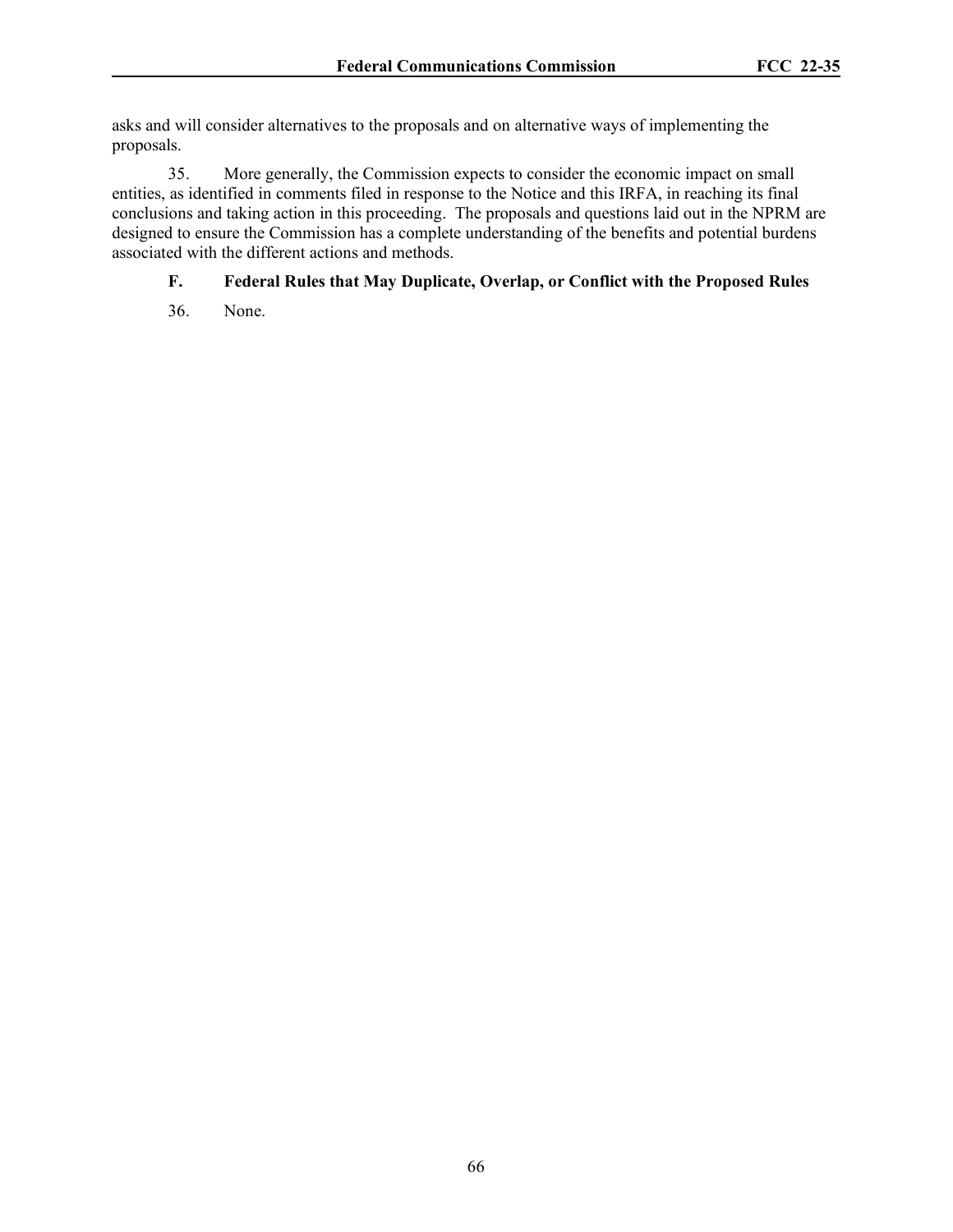# **STATEMENT OF CHAIRWOMAN JESSICA ROSENWORCEL**

Re: *Connect America Fund, et al*., WC Docket Nos. 10-90, No. 14-58, 09-197, 16-271, RM-11868, Notice of Proposed Rulemaking (May 19, 2022).

We're on a mission to connect everyone, everywhere in this country to high-speed broadband. We've got new tools to do it courtesy of new laws like the Infrastructure Investment and Jobs Act and new initiatives like the Broadband Equity, Access and Deployment Program. But the old tools matter, too. One of the most consequential you'll find is in Section 254 of the Communications Act. It charges the Federal Communications Commission with supporting communications networks in "rural, insular, and high cost areas."

A lot turns on that phrase. It is the foundation of FCC universal service programs that help deliver communications services to remote communities across the country. That brings us to the Alternative Connect America Cost Model, known as A-CAM. This is a universal service program that the FCC developed for rate-of-return carriers serving high-cost and hard-to-reach areas. It provides a fixed amount of funding in return for commitments to build broadband. It has led to fiber facilities deeper in the networks of carriers serving these rural communities—bringing higher speeds and greater bandwidth to consumers.

But like all good programs, it requires review when time advances and technology changes. That is what we start here today. We propose a modernized, enhanced A-CAM program. This means raising deployment obligations to 100 Megabits down and 20 Megabits up. It also means finding other ways to align our work with recent legislation like the Infrastructure Investment and Jobs Act. On that score, I want to thank Commissioner Starks and Commissioner Carr for their efforts to harmonize our proposal with the cyber standards in the Broadband, Equity, Access and Deployment Program as well as participation in the Affordable Connectivity Program.

This is not the only effort we're making to ensure that new broadband programs are working hand-in-glove with long-standing FCC efforts. Last year, we signed a Memorandum of Understanding with the National Telecommunications and Information Administration and Department of Agriculture to memorialize how we plan to work together and share broadband data. And just one week ago, we signed an agreement to do the same with the Department of Treasury.

To reach everyone, everywhere it will take this kind of coordination. It will also take thoughtful effort to update our existing programs—as we do here with A-CAM.

Thank you to the staff who worked on this rulemaking, including Allison Baker, Ted Burmeister, Rebekah Douglas, Lynne Engledow, Jodie Griffin, Trent Harkrader, Jesse Jachman, Sue McNeil, Joe Sorresso, Hayley Steffen, Gil Strobel, Stephen Wang, and Suzanne Yelen from the Wireline Competition Bureau; Jim Eisner, Peter Gingeleskie, Michael Janson, and Craig Stroup from the Office of Economics and Analytics; Malena Barzilai, Rick Mallen, Linda Oliver, and Bill Richardson from the Office of General Counsel; and Matthew Duchesne and Barbara Esbin from the Consumer and Governmental Affairs Bureau.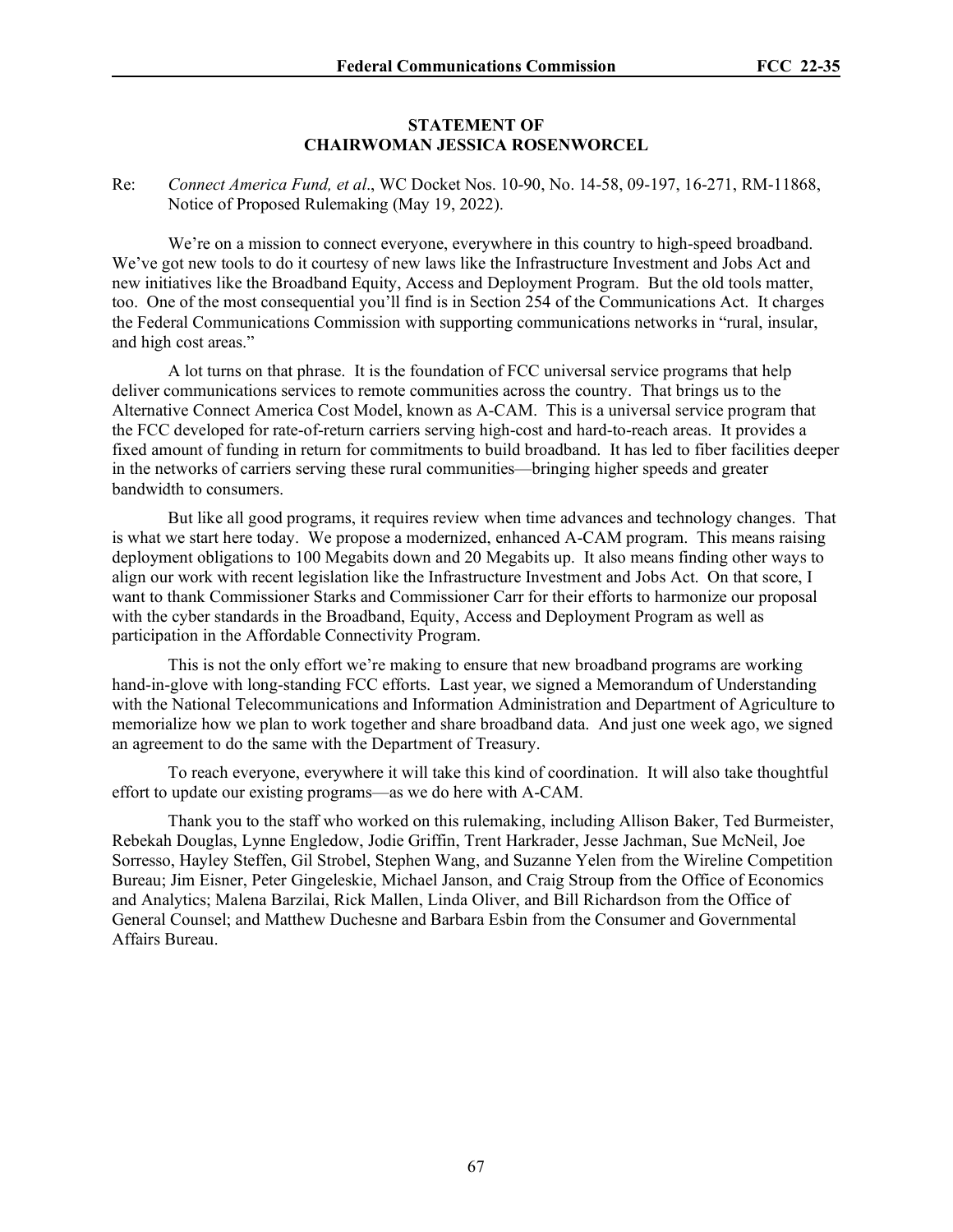# **STATEMENT OF COMMISSIONER BRENDAN CARR**

Re: *Connect America Fund, et al.*, WC Docket Nos. 10-90, No. 14-58, 09-197, 16-271, RM-11868, Notice of Proposed Rulemaking (May 19, 2022).

Canistota is one of South Dakota's classic small towns. Like many of the farming communities that dot the eastern part of the state, Canistota's founders carved the town's main streets out of the clay, sand, and gravel that dominate the Drift Prairie region in the late 1800s. The 200 or so houses that make up the community are surrounded by wide acres and miles of corn and soybean fields. And it's an exciting time for Canistota-ans. Today, the community is served by a new, high-speed connection that is equivalent to what you would expect in a far bigger city. About a year ago, I had the chance to join Congressman Dusty Johnson as a crew from Golden West Telecommunications pushed aside old copper lines that dated back to the 1970s and pulled the fiber needed to deliver high-speed service to the town.

Golden West began serving the area nearly 20 years ago, and thanks to the FCC's A-CAM program, they've made steady progress expanding access to high-speed broadband to the homes and businesses located there. The new high-speed connections are a game changer. The increased bandwidth has opened up new opportunities for telehealth, education, and precision agriculture for the families that live there. Given the low-population density throughout the area, it would likely be impossible for any ISP to find the capital necessary to construct a high-speed network. That's why A-CAM, as well as our other high-cost programs, are so important.

So I am pleased today that we are considering ways to enable A-CAM recipients to build out even more high-speed connections. And our focus on this is coming at the right time. As I've talked about before, there is no shortage of dollars out there available for broadband. In fact, by my calculations there's at least \$800 billion spread across various departments and agencies. And just last week, NTIA released rules for their new \$42.5 billion BEAD program. Going forward, it's imperative that these programs be coordinated in order to prevent subsidized overbuilding in areas already funded by other federal or state programs.

We have an historic opportunity before us to close the digital divide once and for all. But we will fail unless we have smart policies in place to guide those efforts. So I look forward to working with my colleagues on steps we can take to leverage existing programs—such as A-CAM—to deliver more highspeed connections across America while recognizing any potential actions would not occur in a vacuum.

I thank staff from the Wireline Competition Bureau for their work on this item and Chairwoman Rosenworcel for bringing it forward for consideration. It has my support.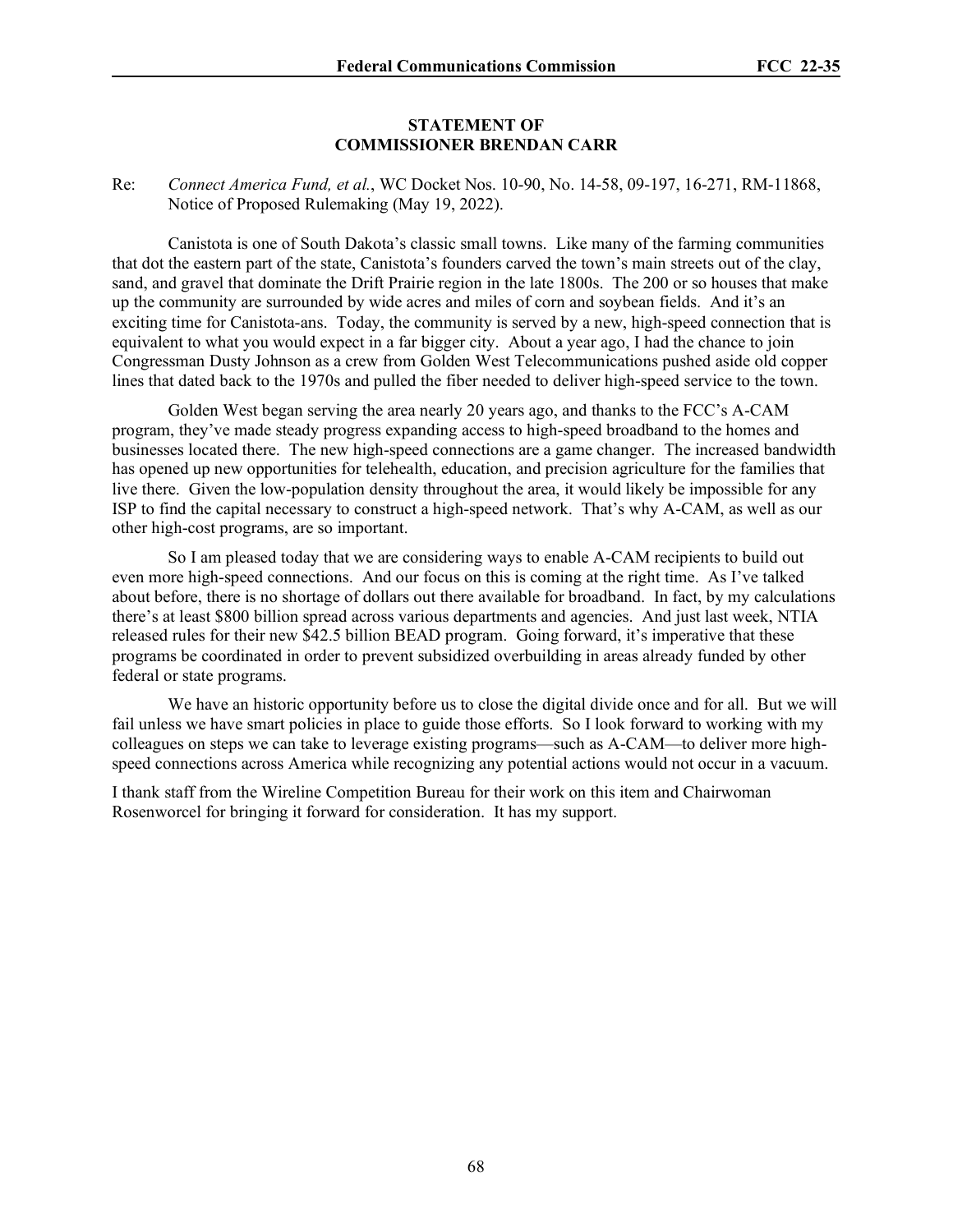### **STATEMENT OF COMMISSIONER GEOFFREY STARKS**

Re: *Connect America Fund, et al.*, WC Docket Nos. 10-90, No. 14-58, 09-197, 16-271, RM-11868, Notice of Proposed Rulemaking (May 19, 2022).

The availability and affordability of broadband access nationwide is one of the highest priorities of the Commission, and personally, to me as a Commissioner. Another is ensuring that our networks are secure. This Notice of Proposed Rulemaking offers the opportunity to vote to seek comment on both, and I am proud to do so.

First, the item seeks comment on a proposal by the ACAM Broadband Coalition to expand our Alternative Connect American Model (A-CAM) plans in both scope and duration. With additional funding and an expansion of the length of time under which electing carriers would receive support, these carriers would increase deployment speeds up to 100 Mbps download, and 20 Mbps upload in some of the most challenging and expensive areas to serve in the country. If the Commission accepts this proposal, after a thorough review of the record that develops, some consumers served by A-CAM carriers could see a 4-fold, 10-fold, or even 20-fold increase in their speeds. That would be a big win. At the same time, the item appropriately seeks comment on affordability, and how to ensure those least available to afford broadband can participate in the benefits of these federally subsidized networks. Additionally, the increase in funding available could encourage other rate-of-return carriers to sign up for this Enhanced A-CAM. Moving carriers from legacy support to model-based support has been a Commission goal, and I support it.

This is a fitting time to be discussing the future of A-CAM. NTIA only days ago released its Notice of Funding Opportunity for the \$42 billion dollar Broadband Equity, Access, and Deployment Program, often referred to as BEAD. It is instructive—in particular on our expectations of future buildouts. Specifically, one place where I look forward to understanding further after reviewing the record is the alignment between the short BEAD build-out window and the proposed timeframe submitted by the A-CAM providers. More holistically, our Notice appropriately seeks comment on how our A-CAM program can complement BEAD, and I look forward to reviewing the comments to see how the programs can work together.

It is critical that we look at any A-CAM expansion with an eye on BEAD, because one thing that can't happen is for either A-CAM or BEAD to overbuild or waste support. I take our role as a steward of the Universal Service Fund seriously, and we must ensure that this once-in-a-lifetime federal support is used to deliver broadband at competitive speeds in places where it has so far been lacking. The two programs, if they work together, will be able to expand broadband to benefit previously unserved and underserved communities, especially, in low-income communities, communities of black and brown majorities that have so often been overlooked, and in rural communities desperate for access to service to participate in our connected society. The stakes are high: for our part here at the FCC, we're spending an enormous amount of ratepayer money, and the communities waiting for broadband infrastructure have been waiting too long.

Second, networks that are subsidized and built with federal funds must be secure. This is evident in the constant barrage of attacks on American networks from hostile state and non-state actors. To mention a few, in March 2022, hackers linked to the Chinese government penetrated the networks belonging to government agencies of at least six different U.S. states in an espionage operation.<sup>[1](#page-68-0)</sup> Kremlin-linked threat actors hacked into numerous defense contractors between January 2020 and

<span id="page-68-0"></span><sup>1</sup> Center for Strategic and International Studies, *Significant Cyber Incidents*,

<https://www.csis.org/programs/strategic-technologies-program/significant-cyber-incidents> (CSIS Significant Cyber Incidents).